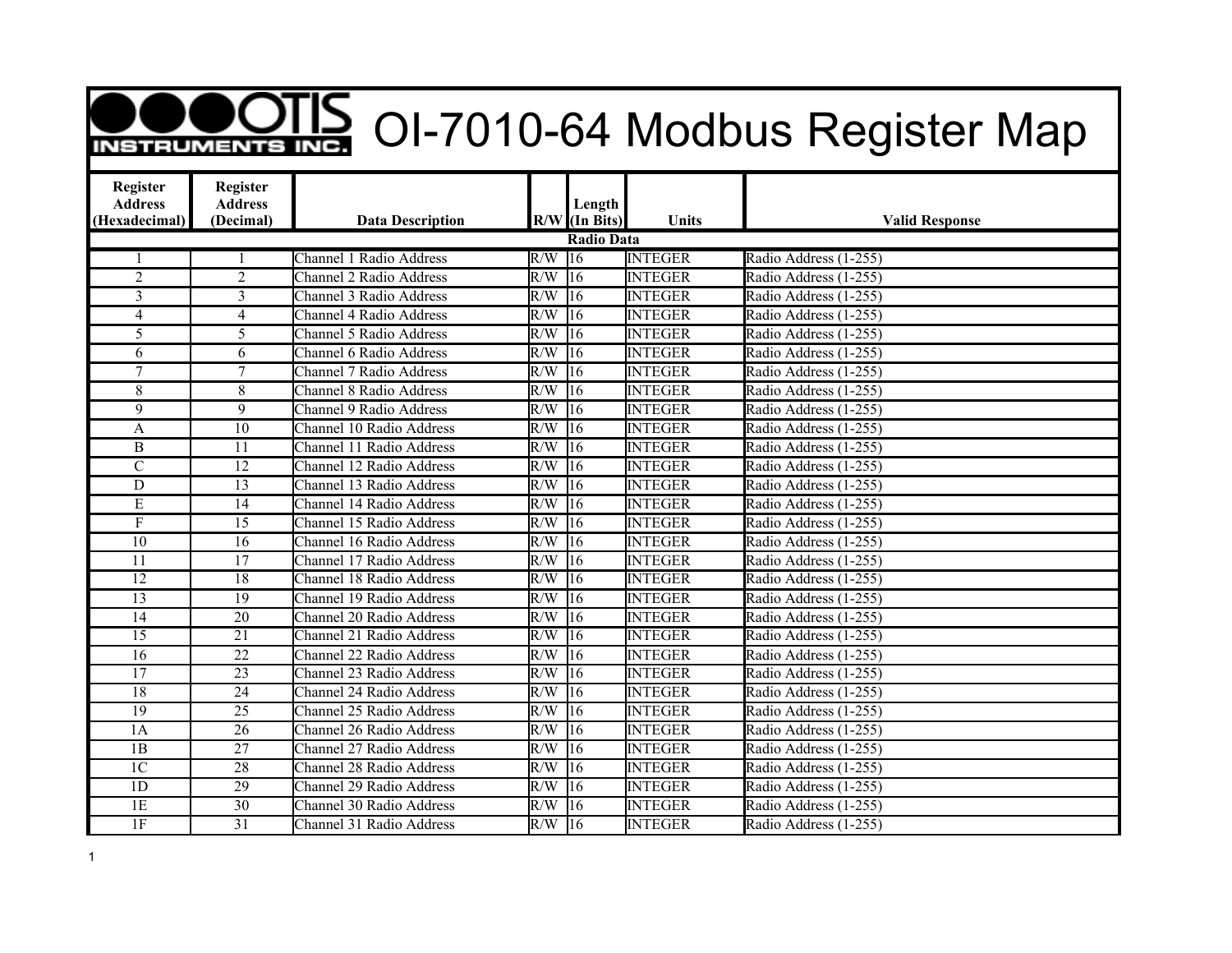| 20              | 32              | Channel 32 Radio Address | $R/W$ 16                |                 | <b>INTEGER</b> | Radio Address (1-255)    |
|-----------------|-----------------|--------------------------|-------------------------|-----------------|----------------|--------------------------|
| $\overline{21}$ | 33              | Channel 33 Radio Address | $R/W$ 16                |                 | <b>INTEGER</b> | Radio Address (1-255)    |
| $\overline{22}$ | $\overline{34}$ | Channel 34 Radio Address | $R/W$ 16                |                 | <b>INTEGER</b> | Radio Address (1-255)    |
| 23              | 35              | Channel 35 Radio Address | R/W                     | 16              | <b>INTEGER</b> | Radio Address (1-255)    |
| $\overline{24}$ | $\overline{36}$ | Channel 36 Radio Address | R/W                     | 16              | <b>INTEGER</b> | Radio Address (1-255)    |
| $\overline{25}$ | 37              | Channel 37 Radio Address | R/W                     | 16              | <b>INTEGER</b> | Radio Address (1-255)    |
| 26              | 38              | Channel 38 Radio Address | R/W                     | 16              | <b>INTEGER</b> | Radio Address (1-255)    |
| $\overline{27}$ | 39              | Channel 39 Radio Address | R/W                     | $ 16\rangle$    | <b>INTEGER</b> | Radio Address (1-255)    |
| $28\,$          | 40              | Channel 40 Radio Address | R/W                     | 16              | <b>INTEGER</b> | Radio Address (1-255)    |
| $\overline{29}$ | 41              | Channel 41 Radio Address | R/W                     | 16              | <b>INTEGER</b> | Radio Address (1-255)    |
| 2A              | 42              | Channel 42 Radio Address | R/W                     | 16              | <b>INTEGER</b> | Radio Address (1-255)    |
| $\overline{2B}$ | 43              | Channel 43 Radio Address | R/W                     | 16              | <b>INTEGER</b> | Radio Address (1-255)    |
| 2C              | 44              | Channel 44 Radio Address | R/W                     | 16              | <b>INTEGER</b> | Radio Address (1-255)    |
| $\overline{2D}$ | 45              | Channel 45 Radio Address | R/W                     | 16              | <b>INTEGER</b> | Radio Address (1-255)    |
| 2E              | 46              | Channel 46 Radio Address | R/W                     | 16              | <b>INTEGER</b> | Radio Address (1-255)    |
| 2F              | 47              | Channel 47 Radio Address | R/W                     | 16              | <b>INTEGER</b> | Radio Address (1-255)    |
| $\overline{30}$ | 48              | Channel 48 Radio Address | R/W                     | 16              | <b>INTEGER</b> | Radio Address (1-255)    |
| $\overline{31}$ | 49              | Channel 49 Radio Address | R/W                     | 16              | <b>INTEGER</b> | Radio Address (1-255)    |
| $\overline{32}$ | 50              | Channel 50 Radio Address | R/W                     | 16              | <b>INTEGER</b> | Radio Address (1-255)    |
| $\overline{33}$ | $\overline{51}$ | Channel 51 Radio Address | R/W                     | 16              | <b>INTEGER</b> | Radio Address (1-255)    |
| $\overline{34}$ | 52              | Channel 52 Radio Address | R/W                     | 16              | <b>INTEGER</b> | Radio Address (1-255)    |
| $\overline{35}$ | $\overline{53}$ | Channel 53 Radio Address | R/W                     | 16              | <b>INTEGER</b> | Radio Address (1-255)    |
| $\overline{36}$ | 54              | Channel 54 Radio Address | R/W                     | 16              | <b>INTEGER</b> | Radio Address (1-255)    |
| $\overline{37}$ | 55              | Channel 55 Radio Address | R/W                     | 16              | <b>INTEGER</b> | Radio Address (1-255)    |
| $\overline{38}$ | $\overline{56}$ | Channel 56 Radio Address | R/W                     | $\overline{16}$ | <b>INTEGER</b> | Radio Address (1-255)    |
| 39              | $\overline{57}$ | Channel 57 Radio Address | R/W                     | 16              | <b>INTEGER</b> | Radio Address (1-255)    |
| 3A              | 58              | Channel 58 Radio Address | R/W                     | 16              | <b>INTEGER</b> | Radio Address (1-255)    |
| $\overline{3B}$ | $\overline{59}$ | Channel 59 Radio Address | R/W                     | 16              | <b>INTEGER</b> | Radio Address (1-255)    |
| $\overline{3C}$ | 60              | Channel 60 Radio Address | R/W                     | 16              | <b>INTEGER</b> | Radio Address (1-255)    |
| 3D              | 61              | Channel 61 Radio Address | R/W                     | 16              | <b>INTEGER</b> | Radio Address (1-255)    |
| 3E              | 62              | Channel 62 Radio Address | R/W                     | 16              | <b>INTEGER</b> | Radio Address (1-255)    |
| 3F              | 63              | Channel 63 Radio Address | R/W                     | 16              | <b>INTEGER</b> | Radio Address (1-255)    |
| 40              | 64              | Channel 64 Radio Address | R/W                     | 16              | <b>INTEGER</b> | Radio Address (1-255)    |
| 41              | 65              | Channel 1 Reading        | R                       | $\overline{32}$ | <b>FLOAT</b>   | Any valid sensor reading |
| 43              | 67              | Channel 2 Reading        | R                       | 32              | <b>FLOAT</b>   | Any valid sensor reading |
| $\overline{45}$ | 69              | Channel 3 Reading        | $\overline{\mathbb{R}}$ | $\overline{32}$ | <b>FLOAT</b>   | Any valid sensor reading |
| 47              | $\overline{71}$ | Channel 4 Reading        | R                       | $\overline{32}$ | <b>FLOAT</b>   | Any valid sensor reading |
| 49              | $\overline{73}$ | Channel 5 Reading        | R                       | 32              | <b>FLOAT</b>   | Any valid sensor reading |
| $\overline{AB}$ | $\overline{75}$ | Channel 6 Reading        | R                       | 32              | <b>FLOAT</b>   | Any valid sensor reading |
| $\overline{4D}$ | $\overline{77}$ | Channel 7 Reading        | $\overline{\mathsf{R}}$ | 32              | <b>FLOAT</b>   | Any valid sensor reading |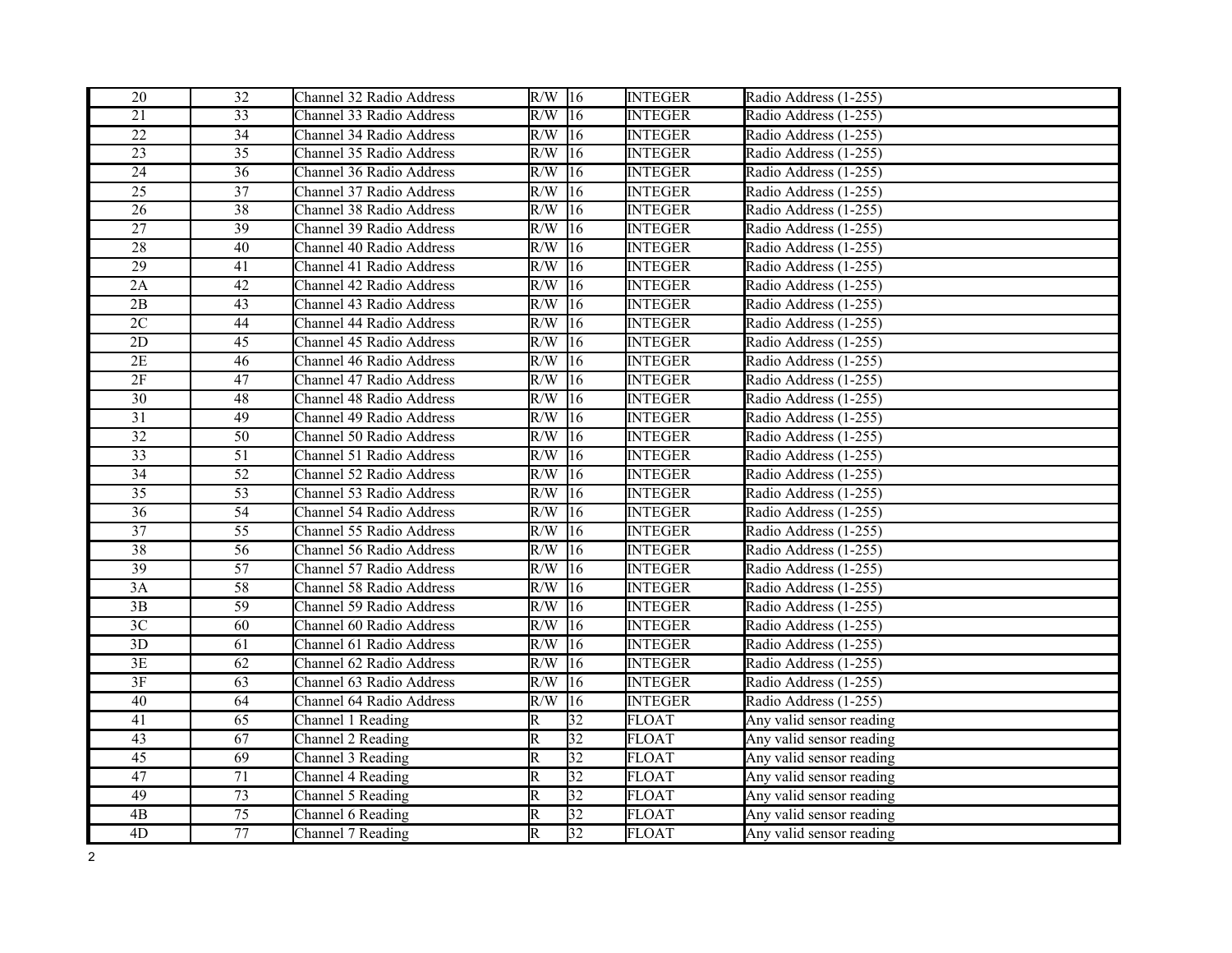| $4F$            | 79               | Channel 8 Reading  | $\overline{R}$          | 32              | <b>FLOAT</b> | Any valid sensor reading |
|-----------------|------------------|--------------------|-------------------------|-----------------|--------------|--------------------------|
| $\overline{51}$ | 81               | Channel 9 Reading  | $\overline{\mathbb{R}}$ | $\overline{32}$ | <b>FLOAT</b> | Any valid sensor reading |
| $\overline{53}$ | 83               | Channel 10 Reading | $\overline{\mathbb{R}}$ | 32              | <b>FLOAT</b> | Any valid sensor reading |
| 55              | 85               | Channel 11 Reading | $\overline{\mathsf{R}}$ | 32              | <b>FLOAT</b> | Any valid sensor reading |
| $\overline{57}$ | 87               | Channel 12 Reading | $\overline{\mathbb{R}}$ | $\overline{32}$ | <b>FLOAT</b> | Any valid sensor reading |
| 59              | 89               | Channel 13 Reading | $\overline{\mathsf{R}}$ | 32              | <b>FLOAT</b> | Any valid sensor reading |
| $\overline{5B}$ | 91               | Channel 14 Reading | R                       | $\overline{32}$ | <b>FLOAT</b> | Any valid sensor reading |
| $\overline{5D}$ | 93               | Channel 15 Reading | $\overline{\mathbb{R}}$ | $\overline{32}$ | <b>FLOAT</b> | Any valid sensor reading |
| $\overline{5F}$ | 95               | Channel 16 Reading | R                       | $\overline{32}$ | <b>FLOAT</b> | Any valid sensor reading |
| 61              | 97               | Channel 17 Reading | $\overline{\mathbb{R}}$ | $\overline{32}$ | <b>FLOAT</b> | Any valid sensor reading |
| 63              | 99               | Channel 18 Reading | R                       | $\overline{32}$ | <b>FLOAT</b> | Any valid sensor reading |
| 65              | 101              | Channel 19 Reading | $\overline{\mathsf{R}}$ | 32              | <b>FLOAT</b> | Any valid sensor reading |
| 67              | 103              | Channel 20 Reading | R                       | $\overline{32}$ | <b>FLOAT</b> | Any valid sensor reading |
| 69              | 105              | Channel 21 Reading | $\overline{\mathbb{R}}$ | $\overline{32}$ | <b>FLOAT</b> | Any valid sensor reading |
| 6B              | 107              | Channel 22 Reading | $\overline{\mathsf{R}}$ | 32              | <b>FLOAT</b> | Any valid sensor reading |
| 6D              | 109              | Channel 23 Reading | $\overline{\mathbb{R}}$ | $\overline{32}$ | <b>FLOAT</b> | Any valid sensor reading |
| 6F              | 111              | Channel 24 Reading | $\overline{\mathbb{R}}$ | $\overline{32}$ | <b>FLOAT</b> | Any valid sensor reading |
| $\overline{71}$ | 113              | Channel 25 Reading | $\overline{\mathsf{R}}$ | 32              | <b>FLOAT</b> | Any valid sensor reading |
| $\overline{73}$ | 115              | Channel 26 Reading | $\overline{\mathbb{R}}$ | $\overline{32}$ | <b>FLOAT</b> | Any valid sensor reading |
| $\overline{75}$ | 117              | Channel 27 Reading | $\overline{\mathbb{R}}$ | $\overline{32}$ | <b>FLOAT</b> | Any valid sensor reading |
| $\overline{77}$ | 119              | Channel 28 Reading | R                       | $\overline{32}$ | <b>FLOAT</b> | Any valid sensor reading |
| 79              | 121              | Channel 29 Reading | $\overline{\mathbb{R}}$ | $\overline{32}$ | <b>FLOAT</b> | Any valid sensor reading |
| $\overline{7B}$ | $\overline{123}$ | Channel 30 Reading | $\overline{\mathbb{R}}$ | 32              | <b>FLOAT</b> | Any valid sensor reading |
| $\overline{7D}$ | 125              | Channel 31 Reading | $\overline{\mathbb{R}}$ | $\overline{32}$ | <b>FLOAT</b> | Any valid sensor reading |
| $\overline{7F}$ | $\overline{127}$ | Channel 32 Reading | $\overline{\mathbb{R}}$ | $\overline{32}$ | <b>FLOAT</b> | Any valid sensor reading |
| 81              | $\overline{129}$ | Channel 33 Reading | $\overline{\mathbb{R}}$ | 32              | <b>FLOAT</b> | Any valid sensor reading |
| 83              | 131              | Channel 34 Reading | R                       | $\overline{32}$ | <b>FLOAT</b> | Any valid sensor reading |
| 85              | 133              | Channel 35 Reading | $\overline{\mathbb{R}}$ | $\overline{32}$ | <b>FLOAT</b> | Any valid sensor reading |
| 87              | 135              | Channel 36 Reading | R                       | $\overline{32}$ | <b>FLOAT</b> | Any valid sensor reading |
| 89              | 137              | Channel 37 Reading | $\overline{\mathbb{R}}$ | 32              | <b>FLOAT</b> | Any valid sensor reading |
| $\overline{8B}$ | 139              | Channel 38 Reading | $\overline{\mathsf{R}}$ | $\overline{32}$ | <b>FLOAT</b> | Any valid sensor reading |
| 8D              | 141              | Channel 39 Reading | R                       | $\overline{32}$ | <b>FLOAT</b> | Any valid sensor reading |
| 8F              | $\overline{143}$ | Channel 40 Reading | $\overline{\mathsf{R}}$ | $\overline{32}$ | <b>FLOAT</b> | Any valid sensor reading |
| 91              | $\overline{145}$ | Channel 41 Reading | $\overline{\mathsf{R}}$ | 32              | <b>FLOAT</b> | Any valid sensor reading |
| 93              | 147              | Channel 42 Reading | $\overline{\mathsf{R}}$ | 32              | <b>FLOAT</b> | Any valid sensor reading |
| $\overline{95}$ | 149              | Channel 43 Reading | R                       | 32              | <b>FLOAT</b> | Any valid sensor reading |
| 97              | $\overline{151}$ | Channel 44 Reading | $\overline{\mathrm{R}}$ | 32              | <b>FLOAT</b> | Any valid sensor reading |
| 99              | 153              | Channel 45 Reading | $\overline{\mathsf{R}}$ | 32              | <b>FLOAT</b> | Any valid sensor reading |
| 9B              | $\overline{155}$ | Channel 46 Reading | $\overline{\mathbb{R}}$ | $\overline{32}$ | <b>FLOAT</b> | Any valid sensor reading |
| 9D              | 157              | Channel 47 Reading | $\overline{\mathsf{R}}$ | 32              | <b>FLOAT</b> | Any valid sensor reading |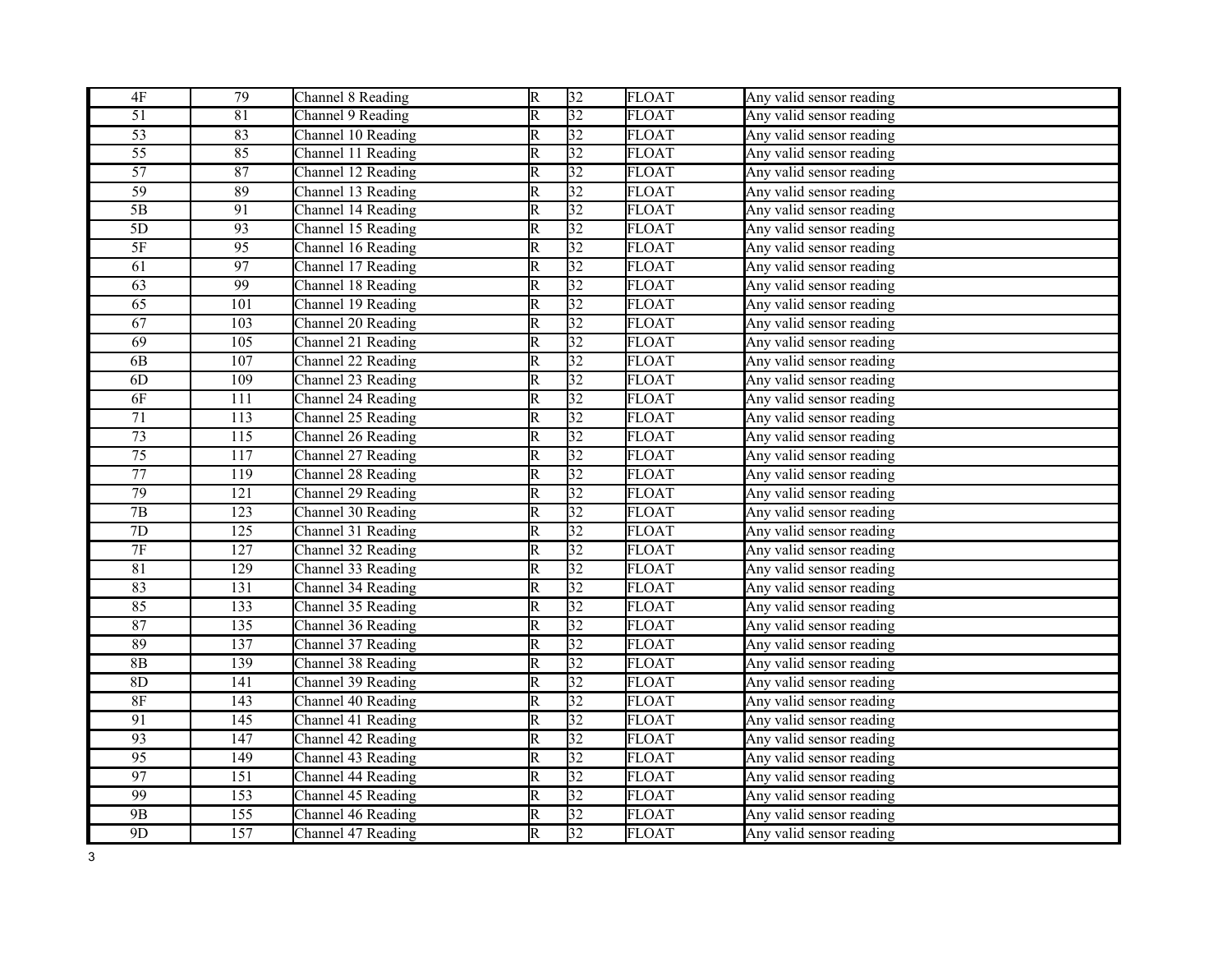| $9F$                   | 159              | Channel 48 Reading | $\overline{R}$          | $\overline{32}$ | <b>FLOAT</b> | Any valid sensor reading                          |
|------------------------|------------------|--------------------|-------------------------|-----------------|--------------|---------------------------------------------------|
| A1                     | 161              | Channel 49 Reading | $\overline{\mathbb{R}}$ | $\overline{32}$ | <b>FLOAT</b> | Any valid sensor reading                          |
| $\overline{A3}$        | $\overline{163}$ | Channel 50 Reading | $\overline{\mathbb{R}}$ | $\overline{32}$ | <b>FLOAT</b> | Any valid sensor reading                          |
| $\overline{A5}$        | $\overline{165}$ | Channel 51 Reading | $\overline{\mathsf{R}}$ | 32              | <b>FLOAT</b> | Any valid sensor reading                          |
| A7                     | 167              | Channel 52 Reading | $\overline{\mathbb{R}}$ | $\overline{32}$ | <b>FLOAT</b> | Any valid sensor reading                          |
| A <sub>9</sub>         | 169              | Channel 53 Reading | R                       | $\overline{32}$ | <b>FLOAT</b> | Any valid sensor reading                          |
| AB                     | 171              | Channel 54 Reading | $\overline{\mathrm{R}}$ | 32              | <b>FLOAT</b> | Any valid sensor reading                          |
| AD                     | 173              | Channel 55 Reading | $\overline{\mathbb{R}}$ | $\overline{32}$ | <b>FLOAT</b> | Any valid sensor reading                          |
| AF                     | $\overline{175}$ | Channel 56 Reading | $\overline{\mathsf{R}}$ | 32              | <b>FLOAT</b> | Any valid sensor reading                          |
| $\overline{B1}$        | 177              | Channel 57 Reading | $\overline{\mathbb{R}}$ | $\overline{32}$ | <b>FLOAT</b> | Any valid sensor reading                          |
| $\overline{B3}$        | $\overline{179}$ | Channel 58 Reading | $\overline{\mathbb{R}}$ | 32              | <b>FLOAT</b> | Any valid sensor reading                          |
| $\overline{B5}$        | 181              | Channel 59 Reading | R                       | 32              | <b>FLOAT</b> | Any valid sensor reading                          |
| $\overline{B7}$        | 183              | Channel 60 Reading | R                       | $\overline{32}$ | <b>FLOAT</b> | Any valid sensor reading                          |
| $\overline{B9}$        | 185              | Channel 61 Reading | $\overline{\mathrm{R}}$ | $\overline{32}$ | <b>FLOAT</b> | Any valid sensor reading                          |
| $\overline{BB}$        | 187              | Channel 62 Reading | R                       | $\overline{32}$ | <b>FLOAT</b> | Any valid sensor reading                          |
| BD                     | 189              | Channel 63 Reading | $\overline{\mathsf{R}}$ | $\overline{32}$ | <b>FLOAT</b> | Any valid sensor reading                          |
| BF                     | 191              | Channel 64 Reading | $\overline{\mathbb{R}}$ | $\overline{32}$ | <b>FLOAT</b> | Any valid sensor reading                          |
| $\overline{C1}$        | 193              | Channel 1 Mode     | $\overline{\mathrm{R}}$ | 16              |              | ENUMERATION 0-7 See Mode Enumeration Below        |
| $\overline{C2}$        | 194              | Channel 2 Mode     | $\overline{\mathbb{R}}$ | $\overline{16}$ |              | ENUMERATION 0-7 See Mode Enumeration Below        |
| $\overline{C3}$        | $\overline{195}$ | Channel 3 Mode     | $\overline{\mathsf{R}}$ | 16              |              | ENUMERATION 0-7 See Mode Enumeration Below        |
| $\overline{C4}$        | 196              | Channel 4 Mode     | $\overline{\mathsf{R}}$ | 16              |              | ENUMERATION 0-7 See Mode Enumeration Below        |
| $\overline{C5}$        | 197              | Channel 5 Mode     | $\overline{\mathrm{R}}$ | 16              |              | ENUMERATION 0-7 See Mode Enumeration Below        |
| $\overline{\text{C6}}$ | 198              | Channel 6 Mode     | $\overline{\mathsf{R}}$ | $\overline{16}$ |              | ENUMERATION 0-7 See Mode Enumeration Below        |
| $\overline{C7}$        | 199              | Channel 7 Mode     | $\overline{\mathbb{R}}$ | $\overline{16}$ |              | ENUMERATION 0-7 See Mode Enumeration Below        |
| $\overline{C8}$        | $\overline{200}$ | Channel 8 Mode     | $\overline{\mathbb{R}}$ | $\overline{16}$ |              | ENUMERATION 0-7 See Mode Enumeration Below        |
| $\overline{C9}$        | 201              | Channel 9 Mode     | $\overline{\mathbb{R}}$ | $\overline{16}$ |              | ENUMERATION 0-7 See Mode Enumeration Below        |
| $\overline{CA}$        | 202              | Channel 10 Mode    | $\overline{\mathsf{R}}$ | $\overline{16}$ |              | ENUMERATION 0-7 See Mode Enumeration Below        |
| $\overline{\text{CB}}$ | 203              | Channel 11 Mode    | $\overline{\mathbb{R}}$ | 16              |              | ENUMERATION 0-7 See Mode Enumeration Below        |
| $\overline{CC}$        | 204              | Channel 12 Mode    | R                       | 16              |              | ENUMERATION 0-7 See Mode Enumeration Below        |
| CD                     | $\overline{205}$ | Channel 13 Mode    | $\overline{\mathbb{R}}$ | $\overline{16}$ |              | ENUMERATION 0-7 See Mode Enumeration Below        |
| $\overline{\text{CE}}$ | $\overline{206}$ | Channel 14 Mode    | $\overline{\mathbb{R}}$ | $\overline{16}$ |              | <b>ENUMERATION 0-7 See Mode Enumeration Below</b> |
| $\overline{\text{CF}}$ | 207              | Channel 15 Mode    | $\overline{\mathsf{R}}$ | 16              |              | ENUMERATION 0-7 See Mode Enumeration Below        |
| $\overline{D0}$        | 208              | Channel 16 Mode    | $\overline{\mathbb{R}}$ | $\overline{16}$ |              | ENUMERATION 0-7 See Mode Enumeration Below        |
| $\overline{D1}$        | $\overline{209}$ | Channel 17 Mode    | $\overline{\mathbb{R}}$ | $\overline{16}$ |              | ENUMERATION 0-7 See Mode Enumeration Below        |
| $\overline{D2}$        | $\overline{210}$ | Channel 18 Mode    | $\overline{\mathsf{R}}$ | $\overline{16}$ |              | ENUMERATION 0-7 See Mode Enumeration Below        |
| $\overline{D3}$        | $\overline{211}$ | Channel 19 Mode    | $\overline{\mathbb{R}}$ | $\overline{16}$ |              | <b>ENUMERATION 0-7 See Mode Enumeration Below</b> |
| $\overline{D4}$        | 212              | Channel 20 Mode    | $\overline{\mathbb{R}}$ | $\overline{16}$ |              | ENUMERATION 0-7 See Mode Enumeration Below        |
| D <sub>5</sub>         | 213              | Channel 21 Mode    | R                       | 16              |              | ENUMERATION 0-7 See Mode Enumeration Below        |
| $\overline{D6}$        | 214              | Channel 22 Mode    | $\overline{\mathsf{R}}$ | $\overline{16}$ |              | <b>ENUMERATION 0-7 See Mode Enumeration Below</b> |
| $\overline{D7}$        | $\overline{215}$ | Channel 23 Mode    | $\overline{\mathsf{R}}$ | $\overline{16}$ |              | ENUMERATION 0-7 See Mode Enumeration Below        |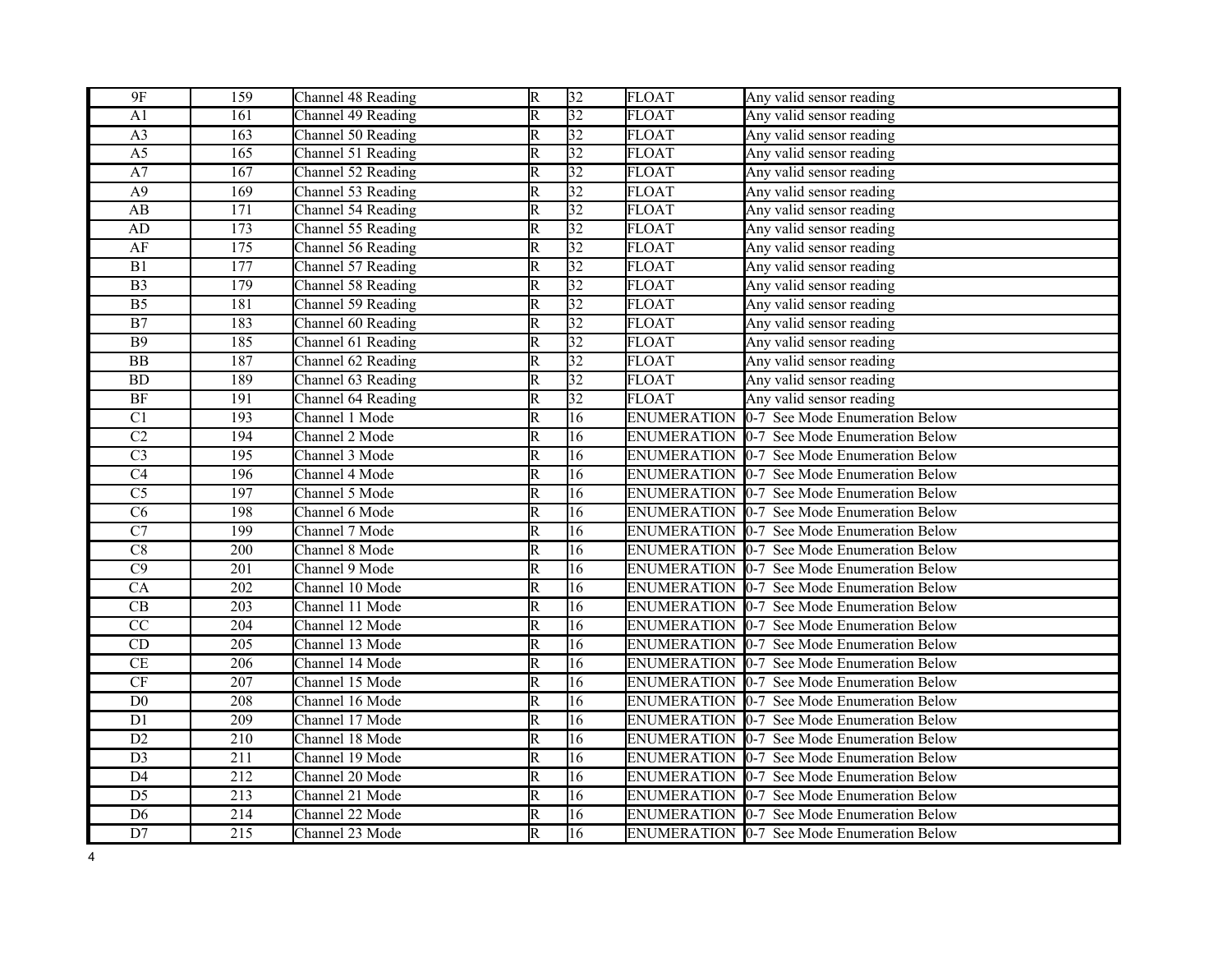| D <sub>8</sub>             | 216 | Channel 24 Mode | R                       | 16 | ENUMERATION 0-7 See Mode Enumeration Below         |
|----------------------------|-----|-----------------|-------------------------|----|----------------------------------------------------|
| D <sub>9</sub>             | 217 | Channel 25 Mode | $\overline{\mathtt{R}}$ | 16 | ENUMERATION 0-7 See Mode Enumeration Below         |
| DA                         | 218 | Channel 26 Mode | $\overline{\mathsf{R}}$ | 16 | ENUMERATION 0-7 See Mode Enumeration Below         |
| DB                         | 219 | Channel 27 Mode | R                       | 16 | ENUMERATION 10-7 See Mode Enumeration Below        |
| $DC$                       | 220 | Channel 28 Mode | R                       | 16 | ENUMERATION 0-7 See Mode Enumeration Below         |
| DD                         | 221 | Channel 29 Mode | R                       | 16 | ENUMERATION 10-7 See Mode Enumeration Below        |
| DE                         | 222 | Channel 30 Mode | R                       | 16 | ENUMERATION 10-7 See Mode Enumeration Below        |
| DF                         | 223 | Channel 31 Mode | $\overline{\mathsf{R}}$ | 16 | <b>ENUMERATION [0-7 See Mode Enumeration Below</b> |
| E0                         | 224 | Channel 32 Mode | R                       | 16 | ENUMERATION 10-7 See Mode Enumeration Below        |
| $\rm E1$                   | 225 | Channel 33 Mode | R                       | 16 | ENUMERATION 0-7 See Mode Enumeration Below         |
| E2                         | 226 | Channel 34 Mode | $\overline{\mathsf{R}}$ | 16 | ENUMERATION  0-7 See Mode Enumeration Below        |
| E3                         | 227 | Channel 35 Mode | R                       | 16 | ENUMERATION 0-7 See Mode Enumeration Below         |
| E4                         | 228 | Channel 36 Mode | R                       | 16 | ENUMERATION 0-7 See Mode Enumeration Below         |
| E5                         | 229 | Channel 37 Mode | R                       | 16 | <b>ENUMERATION 0-7 See Mode Enumeration Below</b>  |
| E6                         | 230 | Channel 38 Mode | R                       | 16 | ENUMERATION 0-7 See Mode Enumeration Below         |
| E7                         | 231 | Channel 39 Mode | R                       | 16 | ENUMERATION 10-7 See Mode Enumeration Below        |
| $\overline{\mathrm{E8}}$   | 232 | Channel 40 Mode | R                       | 16 | ENUMERATION 0-7 See Mode Enumeration Below         |
| E <sub>9</sub>             | 233 | Channel 41 Mode | $\overline{\mathsf{R}}$ | 16 | ENUMERATION 0-7 See Mode Enumeration Below         |
| EA                         | 234 | Channel 42 Mode | R                       | 16 | <b>ENUMERATION 0-7 See Mode Enumeration Below</b>  |
| ${\rm EB}$                 | 235 | Channel 43 Mode | R                       | 16 | ENUMERATION 0-7 See Mode Enumeration Below         |
| $\rm EC$                   | 236 | Channel 44 Mode | R                       | 16 | <b>ENUMERATION 0-7 See Mode Enumeration Below</b>  |
| $\mathop{\rm ED}\nolimits$ | 237 | Channel 45 Mode | R                       | 16 | ENUMERATION 0-7 See Mode Enumeration Below         |
| $\overline{EE}$            | 238 | Channel 46 Mode | $\overline{\mathsf{R}}$ | 16 | <b>ENUMERATION 0-7 See Mode Enumeration Below</b>  |
| $\rm EF$                   | 239 | Channel 47 Mode | $\overline{\mathsf{R}}$ | 16 | <b>ENUMERATION [0-7 See Mode Enumeration Below</b> |
| F <sub>0</sub>             | 240 | Channel 48 Mode | $\overline{\mathsf{R}}$ | 16 | ENUMERATION 0-7 See Mode Enumeration Below         |
| $\overline{F1}$            | 241 | Channel 49 Mode | $\overline{\mathrm{R}}$ | 16 | ENUMERATION  0-7 See Mode Enumeration Below        |
| F2                         | 242 | Channel 50 Mode | R                       | 16 | ENUMERATION 0-7 See Mode Enumeration Below         |
| F3                         | 243 | Channel 51 Mode | R                       | 16 | ENUMERATION  0-7 See Mode Enumeration Below        |
| F4                         | 244 | Channel 52 Mode | R                       | 16 | ENUMERATION 0-7 See Mode Enumeration Below         |
| F5                         | 245 | Channel 53 Mode | $\overline{\mathsf{R}}$ | 16 | <b>ENUMERATION 0-7 See Mode Enumeration Below</b>  |
| F6                         | 246 | Channel 54 Mode | R                       | 16 | ENUMERATION 10-7 See Mode Enumeration Below        |
| F7                         | 247 | Channel 55 Mode | R                       | 16 | ENUMERATION 0-7 See Mode Enumeration Below         |
| ${\rm F}8$                 | 248 | Channel 56 Mode | R                       | 16 | <b>ENUMERATION 0-7 See Mode Enumeration Below</b>  |
| $\overline{F9}$            | 249 | Channel 57 Mode | $\overline{\mathsf{R}}$ | 16 | ENUMERATION 0-7 See Mode Enumeration Below         |
| FA                         | 250 | Channel 58 Mode | R                       | 16 | ENUMERATION 10-7 See Mode Enumeration Below        |
| ${\rm FB}$                 | 251 | Channel 59 Mode | R                       | 16 | <b>ENUMERATION 0-7 See Mode Enumeration Below</b>  |
| $\overline{FC}$            | 252 | Channel 60 Mode | R                       | 16 | ENUMERATION 0-7 See Mode Enumeration Below         |
| FD                         | 253 | Channel 61 Mode | R                       | 16 | <b>ENUMERATION 0-7 See Mode Enumeration Below</b>  |
| $\overline{FE}$            | 254 | Channel 62 Mode | R                       | 16 | ENUMERATION 10-7 See Mode Enumeration Below        |
| $\rm FF$                   | 255 | Channel 63 Mode | R                       | 16 | ENUMERATION 0-7 See Mode Enumeration Below         |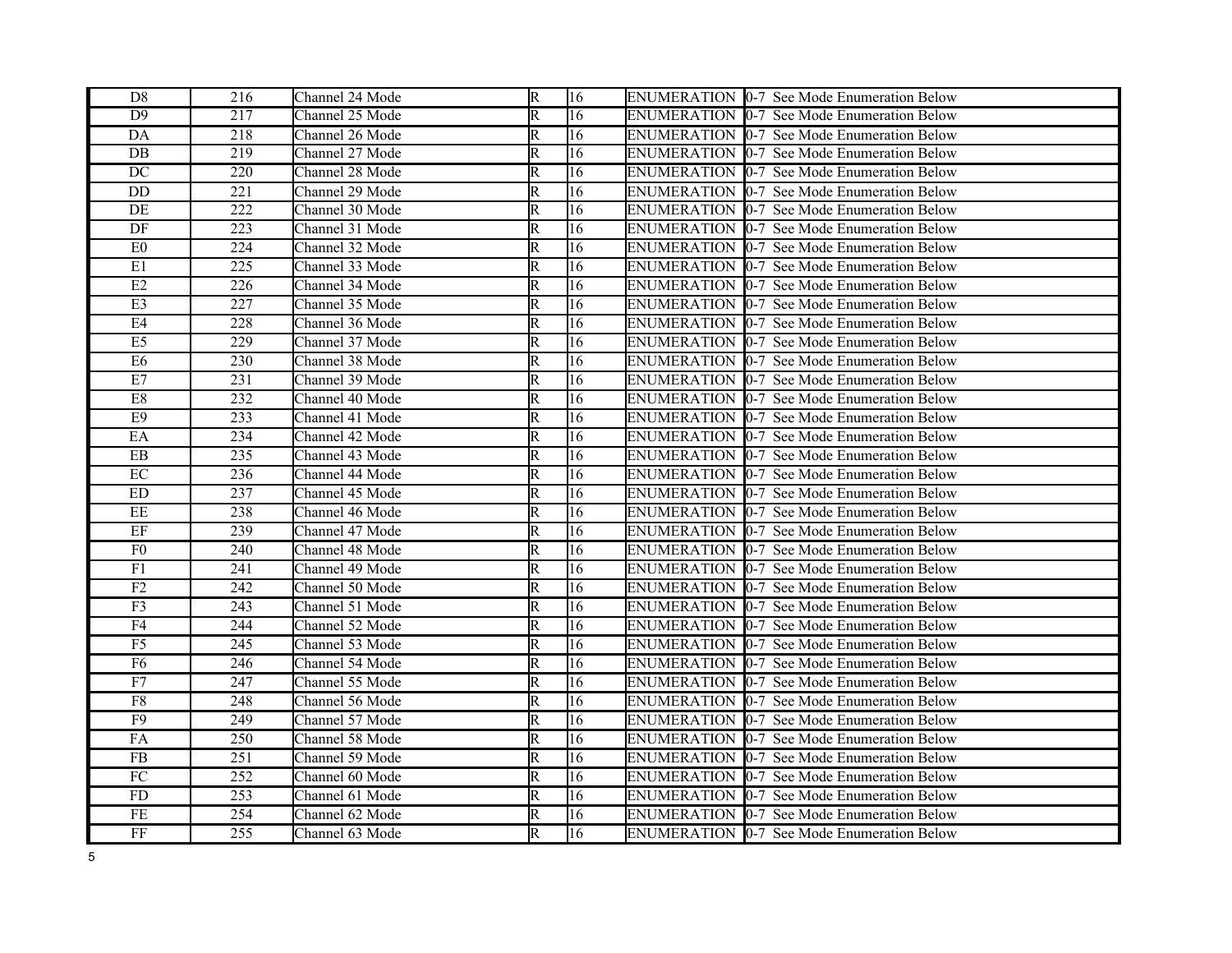| 100              | 256              | Channel 64 Mode    | $\overline{R}$          | 16              |              | ENUMERATION 0-7 See Mode Enumeration Below  |
|------------------|------------------|--------------------|-------------------------|-----------------|--------------|---------------------------------------------|
| 101              | 257              | Channel 1 Battery  | $\overline{\mathbb{R}}$ | $\overline{32}$ | <b>FLOAT</b> | Sensor Input Voltage( $\geq 0.0$ )          |
| 103              | $\overline{259}$ | Channel 2 Battery  | $\overline{\mathbb{R}}$ | 32              | <b>FLOAT</b> | Sensor Input Voltage $(>= 0.0)$             |
| 105              | $\overline{261}$ | Channel 3 Battery  | $\overline{\mathsf{R}}$ | 32              | <b>FLOAT</b> | Sensor Input Voltage( $\ge$ = 0.0)          |
| 107              | 263              | Channel 4 Battery  | $\overline{\mathbb{R}}$ | $\overline{32}$ | <b>FLOAT</b> | Sensor Input Voltage( $\ge$ = 0.0)          |
| 109              | 265              | Channel 5 Battery  | $\overline{\mathsf{R}}$ | 32              | <b>FLOAT</b> | Sensor Input Voltage( $\geq 0.0$ )          |
| 10B              | 267              | Channel 6 Battery  | R                       | 32              | <b>FLOAT</b> | Sensor Input Voltage $(>= 0.0)$             |
| 10D              | $\overline{269}$ | Channel 7 Battery  | $\overline{\mathsf{R}}$ | $\overline{32}$ | <b>FLOAT</b> | Sensor Input Voltage( $\ge$ = 0.0)          |
| 10F              | 271              | Channel 8 Battery  | R                       | $\overline{32}$ | <b>FLOAT</b> | Sensor Input Voltage( $\ge$ = 0.0)          |
| $\overline{111}$ | 273              | Channel 9 Battery  | $\overline{\mathbb{R}}$ | $\overline{32}$ | <b>FLOAT</b> | Sensor Input Voltage $(>= 0.0)$             |
| 113              | $\overline{275}$ | Channel 10 Battery | R                       | 32              | <b>FLOAT</b> | Sensor Input Voltage( $\geq 0.0$ )          |
| $\overline{115}$ | 277              | Channel 11 Battery | $\overline{\mathsf{R}}$ | 32              | <b>FLOAT</b> | Sensor Input Voltage $(>= 0.0)$             |
| 117              | 279              | Channel 12 Battery | R                       | $\overline{32}$ | <b>FLOAT</b> | Sensor Input Voltage $(>= 0.0)$             |
| 119              | 281              | Channel 13 Battery | $\overline{\mathbb{R}}$ | $\overline{32}$ | <b>FLOAT</b> | Sensor Input Voltage $(>= 0.0)$             |
| 11B              | 283              | Channel 14 Battery | $\overline{\mathsf{R}}$ | 32              | <b>FLOAT</b> | Sensor Input Voltage( $\ge$ = 0.0)          |
| 11D              | 285              | Channel 15 Battery | $\overline{\mathbb{R}}$ | $\overline{32}$ | <b>FLOAT</b> | Sensor Input Voltage( $\ge$ = 0.0)          |
| 11F              | 287              | Channel 16 Battery | $\overline{\mathbb{R}}$ | $\overline{32}$ | <b>FLOAT</b> | Sensor Input Voltage $(>= 0.0)$             |
| 121              | 289              | Channel 17 Battery | $\overline{\mathsf{R}}$ | 32              | <b>FLOAT</b> | Sensor Input Voltage( $\ge$ = 0.0)          |
| $\overline{123}$ | 291              | Channel 18 Battery | $\overline{\mathbb{R}}$ | $\overline{32}$ | <b>FLOAT</b> | Sensor Input Voltage $(>= 0.0)$             |
| $\overline{125}$ | 293              | Channel 19 Battery | $\overline{\mathbb{R}}$ | $\overline{32}$ | <b>FLOAT</b> | Sensor Input Voltage $(>= 0.0)$             |
| 127              | 295              | Channel 20 Battery | R                       | $\overline{32}$ | <b>FLOAT</b> | Sensor Input Voltage $(>= 0.0)$             |
| $\overline{129}$ | 297              | Channel 21 Battery | $\overline{\mathbb{R}}$ | $\overline{32}$ | <b>FLOAT</b> | Sensor Input Voltage( $\geq 0.0$ )          |
| 12B              | $\overline{299}$ | Channel 22 Battery | $\overline{\mathbb{R}}$ | 32              | <b>FLOAT</b> | Sensor Input Voltage $(>= 0.0)$             |
| 12D              | 301              | Channel 23 Battery | $\overline{\mathbb{R}}$ | $\overline{32}$ | <b>FLOAT</b> | Sensor Input $\overline{V}$ oltage( >= 0.0) |
| 12F              | 303              | Channel 24 Battery | $\overline{\mathbb{R}}$ | $\overline{32}$ | <b>FLOAT</b> | Sensor Input Voltage $(>= 0.0)$             |
| 131              | $\overline{305}$ | Channel 25 Battery | $\overline{\mathbb{R}}$ | 32              | <b>FLOAT</b> | Sensor Input Voltage $(>= 0.0)$             |
| 133              | 307              | Channel 26 Battery | R                       | $\overline{32}$ | <b>FLOAT</b> | Sensor Input Voltage( $\ge$ = 0.0)          |
| $\overline{135}$ | 309              | Channel 27 Battery | $\overline{\mathbb{R}}$ | $\overline{32}$ | <b>FLOAT</b> | Sensor Input Voltage $(>= 0.0)$             |
| 137              | 311              | Channel 28 Battery | R                       | 32              | <b>FLOAT</b> | Sensor Input Voltage( $\geq 0.0$ )          |
| 139              | $\overline{313}$ | Channel 29 Battery | $\overline{\mathbb{R}}$ | 32              | <b>FLOAT</b> | Sensor Input Voltage $(>= 0.0)$             |
| 13B              | $\overline{315}$ | Channel 30 Battery | $\overline{\mathsf{R}}$ | $\overline{32}$ | <b>FLOAT</b> | Sensor Input Voltage $(>= 0.0)$             |
| 13D              | 317              | Channel 31 Battery | R                       | 32              | <b>FLOAT</b> | Sensor Input Voltage $(>= 0.0)$             |
| 13F              | 319              | Channel 32 Battery | $\overline{\mathsf{R}}$ | $\overline{32}$ | <b>FLOAT</b> | Sensor Input Voltage $(>= 0.0)$             |
| 141              | $\overline{321}$ | Channel 33 Battery | $\overline{\mathbb{R}}$ | 32              | <b>FLOAT</b> | Sensor Input Voltage( $\geq 0.0$ )          |
| 143              | 323              | Channel 34 Battery | $\overline{\mathsf{R}}$ | 32              | <b>FLOAT</b> | Sensor Input Voltage( $\ge$ = 0.0)          |
| 145              | 325              | Channel 35 Battery | R                       | 32              | <b>FLOAT</b> | Sensor Input Voltage $(>= 0.0)$             |
| $\overline{147}$ | 327              | Channel 36 Battery | $\overline{\mathbb{R}}$ | 32              | <b>FLOAT</b> | Sensor Input Voltage $(>= 0.0)$             |
| 149              | 329              | Channel 37 Battery | $\overline{\mathsf{R}}$ | 32              | <b>FLOAT</b> | Sensor Input Voltage( $\geq 0.0$ )          |
| 14B              | $\overline{331}$ | Channel 38 Battery | $\overline{\mathbb{R}}$ | $\overline{32}$ | <b>FLOAT</b> | Sensor Input $\overline{V}$ oltage( >= 0.0) |
| 14D              | 333              | Channel 39 Battery | $\overline{\mathsf{R}}$ | 32              | <b>FLOAT</b> | Sensor Input Voltage( $\geq 0.0$ )          |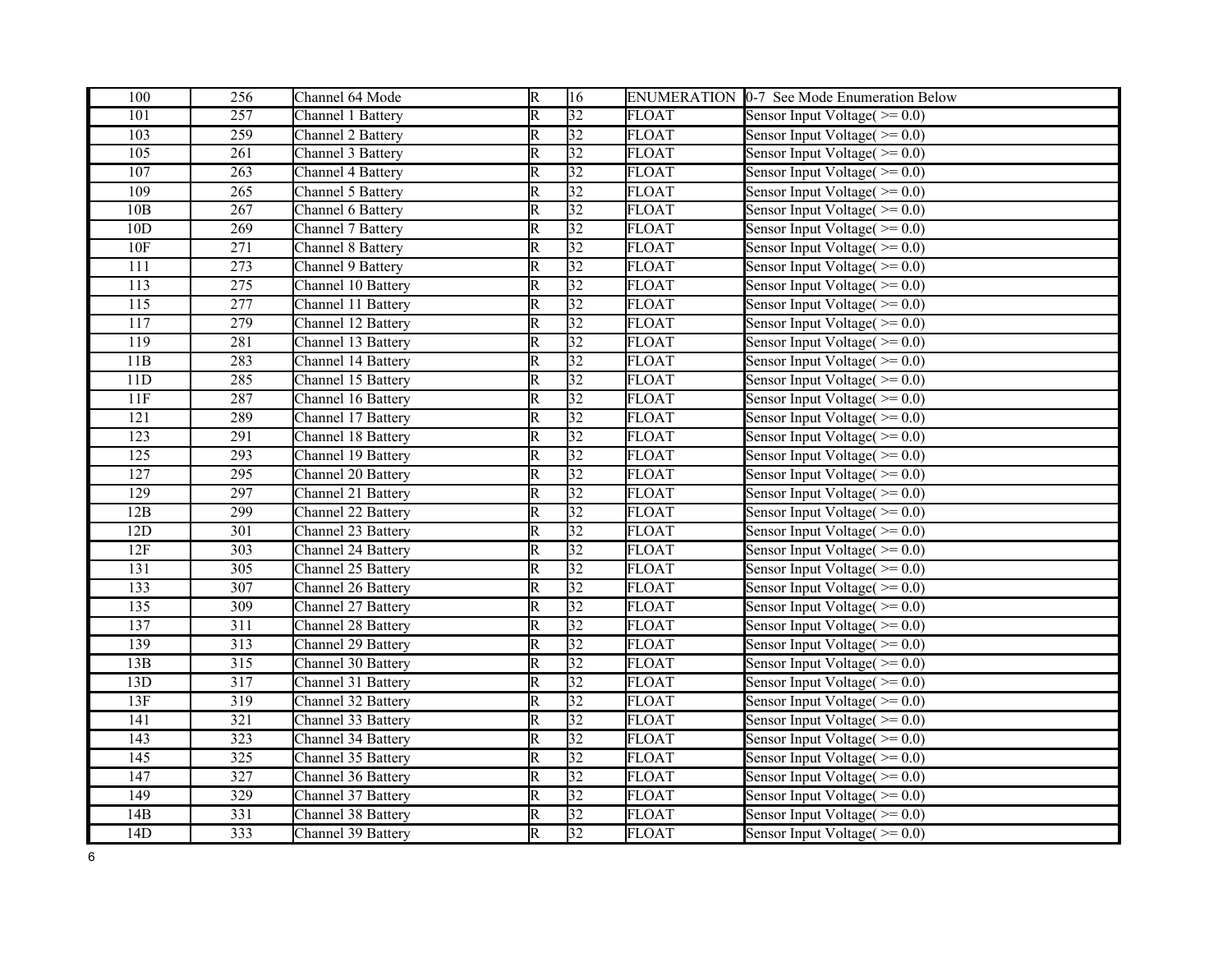| 14F              | 335              | Channel 40 Battery                | $\overline{R}$          | 32              | <b>FLOAT</b>   | Sensor Input Voltage( $\ge$ = 0.0)                                 |
|------------------|------------------|-----------------------------------|-------------------------|-----------------|----------------|--------------------------------------------------------------------|
| $\overline{151}$ | 337              | Channel 41 Battery                | $\overline{\mathrm{R}}$ | $\overline{32}$ | <b>FLOAT</b>   | Sensor Input Voltage( $\geq 0.0$ )                                 |
| 153              | 339              | Channel 42 Battery                | $\overline{\mathsf{R}}$ | 32              | <b>FLOAT</b>   | Sensor Input Voltage( $\ge$ = 0.0)                                 |
| $\overline{155}$ | 341              | Channel 43 Battery                | $\overline{\mathrm{R}}$ | 32              | <b>FLOAT</b>   | Sensor Input Voltage( $\geq 0.0$ )                                 |
| 157              | 343              | Channel 44 Battery                | $\overline{\mathrm{R}}$ | $ 32\rangle$    | <b>FLOAT</b>   | Sensor Input Voltage( $\ge$ = 0.0)                                 |
| 159              | 345              | Channel 45 Battery                | $\overline{\mathrm{R}}$ | 32              | <b>FLOAT</b>   | Sensor Input Voltage( $\geq 0.0$ )                                 |
| 15B              | 347              | Channel 46 Battery                | $\overline{\text{R}}$   | $\overline{32}$ | <b>FLOAT</b>   | Sensor Input Voltage( $\geq 0.0$ )                                 |
| 15D              | 349              | Channel 47 Battery                | $\overline{\mathrm{R}}$ | $\overline{32}$ | <b>FLOAT</b>   | Sensor Input Voltage( $\ge$ = 0.0)                                 |
| 15F              | 351              | Channel 48 Battery                | $\overline{\mathrm{R}}$ | 32              | <b>FLOAT</b>   | Sensor Input Voltage( $\geq 0.0$ )                                 |
| 161              | 353              | Channel 49 Battery                | $\overline{\mathrm{R}}$ | $\overline{32}$ | <b>FLOAT</b>   | Sensor Input Voltage( $\ge$ = 0.0)                                 |
| 163              | 355              | Channel 50 Battery                | $\overline{\mathrm{R}}$ | 32              | <b>FLOAT</b>   | Sensor Input Voltage( $\geq 0.0$ )                                 |
| 165              | 357              | Channel 51 Battery                | $\overline{\mathrm{R}}$ | 32              | <b>FLOAT</b>   | Sensor Input Voltage( $\ge$ = 0.0)                                 |
| 167              | 359              | Channel 52 Battery                | $\overline{\mathrm{R}}$ | 32              | <b>FLOAT</b>   | Sensor Input Voltage $(>= 0.0)$                                    |
| 169              | 361              | Channel 53 Battery                | $\overline{\mathrm{R}}$ | $\overline{32}$ | <b>FLOAT</b>   | Sensor Input Voltage( $\ge$ = 0.0)                                 |
| 16B              | 363              | Channel 54 Battery                | $\overline{\text{R}}$   | $ 32\rangle$    | <b>FLOAT</b>   | Sensor Input Voltage( $\geq 0.0$ )                                 |
| 16D              | $\overline{365}$ | Channel 55 Battery                | $\overline{\mathrm{R}}$ | $\overline{32}$ | <b>FLOAT</b>   | Sensor Input $\overline{V}$ oltage( >= 0.0)                        |
| 16F              | 367              | Channel 56 Battery                | $\overline{\mathrm{R}}$ | $\overline{32}$ | <b>FLOAT</b>   | Sensor Input Voltage $(>= 0.0)$                                    |
| 171              | 369              | Channel 57 Battery                | $\overline{\mathrm{R}}$ | 32              | <b>FLOAT</b>   | Sensor Input Voltage( $\ge$ = 0.0)                                 |
| 173              | $\overline{371}$ | Channel 58 Battery                | $\overline{\mathsf{R}}$ | $\overline{32}$ | <b>FLOAT</b>   | Sensor Input Voltage( $\geq 0.0$ )                                 |
| 175              | $\overline{373}$ | Channel 59 Battery                | $\overline{\mathrm{R}}$ | $\overline{32}$ | <b>FLOAT</b>   | Sensor Input Voltage( $\ge$ = 0.0)                                 |
| 177              | $\overline{375}$ | Channel 60 Battery                | $\overline{\mathrm{R}}$ | $\overline{32}$ | <b>FLOAT</b>   | Sensor Input Voltage $(>= 0.0)$                                    |
| 179              | 377              | Channel 61 Battery                | $\overline{\mathrm{R}}$ | 32              | <b>FLOAT</b>   | Sensor Input Voltage $(>= 0.0)$                                    |
| 17B              | 379              | Channel 62 Battery                | $\overline{\mathrm{R}}$ | $\overline{32}$ | <b>FLOAT</b>   | Sensor Input Voltage( $\ge$ = 0.0)                                 |
| 17D              | 381              | Channel 63 Battery                | $\overline{\mathsf{R}}$ | $\overline{32}$ | <b>FLOAT</b>   | Sensor Input Voltage( $\geq 0.0$ )                                 |
| 17F              | 383              | Channel 64 Battery                | $\overline{\mathrm{R}}$ | $\overline{32}$ | <b>FLOAT</b>   | Sensor Input Voltage( $\ge$ = 0.0)                                 |
| 181              | 385              | Channel 1 Sec Since Last Message  | $\overline{\mathsf{R}}$ | $\overline{16}$ | <b>INTEGER</b> | $-1-32768$ Seconds, $-1 =$ no transmissions. Staying $0 =$ timeout |
| 182              | 386              | Channel 2 Sec Since Last Message  | $\overline{\mathsf{R}}$ | $\overline{16}$ | <b>INTEGER</b> | $-1-32768$ Seconds, $-1 =$ no transmissions. Staying $0 =$ timeout |
| 183              | 387              | Channel 3 Sec Since Last Message  | $\overline{\mathrm{R}}$ | $\overline{16}$ | <b>INTEGER</b> | $-1-32768$ Seconds, $-1 =$ no transmissions. Staying $0 =$ timeout |
| 184              | 388              | Channel 4 Sec Since Last Message  | $\overline{\mathsf{R}}$ | 16              | <b>INTEGER</b> | $-1-32768$ Seconds, $-1 =$ no transmissions. Staying $0 =$ timeout |
| 185              | 389              | Channel 5 Sec Since Last Message  | $\overline{\mathsf{R}}$ | 16              | <b>INTEGER</b> | $-1-32768$ Seconds, $-1 =$ no transmissions. Staying $0 =$ timeout |
| 186              | 390              | Channel 6 Sec Since Last Message  | $\overline{\mathbb{R}}$ | $\overline{16}$ | <b>INTEGER</b> | $-1-32768$ Seconds, $-1 =$ no transmissions. Staying $0 =$ timeout |
| 187              | 391              | Channel 7 Sec Since Last Message  | R                       | 16              | <b>INTEGER</b> | $-1-32768$ Seconds, $-1 =$ no transmissions. Staying $0 =$ timeout |
| 188              | 392              | Channel 8 Sec Since Last Message  | $\overline{\mathrm{R}}$ | $\overline{16}$ | <b>INTEGER</b> | $-1-32768$ Seconds, $-1 =$ no transmissions. Staying $0 =$ timeout |
| 189              | 393              | Channel 9 Sec Since Last Message  | $\overline{\mathsf{R}}$ | $\overline{16}$ | <b>INTEGER</b> | $-1-32768$ Seconds, $-1 =$ no transmissions. Staying $0 =$ timeout |
| 18A              | 394              | Channel 10 Sec Since Last Message | $\overline{\mathrm{R}}$ | 16              | <b>INTEGER</b> | $-1-32768$ Seconds, $-1 =$ no transmissions. Staying $0 =$ timeout |
| 18 <sub>B</sub>  | 395              | Channel 11 Sec Since Last Message | $\overline{\mathbb{R}}$ | 16              | <b>INTEGER</b> | $-1-32768$ Seconds, $-1 =$ no transmissions. Staying $0 =$ timeout |
| 18C              | 396              | Channel 12 Sec Since Last Message | $\overline{\mathbb{R}}$ | 16              | <b>INTEGER</b> | $-1-32768$ Seconds, $-1 =$ no transmissions. Staying $0 =$ timeout |
| 18D              | 397              | Channel 13 Sec Since Last Message | R                       | 16              | <b>INTEGER</b> | $-1-32768$ Seconds, $-1 =$ no transmissions. Staying $0 =$ timeout |
| 18E              | 398              | Channel 14 Sec Since Last Message | $\overline{\mathbb{R}}$ | $\overline{16}$ | <b>INTEGER</b> | $-1-32768$ Seconds, $-1 =$ no transmissions. Staying $0 =$ timeout |
| 18F              | 399              | Channel 15 Sec Since Last Message | $\overline{\mathbb{R}}$ | $\overline{16}$ | <b>INTEGER</b> | $-1-32768$ Seconds, $-1 =$ no transmissions. Staying $0 =$ timeout |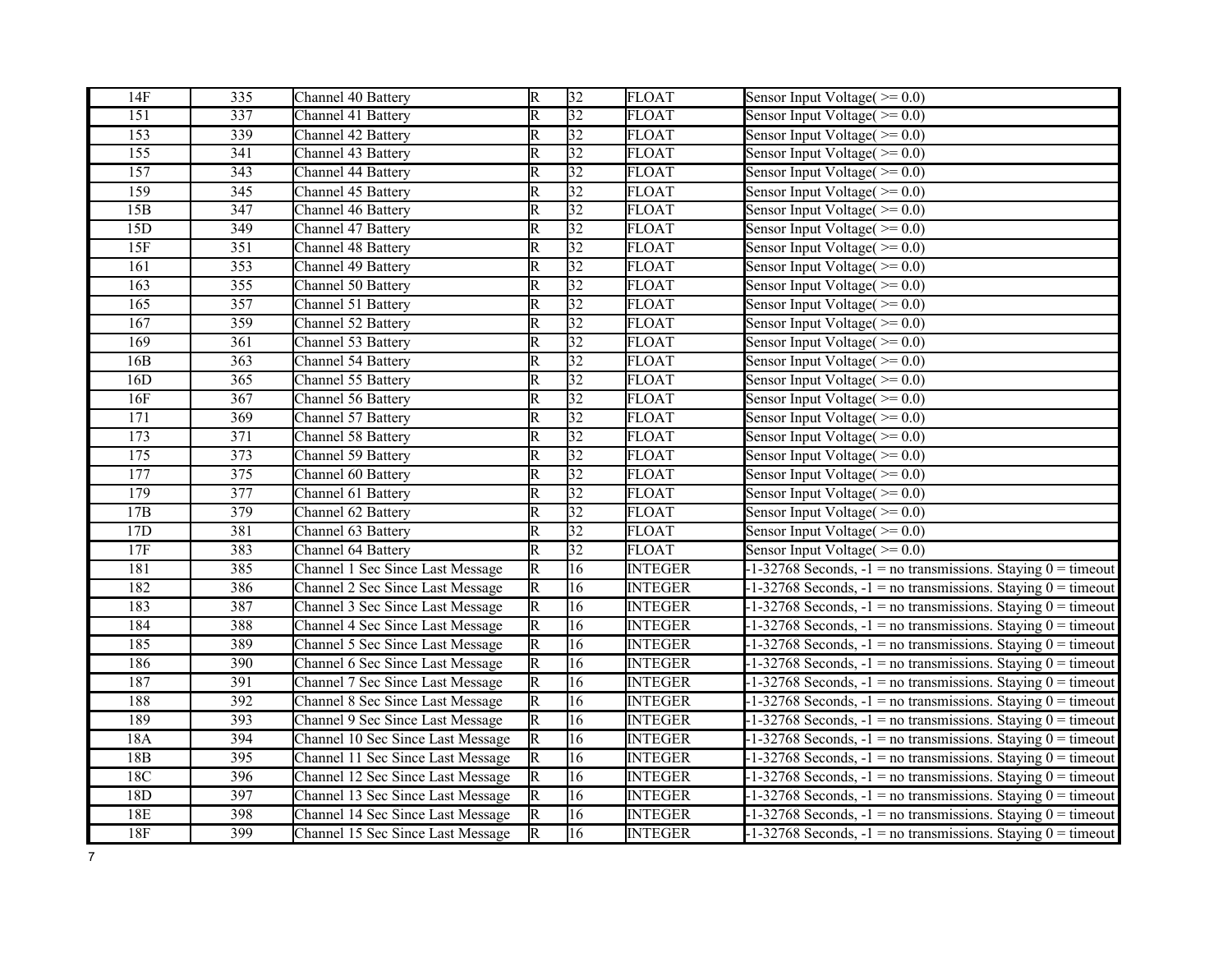| 190              | 400              | Channel 16 Sec Since Last Message | $\mathbb{R}$            | 16              | <b>INTEGER</b> | $-1-32768$ Seconds, $-1 =$ no transmissions. Staying $0 =$ timeout |
|------------------|------------------|-----------------------------------|-------------------------|-----------------|----------------|--------------------------------------------------------------------|
| 191              | 401              | Channel 17 Sec Since Last Message | $\overline{\mathbb{R}}$ | 16              | <b>INTEGER</b> | $-1-32768$ Seconds, $-1$ = no transmissions. Staying $0 =$ timeout |
| $\overline{192}$ | 402              | Channel 18 Sec Since Last Message | R                       | 16              | <b>INTEGER</b> | $-1-32768$ Seconds, $-1$ = no transmissions. Staying $0 =$ timeout |
| 193              | 403              | Channel 19 Sec Since Last Message | $\overline{\mathsf{R}}$ | 16              | <b>INTEGER</b> | $-1-32768$ Seconds, $-1 =$ no transmissions. Staying $0 =$ timeout |
| 194              | 404              | Channel 20 Sec Since Last Message | $\overline{\mathsf{R}}$ | 16              | <b>INTEGER</b> | $-1-32768$ Seconds, $-1$ = no transmissions. Staying $0 =$ timeout |
| 195              | 405              | Channel 21 Sec Since Last Message | $\overline{\mathsf{R}}$ | 16              | <b>INTEGER</b> | $-1-32768$ Seconds, $-1 =$ no transmissions. Staying $0 =$ timeout |
| 196              | 406              | Channel 22 Sec Since Last Message | $\overline{\mathsf{R}}$ | 16              | <b>INTEGER</b> | $-1-32768$ Seconds, $-1 =$ no transmissions. Staying $0 =$ timeout |
| 197              | 407              | Channel 23 Sec Since Last Message | $\overline{\mathsf{R}}$ | 16              | <b>INTEGER</b> | $-1-32768$ Seconds, $-1$ = no transmissions. Staying $0 =$ timeout |
| 198              | 408              | Channel 24 Sec Since Last Message | $\overline{\mathrm{R}}$ | 16              | <b>INTEGER</b> | $-1-32768$ Seconds, $-1 =$ no transmissions. Staying $0 =$ timeout |
| 199              | 409              | Channel 25 Sec Since Last Message | $\overline{\mathsf{R}}$ | 16              | <b>INTEGER</b> | $-1-32768$ Seconds, $-1$ = no transmissions. Staying $0 =$ timeout |
| 19A              | 410              | Channel 26 Sec Since Last Message | $\overline{\mathsf{R}}$ | 16              | <b>INTEGER</b> | $-1-32768$ Seconds, $-1$ = no transmissions. Staying $0 =$ timeout |
| 19B              | 411              | Channel 27 Sec Since Last Message | $\overline{\mathsf{R}}$ | 16              | <b>INTEGER</b> | $-1-32768$ Seconds, $-1 =$ no transmissions. Staying $0 =$ timeout |
| 19C              | 412              | Channel 28 Sec Since Last Message | $\overline{\mathrm{R}}$ | 16              | <b>INTEGER</b> | $-1-32768$ Seconds, $-1 =$ no transmissions. Staying $0 =$ timeout |
| 19 <sub>D</sub>  | 413              | Channel 29 Sec Since Last Message | $\overline{\mathrm{R}}$ | 16              | <b>INTEGER</b> | $-1-32768$ Seconds, $-1 =$ no transmissions. Staying $0 =$ timeout |
| 19E              | 414              | Channel 30 Sec Since Last Message | $\overline{\text{R}}$   | 16              | <b>INTEGER</b> | $-1-32768$ Seconds, $-1 =$ no transmissions. Staying $0 =$ timeout |
| 19F              | 415              | Channel 31 Sec Since Last Message | R                       | 16              | <b>INTEGER</b> | $-1-32768$ Seconds, $-1$ = no transmissions. Staying $0 =$ timeout |
| 1A0              | 416              | Channel 32 Sec Since Last Message | R                       | 16              | <b>INTEGER</b> | $-1-32768$ Seconds, $-1 =$ no transmissions. Staying $0 =$ timeout |
| 1A1              | 417              | Channel 33 Sec Since Last Message | $\overline{\text{R}}$   | 16              | <b>INTEGER</b> | $-1-32768$ Seconds, $-1$ = no transmissions. Staying $0 =$ timeout |
| 1A2              | 418              | Channel 34 Sec Since Last Message | R                       | 16              | <b>INTEGER</b> | $-1-32768$ Seconds, $-1 =$ no transmissions. Staying $0 =$ timeout |
| 1A3              | 419              | Channel 35 Sec Since Last Message | $\overline{\mathsf{R}}$ | 16              | <b>INTEGER</b> | $-1-32768$ Seconds, $-1 =$ no transmissions. Staying $0 =$ timeout |
| 1A4              | 420              | Channel 36 Sec Since Last Message | $\overline{\mathsf{R}}$ | $\overline{16}$ | <b>INTEGER</b> | $-1-32768$ Seconds, $-1 =$ no transmissions. Staying $0 =$ timeout |
| 1A5              | 421              | Channel 37 Sec Since Last Message | R                       | 16              | <b>INTEGER</b> | $-1-32768$ Seconds, $-1 =$ no transmissions. Staying $0 =$ timeout |
| 1A6              | 422              | Channel 38 Sec Since Last Message | R                       | 16              | <b>INTEGER</b> | $-1-32768$ Seconds, $-1$ = no transmissions. Staying $0 =$ timeout |
| 1A7              | 423              | Channel 39 Sec Since Last Message | R                       | 16              | <b>INTEGER</b> | $-1-32768$ Seconds, $-1$ = no transmissions. Staying $0 =$ timeout |
| $1A\overline{8}$ | 424              | Channel 40 Sec Since Last Message | $\overline{\mathrm{R}}$ | 16              | <b>INTEGER</b> | $-1-32768$ Seconds, $-1 =$ no transmissions. Staying $0 =$ timeout |
| 1A9              | $\overline{425}$ | Channel 41 Sec Since Last Message | $\overline{\mathrm{R}}$ | 16              | <b>INTEGER</b> | $-1-32768$ Seconds, $-1 =$ no transmissions. Staying $0 =$ timeout |
| 1AA              | 426              | Channel 42 Sec Since Last Message | $\overline{\mathsf{R}}$ | 16              | <b>INTEGER</b> | $-1-32768$ Seconds, $-1 =$ no transmissions. Staying $0 =$ timeout |
| 1AB              | 427              | Channel 43 Sec Since Last Message | $\overline{\mathsf{R}}$ | 16              | <b>INTEGER</b> | $-1-32768$ Seconds, $-1 =$ no transmissions. Staying $0 =$ timeout |
| 1AC              | 428              | Channel 44 Sec Since Last Message | $\overline{\mathsf{R}}$ | 16              | <b>INTEGER</b> | $-1-32768$ Seconds, $-1 =$ no transmissions. Staying $0 =$ timeout |
| 1AD              | 429              | Channel 45 Sec Since Last Message | R                       | 16              | <b>INTEGER</b> | $-1-32768$ Seconds, $-1 =$ no transmissions. Staying $0 =$ timeout |
| 1AE              | 430              | Channel 46 Sec Since Last Message | R                       | 16              | <b>INTEGER</b> | $-1-32768$ Seconds, $-1$ = no transmissions. Staying $0 =$ timeout |
| 1AF              | 431              | Channel 47 Sec Since Last Message | R                       | 16              | <b>INTEGER</b> | $-1-32768$ Seconds, $-1$ = no transmissions. Staying $0 =$ timeout |
| 1B0              | 432              | Channel 48 Sec Since Last Message | $\overline{\text{R}}$   | 16              | <b>INTEGER</b> | $-1-32768$ Seconds, $-1 =$ no transmissions. Staying $0 =$ timeout |
| 1B1              | $\overline{433}$ | Channel 49 Sec Since Last Message | R                       | 16              | <b>INTEGER</b> | $-1-32768$ Seconds, $-1$ = no transmissions. Staying $0 =$ timeout |
| 1B2              | 434              | Channel 50 Sec Since Last Message | $\overline{\mathsf{R}}$ | 16              | <b>INTEGER</b> | $-1-32768$ Seconds, $-1 =$ no transmissions. Staying $0 =$ timeout |
| 1B3              | 435              | Channel 51 Sec Since Last Message | $\overline{\mathsf{R}}$ | 16              | <b>INTEGER</b> | $-1-32768$ Seconds, $-1 =$ no transmissions. Staying $0 =$ timeout |
| 1B4              | 436              | Channel 52 Sec Since Last Message | $\overline{\mathsf{R}}$ | 16              | <b>INTEGER</b> | $-1-32768$ Seconds, $-1 =$ no transmissions. Staying $0 =$ timeout |
| 1B5              | 437              | Channel 53 Sec Since Last Message | R                       | 16              | <b>INTEGER</b> | $-1-32768$ Seconds, $-1 =$ no transmissions. Staying $0 =$ timeout |
| 1B6              | 438              | Channel 54 Sec Since Last Message | R                       | 16              | <b>INTEGER</b> | $-1-32768$ Seconds, $-1 =$ no transmissions. Staying $0 =$ timeout |
| 1B7              | 439              | Channel 55 Sec Since Last Message | R                       | $\overline{16}$ | <b>INTEGER</b> | $-1-32768$ Seconds, $-1$ = no transmissions. Staying $0 =$ timeout |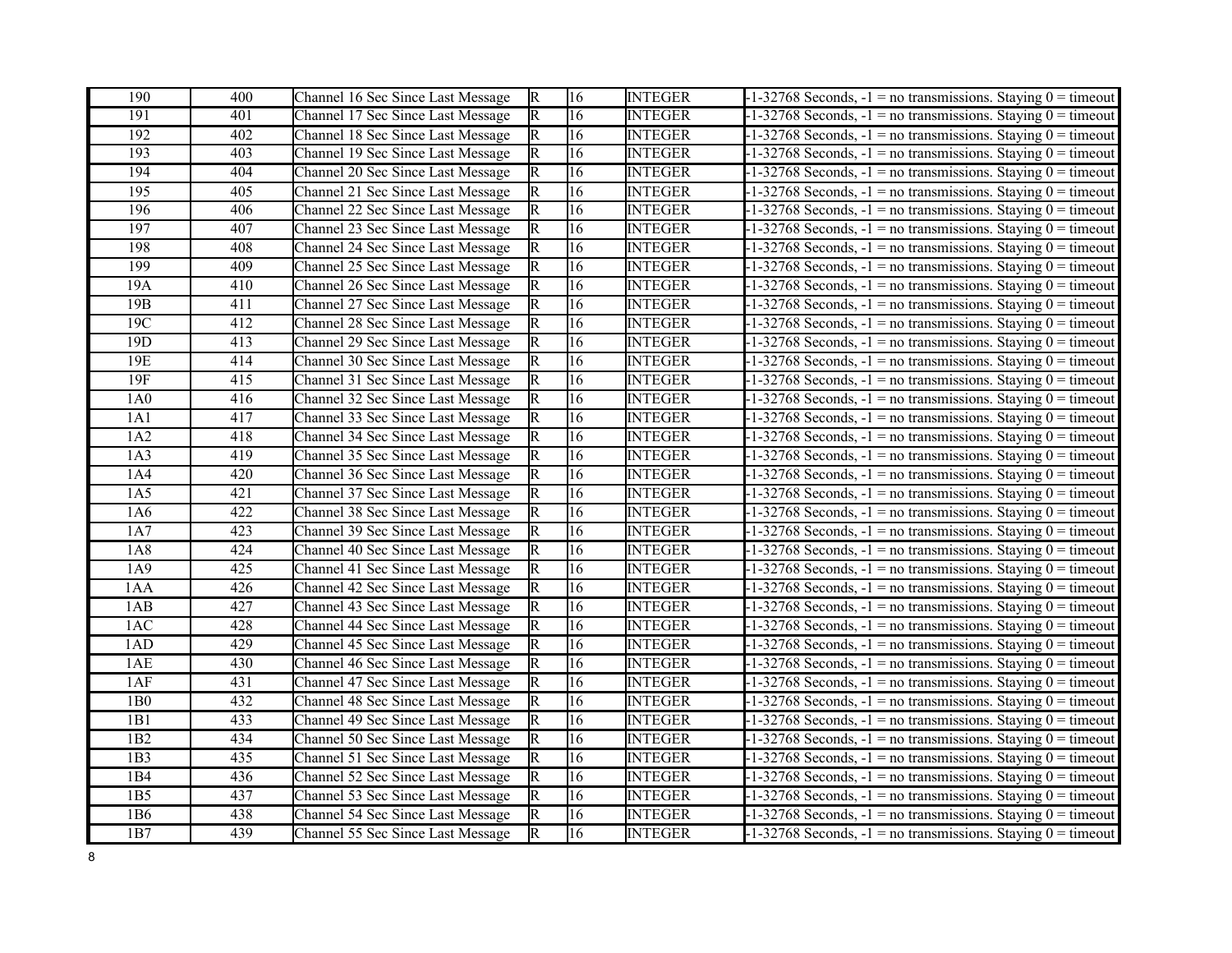| 1B8             | 440              | Channel 56 Sec Since Last Message | $\mathbb{R}$            | 16              | <b>INTEGER</b>     | $-1-32768$ Seconds, $-1 =$ no transmissions. Staying $0 =$ timeout |
|-----------------|------------------|-----------------------------------|-------------------------|-----------------|--------------------|--------------------------------------------------------------------|
| 1B9             | 441              | Channel 57 Sec Since Last Message | $\overline{\mathbb{R}}$ | $\overline{16}$ | <b>INTEGER</b>     | $-1-32768$ Seconds, $-1 =$ no transmissions. Staying $0 =$ timeout |
| 1BA             | 442              | Channel 58 Sec Since Last Message | $\mathbb{R}$            | 16              | <b>INTEGER</b>     | $-1-32768$ Seconds, $-1$ = no transmissions. Staying $0 =$ timeout |
| 1BB             | 443              | Channel 59 Sec Since Last Message | R                       | $\overline{16}$ | <b>INTEGER</b>     | $-1-32768$ Seconds, $-1 =$ no transmissions. Staying $0 =$ timeout |
| 1BC             | 444              | Channel 60 Sec Since Last Message | R                       | 16              | <b>INTEGER</b>     | $-1-32768$ Seconds, $-1 =$ no transmissions. Staying $0 =$ timeout |
| 1BD             | 445              | Channel 61 Sec Since Last Message | R                       | 16              | <b>INTEGER</b>     | $-1-32768$ Seconds, $-1 =$ no transmissions. Staying $0 =$ timeout |
| 1BE             | 446              | Channel 62 Sec Since Last Message | R                       | 16              | <b>INTEGER</b>     | $-1-32768$ Seconds, $-1 =$ no transmissions. Staying $0 =$ timeout |
| 1BF             | 447              | Channel 63 Sec Since Last Message | R                       | $\overline{16}$ | <b>INTEGER</b>     | $-1-32768$ Seconds, $-1$ = no transmissions. Staying $0 =$ timeout |
| 1C <sub>0</sub> | 448              | Channel 64 Sec Since Last Message | R                       | 16              | <b>INTEGER</b>     | $-1-32768$ Seconds, $-1 =$ no transmissions. Staying $0 =$ timeout |
| 1C1             | 449              | Channel 1 Sensor Type             | $\overline{\mathsf{R}}$ | 16              | <b>ENUMERATION</b> | 0-31 See Sensor Type Enumeration Below                             |
| 1C2             | 450              | Channel 2 Sensor Type             | R                       | 16              |                    | ENUMERATION 0-31 See Sensor Type Enumeration Below                 |
| 1C <sub>3</sub> | 451              | Channel 3 Sensor Type             | $\overline{\text{R}}$   | 16              | <b>ENUMERATION</b> | 0-31 See Sensor Type Enumeration Below                             |
| 1C4             | 452              | Channel 4 Sensor Type             | $\overline{\mathsf{R}}$ | 16              | <b>ENUMERATION</b> | 0-31 See Sensor Type Enumeration Below                             |
| 1C <sub>5</sub> | 453              | Channel 5 Sensor Type             | $\overline{\mathsf{R}}$ | 16              |                    | ENUMERATION 0-31 See Sensor Type Enumeration Below                 |
| 1C <sub>6</sub> | 454              | Channel 6 Sensor Type             | $\overline{\text{R}}$   | 16              |                    | ENUMERATION 0-31 See Sensor Type Enumeration Below                 |
| 1C7             | 455              | Channel 7 Sensor Type             | R                       | $\overline{16}$ |                    | ENUMERATION 0-31 See Sensor Type Enumeration Below                 |
| 1C8             | 456              | Channel 8 Sensor Type             | $\overline{\mathsf{R}}$ | $\overline{16}$ |                    | ENUMERATION  0-31 See Sensor Type Enumeration Below                |
| 1C9             | 457              | Channel 9 Sensor Type             | $\overline{\mathsf{R}}$ | 16              |                    | ENUMERATION 0-31 See Sensor Type Enumeration Below                 |
| 1CA             | 458              | Channel 10 Sensor Type            | R                       | $\overline{16}$ |                    | ENUMERATION 0-31 See Sensor Type Enumeration Below                 |
| 1CB             | 459              | Channel 11 Sensor Type            | $\overline{\mathbb{R}}$ | $\overline{16}$ |                    | ENUMERATION 0-31 See Sensor Type Enumeration Below                 |
| 1CC             | 460              | Channel 12 Sensor Type            | $\overline{\mathsf{R}}$ | 16              |                    | ENUMERATION 0-31 See Sensor Type Enumeration Below                 |
| 1CD             | 461              | Channel 13 Sensor Type            | $\overline{\mathsf{R}}$ | 16              |                    | ENUMERATION 0-31 See Sensor Type Enumeration Below                 |
| 1CE             | 462              | Channel 14 Sensor Type            | $\overline{\mathsf{R}}$ | $\overline{16}$ |                    | ENUMERATION  0-31 See Sensor Type Enumeration Below                |
| 1CF             | 463              | Channel 15 Sensor Type            | R                       | 16              |                    | ENUMERATION 0-31 See Sensor Type Enumeration Below                 |
| 1D0             | 464              | Channel 16 Sensor Type            | $\overline{\mathrm{R}}$ | 16              |                    | ENUMERATION 0-31 See Sensor Type Enumeration Below                 |
| 1D1             | 465              | Channel 17 Sensor Type            | $\overline{\mathrm{R}}$ | $\overline{16}$ |                    | ENUMERATION 0-31 See Sensor Type Enumeration Below                 |
| 1D2             | 466              | Channel 18 Sensor Type            | $\overline{\mathsf{R}}$ | $\overline{16}$ |                    | ENUMERATION 0-31 See Sensor Type Enumeration Below                 |
| 1D3             | 467              | Channel 19 Sensor Type            | $\overline{\mathsf{R}}$ | $\overline{16}$ |                    | ENUMERATION 0-31 See Sensor Type Enumeration Below                 |
| 1D4             | 468              | Channel 20 Sensor Type            | $\overline{\mathsf{R}}$ | 16              |                    | ENUMERATION 0-31 See Sensor Type Enumeration Below                 |
| 1D5             | 469              | Channel 21 Sensor Type            | $\overline{\mathrm{R}}$ | 16              |                    | ENUMERATION 0-31 See Sensor Type Enumeration Below                 |
| 1D6             | 470              | Channel 22 Sensor Type            | $\overline{\mathsf{R}}$ | $\overline{16}$ |                    | ENUMERATION  0-31 See Sensor Type Enumeration Below                |
| 1D7             | 471              | Channel 23 Sensor Type            | R                       | 16              |                    | ENUMERATION 0-31 See Sensor Type Enumeration Below                 |
| 1D <sub>8</sub> | 472              | Channel 24 Sensor Type            | $\overline{\mathrm{R}}$ | $\overline{16}$ |                    | ENUMERATION 0-31 See Sensor Type Enumeration Below                 |
| 1D9             | $\overline{473}$ | Channel 25 Sensor Type            | $\overline{\mathrm{R}}$ | $\overline{16}$ |                    | ENUMERATION 0-31 See Sensor Type Enumeration Below                 |
| 1DA             | 474              | Channel 26 Sensor Type            | $\overline{\text{R}}$   | 16              |                    | ENUMERATION   0-31 See Sensor Type Enumeration Below               |
| 1DB             | 475              | Channel 27 Sensor Type            | $\overline{\mathsf{R}}$ | $\overline{16}$ |                    | ENUMERATION 0-31 See Sensor Type Enumeration Below                 |
| 1DC             | 476              | Channel 28 Sensor Type            | $\overline{\mathsf{R}}$ | 16              |                    | ENUMERATION 0-31 See Sensor Type Enumeration Below                 |
| 1DD             | 477              | Channel 29 Sensor Type            | $\overline{\mathrm{R}}$ | 16              |                    | ENUMERATION  0-31 See Sensor Type Enumeration Below                |
| 1DE             | 478              | Channel 30 Sensor Type            | $\overline{\mathsf{R}}$ | $\overline{16}$ |                    | ENUMERATION 0-31 See Sensor Type Enumeration Below                 |
| 1DF             | 479              | Channel 31 Sensor Type            | R                       | 16              |                    | <b>ENUMERATION 0-31 See Sensor Type Enumeration Below</b>          |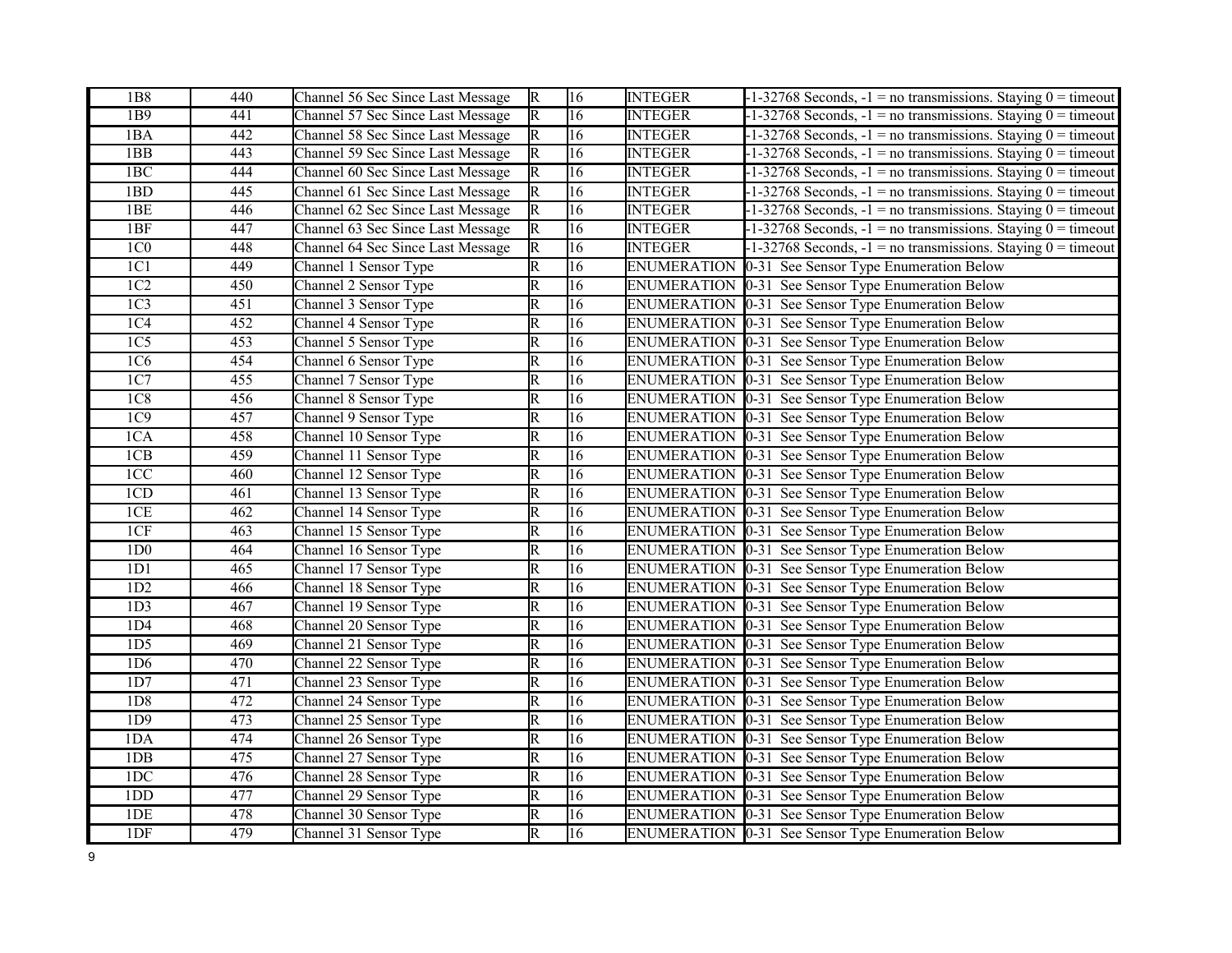| 1E0              | 480              | Channel 32 Sensor Type | $\overline{R}$          | 16              | ENUMERATION 0-31 See Sensor Type Enumeration Below        |
|------------------|------------------|------------------------|-------------------------|-----------------|-----------------------------------------------------------|
| 1E1              | 481              | Channel 33 Sensor Type | $\overline{\mathbb{R}}$ | 16              | ENUMERATION 0-31 See Sensor Type Enumeration Below        |
| 1E2              | 482              | Channel 34 Sensor Type | $\overline{\mathbb{R}}$ | 16              | ENUMERATION 0-31 See Sensor Type Enumeration Below        |
| 1E3              | 483              | Channel 35 Sensor Type | $\overline{\mathsf{R}}$ | $\overline{16}$ | ENUMERATION 0-31 See Sensor Type Enumeration Below        |
| 1E4              | 484              | Channel 36 Sensor Type | $\overline{\mathbb{R}}$ | $\overline{16}$ | ENUMERATION 0-31 See Sensor Type Enumeration Below        |
| 1E <sub>5</sub>  | 485              | Channel 37 Sensor Type | $\overline{\mathsf{R}}$ | 16              | ENUMERATION 0-31 See Sensor Type Enumeration Below        |
| 1E <sub>6</sub>  | 486              | Channel 38 Sensor Type | R                       | 16              | ENUMERATION 0-31 See Sensor Type Enumeration Below        |
| 1E7              | 487              | Channel 39 Sensor Type | $\overline{\mathbb{R}}$ | $\overline{16}$ | ENUMERATION 0-31 See Sensor Type Enumeration Below        |
| <b>1E8</b>       | 488              | Channel 40 Sensor Type | R                       | 16              | ENUMERATION 0-31 See Sensor Type Enumeration Below        |
| 1E9              | 489              | Channel 41 Sensor Type | $\overline{\mathbb{R}}$ | $\overline{16}$ | ENUMERATION 0-31 See Sensor Type Enumeration Below        |
| 1EA              | 490              | Channel 42 Sensor Type | R                       | 16              | ENUMERATION 0-31 See Sensor Type Enumeration Below        |
| 1EB              | 491              | Channel 43 Sensor Type | $\overline{\mathsf{R}}$ | $\overline{16}$ | ENUMERATION 0-31 See Sensor Type Enumeration Below        |
| 1EC              | 492              | Channel 44 Sensor Type | R                       | 16              | ENUMERATION 0-31 See Sensor Type Enumeration Below        |
| 1ED              | 493              | Channel 45 Sensor Type | $\overline{\mathbb{R}}$ | 16              | ENUMERATION 0-31 See Sensor Type Enumeration Below        |
| 1EE              | 494              | Channel 46 Sensor Type | $\overline{\mathsf{R}}$ | 16              | ENUMERATION 0-31 See Sensor Type Enumeration Below        |
| 1EF              | 495              | Channel 47 Sensor Type | $\overline{\mathbb{R}}$ | $\overline{16}$ | ENUMERATION 0-31 See Sensor Type Enumeration Below        |
| 1F <sub>0</sub>  | 496              | Channel 48 Sensor Type | $\overline{\mathbb{R}}$ | $\overline{16}$ | ENUMERATION 0-31 See Sensor Type Enumeration Below        |
| 1F1              | 497              | Channel 49 Sensor Type | R                       | 16              | ENUMERATION 0-31 See Sensor Type Enumeration Below        |
| 1F2              | 498              | Channel 50 Sensor Type | $\overline{\mathbb{R}}$ | 16              | ENUMERATION  0-31 See Sensor Type Enumeration Below       |
| 1F3              | 499              | Channel 51 Sensor Type | $\overline{\mathbb{R}}$ | 16              | ENUMERATION 0-31 See Sensor Type Enumeration Below        |
| <b>1F4</b>       | 500              | Channel 52 Sensor Type | R                       | 16              | ENUMERATION 0-31 See Sensor Type Enumeration Below        |
| 1F5              | $\overline{501}$ | Channel 53 Sensor Type | $\overline{\mathbb{R}}$ | 16              | ENUMERATION  0-31 See Sensor Type Enumeration Below       |
| 1F6              | $\overline{502}$ | Channel 54 Sensor Type | $\overline{\mathbb{R}}$ | $\overline{16}$ | ENUMERATION 0-31 See Sensor Type Enumeration Below        |
| 1F7              | 503              | Channel 55 Sensor Type | $\overline{\mathbb{R}}$ | $\overline{16}$ | ENUMERATION 0-31 See Sensor Type Enumeration Below        |
| 1F8              | 504              | Channel 56 Sensor Type | $\overline{\mathbb{R}}$ | $\overline{16}$ | ENUMERATION 0-31 See Sensor Type Enumeration Below        |
| 1F9              | $\overline{505}$ | Channel 57 Sensor Type | $\overline{\mathbb{R}}$ | $\overline{16}$ | ENUMERATION [0-31 See Sensor Type Enumeration Below       |
| 1FA              | 506              | Channel 58 Sensor Type | R                       | 16              | ENUMERATION 0-31 See Sensor Type Enumeration Below        |
| 1FB              | 507              | Channel 59 Sensor Type | $\overline{\mathbb{R}}$ | $\overline{16}$ | ENUMERATION 0-31 See Sensor Type Enumeration Below        |
| 1FC              | 508              | Channel 60 Sensor Type | R                       | 16              | ENUMERATION 0-31 See Sensor Type Enumeration Below        |
| 1FD              | 509              | Channel 61 Sensor Type | $\overline{\mathbb{R}}$ | 16              | ENUMERATION 0-31 See Sensor Type Enumeration Below        |
| 1FE              | 510              | Channel 62 Sensor Type | $\overline{\mathbb{R}}$ | 16              | <b>ENUMERATION 0-31 See Sensor Type Enumeration Below</b> |
| $1\mathrm{FF}$   | 511              | Channel 63 Sensor Type | R                       | 16              | ENUMERATION 0-31 See Sensor Type Enumeration Below        |
| $\overline{200}$ | $\overline{512}$ | Channel 64 Sensor Type | $\overline{\mathbb{R}}$ | $\overline{16}$ | ENUMERATION 0-31 See Sensor Type Enumeration Below        |
| 201              | 513              | Channel 1 Gas Type     | R                       | $\overline{16}$ | ENUMERATION 0-127 See Gas Enumeration below               |
| 202              | 514              | Channel 2 Gas Type     | $\overline{\mathsf{R}}$ | $\overline{16}$ | ENUMERATION 0-127 See Gas Enumeration below               |
| $\overline{203}$ | 515              | Channel 3 Gas Type     | R                       | 16              | ENUMERATION 0-127 See Gas Enumeration below               |
| 204              | $\overline{516}$ | Channel 4 Gas Type     | $\overline{\mathbb{R}}$ | 16              | ENUMERATION 0-127 See Gas Enumeration below               |
| $\overline{205}$ | 517              | Channel 5 Gas Type     | $\overline{\mathsf{R}}$ | 16              | ENUMERATION 0-127 See Gas Enumeration below               |
| 206              | 518              | Channel 6 Gas Type     | $\overline{\mathbb{R}}$ | 16              | ENUMERATION 0-127 See Gas Enumeration below               |
| $\overline{207}$ | 519              | Channel 7 Gas Type     | $\overline{\mathsf{R}}$ | $\overline{16}$ | ENUMERATION 0-127 See Gas Enumeration below               |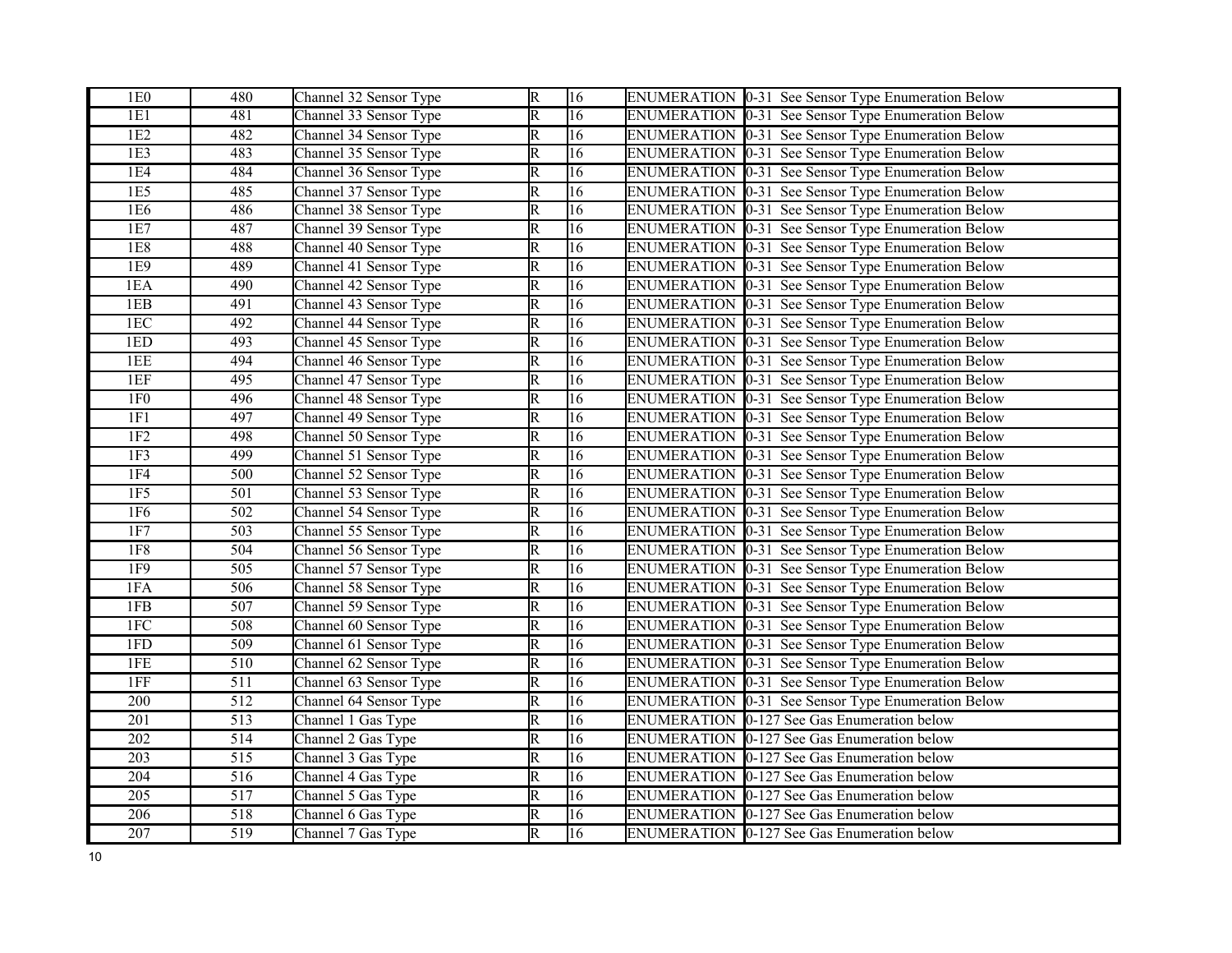| 208              | 520              | Channel 8 Gas Type  | R                       | 16              | ENUMERATION 0-127 See Gas Enumeration below        |
|------------------|------------------|---------------------|-------------------------|-----------------|----------------------------------------------------|
| 209              | 521              | Channel 9 Gas Type  | $\overline{\mathrm{R}}$ | 16              | <b>ENUMERATION 0-127 See Gas Enumeration below</b> |
| 20A              | $\overline{522}$ | Channel 10 Gas Type | $\overline{\mathsf{R}}$ | 16              | ENUMERATION 0-127 See Gas Enumeration below        |
| 20B              | $\overline{523}$ | Channel 11 Gas Type | R                       | $\overline{16}$ | ENUMERATION 0-127 See Gas Enumeration below        |
| 20C              | 524              | Channel 12 Gas Type | $\overline{\mathsf{R}}$ | $\overline{16}$ | ENUMERATION 0-127 See Gas Enumeration below        |
| 20D              | 525              | Channel 13 Gas Type | R                       | 16              | ENUMERATION 0-127 See Gas Enumeration below        |
| 20E              | 526              | Channel 14 Gas Type | R                       | 16              | <b>ENUMERATION 0-127 See Gas Enumeration below</b> |
| 20F              | $\overline{527}$ | Channel 15 Gas Type | $\overline{\mathsf{R}}$ | 16              | ENUMERATION 0-127 See Gas Enumeration below        |
| $\overline{210}$ | 528              | Channel 16 Gas Type | $\overline{\mathrm{R}}$ | 16              | ENUMERATION 0-127 See Gas Enumeration below        |
| 211              | 529              | Channel 17 Gas Type | $\overline{R}$          | 16              | ENUMERATION 0-127 See Gas Enumeration below        |
| 212              | 530              | Channel 18 Gas Type | $\overline{\mathsf{R}}$ | $\overline{16}$ | ENUMERATION 0-127 See Gas Enumeration below        |
| 213              | 531              | Channel 19 Gas Type | R                       | 16              | ENUMERATION 0-127 See Gas Enumeration below        |
| 214              | 532              | Channel 20 Gas Type | $\overline{\mathrm{R}}$ | 16              | ENUMERATION 0-127 See Gas Enumeration below        |
| $\overline{215}$ | 533              | Channel 21 Gas Type | $\overline{\mathrm{R}}$ | 16              | ENUMERATION 0-127 See Gas Enumeration below        |
| 216              | 534              | Channel 22 Gas Type | R                       | 16              | ENUMERATION 0-127 See Gas Enumeration below        |
| 217              | 535              | Channel 23 Gas type | $\overline{\mathrm{R}}$ | $\overline{16}$ | ENUMERATION 0-127 See Gas Enumeration below        |
| 218              | 536              | Channel 24 Gas Type | $\overline{\mathrm{R}}$ | 16              | ENUMERATION 0-127 See Gas Enumeration below        |
| 219              | 537              | Channel 25 Gas Type | $\overline{\mathsf{R}}$ | $\overline{16}$ | ENUMERATION 0-127 See Gas Enumeration below        |
| 21A              | 538              | Channel 26 Gas Type | $\overline{\mathrm{R}}$ | $\overline{16}$ | ENUMERATION 0-127 See Gas Enumeration below        |
| 21B              | $\overline{539}$ | Channel 27 Gas Type | $\overline{\mathrm{R}}$ | $\overline{16}$ | ENUMERATION 0-127 See Gas Enumeration below        |
| 21C              | 540              | Channel 28 Gas Type | $\overline{\mathsf{R}}$ | 16              | ENUMERATION 0-127 See Gas Enumeration below        |
| 21D              | 541              | Channel 29 Gas Type | $\overline{\mathsf{R}}$ | 16              | ENUMERATION 0-127 See Gas Enumeration below        |
| 21E              | $\overline{542}$ | Channel 30 Gas Type | $\overline{\mathrm{R}}$ | $\overline{16}$ | ENUMERATION 0-127 See Gas Enumeration below        |
| 21F              | 543              | Channel 31 Gas Type | $\overline{\mathrm{R}}$ | $\overline{16}$ | <b>ENUMERATION 0-127 See Gas Enumeration below</b> |
| $\overline{220}$ | 544              | Channel 32 Gas Type | $\overline{\mathrm{R}}$ | 16              | ENUMERATION 0-127 See Gas Enumeration below        |
| 221              | 545              | Channel 33 Gas Type | $\overline{\mathrm{R}}$ | 16              | ENUMERATION 0-127 See Gas Enumeration below        |
| 222              | 546              | Channel 34 Gas Type | $\overline{\mathsf{R}}$ | 16              | ENUMERATION 0-127 See Gas Enumeration below        |
| $\overline{223}$ | 547              | Channel 35 Gas Type | $\overline{\mathrm{R}}$ | $\overline{16}$ | ENUMERATION 0-127 See Gas Enumeration below        |
| 224              | 548              | Channel 36 Gas Type | R                       | 16              | ENUMERATION 0-127 See Gas Enumeration below        |
| 225              | 549              | Channel 37 Gas Type | $\overline{\mathsf{R}}$ | 16              | ENUMERATION 0-127 See Gas Enumeration below        |
| $\overline{226}$ | 550              | Channel 38 Gas Type | $\overline{\mathrm{R}}$ | $\overline{16}$ | <b>ENUMERATION 0-127 See Gas Enumeration below</b> |
| 227              | 551              | Channel 39 Gas Type | R                       | 16              | ENUMERATION 0-127 See Gas Enumeration below        |
| 228              | 552              | Channel 40 Gas Type | $\overline{\mathsf{R}}$ | 16              | ENUMERATION 0-127 See Gas Enumeration below        |
| 229              | $\overline{553}$ | Channel 41 Gas Type | $\overline{\mathsf{R}}$ | 16              | ENUMERATION 0-127 See Gas Enumeration below        |
| 22A              | 554              | Channel 42 Gas Type | R                       | 16              | ENUMERATION 0-127 See Gas Enumeration below        |
| 22B              | 555              | Channel 43 Gas Type | $\overline{\mathsf{R}}$ | 16              | ENUMERATION 0-127 See Gas Enumeration below        |
| 22C              | 556              | Channel 44 Gas Type | $\overline{\mathsf{R}}$ | 16              | ENUMERATION 0-127 See Gas Enumeration below        |
| 22D              | 557              | Channel 45 Gas Type | R                       | 16              | ENUMERATION 0-127 See Gas Enumeration below        |
| 22E              | 558              | Channel 46 Gas Type | $\overline{\mathrm{R}}$ | 16              | ENUMERATION 0-127 See Gas Enumeration below        |
| 22F              | $\overline{559}$ | Channel 47 Gas Type | $\overline{\mathbb{R}}$ | $\overline{16}$ | ENUMERATION 0-127 See Gas Enumeration below        |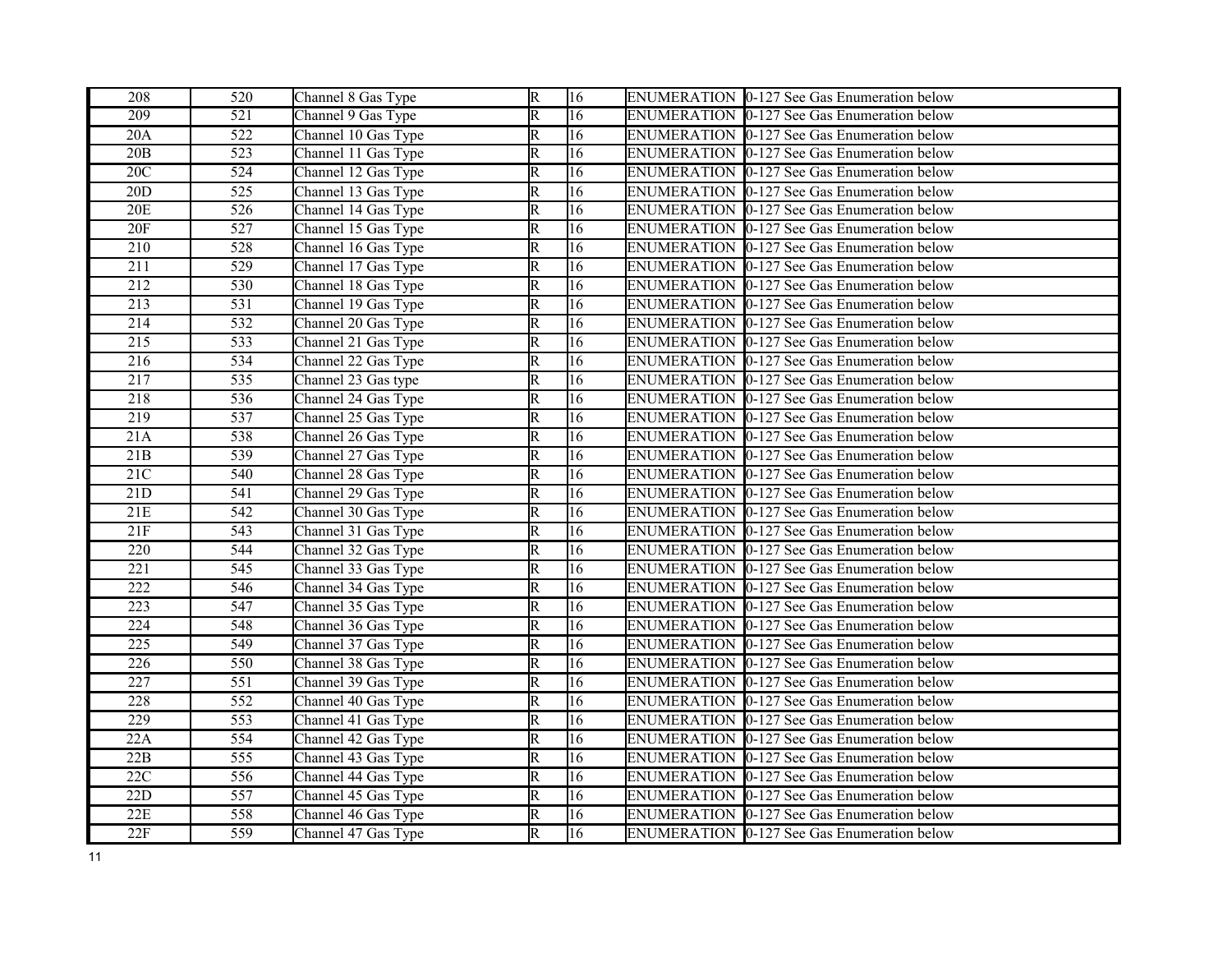| 230              | 560              | Channel 48 Gas Type | R                       | 16              | ENUMERATION 0-127 See Gas Enumeration below         |
|------------------|------------------|---------------------|-------------------------|-----------------|-----------------------------------------------------|
| 231              | 561              | Channel 49 Gas Type | $\overline{\mathrm{R}}$ | 16              | ENUMERATION 0-127 See Gas Enumeration below         |
| 232              | 562              | Channel 50 Gas Type | R                       | 16              | ENUMERATION 0-127 See Gas Enumeration below         |
| 233              | 563              | Channel 51 Gas Type | R                       | $\overline{16}$ | ENUMERATION 0-127 See Gas Enumeration below         |
| 234              | 564              | Channel 52 Gas Type | R                       | 16              | ENUMERATION 0-127 See Gas Enumeration below         |
| 235              | 565              | Channel 53 Gas Type | R                       | 16              | ENUMERATION 0-127 See Gas Enumeration below         |
| 236              | 566              | Channel 54 Gas Type | $\overline{\mathrm{R}}$ | 16              | <b>ENUMERATION 0-127 See Gas Enumeration below</b>  |
| 237              | $\overline{567}$ | Channel 55 Gas type | $\overline{\mathsf{R}}$ | 16              | ENUMERATION 0-127 See Gas Enumeration below         |
| 238              | 568              | Channel 56 Gas Type | R                       | 16              | ENUMERATION 0-127 See Gas Enumeration below         |
| 239              | 569              | Channel 57 Gas Type | $\overline{\mathsf{R}}$ | 16              | ENUMERATION 0-127 See Gas Enumeration below         |
| 23A              | 570              | Channel 58 Gas Type | $\overline{\mathsf{R}}$ | $\overline{16}$ | ENUMERATION 0-127 See Gas Enumeration below         |
| 23B              | 571              | Channel 59 Gas Type | R                       | 16              | ENUMERATION 0-127 See Gas Enumeration below         |
| 23C              | 572              | Channel 60 Gas Type | $\overline{\mathrm{R}}$ | 16              | ENUMERATION 0-127 See Gas Enumeration below         |
| 23D              | 573              | Channel 61 Gas Type | $\overline{\mathrm{R}}$ | 16              | ENUMERATION 0-127 See Gas Enumeration below         |
| $23E$            | 574              | Channel 62 Gas Type | R                       | 16              | ENUMERATION 0-127 See Gas Enumeration below         |
| 23F              | 575              | Channel 63 Gas Type | $\overline{\mathrm{R}}$ | $\overline{16}$ | ENUMERATION 0-127 See Gas Enumeration below         |
| $\overline{240}$ | $\overline{576}$ | Channel 64 Gas Type | R                       | 16              | ENUMERATION 0-127 See Gas Enumeration below         |
| 241              | 577              | Channel 1 Fault     | $\overline{\mathrm{R}}$ | $\overline{16}$ | ENUMERATION 0-15 See Fault Enumeration below        |
| 242              | 578              | Channel 2 Fault     | $\overline{\mathrm{R}}$ | $\overline{16}$ | <b>ENUMERATION 0-15 See Fault Enumeration below</b> |
| $\overline{243}$ | $\overline{579}$ | Channel 3 Fault     | $\overline{\mathrm{R}}$ | 16              | ENUMERATION 0-15 See Fault Enumeration below        |
| 244              | 580              | Channel 4 Fault     | $\overline{\mathsf{R}}$ | 16              | <b>ENUMERATION 0-15 See Fault Enumeration below</b> |
| 245              | 581              | Channel 5 Fault     | $\overline{\mathsf{R}}$ | 16              | ENUMERATION 0-15 See Fault Enumeration below        |
| 246              | 582              | Channel 6 Fault     | $\overline{\mathrm{R}}$ | $\overline{16}$ | ENUMERATION 0-15 See Fault Enumeration below        |
| 247              | 583              | Channel 7 Fault     | $\overline{\mathrm{R}}$ | $\overline{16}$ | <b>ENUMERATION 0-15 See Fault Enumeration below</b> |
| 248              | 584              | Channel 8 Fault     | $\overline{\mathrm{R}}$ | 16              | ENUMERATION 0-15 See Fault Enumeration below        |
| 249              | 585              | Channel 9 Fault     | R                       | 16              | ENUMERATION 0-15 See Fault Enumeration below        |
| 24A              | 586              | Channel 10 Fault    | $\overline{\mathsf{R}}$ | 16              | ENUMERATION  0-15 See Fault Enumeration below       |
| 24B              | 587              | Channel 11 Fault    | $\overline{\mathrm{R}}$ | $\overline{16}$ | <b>ENUMERATION 0-15 See Fault Enumeration below</b> |
| 24C              | 588              | Channel 12 Fault    | R                       | 16              | ENUMERATION 0-15 See Fault Enumeration below        |
| 24D              | 589              | Channel 13 Fault    | $\overline{\mathsf{R}}$ | 16              | ENUMERATION 0-15 See Fault Enumeration below        |
| 24E              | 590              | Channel 14 Fault    | R                       | $\overline{16}$ | ENUMERATION 10-15 See Fault Enumeration below       |
| 24F              | 591              | Channel 15 Fault    | R                       | 16              | ENUMERATION 0-15 See Fault Enumeration below        |
| 250              | 592              | Channel 16 Fault    | $\overline{\mathsf{R}}$ | 16              | ENUMERATION 0-15 See Fault Enumeration below        |
| $\overline{251}$ | $\overline{593}$ | Channel 17 Fault    | $\overline{\mathsf{R}}$ | $\overline{16}$ | ENUMERATION 0-15 See Fault Enumeration below        |
| 252              | 594              | Channel 18 Fault    | $\overline{\mathrm{R}}$ | $\overline{16}$ | ENUMERATION 0-15 See Fault Enumeration below        |
| 253              | 595              | Channel 19 Fault    | $\overline{\mathsf{R}}$ | 16              | ENUMERATION   0-15 See Fault Enumeration below      |
| 254              | 596              | Channel 20 Fault    | $\overline{\mathsf{R}}$ | 16              | ENUMERATION 0-15 See Fault Enumeration below        |
| 255              | 597              | Channel 21 Fault    | R                       | 16              | <b>ENUMERATION 0-15 See Fault Enumeration below</b> |
| 256              | 598              | Channel 22 Fault    | $\overline{\mathrm{R}}$ | 16              | ENUMERATION 0-15 See Fault Enumeration below        |
| 257              | 599              | Channel 23 Fault    | $\overline{\mathbb{R}}$ | $\overline{16}$ | ENUMERATION 0-15 See Fault Enumeration below        |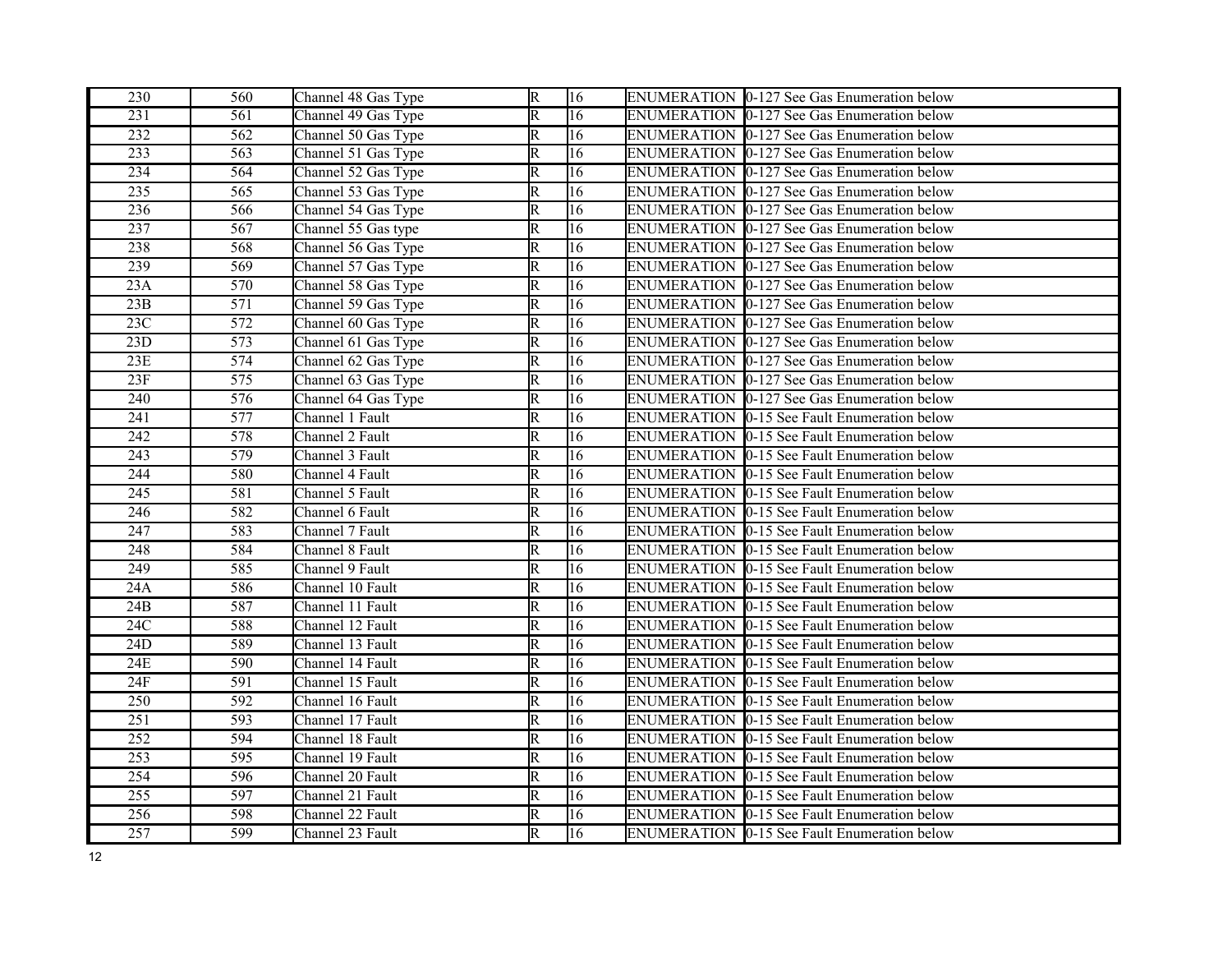| 258              | 600 | Channel 24 Fault | R                       | 16              | ENUMERATION 0-15 See Fault Enumeration below        |
|------------------|-----|------------------|-------------------------|-----------------|-----------------------------------------------------|
| 259              | 601 | Channel 25 Fault | R                       | 16              | ENUMERATION 0-15 See Fault Enumeration below        |
| 25A              | 602 | Channel 26 Fault | R                       | 16              | ENUMERATION 0-15 See Fault Enumeration below        |
| 25B              | 603 | Channel 27 Fault | $\overline{\text{R}}$   | 16              | ENUMERATION 10-15 See Fault Enumeration below       |
| 25C              | 604 | Channel 28 Fault | R                       | 16              | ENUMERATION 0-15 See Fault Enumeration below        |
| 25D              | 605 | Channel 29 Fault | R                       | 16              | ENUMERATION 0-15 See Fault Enumeration below        |
| 25E              | 606 | Channel 30 Fault | R                       | 16              | ENUMERATION 10-15 See Fault Enumeration below       |
| 25F              | 607 | Channel 31 Fault | R                       | 16              | ENUMERATION 10-15 See Fault Enumeration below       |
| 260              | 608 | Channel 32 Fault | R                       | 16              | <b>ENUMERATION 0-15 See Fault Enumeration below</b> |
| 261              | 609 | Channel 33 Fault | $\overline{\mathrm{R}}$ | 16              | <b>ENUMERATION 0-15 See Fault Enumeration below</b> |
| 262              | 610 | Channel 34 Fault | R                       | $\overline{16}$ | ENUMERATION 0-15 See Fault Enumeration below        |
| 263              | 611 | Channel 35 Fault | R                       | 16              | <b>ENUMERATION 0-15 See Fault Enumeration below</b> |
| 264              | 612 | Channel 36 Fault | R                       | 16              | ENUMERATION 0-15 See Fault Enumeration below        |
| 265              | 613 | Channel 37 Fault | $\overline{\mathsf{R}}$ | 16              | ENUMERATION 0-15 See Fault Enumeration below        |
| 266              | 614 | Channel 38 Fault | R                       | 16              | <b>ENUMERATION 0-15 See Fault Enumeration below</b> |
| 267              | 615 | Channel 39 Fault | $\overline{\mathsf{R}}$ | 16              | ENUMERATION  0-15 See Fault Enumeration below       |
| 268              | 616 | Channel 40 Fault | $\overline{\mathrm{R}}$ | 16              | <b>ENUMERATION 0-15 See Fault Enumeration below</b> |
| 269              | 617 | Channel 41 Fault | R                       | 16              | ENUMERATION 0-15 See Fault Enumeration below        |
| 26A              | 618 | Channel 42 Fault | R                       | 16              | ENUMERATION 0-15 See Fault Enumeration below        |
| 26B              | 619 | Channel 43 Fault | R                       | 16              | ENUMERATION  0-15 See Fault Enumeration below       |
| 26C              | 620 | Channel 44 Fault | R                       | 16              | ENUMERATION 0-15 See Fault Enumeration below        |
| 26D              | 621 | Channel 45 Fault | $\overline{\mathsf{R}}$ | 16              | ENUMERATION 10-15 See Fault Enumeration below       |
| 26E              | 622 | Channel 46 Fault | R                       | 16              | ENUMERATION 10-15 See Fault Enumeration below       |
| 26F              | 623 | Channel 47 Fault | $\overline{\mathsf{R}}$ | 16              | ENUMERATION 0-15 See Fault Enumeration below        |
| 270              | 624 | Channel 48 Fault | R                       | 16              | <b>ENUMERATION 0-15 See Fault Enumeration below</b> |
| $\overline{271}$ | 625 | Channel 49 Fault | $\overline{\mathsf{R}}$ | 16              | ENUMERATION 0-15 See Fault Enumeration below        |
| 272              | 626 | Channel 50 Fault | R                       | $\overline{16}$ | ENUMERATION 0-15 See Fault Enumeration below        |
| 273              | 627 | Channel 51 Fault | R                       | 16              | ENUMERATION 0-15 See Fault Enumeration below        |
| 274              | 628 | Channel 52 Fault | R                       | 16              | ENUMERATION 10-15 See Fault Enumeration below       |
| 275              | 629 | Channel 53 Fault | R                       | 16              | <b>ENUMERATION 0-15 See Fault Enumeration below</b> |
| 276              | 630 | Channel 54 Fault | $\overline{\mathsf{R}}$ | 16              | ENUMERATION 10-15 See Fault Enumeration below       |
| 277              | 631 | Channel 55 Fault | R                       | 16              | <b>ENUMERATION 0-15 See Fault Enumeration below</b> |
| 278              | 632 | Channel 56 Fault | R                       | 16              | ENUMERATION 0-15 See Fault Enumeration below        |
| 279              | 633 | Channel 57 Fault | $\overline{\mathsf{R}}$ | $\overline{16}$ | ENUMERATION 0-15 See Fault Enumeration below        |
| 27A              | 634 | Channel 58 Fault | R                       | 16              | <b>ENUMERATION 0-15 See Fault Enumeration below</b> |
| 27B              | 635 | Channel 59 Fault | R                       | 16              | ENUMERATION 0-15 See Fault Enumeration below        |
| 27C              | 636 | Channel 60 Fault | R                       | 16              | ENUMERATION 0-15 See Fault Enumeration below        |
| 27D              | 637 | Channel 61 Fault | R                       | 16              | <b>ENUMERATION 0-15 See Fault Enumeration below</b> |
| 27E              | 638 | Channel 62 Fault | R                       | 16              | ENUMERATION 10-15 See Fault Enumeration below       |
| 27F              | 639 | Channel 63 Fault | R                       | 16              | ENUMERATION 0-15 See Fault Enumeration below        |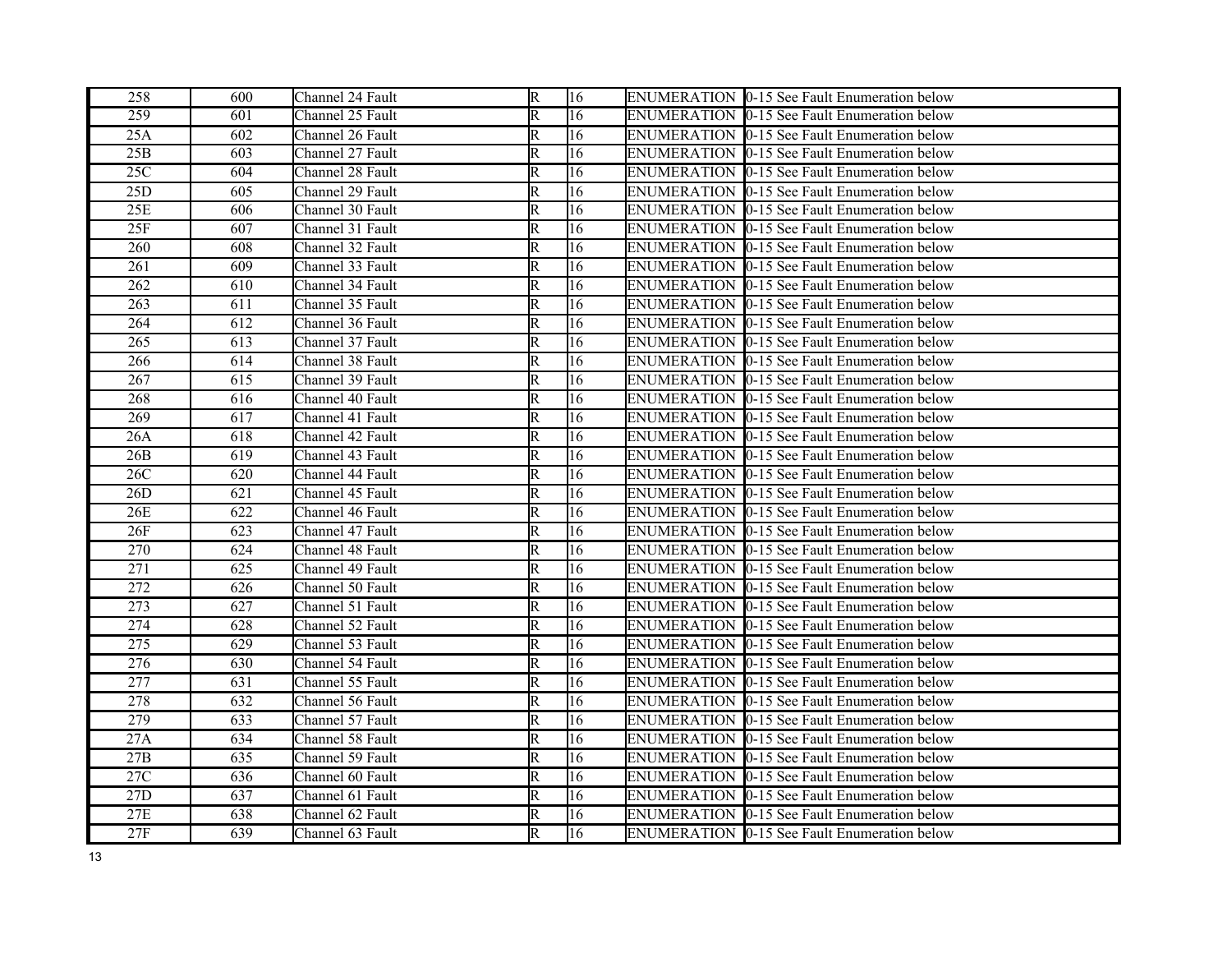| 280        | 640 | Channel 64 Fault  | $\overline{R}$ | 16              | ENUMERATION 0-15 See Fault Enumeration below           |
|------------|-----|-------------------|----------------|-----------------|--------------------------------------------------------|
| 281        | 641 | Channel 1 On/Off  | R/W            | 16              | ENUMERATION $[0 - 1, 0$ means off, 1 means on          |
| 282        | 642 | Channel 2 On/Off  | $R/W$ 16       |                 | ENUMERATION $[0 - 1, 0$ means off, 1 means on          |
| 283        | 643 | Channel 3 On/Off  | R/W            | 16              | ENUMERATION $[0 - 1, 0$ means off, 1 means on          |
| 284        | 644 | Channel 4 On/Off  | R/W            | 16              | ENUMERATION $[0 - 1, 0$ means off, 1 means on          |
| 285        | 645 | Channel 5 On/Off  | R/W            | 16              | ENUMERATION $\vert 0 - 1$ , 0 means off, 1 means on    |
| 286        | 646 | Channel 6 On/Off  | R/W            | 16              | ENUMERATION $[0 - 1, 0$ means off, 1 means on          |
| 287        | 647 | Channel 7 On/Off  | R/W            | $\overline{16}$ | ENUMERATION $[0 - 1, 0$ means off, 1 means on          |
| 288        | 648 | Channel 8 On/Off  | R/W            | 16              | ENUMERATION $[0 - 1, 0$ means off, 1 means on          |
| 289        | 649 | Channel 9 On/Off  | R/W            | 16              | ENUMERATION $\vert 0-1, 0 \vert$ means off, 1 means on |
| 28A        | 650 | Channel 10 On/Off | $R/W$ 16       |                 | ENUMERATION $[0 - 1, 0$ means off, 1 means on          |
| 28B        | 651 | Channel 11 On/Off | R/W            | 16              | ENUMERATION $\vert 0-1, 0 \vert$ means off, 1 means on |
| 28C        | 652 | Channel 12 On/Off | R/W            | 16              | ENUMERATION $[0 - 1, 0$ means off, 1 means on          |
| 28D        | 653 | Channel 13 On/Off | $R/W$ 16       |                 | ENUMERATION $[0 - 1, 0$ means off, 1 means on          |
| <b>28E</b> | 654 | Channel 14 On/Off | $R/W$ 16       |                 | ENUMERATION $[0 - 1, 0$ means off, 1 means on          |
| 28F        | 655 | Channel 15 On/Off | $R/W$ 16       |                 | ENUMERATION $[0 - 1, 0$ means off, 1 means on          |
| 290        | 656 | Channel 16 On/Off | $R/W$ 16       |                 | ENUMERATION $[0 - 1, 0$ means off, 1 means on          |
| 291        | 657 | Channel 17 On/Off | $R/W$ 16       |                 | ENUMERATION $[0 - 1, 0$ means off, 1 means on          |
| 292        | 658 | Channel 18 On/Off | R/W            | 16              | ENUMERATION $[0 - 1, 0$ means off, 1 means on          |
| 293        | 659 | Channel 19 On/Off | R/W            | 16              | ENUMERATION $[0 - 1, 0$ means off, 1 means on          |
| 294        | 660 | Channel 20 On/Off | R/W            | 16              | ENUMERATION $\vert 0 - 1$ , 0 means off, 1 means on    |
| 295        | 661 | Channel 21 On/Off | R/W            | 16              | ENUMERATION $[0 - 1, 0$ means off, 1 means on          |
| 296        | 662 | Channel 22 On/Off | R/W            | $\sqrt{16}$     | ENUMERATION $[0 - 1, 0$ means off, 1 means on          |
| 297        | 663 | Channel 23 On/Off | R/W            | 16              | ENUMERATION $[0 - 1, 0$ means off, 1 means on          |
| 298        | 664 | Channel 24 On/Off | R/W            | $\overline{16}$ | ENUMERATION $\vert 0-1, 0 \vert$ means off, 1 means on |
| 299        | 665 | Channel 25 On/Off | $R/W$ 16       |                 | ENUMERATION $[0 - 1, 0$ means off, 1 means on          |
| 29A        | 666 | Channel 26 On/Off | R/W            | 16              | ENUMERATION $\vert 0-1, 0 \vert$ means off, 1 means on |
| 29B        | 667 | Channel 27 On/Off | R/W            | 16              | ENUMERATION $[0 - 1, 0$ means off, 1 means on          |
| 29C        | 668 | Channel 28 On/Off | R/W            | 16              | ENUMERATION $\vert 0-1, 0 \vert$ means off, 1 means on |
| 29D        | 669 | Channel 29 On/Off | $R/W$ 16       |                 | ENUMERATION $[0 - 1, 0$ means off, 1 means on          |
| $29E$      | 670 | Channel 30 On/Off | $R/W$ 16       |                 | ENUMERATION $[0 - 1, 0$ means off, 1 means on          |
| 29F        | 671 | Channel 31 On/Off | $R/W$ 16       |                 | ENUMERATION $[0 - 1, 0$ means off, 1 means on          |
| 2A0        | 672 | Channel 32 On/Off | $R/W$ 16       |                 | ENUMERATION $\vert 0 - 1$ , 0 means off, 1 means on    |
| 2A1        | 673 | Channel 33 On/Off | $R/W$ 16       |                 | ENUMERATION $[0 - 1, 0$ means off, 1 means on          |
| 2A2        | 674 | Channel 34 On/Off | R/W            | 16              | ENUMERATION $[0 - 1, 0$ means off, 1 means on          |
| 2A3        | 675 | Channel 35 On/Off | R/W            | 16              | ENUMERATION $[0 - 1, 0$ means off, 1 means on          |
| 2A4        | 676 | Channel 36 On/Off | $R/W$ 16       |                 | ENUMERATION $[0 - 1, 0$ means off, 1 means on          |
| 2A5        | 677 | Channel 37 On/Off | R/W            | 16              | ENUMERATION $[0 - 1, 0$ means off, 1 means on          |
| 2A6        | 678 | Channel 38 On/Off | R/W            | 116             | ENUMERATION $[0 - 1, 0$ means off, 1 means on          |
| 2A7        | 679 | Channel 39 On/Off | $R/W$ 16       |                 | ENUMERATION $\vert 0-1, 0 \vert$ means off, 1 means on |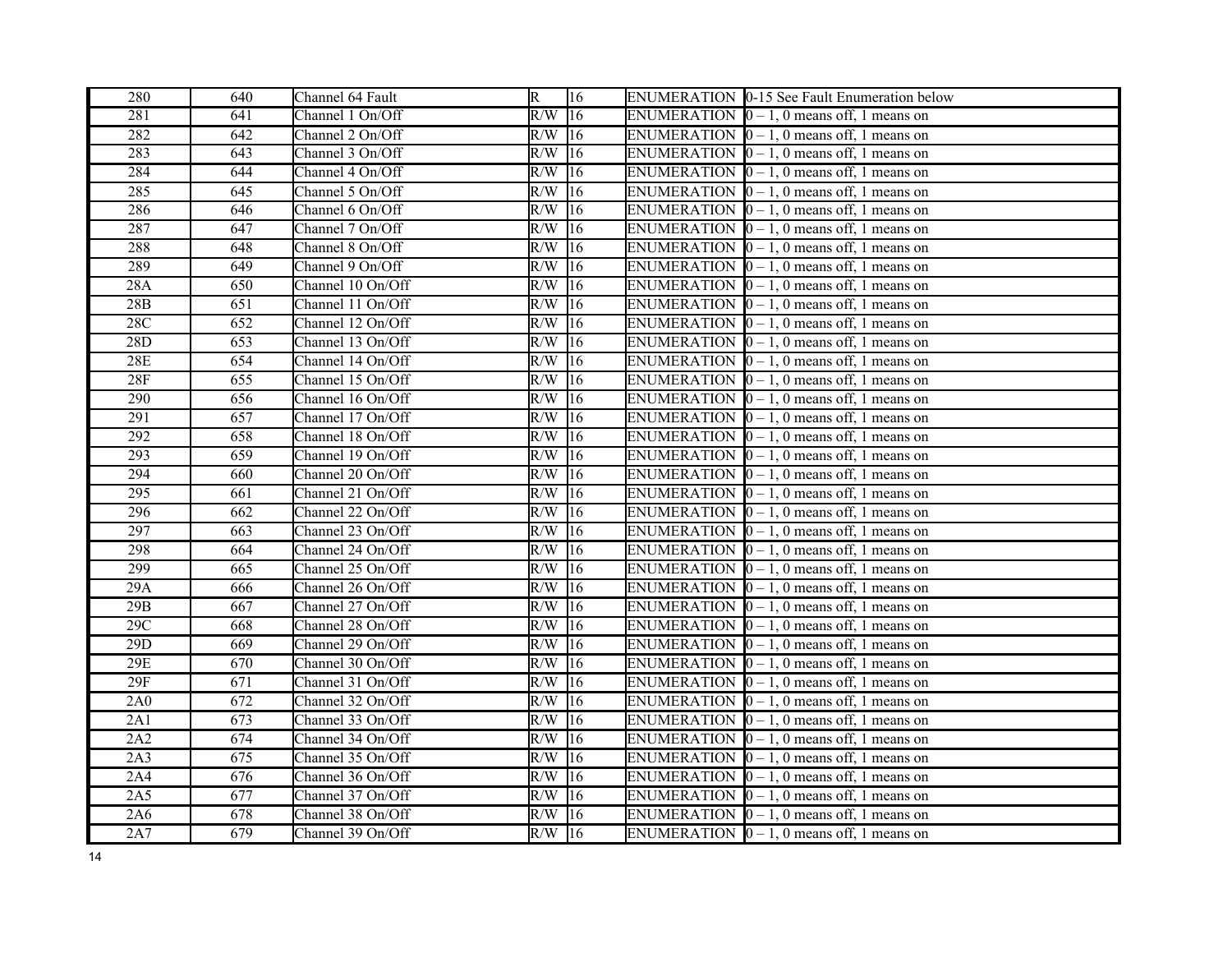| 2A8             | 680              | Channel 40 On/Off         | $R/W$ 16 |                 | ENUMERATION $\vert 0-1, 0 \vert$ means off, 1 means on   |
|-----------------|------------------|---------------------------|----------|-----------------|----------------------------------------------------------|
| 2A9             | 681              | Channel 41 On/Off         | $R/W$ 16 |                 | ENUMERATION $\vert 0 - 1$ , 0 means off, 1 means on      |
| 2AA             | 682              | Channel 42 On/Off         | $R/W$ 16 |                 | ENUMERATION $\vert 0 - 1$ , 0 means off, 1 means on      |
| 2AB             | 683              | Channel 43 On/Off         | R/W      | $\overline{16}$ | ENUMERATION $\vert 0-1, 0 \vert$ means off, 1 means on   |
| 2AC             | 684              | Channel 44 On/Off         | R/W      | 16              | ENUMERATION $\vert 0-1, 0 \vert$ means off, 1 means on   |
| 2AD             | 685              | Channel 45 On/Off         | R/W      | 16              | ENUMERATION $[0 - 1, 0$ means off, 1 means on            |
| 2AE             | 686              | Channel 46 On/Off         | R/W      | 16              | ENUMERATION $\vert 0 - 1$ , 0 means off, 1 means on      |
| 2AF             | 687              | Channel 47 On/Off         | R/W      | $\sqrt{16}$     | ENUMERATION $\vert 0-1, 0 \rangle$ means off, 1 means on |
| 2B0             | 688              | Channel 48 On/Off         | R/W      | 16              | ENUMERATION $\vert 0-1, 0 \rangle$ means off, 1 means on |
| 2B1             | 689              | Channel 49 On/Off         | $R/W$ 16 |                 | ENUMERATION $\vert 0-1, 0 \vert$ means off, 1 means on   |
| 2B2             | 690              | Channel 50 On/Off         | R/W      | $\sqrt{16}$     | ENUMERATION $[0 - 1, 0$ means off, 1 means on            |
| 2B3             | 691              | Channel 51 On/Off         | R/W      | 16              | ENUMERATION $\vert 0-1, 0 \vert$ means off, 1 means on   |
| 2B4             | 692              | Channel 52 On/Off         | R/W      | 16              | ENUMERATION $[0 - 1, 0$ means off, 1 means on            |
| 2B5             | 693              | Channel 53 On/Off         | $R/W$ 16 |                 | ENUMERATION $\vert 0 - 1$ , 0 means off, 1 means on      |
| 2B6             | 694              | Channel 54 On/Off         | $R/W$ 16 |                 | ENUMERATION $\vert 0 - 1$ , 0 means off, 1 means on      |
| 2B7             | 695              | Channel 55 On/Off         | $R/W$ 16 |                 | ENUMERATION $\vert 0-1, 0 \rangle$ means off, 1 means on |
| 2B8             | 696              | Channel 56 On/Off         | $R/W$ 16 |                 | ENUMERATION $[0 - 1, 0$ means off, 1 means on            |
| 2B9             | 697              | Channel 57 On/Off         | R/W      | 16              | ENUMERATION $\vert 0-1, 0 \vert$ means off, 1 means on   |
| 2BA             | 698              | Channel 58 On/Off         | R/W      | $\overline{16}$ | ENUMERATION $[0 - 1, 0$ means off, 1 means on            |
| 2BB             | 699              | Channel 59 On/Off         | R/W      | 16              | ENUMERATION $\vert 0-1, 0 \vert$ means off, 1 means on   |
| 2BC             | 700              | Channel 60 On/Off         | R/W      | 16              | ENUMERATION $\vert 0-1, 0 \vert$ means off, 1 means on   |
| 2BD             | 701              | Channel 61 On/Off         | R/W      | $ 16\rangle$    | ENUMERATION $\vert 0-1, 0 \rangle$ means off, 1 means on |
| 2BE             | 702              | Channel 62 On/Off         | R/W      | $\sqrt{16}$     | ENUMERATION $\vert 0 - 1$ , 0 means off, 1 means on      |
| 2BF             | 703              | Channel 63 On/Off         | R/W      | 16              | ENUMERATION $\vert 0-1, 0 \vert$ means off, 1 means on   |
| 2C <sub>0</sub> | 704              | Channel 64 On/Off         | $R/W$ 16 |                 | ENUMERATION $\vert 0-1, 0 \vert$ means off, 1 means on   |
| 2C1             | 705              | Channel 1 Relay 1 On/Off  | $R/W$ 16 |                 | ENUMERATION $\vert 0-1, 0 \vert$ means off, 1 means on   |
| 2C2             | 706              | Channel 2 Relay 1 On/Off  | R/W      | 16              | ENUMERATION $\vert 0-1, 0 \vert$ means off, 1 means on   |
| 2C <sub>3</sub> | 707              | Channel 3 Relay 1 On/Off  | R/W      | 16              | ENUMERATION $[0 - 1, 0$ means off, 1 means on            |
| 2C <sub>4</sub> | 708              | Channel 4 Relay 1 On/Off  | $R/W$ 16 |                 | ENUMERATION $\vert 0-1, 0 \vert$ means off, 1 means on   |
| 2C5             | 709              | Channel 5 Relay 1 On/Off  | $R/W$ 16 |                 | ENUMERATION $[0 - 1, 0$ means off, 1 means on            |
| 2C6             | 710              | Channel 6 Relay 1 On/Off  | $R/W$ 16 |                 | ENUMERATION $\vert 0-1, 0 \rangle$ means off, 1 means on |
| 2C7             | $\overline{711}$ | Channel 7 Relay 1 On/Off  | R/W      | $\overline{16}$ | ENUMERATION $[0 - 1, 0$ means off, 1 means on            |
| 2C8             | 712              | Channel 8 Relay 1 On/Off  | $R/W$ 16 |                 | ENUMERATION $\vert 0-1, 0 \vert$ means off, 1 means on   |
| 2C9             | 713              | Channel 9 Relay 1 On/Off  | R/W      | $\sqrt{16}$     | ENUMERATION $[0 - 1, 0$ means off, 1 means on            |
| 2CA             | 714              | Channel 10 Relay 1 On/Off | R/W      | 16              | ENUMERATION $\vert 0 - 1$ , 0 means off, 1 means on      |
| 2CB             | 715              | Channel 11 Relay 1 On/Off | $R/W$ 16 |                 | ENUMERATION $\vert 0-1, 0 \vert$ means off, 1 means on   |
| 2CC             | 716              | Channel 12 Relay 1 On/Off | $R/W$ 16 |                 | ENUMERATION $\vert 0-1, 0 \rangle$ means off, 1 means on |
| 2CD             | 717              | Channel 13 Relay 1 On/Off | $R/W$ 16 |                 | ENUMERATION $\vert 0-1, 0 \rangle$ means off, 1 means on |
| 2CE             | 718              | Channel 14 Relay 1 On/Off | R/W      | 16              | ENUMERATION $\vert 0-1, 0 \rangle$ means off, 1 means on |
| 2CF             | 719              | Channel 15 Relay 1 On/Off | $R/W$ 16 |                 | ENUMERATION $\vert 0-1, 0 \vert$ means off, 1 means on   |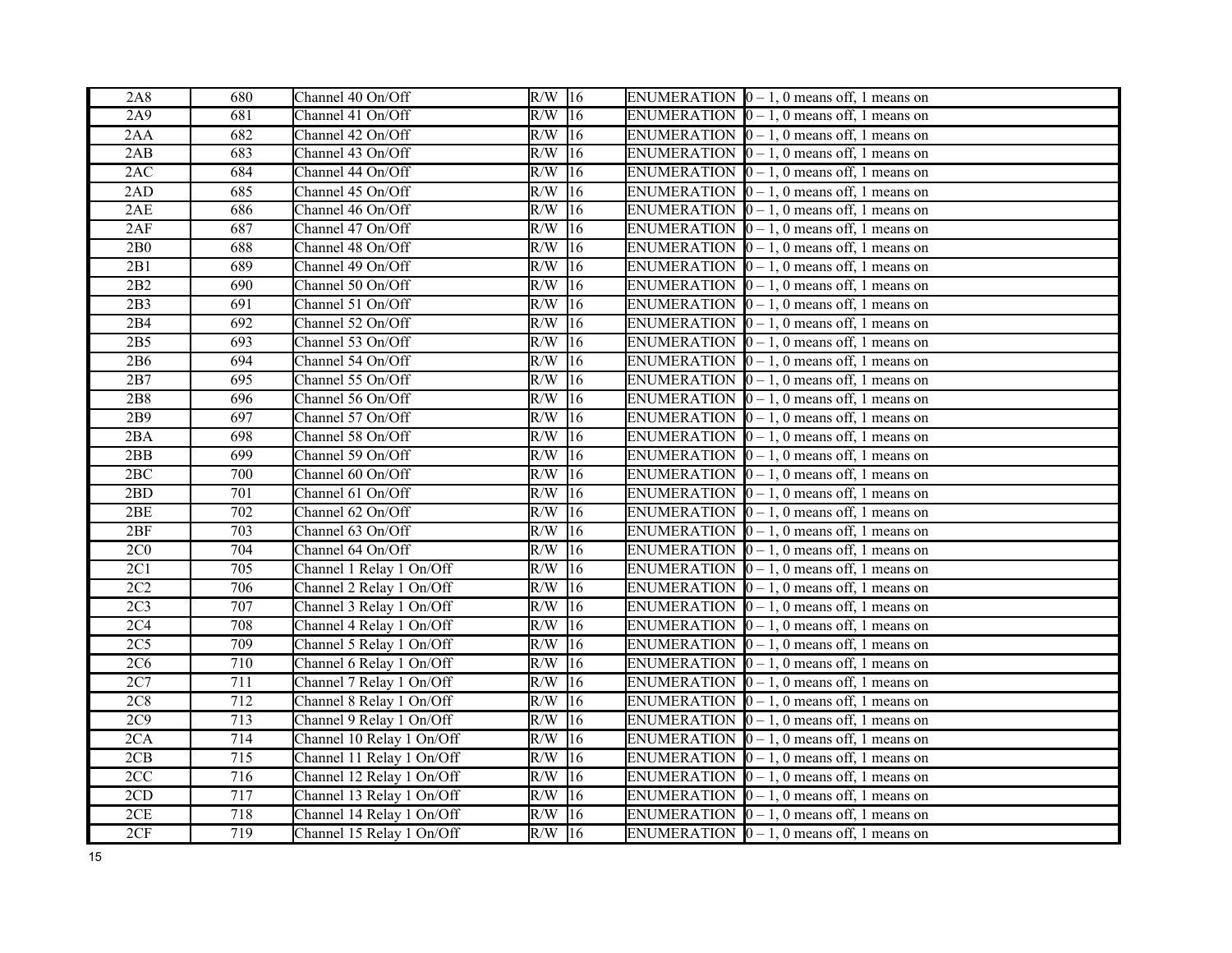| 2D <sub>0</sub> | 720              | Channel 16 Relay 1 On/Off | $R/W$ 16            | ENUMERATION $\vert 0-1, 0 \vert$ means off, 1 means on |
|-----------------|------------------|---------------------------|---------------------|--------------------------------------------------------|
| 2D1             | 721              | Channel 17 Relay 1 On/Off | $R/W$ 16            | ENUMERATION $[0 - 1, 0$ means off, 1 means on          |
| 2D2             | 722              | Channel 18 Relay 1 On/Off | $R/W$ 16            | ENUMERATION $[0 - 1, 0$ means off, 1 means on          |
| 2D3             | 723              | Channel 19 Relay 1 On/Off | $R/W$ 16            | ENUMERATION $[0 - 1, 0$ means off, 1 means on          |
| 2D4             | 724              | Channel 20 Relay 1 On/Off | R/W<br>16           | ENUMERATION $[0 - 1, 0$ means off, 1 means on          |
| 2D <sub>5</sub> | 725              | Channel 21 Relay 1 On/Off | $\overline{R/W}$ 16 | ENUMERATION $[0 - 1, 0$ means off, 1 means on          |
| 2D6             | 726              | Channel 22 Relay 1 On/Off | $R/W$ 16            | ENUMERATION $[0 - 1, 0$ means off, 1 means on          |
| 2D7             | 727              | Channel 23 Relay 1 On/Off | 16<br>R/W           | ENUMERATION $[0 - 1, 0$ means off, 1 means on          |
| 2D8             | 728              | Channel 24 Relay 1 On/Off | R/W<br>16           | ENUMERATION $\vert 0 - 1$ , 0 means off, 1 means on    |
| 2D9             | 729              | Channel 25 Relay 1 On/Off | $R/W$ 16            | ENUMERATION $[0 - 1, 0$ means off, 1 means on          |
| 2DA             | 730              | Channel 26 Relay 1 On/Off | $R/W$ 16            | ENUMERATION $[0 - 1, 0$ means off, 1 means on          |
| 2DB             | 731              | Channel 27 Relay 1 On/Off | R/W<br>16           | ENUMERATION $[0 - 1, 0$ means off, 1 means on          |
| 2DC             | 732              | Channel 28 Relay 1 On/Off | $R/W$ 16            | ENUMERATION $[0 - 1, 0$ means off, 1 means on          |
| 2DD             | 733              | Channel 29 Relay 1 On/Off | $R/W$ 16            | ENUMERATION $[0 - 1, 0$ means off, 1 means on          |
| 2DE             | 734              | Channel 30 Relay 1 On/Off | $R/W$ 16            | ENUMERATION $\vert 0 - 1$ , 0 means off, 1 means on    |
| 2DF             | 735              | Channel 31 Relay 1 On/Off | $R/W$ 16            | ENUMERATION $[0 - 1, 0$ means off, 1 means on          |
| <b>2E0</b>      | 736              | Channel 32 Relay 1 On/Off | $R/W$ 16            | ENUMERATION $[0 - 1, 0$ means off, 1 means on          |
| 2E1             | 737              | Channel 33 Relay 1 On/Off | $R/W$ 16            | ENUMERATION $[0 - 1, 0$ means off, 1 means on          |
| 2E2             | 738              | Channel 34 Relay 1 On/Off | $R/W$ 16            | ENUMERATION $\vert 0-1, 0 \vert$ means off, 1 means on |
| 2E3             | 739              | Channel 35 Relay 1 On/Off | R/W<br> 16          | ENUMERATION $[0 - 1, 0$ means off, 1 means on          |
| <b>2E4</b>      | 740              | Channel 36 Relay 1 On/Off | $R/W$ 16            | ENUMERATION $\vert 0 - 1$ , 0 means off, 1 means on    |
| 2E5             | 741              | Channel 37 Relay 1 On/Off | $ 16\rangle$<br>R/W | ENUMERATION $\vert 0 - 1$ , 0 means off, 1 means on    |
| 2E6             | $\overline{742}$ | Channel 38 Relay 1 On/Off | R/W<br>16           | ENUMERATION $\vert 0-1, 0 \vert$ means off, 1 means on |
| 2E7             | 743              | Channel 39 Relay 1 On/Off | R/W<br> 16          | ENUMERATION $[0 - 1, 0$ means off, 1 means on          |
| 2E8             | 744              | Channel 40 Relay 1 On/Off | $R/W$ 16            | ENUMERATION $[0 - 1, 0$ means off, 1 means on          |
| 2E9             | 745              | Channel 41 Relay 1 On/Off | $R/W$ 16            | ENUMERATION $\vert 0-1, 0 \vert$ means off, 1 means on |
| 2EA             | 746              | Channel 42 Relay 1 On/Off | $R/W$ 16            | ENUMERATION $[0 - 1, 0$ means off, 1 means on          |
| 2EB             | 747              | Channel 43 Relay 1 On/Off | $\overline{R/W}$ 16 | ENUMERATION $\vert 0-1, 0 \vert$ means off, 1 means on |
| $2\mathrm{EC}$  | 748              | Channel 44 Relay 1 On/Off | $R/W$ 16            | ENUMERATION $[0 - 1, 0$ means off, 1 means on          |
| 2ED             | 749              | Channel 45 Relay 1 On/Off | $R/W$ 16            | ENUMERATION $[0 - 1, 0$ means off, 1 means on          |
| 2EE             | 750              | Channel 46 Relay 1 On/Off | $R/W$ 16            | ENUMERATION $[0 - 1, 0$ means off, 1 means on          |
| 2EF             | 751              | Channel 47 Relay 1 On/Off | $R/W$ 16            | ENUMERATION $\vert 0-1, 0 \vert$ means off, 1 means on |
| 2F <sub>0</sub> | 752              | Channel 48 Relay 1 On/Off | $R/W$ 16            | ENUMERATION $[0 - 1, 0$ means off, 1 means on          |
| 2F1             | 753              | Channel 49 Relay 1 On/Off | $R/W$ 16            | ENUMERATION $\vert 0-1, 0 \vert$ means off, 1 means on |
| 2F2             | 754              | Channel 50 Relay 1 On/Off | R/W<br> 16          | ENUMERATION $[0 - 1, 0$ means off, 1 means on          |
| 2F3             | $\overline{755}$ | Channel 51 Relay 1 On/Off | $R/W$ 16            | ENUMERATION $\vert 0-1, 0 \vert$ means off, 1 means on |
| <b>2F4</b>      | 756              | Channel 52 Relay 1 On/Off | $R/W$ 16            | ENUMERATION $\vert 0-1, 0 \vert$ means off, 1 means on |
| $2F5$           | 757              | Channel 53 Relay 1 On/Off | $R/W$ 16            | ENUMERATION $[0 - 1, 0$ means off, 1 means on          |
| <b>2F6</b>      | 758              | Channel 54 Relay 1 On/Off | R/W<br>16           | ENUMERATION $\vert 0 - 1$ , 0 means off, 1 means on    |
| 2F7             | 759              | Channel 55 Relay 1 On/Off | $R/W$ 16            | ENUMERATION $\vert 0-1, 0 \vert$ means off, 1 means on |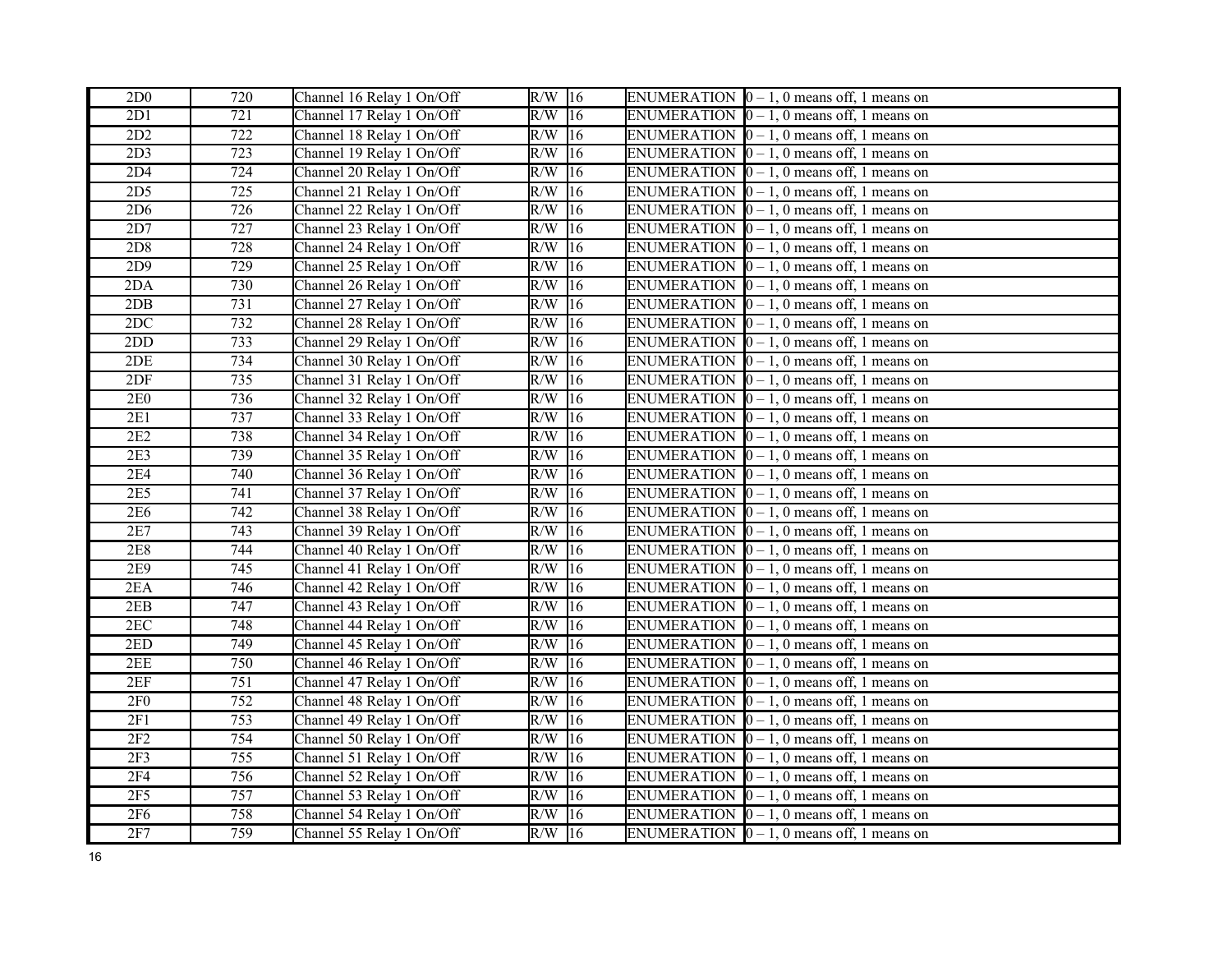| 2F8              | 760              | Channel 56 Relay 1 On/Off   | $R/W$ 16                | ENUMERATION $\vert 0-1, 0 \vert$ means off, 1 means on      |  |
|------------------|------------------|-----------------------------|-------------------------|-------------------------------------------------------------|--|
| 2F9              | $\overline{761}$ | Channel 57 Relay 1 On/Off   | $R/W$ 16                | ENUMERATION $[0 - 1, 0$ means off, 1 means on               |  |
| 2FA              | 762              | Channel 58 Relay 1 On/Off   | $R/W$ 16                | ENUMERATION $[0 - 1, 0$ means off, 1 means on               |  |
| 2FB              | 763              | Channel 59 Relay 1 On/Off   | R/W<br>16               | ENUMERATION $\vert 0-1, 0 \vert$ means off, 1 means on      |  |
| 2FC              | 764              | Channel 60 Relay 1 On/Off   | R/W<br> 16              | ENUMERATION $[0 - 1, 0$ means off, 1 means on               |  |
| 2FD              | 765              | Channel 61 Relay 1 On/Off   | R/W<br> 16              | ENUMERATION $\vert 0-1, 0 \rangle$ means off, 1 means on    |  |
| 2FE              | 766              | Channel 62 Relay 1 On/Off   | R/W<br> 16              | ENUMERATION $[0 - 1, 0$ means off, 1 means on               |  |
| 2FF              | 767              | Channel 63 Relay 1 On/Off   | 16<br>R/W               | ENUMERATION $[0 - 1, 0$ means off, 1 means on               |  |
| 300              | 768              | Channel 64 Relay 1 On/Off   | R/W<br>16               | ENUMERATION $[0 - 1, 0$ means off, 1 means on               |  |
| 301              | 769              | Channel 1 Relay 1 High/Low  | R/W<br> 16              | ENUMERATION $\vert 0 - 1 \vert$ , 0 means low, 1 means high |  |
| $\overline{302}$ | 770              | Channel 2 Relay 1 High/Low  | R/W<br> 16              | ENUMERATION $\vert 0 - 1 \vert$ , 0 means low, 1 means high |  |
| 303              | 771              | Channel 3 Relay 1 High/Low  | R/W<br> 16              | ENUMERATION $\vert 0 - 1 \vert$ , 0 means low, 1 means high |  |
| 304              | 772              | Channel 4 Relay 1 High/Low  | R/W<br>16               | ENUMERATION $\vert 0 - 1 \vert$ , 0 means low, 1 means high |  |
| 305              | 773              | Channel 5 Relay 1 High/Low  | $R/W$ 16                | ENUMERATION $[0 - 1]$ , 0 means low, 1 means high           |  |
| 306              | 774              | Channel 6 Relay 1 High/Low  | $R/W$ 16                | ENUMERATION $\vert 0 - 1 \vert$ , 0 means low, 1 means high |  |
| 307              | 775              | Channel 7 Relay 1 High/Low  | 16<br>R/W               | ENUMERATION $\vert 0 - 1 \vert$ , 0 means low, 1 means high |  |
| 308              | 776              | Channel 8 Relay 1 High/Low  | R/W<br> 16              | ENUMERATION $[0 - 1, 0$ means low, 1 means high             |  |
| 309              | 777              | Channel 9 Relay 1 High/Low  | $R/W$ 16                | ENUMERATION $\vert 0 - 1 \vert$ , 0 means low, 1 means high |  |
| 30A              | 778              | Channel 10 Relay 1 High/Low | R/W<br>16               | ENUMERATION $\vert 0 - 1 \vert$ , 0 means low, 1 means high |  |
| 30B              | 779              | Channel 11 Relay 1 High/Low | R/W<br>16               | ENUMERATION $\vert 0 - 1 \vert$ , 0 means low, 1 means high |  |
| 30C              | 780              | Channel 12 Relay 1 High/Low | R/W<br> 16              | ENUMERATION $\vert 0 - 1 \vert$ , 0 means low, 1 means high |  |
| 30 <sub>D</sub>  | 781              | Channel 13 Relay 1 High/Low | $R/W$ 16                | ENUMERATION $\vert 0 - 1 \vert$ , 0 means low, 1 means high |  |
| 30E              | 782              | Channel 14 Relay 1 High/Low | 16<br>R/W               | ENUMERATION $[0 - 1, 0$ means low, 1 means high             |  |
| 30F              | 783              | Channel 15 Relay 1 High/Low | R/W<br> 16              | ENUMERATION $\vert 0 - 1 \vert$ , 0 means low, 1 means high |  |
| $\overline{310}$ | 784              | Channel 16 Relay 1High/Low  | R/W<br>16               | ENUMERATION $\vert 0 - 1 \vert$ , 0 means low, 1 means high |  |
| 311              | 785              | Channel 17 Relay 1 High/Low | R/W<br>16               | ENUMERATION $\vert 0 - 1 \vert$ , 0 means low, 1 means high |  |
| 312              | 786              | Channel 18 Relay 1 High/Low | $ 16\rangle$<br>R/W     | ENUMERATION $\vert 0 - 1 \vert$ , 0 means low, 1 means high |  |
| 313              | 787              | Channel 19 Relay 1 High/Low | R/W<br> 16              | ENUMERATION $[0 - 1, 0$ means low, 1 means high             |  |
| 314              | 788              | Channel 20 Relay 1 High/Low | R/W<br> 16              | ENUMERATION $\vert 0 - 1 \vert$ , 0 means low, 1 means high |  |
| $\overline{315}$ | 789              | Channel 21 Relay 1 High/Low | $R/W$ 16                | ENUMERATION $\vert 0 - 1 \vert$ , 0 means low, 1 means high |  |
| $\overline{316}$ | 790              | Channel 22 Relay 1 High/Low | 16<br>R/W               | ENUMERATION $[0 - 1]$ , 0 means low, 1 means high           |  |
| 317              | 791              | Channel 23 Relay 1 High/Low | R/W<br>16               | ENUMERATION $\vert 0 - 1 \vert$ , 0 means low, 1 means high |  |
| 318              | 792              | Channel 24 Relay 1 High/Low | $\overline{R}/W$<br> 16 | ENUMERATION $\vert 0 - 1 \vert$ , 0 means low, 1 means high |  |
| 319              | $\overline{793}$ | Channel 25 Relay 1 High/Low | R/W<br>16               | ENUMERATION $\vert 0 - 1 \vert$ , 0 means low, 1 means high |  |
| 31A              | 794              | Channel 26 Relay 1 High/Low | R/W<br>16               | ENUMERATION $\vert 0 - 1 \vert$ , 0 means low, 1 means high |  |
| 31B              | 795              | Channel 27 Relay 1 High/Low | R/W<br> 16              | ENUMERATION $\vert 0 - 1 \vert$ , 0 means low, 1 means high |  |
| 31C              | 796              | Channel 28 Relay 1 High/Low | R/W<br> 16              | ENUMERATION $\vert 0 - 1 \vert$ , 0 means low, 1 means high |  |
| 31D              | 797              | Channel 29 Relay 1 High/Low | R/W<br>16               | ENUMERATION $[0 - 1]$ , 0 means low, 1 means high           |  |
| 31E              | 798              | Channel 30 Relay 1 High/Low | 16<br>R/W               | ENUMERATION $\vert 0 - 1 \vert$ , 0 means low, 1 means high |  |
| 31F              | 799              | Channel 31 Relay 1 High/Low | $R/W$ 16                | ENUMERATION $\vert 0 - 1 \vert$ , 0 means low, 1 means high |  |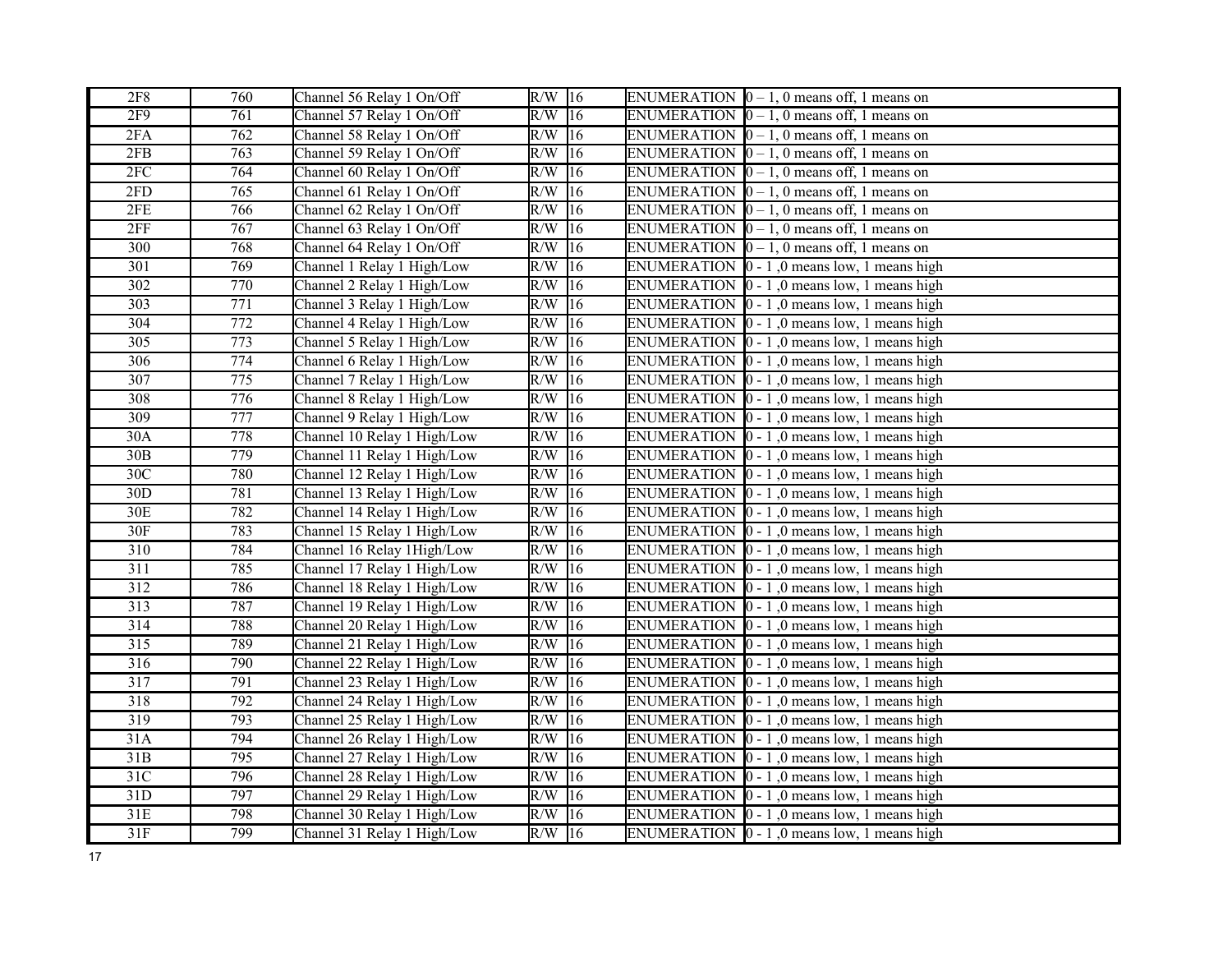| 320              | 800 | Channel 32 Relay 1 High/Low | $R/W$ 16 |                 |              | ENUMERATION $\vert 0 - 1 \vert$ , 0 means low, 1 means high |
|------------------|-----|-----------------------------|----------|-----------------|--------------|-------------------------------------------------------------|
| $\overline{321}$ | 801 | Channel 33 Relay 1 High/Low | R/W      | $\overline{16}$ |              | ENUMERATION $\vert 0 - 1 \vert$ , 0 means low, 1 means high |
| 322              | 802 | Channel 34 Relay 1 High/Low | $R/W$ 16 |                 |              | ENUMERATION $\vert 0 - 1 \vert$ , 0 means low, 1 means high |
| 323              | 803 | Channel 35 Relay 1 High/Low | R/W      | 16              |              | ENUMERATION $\vert 0 - 1 \vert$ , 0 means low, 1 means high |
| 324              | 804 | Channel 36 Relay 1 High/Low | R/W      | 16              |              | ENUMERATION $[0 - 1, 0$ means low, 1 means high             |
| 325              | 805 | Channel 37 Relay 1 High/Low | R/W      | 16              |              | ENUMERATION $\vert 0 - 1 \vert$ , 0 means low, 1 means high |
| 326              | 806 | Channel 38 Relay 1 High/Low | R/W      | 16              |              | ENUMERATION $[0 - 1]$ , 0 means low, 1 means high           |
| 327              | 807 | Channel 39 Relay 1 High/Low | R/W      | 16              |              | ENUMERATION $\vert 0 - 1 \vert$ , 0 means low, 1 means high |
| 328              | 808 | Channel 40 Relay 1 High/Low | R/W      | 16              |              | ENUMERATION $\vert 0 - 1 \vert$ , 0 means low, 1 means high |
| 329              | 809 | Channel 41 Relay 1 High/Low | R/W      | 16              |              | ENUMERATION $\vert 0 - 1 \vert$ , 0 means low, 1 means high |
| 32A              | 810 | Channel 42 Relay 1 High/Low | R/W      | 16              |              | ENUMERATION $\vert 0 - 1 \vert$ , 0 means low, 1 means high |
| 32B              | 811 | Channel 43 Relay 1 High/Low | R/W      | 16              |              | ENUMERATION $\vert 0 - 1 \vert$ , 0 means low, 1 means high |
| 32C              | 812 | Channel 44 Relay 1 High/Low | R/W      | 16              |              | ENUMERATION $\vert 0 - 1 \vert$ , 0 means low, 1 means high |
| 32D              | 813 | Channel 45 Relay 1 High/Low | R/W      | 16              |              | ENUMERATION $\vert 0 - 1 \vert$ , 0 means low, 1 means high |
| 32E              | 814 | Channel 46 Relay 1 High/Low | R/W      | 16              |              | ENUMERATION $\vert 0 - 1 \vert$ , 0 means low, 1 means high |
| 32F              | 815 | Channel 47 Relay 1 High/Low | R/W      | 16              |              | ENUMERATION $\vert 0 - 1 \vert$ , 0 means low, 1 means high |
| 330              | 816 | Channel 48 Relay 1High/Low  | R/W      | $ 16\rangle$    |              | ENUMERATION $\vert 0 - 1 \vert$ , 0 means low, 1 means high |
| 331              | 817 | Channel 49 Relay 1 High/Low | R/W      | 16              |              | ENUMERATION $\vert 0 - 1 \vert$ , 0 means low, 1 means high |
| 332              | 818 | Channel 50 Relay 1 High/Low | R/W      | 16              |              | ENUMERATION $\vert 0 - 1 \vert$ , 0 means low, 1 means high |
| 333              | 819 | Channel 51 Relay 1 High/Low | R/W      | 16              |              | ENUMERATION $\vert 0 - 1 \vert$ , 0 means low, 1 means high |
| 334              | 820 | Channel 52 Relay 1 High/Low | R/W      | 16              |              | ENUMERATION $\vert 0 - 1 \vert$ , 0 means low, 1 means high |
| 335              | 821 | Channel 53 Relay 1 High/Low | R/W      | 16              |              | ENUMERATION $[0 - 1, 0$ means low, 1 means high             |
| $\overline{336}$ | 822 | Channel 54 Relay 1 High/Low | R/W      | 16              |              | ENUMERATION $[0 - 1]$ , 0 means low, 1 means high           |
| 337              | 823 | Channel 55 Relay 1 High/Low | R/W      | 16              |              | ENUMERATION $\vert 0 - 1 \vert$ , 0 means low, 1 means high |
| 338              | 824 | Channel 56 Relay 1 High/Low | R/W      | 16              |              | ENUMERATION $[0 - 1]$ , 0 means low, 1 means high           |
| 339              | 825 | Channel 57 Relay 1 High/Low | R/W      | 16              |              | ENUMERATION $\vert 0 - 1 \vert$ , 0 means low, 1 means high |
| 33A              | 826 | Channel 58 Relay 1 High/Low | R/W      | 16              |              | ENUMERATION $[0 - 1, 0$ means low, 1 means high             |
| 33B              | 827 | Channel 59 Relay 1 High/Low | R/W      | 16              |              | ENUMERATION   0 - 1,0 means low, 1 means high               |
| 33C              | 828 | Channel 60 Relay 1 High/Low | R/W      | 16              |              | ENUMERATION $\vert 0 - 1 \vert$ , 0 means low, 1 means high |
| 33D              | 829 | Channel 61 Relay 1 High/Low | R/W      | 16              |              | ENUMERATION $[0 - 1, 0$ means low, 1 means high             |
| 33E              | 830 | Channel 62 Relay 1 High/Low | R/W      | 16              |              | ENUMERATION $\vert 0 - 1 \vert$ , 0 means low, 1 means high |
| 33F              | 831 | Channel 63 Relay 1 High/Low | R/W      | 16              |              | ENUMERATION $\vert 0 - 1 \vert$ , 0 means low, 1 means high |
| 340              | 832 | Channel 64 Relay 1 High/Low | R/W      | 16              |              | ENUMERATION $\vert 0 - 1 \vert$ , 0 means low, 1 means high |
| 341              | 833 | Channel 1 Relay 1 Set Point | $R/W$ 32 |                 | <b>FLOAT</b> | Any number 65000 or less and higher than 0                  |
| 343              | 835 | Channel 2 Relay 1 Set Point | R/W      | 32              | <b>FLOAT</b> | Any number 65000 or less and higher than 0                  |
| 345              | 837 | Channel 3 Relay 1 Set Point | R/W      | 32              | <b>FLOAT</b> | Any number 65000 or less and higher than 0                  |
| 347              | 839 | Channel 4 Relay 1 Set Point | R/W      | $\sqrt{32}$     | <b>FLOAT</b> | Any number 65000 or less and higher than 0                  |
| 349              | 841 | Channel 5 Relay 1 Set Point | $R/W$ 32 |                 | <b>FLOAT</b> | Any number 65000 or less and higher than 0                  |
| $\overline{34B}$ | 843 | Channel 6 Relay 1 Set Point | R/W      | 32              | <b>FLOAT</b> | Any number 65000 or less and higher than 0                  |
| 34D              | 845 | Channel 7 Relay 1 Set Point | $R/W$ 32 |                 | <b>FLOAT</b> | Any number 65000 or less and higher than 0                  |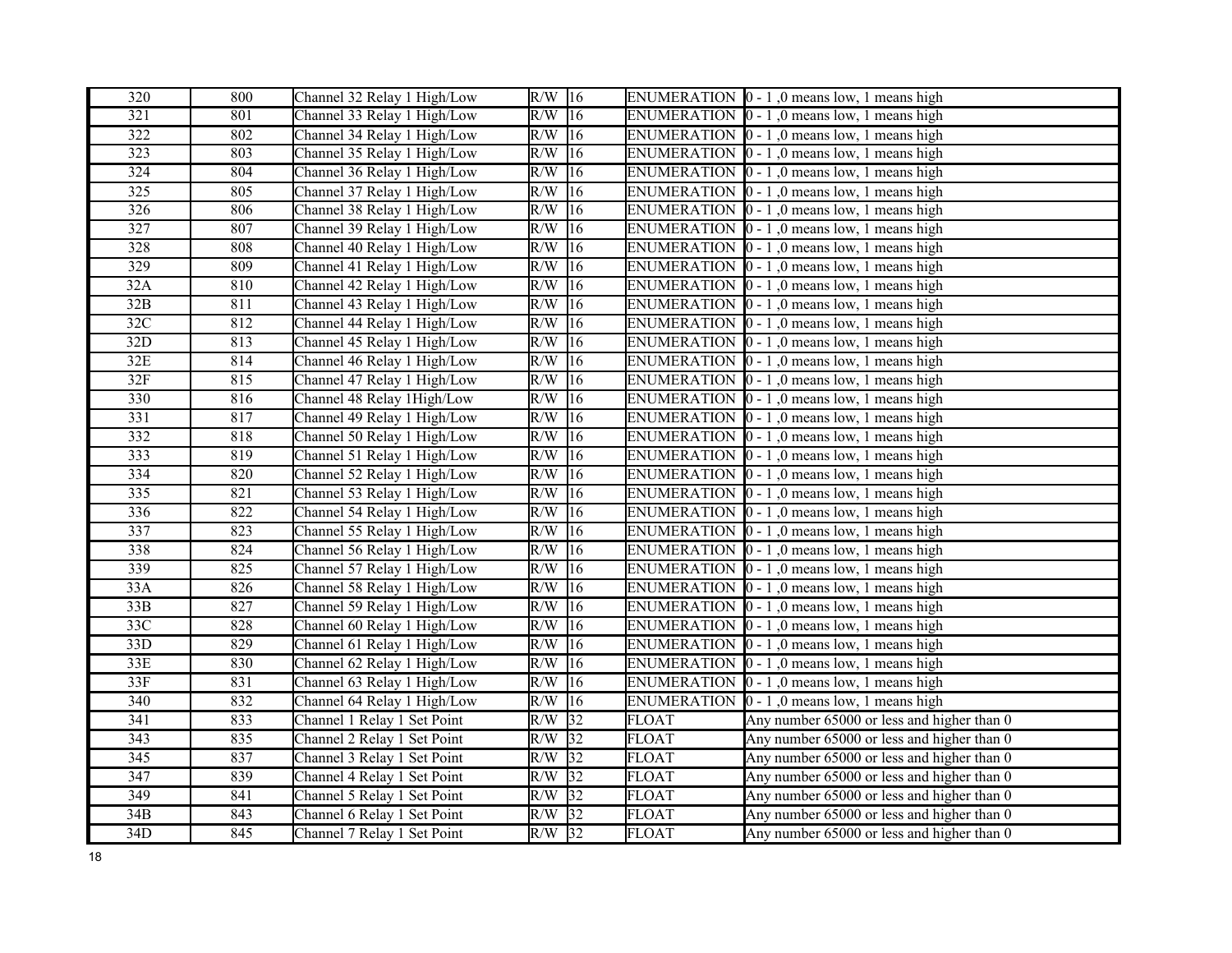| 34F              | 847              | Channel 8 Relay 1 Set Point  | $R/W$ 32               | <b>FLOAT</b> | Any number 65000 or less and higher than 0 |
|------------------|------------------|------------------------------|------------------------|--------------|--------------------------------------------|
| $\overline{351}$ | 849              | Channel 9 Relay 1 Set Point  | $\overline{32}$<br>R/W | <b>FLOAT</b> | Any number 65000 or less and higher than 0 |
| $\overline{353}$ | 851              | Channel 10 Relay 1 Set Point | 32 <br>R/W             | <b>FLOAT</b> | Any number 65000 or less and higher than 0 |
| 355              | 853              | Channel 11 Relay 1 Set Point | 32 <br>R/W             | <b>FLOAT</b> | Any number 65000 or less and higher than 0 |
| 357              | 855              | Channel 12 Relay 1 Set Point | R/W<br>32              | <b>FLOAT</b> | Any number 65000 or less and higher than 0 |
| 359              | 857              | Channel 13 Relay 1 Set Point | 32<br>R/W              | <b>FLOAT</b> | Any number 65000 or less and higher than 0 |
| 35B              | 859              | Channel 14 Relay 1 Set Point | 32<br>R/W              | FLOAT        | Any number 65000 or less and higher than 0 |
| $\overline{35D}$ | 861              | Channel 15 Relay 1 Set Point | 32 <br>R/W             | <b>FLOAT</b> | Any number 65000 or less and higher than 0 |
| 35F              | 863              | Channel 16 Relay 1 Set Point | 32<br>R/W              | <b>FLOAT</b> | Any number 65000 or less and higher than 0 |
| 361              | 865              | Channel 17 Relay 1 Set Point | 32<br>R/W              | <b>FLOAT</b> | Any number 65000 or less and higher than 0 |
| $\overline{363}$ | 867              | Channel 18 Relay 1 Set Point | R/W<br> 32             | <b>FLOAT</b> | Any number 65000 or less and higher than 0 |
| 365              | 869              | Channel 19 Relay 1 Set Point | 32 <br>R/W             | <b>FLOAT</b> | Any number 65000 or less and higher than 0 |
| 367              | 871              | Channel 20 Relay 1 Set Point | 32<br>R/W              | <b>FLOAT</b> | Any number 65000 or less and higher than 0 |
| 369              | 873              | Channel 21 Relay 1 Set Point | R/W<br>32              | <b>FLOAT</b> | Any number 65000 or less and higher than 0 |
| 36B              | 875              | Channel 22 Relay 1 Set Point | 32<br>R/W              | <b>FLOAT</b> | Any number 65000 or less and higher than 0 |
| 36D              | 877              | Channel 23 Relay 1 Set Point | $\overline{32}$<br>R/W | <b>FLOAT</b> | Any number 65000 or less and higher than 0 |
| 36F              | 879              | Channel 24 Relay 1 Set Point | R/W<br>32              | <b>FLOAT</b> | Any number 65000 or less and higher than 0 |
| 371              | 881              | Channel 25 Relay 1 Set Point | 32<br>R/W              | <b>FLOAT</b> | Any number 65000 or less and higher than 0 |
| 373              | 883              | Channel 26 Relay 1 Set Point | 32 <br>R/W             | <b>FLOAT</b> | Any number 65000 or less and higher than 0 |
| 375              | 885              | Channel 27 Relay 1 Set Point | R/W<br>32              | <b>FLOAT</b> | Any number 65000 or less and higher than 0 |
| 377              | 887              | Channel 28 Relay 1 Set Point | R/W<br>32              | <b>FLOAT</b> | Any number 65000 or less and higher than 0 |
| 379              | 889              | Channel 29 Relay 1 Set Point | R/W<br>32              | <b>FLOAT</b> | Any number 65000 or less and higher than 0 |
| $\overline{37B}$ | 891              | Channel 30 Relay 1 Set Point | 32 <br>R/W             | <b>FLOAT</b> | Any number 65000 or less and higher than 0 |
| 37D              | 893              | Channel 31 Relay 1 Set Point | 32<br>R/W              | <b>FLOAT</b> | Any number 65000 or less and higher than 0 |
| 37F              | 895              | Channel 32 Relay 1 Set Point | $\overline{32}$<br>R/W | <b>FLOAT</b> | Any number 65000 or less and higher than 0 |
| 381              | 897              | Channel 33 Relay 1 Set Point | R/W<br>32              | <b>FLOAT</b> | Any number 65000 or less and higher than 0 |
| 383              | 899              | Channel 34 Relay 1 Set Point | R/W<br> 32             | <b>FLOAT</b> | Any number 65000 or less and higher than 0 |
| 385              | 901              | Channel 35 Relay 1 Set Point | $\overline{32}$<br>R/W | <b>FLOAT</b> | Any number 65000 or less and higher than 0 |
| 387              | 903              | Channel 36 Relay 1 Set Point | R/W<br>32              | <b>FLOAT</b> | Any number 65000 or less and higher than 0 |
| 389              | 905              | Channel 37 Relay 1 Set Point | R/W<br>32              | <b>FLOAT</b> | Any number 65000 or less and higher than 0 |
| 38B              | 907              | Channel 38 Relay 1 Set Point | 32 <br>R/W             | <b>FLOAT</b> | Any number 65000 or less and higher than 0 |
| 38D              | 909              | Channel 39 Relay 1 Set Point | 32<br>R/W              | <b>FLOAT</b> | Any number 65000 or less and higher than 0 |
| 38F              | 911              | Channel 40 Relay 1 Set Point | 32<br>R/W              | <b>FLOAT</b> | Any number 65000 or less and higher than 0 |
| 391              | $\overline{913}$ | Channel 41 Relay 1 Set Point | $\sqrt{32}$<br>R/W     | <b>FLOAT</b> | Any number 65000 or less and higher than 0 |
| 393              | 915              | Channel 42 Relay 1 Set Point | 32 <br>R/W             | <b>FLOAT</b> | Any number 65000 or less and higher than 0 |
| 395              | 917              | Channel 43 Relay 1 Set Point | R/W<br>32              | <b>FLOAT</b> | Any number 65000 or less and higher than 0 |
| 397              | 919              | Channel 44 Relay 1 Set Point | R/W<br>32              | <b>FLOAT</b> | Any number 65000 or less and higher than 0 |
| 399              | 921              | Channel 45 Relay 1 Set Point | 32<br>R/W              | <b>FLOAT</b> | Any number 65000 or less and higher than 0 |
| $\overline{39B}$ | 923              | Channel 46 Relay 1 Set Point | $\sqrt{32}$<br>R/W     | <b>FLOAT</b> | Any number 65000 or less and higher than 0 |
| 39D              | 925              | Channel 47 Relay 1 Set Point | $R/W$ 32               | <b>FLOAT</b> | Any number 65000 or less and higher than 0 |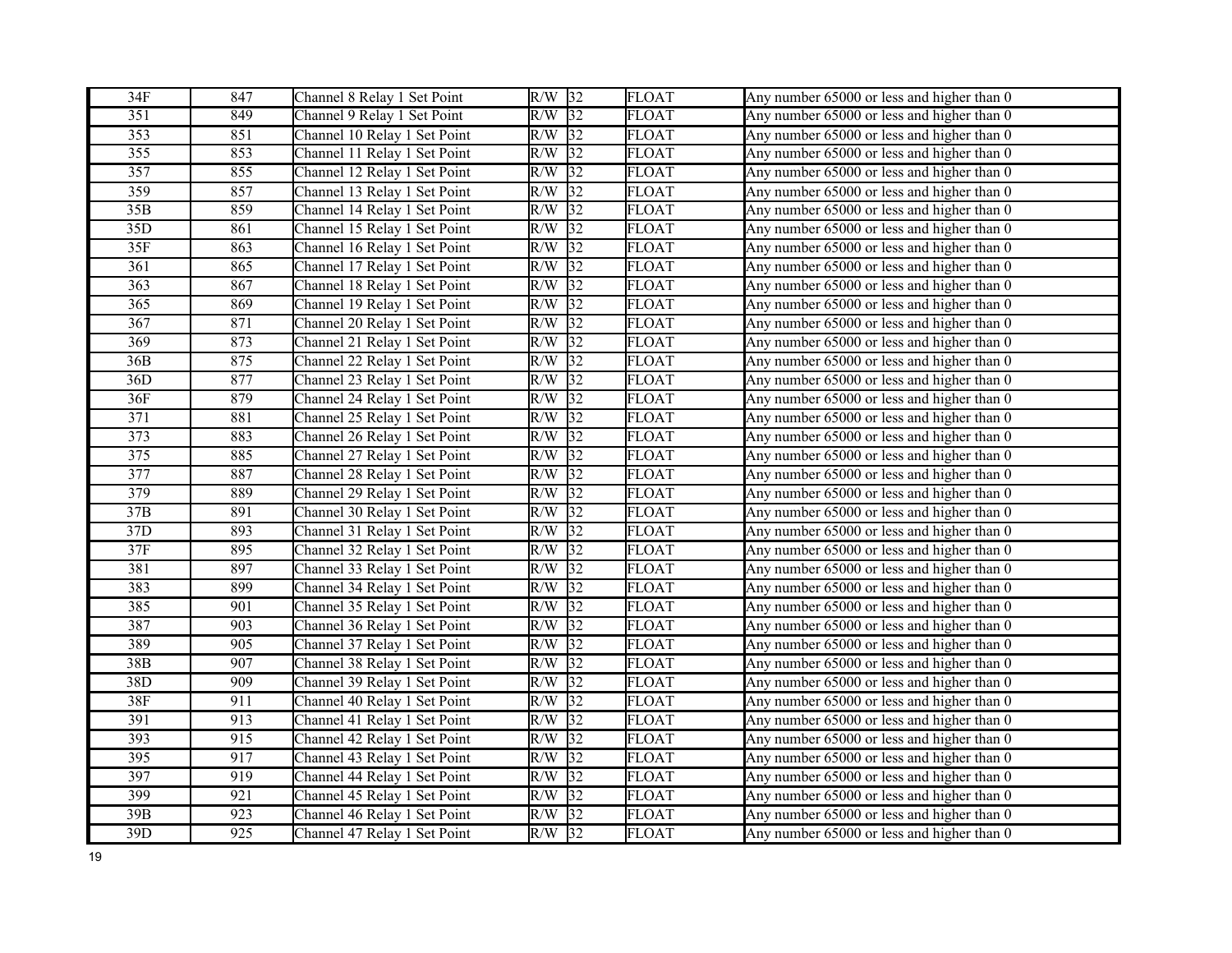| 39F              | 927 | Channel 48 Relay 1 Set Point     | $R/W$ 32 |                 | <b>FLOAT</b>       | Any number 65000 or less and higher than 0                       |
|------------------|-----|----------------------------------|----------|-----------------|--------------------|------------------------------------------------------------------|
| 3A1              | 929 | Channel 49 Relay 1 Set Point     | $R/W$ 32 |                 | <b>FLOAT</b>       | Any number 65000 or less and higher than 0                       |
| 3A3              | 931 | Channel 50 Relay 1 Set Point     | $R/W$ 32 |                 | <b>FLOAT</b>       | Any number 65000 or less and higher than 0                       |
| 3A5              | 933 | Channel 51 Relay 1 Set Point     | R/W      | $\overline{32}$ | <b>FLOAT</b>       | Any number 65000 or less and higher than 0                       |
| 3A7              | 935 | Channel 52 Relay 1 Set Point     | $R/W$ 32 |                 | <b>FLOAT</b>       | Any number 65000 or less and higher than 0                       |
| 3A9              | 937 | Channel 53 Relay 1 Set Point     | $R/W$ 32 |                 | <b>FLOAT</b>       | Any number 65000 or less and higher than 0                       |
| 3AB              | 939 | Channel 54 Relay 1 Set Point     | $R/W$ 32 |                 | FLOAT              | Any number 65000 or less and higher than 0                       |
| 3AD              | 941 | Channel 55 Relay 1 Set Point     | R/W      | $\sqrt{32}$     | <b>FLOAT</b>       | Any number 65000 or less and higher than 0                       |
| 3AF              | 943 | Channel 56 Relay 1 Set Point     | $R/W$ 32 |                 | <b>FLOAT</b>       | Any number 65000 or less and higher than 0                       |
| 3B1              | 945 | Channel 57 Relay 1 Set Point     | R/W      | 32              | <b>FLOAT</b>       | Any number 65000 or less and higher than 0                       |
| $\overline{3B3}$ | 947 | Channel 58 Relay 1 Set Point     | R/W      | $\sqrt{32}$     | <b>FLOAT</b>       | Any number 65000 or less and higher than 0                       |
| 3B5              | 949 | Channel 59 Relay 1 Set Point     | R/W      | 32              | <b>FLOAT</b>       | Any number 65000 or less and higher than 0                       |
| 3B7              | 951 | Channel 60 Relay 1 Set Point     | $R/W$ 32 |                 | <b>FLOAT</b>       | Any number 65000 or less and higher than 0                       |
| 3B9              | 953 | Channel 61 Relay 1 Set Point     | $R/W$ 32 |                 | <b>FLOAT</b>       | Any number 65000 or less and higher than 0                       |
| 3BB              | 955 | Channel 62 Relay 1 Set Point     | $R/W$ 32 |                 | <b>FLOAT</b>       | Any number 65000 or less and higher than 0                       |
| 3BD              | 957 | Channel 63 Relay 1 Set Point     | R/W      | $\overline{32}$ | <b>FLOAT</b>       | Any number 65000 or less and higher than 0                       |
| 3BF              | 959 | Channel 64 Relay 1 Set Point     | R/W      | 32              | <b>FLOAT</b>       | Any number 65000 or less and higher than 0                       |
| 3C1              | 961 | Channel 1 Relay 1 Latch/Unlatch  | R/W      | 16              | <b>ENUMERATION</b> | $ 0 - 1 $ , 0 means unlatch, 1 means latch                       |
| 3C2              | 962 | Channel 2 Relay 1 Latch/Unlatch  | R/W      | 16              |                    | ENUMERATION $[0 - 1]$ , 0 means unlatch, 1 means latch           |
| 3C <sub>3</sub>  | 963 | Channel 3 Relay 1 Latch/Unlatch  | R/W      | 16              |                    | ENUMERATION $\vert 0 - 1 \vert$ , 0 means unlatch, 1 means latch |
| 3C <sub>4</sub>  | 964 | Channel 4 Relay 1 Latch/Unlatch  | R/W      | 16              |                    | ENUMERATION $[0 - 1]$ , 0 means unlatch, 1 means latch           |
| 3C5              | 965 | Channel 5 Relay 1 Latch/Unlatch  | R/W      | 16              |                    | ENUMERATION $\vert 0 - 1 \vert$ , 0 means unlatch, 1 means latch |
| 3C6              | 966 | Channel 6 Relay 1 Latch/Unlatch  | R/W      | 16              |                    | ENUMERATION $\vert 0 - 1 \vert$ , 0 means unlatch, 1 means latch |
| 3C7              | 967 | Channel 7 Relay 1 Latch/Unlatch  | R/W      | 16              |                    | ENUMERATION $[0 - 1]$ , 0 means unlatch, 1 means latch           |
| 3C8              | 968 | Channel 8 Relay 1 Latch/Unlatch  | R/W      | 16              |                    | ENUMERATION $\vert 0 - 1 \vert$ , 0 means unlatch, 1 means latch |
| 3C9              | 969 | Channel 9 Relay 1 Latch/Unlatch  | R/W      | 16              |                    | ENUMERATION $\vert 0 - 1 \vert$ , 0 means unlatch, 1 means latch |
| 3CA              | 970 | Channel 10 Relay 1 Latch/Unlatch | R/W      | 16              |                    | ENUMERATION $\vert 0 - 1 \vert$ , 0 means unlatch, 1 means latch |
| 3CB              | 971 | Channel 11 Relay 1 Latch/Unlatch | R/W      | 16              |                    | ENUMERATION $\vert 0 - 1 \vert$ , 0 means unlatch, 1 means latch |
| 3CC              | 972 | Channel 12 Relay 1 Latch/Unlatch | R/W      | 16              |                    | ENUMERATION $\vert 0 - 1 \vert$ , 0 means unlatch, 1 means latch |
| 3CD              | 973 | Channel 13 Relay 1 Latch/Unlatch | R/W      | 16              |                    | ENUMERATION $\vert 0 - 1 \vert$ , 0 means unlatch, 1 means latch |
| 3CE              | 974 | Channel 14 Relay 1 Latch/Unlatch | R/W      | 16              |                    | ENUMERATION $[0 - 1]$ , 0 means unlatch, 1 means latch           |
| 3CF              | 975 | Channel 15 Relay 1 Latch/Unlatch | R/W      | 16              |                    | ENUMERATION $\vert 0 - 1 \vert$ , 0 means unlatch, 1 means latch |
| 3D <sub>0</sub>  | 976 | Channel 16 Relay 1 Latch/Unlatch | R/W      | 16              |                    | ENUMERATION $\vert 0 - 1 \vert$ , 0 means unlatch, 1 means latch |
| 3D1              | 977 | Channel 17 Relay 1 Latch/Unlatch | R/W      | 16              |                    | ENUMERATION $\vert 0 - 1 \vert$ , 0 means unlatch, 1 means latch |
| 3D2              | 978 | Channel 18 Relay 1 Latch/Unlatch | R/W      | 16              |                    | ENUMERATION $\vert 0 - 1 \vert$ , 0 means unlatch, 1 means latch |
| 3D3              | 979 | Channel 19 Relay 1 Latch/Unlatch | R/W      | 16              |                    | ENUMERATION $\vert 0 - 1 \vert$ , 0 means unlatch, 1 means latch |
| 3D4              | 980 | Channel 20 Relay 1 Latch/Unlatch | R/W      | 16              |                    | ENUMERATION $\vert 0 - 1 \vert$ , 0 means unlatch, 1 means latch |
| 3D <sub>5</sub>  | 981 | Channel 21 Relay 1 Latch/Unlatch | R/W      | 16              |                    | ENUMERATION $\vert 0 - 1 \vert$ , 0 means unlatch, 1 means latch |
| 3D <sub>6</sub>  | 982 | Channel 22 Relay 1 Latch/Unlatch | R/W      | 16              |                    | ENUMERATION  0 - 1,0 means unlatch, 1 means latch                |
| 3D7              | 983 | Channel 23 Relay 1 Latch/Unlatch | $R/W$ 16 |                 |                    | ENUMERATION $\vert 0 - 1 \vert$ , 0 means unlatch, 1 means latch |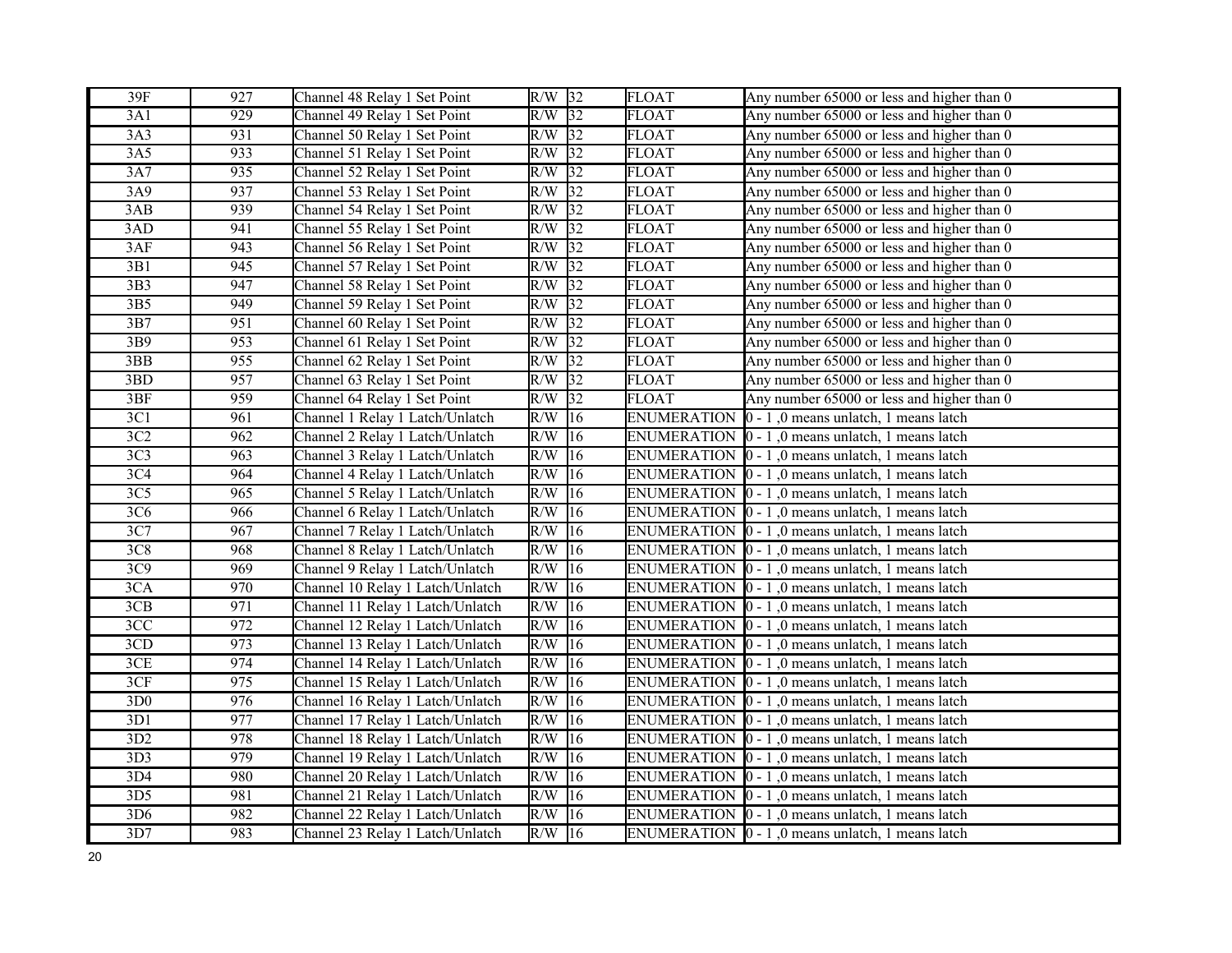| 3D8              | 984  | Channel 24 Relay 1 Latch/Unlatch | $R/W$ 16             |              | ENUMERATION $\vert 0 - 1 \vert$ , 0 means unlatch, 1 means latch |
|------------------|------|----------------------------------|----------------------|--------------|------------------------------------------------------------------|
| 3D9              | 985  | Channel 25 Relay 1 Latch/Unlatch | $R/W$ 16             |              | ENUMERATION  0 - 1,0 means unlatch, 1 means latch                |
| 3DA              | 986  | Channel 26 Relay 1 Latch/Unlatch | $R/W$ 16             |              | ENUMERATION $\vert 0 - 1 \vert$ , 0 means unlatch, 1 means latch |
| 3DB              | 987  | Channel 27 Relay 1 Latch/Unlatch | $R/W$ 16             |              | ENUMERATION  0 - 1,0 means unlatch, 1 means latch                |
| 3DC              | 988  | Channel 28 Relay 1 Latch/Unlatch | $R/W$ 16             |              | ENUMERATION $\vert 0 - 1 \vert$ , 0 means unlatch, 1 means latch |
| 3DD              | 989  | Channel 29 Relay 1 Latch/Unlatch | $R/W$ 16             |              | ENUMERATION $\vert 0 - 1 \vert$ , 0 means unlatch, 1 means latch |
| 3DE              | 990  | Channel 30 Relay 1 Latch/Unlatch | $R/W$ 16             |              | ENUMERATION $[0 - 1]$ , 0 means unlatch, 1 means latch           |
| 3DF              | 991  | Channel 31 Relay 1 Latch/Unlatch | $R/W$ 16             |              | ENUMERATION $\vert 0 - 1 \vert$ , 0 means unlatch, 1 means latch |
| 3E0              | 992  | Channel 32 Relay 1 Latch/Unlatch | R/W                  | 16           | ENUMERATION 0 - 1,0 means unlatch, 1 means latch                 |
| 3E1              | 993  | Channel 33 Relay 1 Latch/Unlatch | $R/W$ 16             |              | ENUMERATION $\vert 0 - 1 \vert$ , 0 means unlatch, 1 means latch |
| 3E2              | 994  | Channel 34 Relay 1 Latch/Unlatch | $R/W$ 16             |              | ENUMERATION $\vert 0 - 1 \vert$ , 0 means unlatch, 1 means latch |
| 3E3              | 995  | Channel 35 Relay 1 Latch/Unlatch | $R/W$ 16             |              | ENUMERATION $\vert 0 - 1 \vert$ , 0 means unlatch, 1 means latch |
| 3E4              | 996  | Channel 36 Relay 1 Latch/Unlatch | $\overline{R/W}$ 16  |              | ENUMERATION $\vert 0 - 1 \vert$ , 0 means unlatch, 1 means latch |
| 3E5              | 997  | Channel 37 Relay 1 Latch/Unlatch | $R/W$ 16             |              | ENUMERATION 0 - 1,0 means unlatch, 1 means latch                 |
| 3E6              | 998  | Channel 38 Relay 1 Latch/Unlatch | $R/W$ 16             |              | ENUMERATION $\vert 0 - 1 \vert$ , 0 means unlatch, 1 means latch |
| 3E7              | 999  | Channel 39 Relay 1 Latch/Unlatch | $\overline{R/W}$ 16  |              | ENUMERATION $\vert 0 - 1 \vert$ , 0 means unlatch, 1 means latch |
| 3E8              | 1000 | Channel 40 Relay 1 Latch/Unlatch | $R/W$ 16             |              | ENUMERATION $[0 - 1]$ , 0 means unlatch, 1 means latch           |
| 3E9              | 1001 | Channel 41 Relay 1 Latch/Unlatch | $R/W$ 16             |              | ENUMERATION $\vert 0 - 1 \vert$ , 0 means unlatch, 1 means latch |
| $\overline{3}EA$ | 1002 | Channel 42 Relay 1 Latch/Unlatch | $R/W$ 16             |              | ENUMERATION $\vert 0 - 1 \vert$ , 0 means unlatch, 1 means latch |
| 3EB              | 1003 | Channel 43 Relay 1 Latch/Unlatch | R/W                  | 16           | ENUMERATION $\vert 0 - 1 \vert$ , 0 means unlatch, 1 means latch |
| 3EC              | 1004 | Channel 44 Relay 1 Latch/Unlatch | R/W                  | $ 16\rangle$ | ENUMERATION  0 - 1,0 means unlatch, 1 means latch                |
| 3ED              | 1005 | Channel 45 Relay 1 Latch/Unlatch | R/W                  | 16           | ENUMERATION $\vert 0 - 1 \vert$ , 0 means unlatch, 1 means latch |
| 3EE              | 1006 | Channel 46 Relay 1 Latch/Unlatch | $R/W$ 16             |              | ENUMERATION $\vert 0 - 1 \vert$ , 0 means unlatch, 1 means latch |
| 3EF              | 1007 | Channel 47 Relay 1 Latch/Unlatch | R/W                  | $ 16\rangle$ | ENUMERATION $\vert 0 - 1 \vert$ , 0 means unlatch, 1 means latch |
| 3F <sub>0</sub>  | 1008 | Channel 48 Relay 1 Latch/Unlatch | R/W                  | 16           | ENUMERATION  0 - 1,0 means unlatch, 1 means latch                |
| 3F1              | 1009 | Channel 49 Relay 1 Latch/Unlatch | $R/W$ 16             |              | ENUMERATION $[0 - 1]$ , 0 means unlatch, 1 means latch           |
| 3F2              | 1010 | Channel 50 Relay 1 Latch/Unlatch | $R/W$ 16             |              | ENUMERATION $\vert 0 - 1 \vert$ , 0 means unlatch, 1 means latch |
| 3F <sub>3</sub>  | 1011 | Channel 51 Relay 1 Latch/Unlatch | $\overline{R}/W$  16 |              | ENUMERATION $\vert 0 - 1 \vert$ , 0 means unlatch, 1 means latch |
| 3F4              | 1012 | Channel 52 Relay 1 Latch/Unlatch | $R/W$ 16             |              | ENUMERATION $\vert 0 - 1 \vert$ , 0 means unlatch, 1 means latch |
| 3F <sub>5</sub>  | 1013 | Channel 53 Relay 1 Latch/Unlatch | $R/W$ 16             |              | ENUMERATION $\vert 0 - 1 \vert$ , 0 means unlatch, 1 means latch |
| 3F6              | 1014 | Channel 54 Relay 1 Latch/Unlatch | $R/W$ 16             |              | ENUMERATION 0 - 1,0 means unlatch, 1 means latch                 |
| 3F7              | 1015 | Channel 55 Relay 1 Latch/Unlatch | $R/W$ 16             |              | ENUMERATION $\vert 0 - 1 \vert$ , 0 means unlatch, 1 means latch |
| 3F8              | 1016 | Channel 56 Relay 1 Latch/Unlatch | $R/W$ 16             |              | ENUMERATION $\vert 0 - 1 \vert$ , 0 means unlatch, 1 means latch |
| 3F9              | 1017 | Channel 57 Relay 1 Latch/Unlatch | $R/W$ 16             |              | ENUMERATION $\vert 0 - 1 \vert$ , 0 means unlatch, 1 means latch |
| 3FA              | 1018 | Channel 58 Relay 1 Latch/Unlatch | $\overline{R/W}$ 16  |              | ENUMERATION $\vert 0 - 1 \vert$ , 0 means unlatch, 1 means latch |
| 3FB              | 1019 | Channel 59 Relay 1 Latch/Unlatch | $\overline{R/W}$     | 16           | ENUMERATION $\vert 0 - 1 \vert$ , 0 means unlatch, 1 means latch |
| 3FC              | 1020 | Channel 60 Relay 1 Latch/Unlatch | R/W                  | 16           | ENUMERATION $\vert 0 - 1 \vert$ , 0 means unlatch, 1 means latch |
| 3FD              | 1021 | Channel 61 Relay 1 Latch/Unlatch | $R/W$ 16             |              | ENUMERATION $[0 - 1]$ , 0 means unlatch, 1 means latch           |
| $3FE$            | 1022 | Channel 62 Relay 1 Latch/Unlatch | $R/W$ 16             |              | ENUMERATION $\vert 0 - 1 \vert$ , 0 means unlatch, 1 means latch |
| 3FF              | 1023 | Channel 63 Relay 1 Latch/Unlatch | $R/W$ 16             |              | ENUMERATION $\vert 0 - 1 \vert$ , 0 means unlatch, 1 means latch |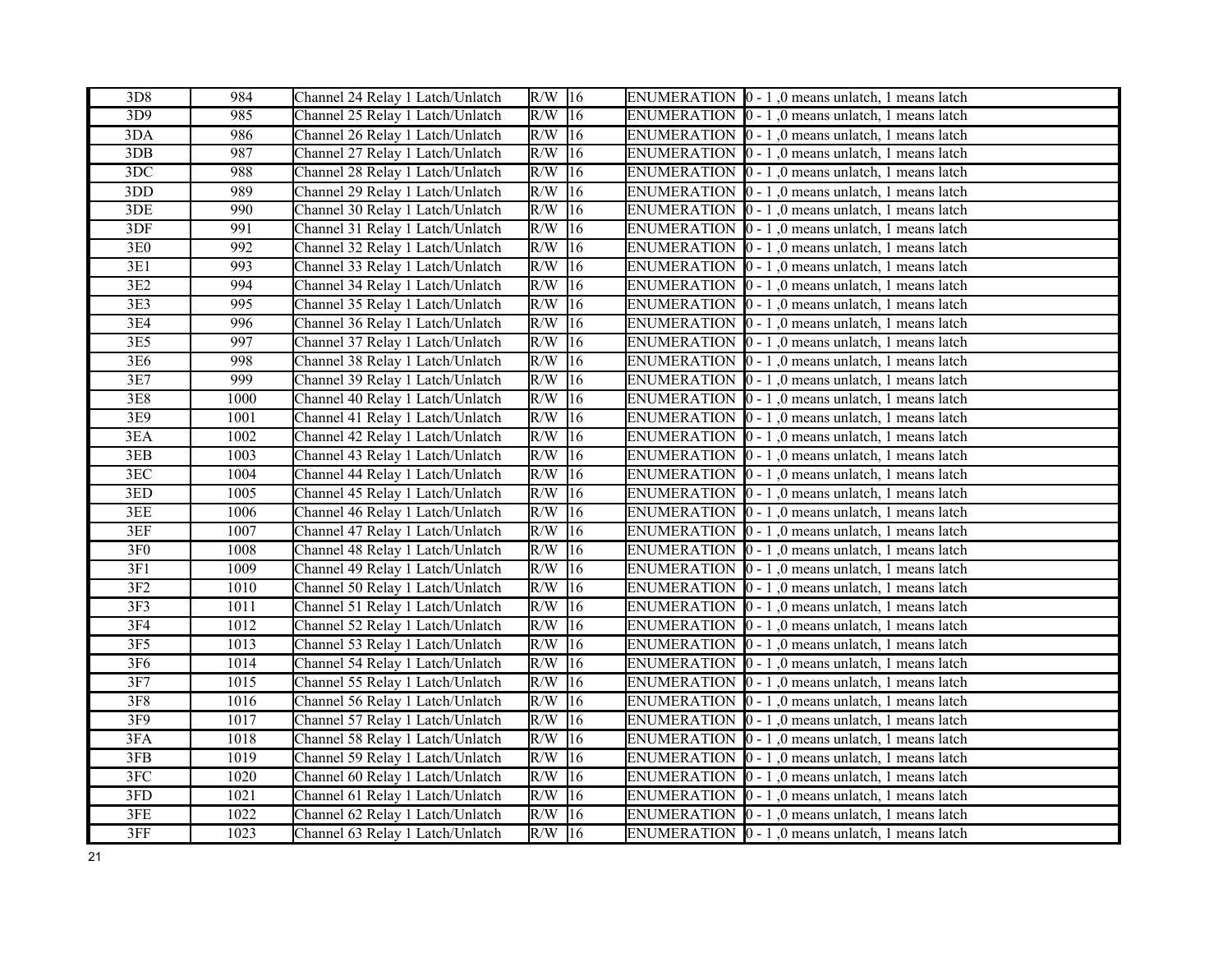| 400              | 1024 | Channel 64 Relay 1 Latch/Unlatch | $R/W$ 16            |              | ENUMERATION $\vert 0 - 1 \vert$ , 0 means unlatch, 1 means latch |
|------------------|------|----------------------------------|---------------------|--------------|------------------------------------------------------------------|
| 401              | 1025 | Channel 1 Relay 2 On/Off         | $R/W$ 16            |              | ENUMERATION $[0 - 1, 0$ means off, 1 means on                    |
| 402              | 1026 | Channel 2 Relay 2 On/Off         | $R/W$ 16            |              | ENUMERATION $[0 - 1, 0$ means off, 1 means on                    |
| 403              | 1027 | Channel 3 Relay 2 On/Off         | $R/W$ 16            |              | ENUMERATION $\vert 0-1, 0 \vert$ means off, 1 means on           |
| 404              | 1028 | Channel 4 Relay 2 On/Off         | $R/W$ <sup>16</sup> |              | ENUMERATION $\vert 0-1, 0 \vert$ means off, 1 means on           |
| 405              | 1029 | Channel 5 Relay 2 On/Off         | $R/W$ 16            |              | ENUMERATION $[0 - 1, 0$ means off, 1 means on                    |
| 406              | 1030 | Channel 6 Relay 2 On/Off         | R/W                 | 16           | ENUMERATION $\vert 0-1, 0 \vert$ means off, 1 means on           |
| 407              | 1031 | Channel 7 Relay 2 On/Off         | $R/W$ 16            |              | ENUMERATION $[0 - 1, 0$ means off, 1 means on                    |
| 408              | 1032 | Channel 8 Relay 2 On/Off         | $R/W$ 16            |              | ENUMERATION $\vert 0-1, 0 \vert$ means off, 1 means on           |
| 409              | 1033 | Channel 9 Relay 2 On/Off         | $R/W$ 16            |              | ENUMERATION $\vert 0-1, 0 \vert$ means off, 1 means on           |
| 40A              | 1034 | Channel 10 Relay 2 On/Off        | $R/W$ 16            |              | ENUMERATION $[0 - 1, 0$ means off, 1 means on                    |
| 40 <sub>B</sub>  | 1035 | Channel 11 Relay 2 On/Off        | R/W                 | 16           | ENUMERATION $\vert 0-1, 0 \vert$ means off, 1 means on           |
| 40C              | 1036 | Channel 12 Relay 2 On/Off        | $R/W$ 16            |              | ENUMERATION $\vert 0-1, 0 \vert$ means off, 1 means on           |
| 40 <sub>D</sub>  | 1037 | Channel 13 Relay 2 On/Off        | $R/W$ 16            |              | ENUMERATION $\vert 0-1, 0 \vert$ means off, 1 means on           |
| <b>40E</b>       | 1038 | Channel 14 Relay 2 On/Off        | $R/W$ 16            |              | ENUMERATION $\vert 0 - 1$ , 0 means off, 1 means on              |
| 40F              | 1039 | Channel 15 Relay 2 On/Off        | $R/W$ 16            |              | ENUMERATION $\vert 0-1, 0 \vert$ means off, 1 means on           |
| 410              | 1040 | Channel 16 Relay 2 On/Off        | $R/W$ 16            |              | ENUMERATION $\vert 0 - 1$ , 0 means off, 1 means on              |
| 411              | 1041 | Channel 17 Relay 2 On/Off        | $R/W$ 16            |              | ENUMERATION $\vert 0-1, 0 \vert$ means off, 1 means on           |
| 412              | 1042 | Channel 18 Relay 2 On/Off        | $R/W$ 16            |              | ENUMERATION $[0 - 1, 0$ means off, 1 means on                    |
| 413              | 1043 | Channel 19 Relay 2 On/Off        | $R/W$ 16            |              | ENUMERATION $[0 - 1, 0$ means off, 1 means on                    |
| 414              | 1044 | Channel 20 Relay 2 On/Off        | $R/W$ 16            |              | ENUMERATION $\vert 0-1, 0 \vert$ means off, 1 means on           |
| 415              | 1045 | Channel 21 Relay 2 On/Off        | $R/W$ 16            |              | ENUMERATION $\vert 0-1, 0 \vert$ means off, 1 means on           |
| $\overline{416}$ | 1046 | Channel 22 Relay 2 On/Off        | $R/W$ 16            |              | ENUMERATION $\vert 0-1, 0 \vert$ means off, 1 means on           |
| 417              | 1047 | Channel 23 Relay 2 On/Off        | R/W                 | 16           | ENUMERATION $\vert 0-1, 0 \vert$ means off, 1 means on           |
| 418              | 1048 | Channel 24 Relay 2 On/Off        | $R/W$ 16            |              | ENUMERATION $\vert 0-1, 0 \vert$ means off, 1 means on           |
| 419              | 1049 | Channel 25 Relay 2 On/Off        | $R/W$ 16            |              | ENUMERATION $[0 - 1, 0$ means off, 1 means on                    |
| 41A              | 1050 | Channel 26 Relay 2 On/Off        | $R/W$ 16            |              | ENUMERATION $\vert 0-1, 0 \vert$ means off, 1 means on           |
| 41B              | 1051 | Channel 27 Relay 2 On/Off        | $\overline{R/W}$ 16 |              | ENUMERATION $[0 - 1, 0$ means off, 1 means on                    |
| 41C              | 1052 | Channel 28 Relay 2 On/Off        | $R/W$ 16            |              | ENUMERATION $\vert 0-1, 0 \vert$ means off, 1 means on           |
| 41D              | 1053 | Channel 29 Relay 2 On/Off        | $R/W$ 16            |              | ENUMERATION $\vert 0 - 1$ , 0 means off, 1 means on              |
| 41E              | 1054 | Channel 30 Relay 2 On/Off        | $R/W$ 16            |              | ENUMERATION $\vert 0-1, 0 \vert$ means off, 1 means on           |
| 41F              | 1055 | Channel 31 Relay 2 On/Off        | $R/W$ 16            |              | ENUMERATION $[0 - 1, 0$ means off, 1 means on                    |
| 420              | 1056 | Channel 32 Relay 2 On/Off        | $R/W$ 16            |              | ENUMERATION $\vert 0-1, 0 \vert$ means off, 1 means on           |
| 421              | 1057 | Channel 33 Relay 2 On/Off        | $R/W$ 16            |              | ENUMERATION $[0 - 1, 0$ means off, 1 means on                    |
| 422              | 1058 | Channel 34 Relay 2 On/Off        | R/W                 | $ 16\rangle$ | ENUMERATION $\vert 0-1, 0 \vert$ means off, 1 means on           |
| 423              | 1059 | Channel 35 Relay 2 On/Off        | $R/W$ <sup>16</sup> |              | ENUMERATION $\vert 0-1, 0 \vert$ means off, 1 means on           |
| 424              | 1060 | Channel 36 Relay 2 On/Off        | $R/W$ 16            |              | ENUMERATION $\vert 0-1, 0 \vert$ means off, 1 means on           |
| 425              | 1061 | Channel 37 Relay 2 On/Off        | $R/W$ 16            |              | ENUMERATION $\vert 0-1, 0 \vert$ means off, 1 means on           |
| 426              | 1062 | Channel 38 Relay 2 On/Off        | $R/W$ 16            |              | ENUMERATION $\vert 0-1, 0 \vert$ means off, 1 means on           |
| 427              | 1063 | Channel 39 Relay 2 On/Off        | $R/W$ 16            |              | ENUMERATION $\vert 0-1, 0 \vert$ means off, 1 means on           |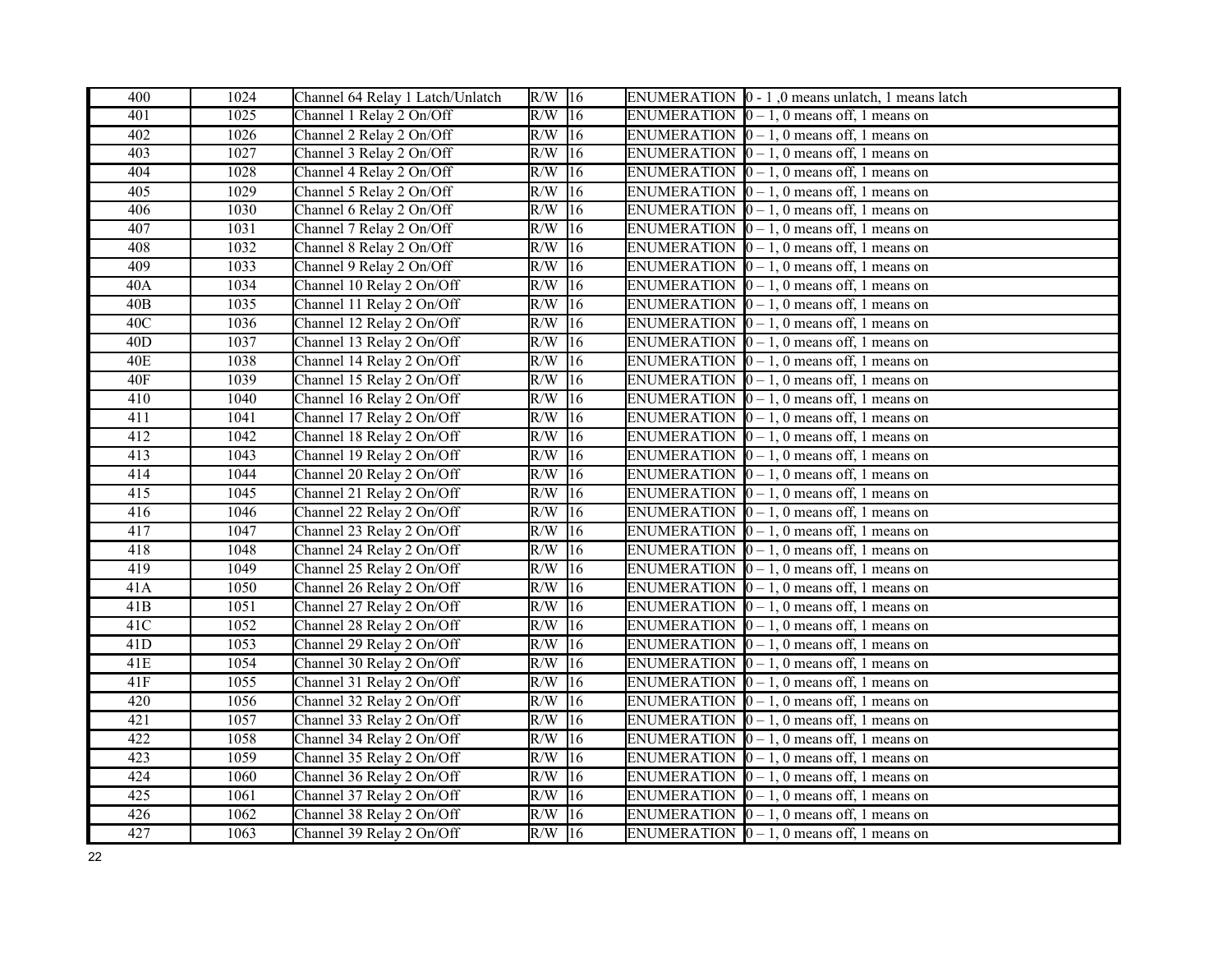| 428 | 1064 | Channel 40 Relay 2 On/Off   | $R/W$ 16                | ENUMERATION $[0 - 1, 0$ means off, 1 means on                            |
|-----|------|-----------------------------|-------------------------|--------------------------------------------------------------------------|
| 429 | 1065 | Channel 41 Relay 2 On/Off   | $R/W$ 16                | ENUMERATION $[0 - 1, 0$ means off, 1 means on                            |
| 42A | 1066 | Channel 42 Relay 2 On/Off   | $R/W$ 16                | ENUMERATION $[0 - 1, 0$ means off, 1 means on                            |
| 42B | 1067 | Channel 43 Relay 2 On/Off   | $R/W$ 16                | ENUMERATION $\vert 0-1, 0 \vert$ means off, 1 means on                   |
| 42C | 1068 | Channel 44 Relay 2 On/Off   | $R/W$ 16                | ENUMERATION $[0 - 1, 0$ means off, 1 means on                            |
| 42D | 1069 | Channel 45 Relay 2 On/Off   | $R/W$ 16                | ENUMERATION $\vert 0-1, 0 \vert$ means off, 1 means on                   |
| 42E | 1070 | Channel 46 Relay 2 On/Off   | 16<br>R/W               | ENUMERATION $\vert 0 - 1$ , 0 means off, 1 means on                      |
| 42F | 1071 | Channel 47 Relay 2 On/Off   | $R/W$ 16                | ENUMERATION $\vert 0-1, 0 \vert$ means off, 1 means on                   |
| 430 | 1072 | Channel 48 Relay 2 On/Off   | R/W<br> 16              | ENUMERATION $\vert 0 - 1$ , 0 means off, 1 means on                      |
| 431 | 1073 | Channel 49 Relay 2 On/Off   | $R/W$ 16                | ENUMERATION $\vert 0-1, 0 \vert$ means off, 1 means on                   |
| 432 | 1074 | Channel 50 Relay 2 On/Off   | $R/W$ 16                | ENUMERATION $\vert 0 - 1$ , 0 means off, 1 means on                      |
| 433 | 1075 | Channel 51 Relay 2 On/Off   | $R/W$ 16                | ENUMERATION $[0 - 1, 0$ means off, 1 means on                            |
| 434 | 1076 | Channel 52 Relay 2 On/Off   | $\overline{R}/W$<br> 16 | ENUMERATION $\vert 0-1, 0 \vert$ means off, 1 means on                   |
| 435 | 1077 | Channel 53 Relay 2 On/Off   | $R/W$ 16                | ENUMERATION $[0 - 1, 0$ means off, 1 means on                            |
| 436 | 1078 | Channel 54 Relay 2 On/Off   | $R/W$ 16                | ENUMERATION $\vert 0-1, 0 \vert$ means off, 1 means on                   |
| 437 | 1079 | Channel 55 Relay 2 On/Off   | $R/W$ 16                | ENUMERATION $[0 - 1, 0$ means off, 1 means on                            |
| 438 | 1080 | Channel 56 Relay 2 On/Off   | $\overline{R/W}$ 16     | ENUMERATION $[0 - 1, 0$ means off, 1 means on                            |
| 439 | 1081 | Channel 57 Relay 2 On/Off   | $R/W$ 16                | ENUMERATION $\vert 0-1, 0 \vert$ means off, 1 means on                   |
| 43A | 1082 | Channel 58 Relay 2 On/Off   | $R/W$ 16                | ENUMERATION $[0 - 1, 0$ means off, 1 means on                            |
| 43B | 1083 | Channel 59 Relay 2 On/Off   | R/W<br>16               | ENUMERATION $[0 - 1, 0$ means off, 1 means on                            |
| 43C | 1084 | Channel 60 Relay 2 On/Off   | R/W<br> 16              | ENUMERATION $[0 - 1, 0$ means off, 1 means on                            |
| 43D | 1085 | Channel 61 Relay 2 On/Off   | $R/W$ 16                | ENUMERATION $\vert 0-1, 0 \vert$ means off, 1 means on                   |
| 43E | 1086 | Channel 62 Relay 2 On/Off   | $R/W$ 16                | ENUMERATION $\vert 0-1, 0 \vert$ means off, 1 means on                   |
| 43F | 1087 | Channel 63 Relay 2 On/Off   | R/W<br>16               | ENUMERATION $\vert 0 - 1$ , 0 means off, 1 means on                      |
| 440 | 1088 | Channel 64 Relay 2 On/Off   | $R/W$ 16                | ENUMERATION $\vert 0-1, 0 \vert$ means off, 1 means on                   |
| 441 | 1089 | Channel 1 Relay 2 High/Low  | $R/W$ 16                | ENUMERATION $\vert 0 - 1 \vert$ , 0 means low, 1 means high              |
| 442 | 1090 | Channel 2 Relay 2 High/Low  | $R/W$ 16                | ENUMERATION $\vert 0 - 1 \vert$ , 0 means low, 1 means high              |
| 443 | 1091 | Channel 3 Relay 2 High/Low  | $R/W$ 16                | ENUMERATION $\vert 0 - 1 \vert$ , 0 means low, $\overline{1}$ means high |
| 444 | 1092 | Channel 4 Relay 2 High/Low  | $R/W$ 16                | ENUMERATION $\vert 0 - 1 \vert$ , 0 means low, 1 means high              |
| 445 | 1093 | Channel 5 Relay 2 High/Low  | $R/W$ 16                | ENUMERATION $\vert 0 - 1 \vert$ , 0 means low, 1 means high              |
| 446 | 1094 | Channel 6 Relay 2 High/Low  | $R/W$ 16                | ENUMERATION $\vert 0 - 1 \vert$ , 0 means low, 1 means high              |
| 447 | 1095 | Channel 7 Relay 2 High/Low  | $R/W$ 16                | ENUMERATION $\vert 0 - 1 \vert$ , 0 means low, 1 means high              |
| 448 | 1096 | Channel 8 Relay 2 High/Low  | $R/W$ 16                | ENUMERATION $\vert 0 - 1 \vert$ , 0 means low, 1 means high              |
| 449 | 1097 | Channel 9 Relay 2 High/Low  | $R/W$ 16                | ENUMERATION $\vert 0 - 1 \vert$ , 0 means low, 1 means high              |
| 44A | 1098 | Channel 10 Relay 2 High/Low | $R/W$ 16                | ENUMERATION $\vert 0 - 1 \vert$ , 0 means low, 1 means high              |
| 44B | 1099 | Channel 11 Relay 2 High/Low | R/W<br>16               | ENUMERATION $\vert 0 - 1 \vert$ , 0 means low, 1 means high              |
| 44C | 1100 | Channel 12 Relay 2 High/Low | $R/W$ 16                | ENUMERATION $\vert 0 - 1 \vert$ , 0 means low, 1 means high              |
| 44D | 1101 | Channel 13 Relay 2 High/Low | $R/W$ 16                | ENUMERATION $\vert 0 - 1 \vert$ , 0 means low, 1 means high              |
| 44E | 1102 | Channel 14 Relay 2 High/Low | $R/W$ 16                | ENUMERATION $\vert 0 - 1 \vert$ , 0 means low, 1 means high              |
| 44F | 1103 | Channel 15 Relay 2 High/Low | $R/W$ 16                | ENUMERATION $\vert 0 - 1 \vert$ , 0 means low, 1 means high              |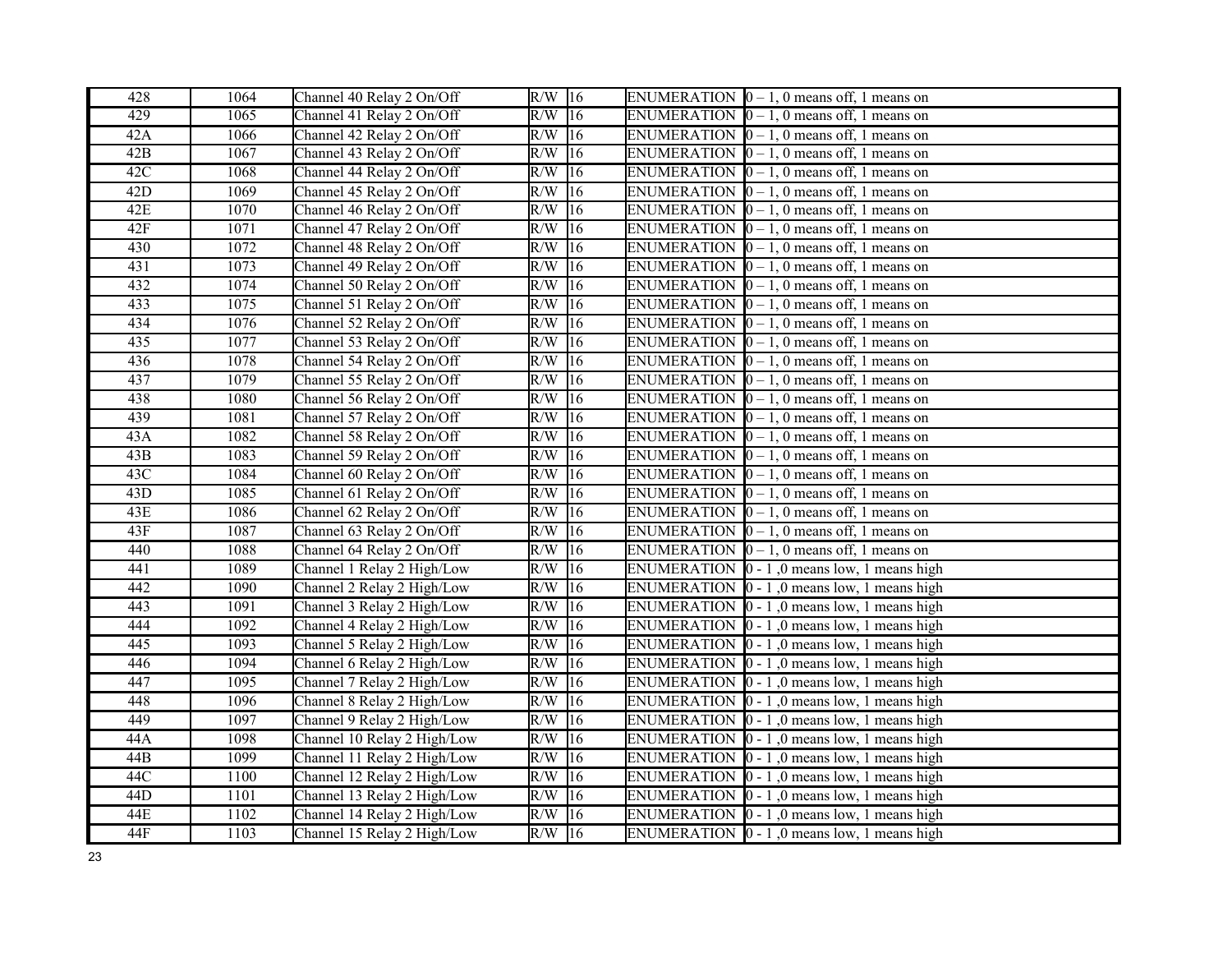| 450 | 1104 | Channel 16 Relay 2 High/Low | $R/W$ 16               | ENUMERATION $\vert 0 - 1 \vert$ , 0 means low, 1 means high             |
|-----|------|-----------------------------|------------------------|-------------------------------------------------------------------------|
| 451 | 1105 | Channel 17 Relay 2 High/Low | $R/W$ 16               | ENUMERATION $\vert 0 - 1 \vert$ , 0 means low, 1 means high             |
| 452 | 1106 | Channel 18 Relay 2 High/Low | $R/W$ 16               | ENUMERATION $\vert 0 - 1 \vert$ , 0 means low, 1 means high             |
| 453 | 1107 | Channel 19 Relay 2 High/Low | R/W<br>16              | ENUMERATION $\vert 0 - 1 \vert$ , 0 means low, 1 means high             |
| 454 | 1108 | Channel 20 Relay 2 High/Low | R/W<br>16              | ENUMERATION $\vert 0 - 1 \vert$ , 0 means low, 1 means high             |
| 455 | 1109 | Channel 21 Relay 2 High/Low | R/W<br>16              | ENUMERATION $\vert 0 - 1 \vert$ , 0 means low, 1 means high             |
| 456 | 1110 | Channel 22 Relay 2 High/Low | R/W<br> 16             | ENUMERATION $[0 - 1]$ , 0 means low, 1 means high                       |
| 457 | 1111 | Channel 23 Relay 2 High/Low | R/W<br>16              | ENUMERATION $[0 - 1, 0$ means low, 1 means high                         |
| 458 | 1112 | Channel 24 Relay 2 High/Low | R/W<br> 16             | ENUMERATION $[0 - 1]$ , 0 means low, 1 means high                       |
| 459 | 1113 | Channel 25 Relay 2 High/Low | R/W<br>16              | ENUMERATION $\vert 0 - 1 \vert$ , 0 means low, 1 means high             |
| 45A | 1114 | Channel 26 Relay 2 High/Low | $R/W$ 16               | ENUMERATION $\vert 0 - 1 \vert$ , 0 means low, 1 means high             |
| 45B | 1115 | Channel 27 Relay 2 High/Low | R/W<br> 16             | ENUMERATION $\vert 0 - 1 \vert$ , 0 means low, 1 means high             |
| 45C | 1116 | Channel 28 Relay 2 High/Low | R/W<br> 16             | ENUMERATION $\vert 0 - 1 \vert$ , 0 means low, 1 means high             |
| 45D | 1117 | Channel 29 Relay 2 High/Low | $R/W$ 16               | ENUMERATION $[0 - 1]$ , 0 means low, 1 means high                       |
| 45E | 1118 | Channel 30 Relay 2 High/Low | $R/W$ 16               | ENUMERATION $\vert 0 - 1 \vert$ , 0 means low, 1 means high             |
| 45F | 1119 | Channel 31 Relay 2 High/Low | $\overline{16}$<br>R/W | ENUMERATION $[0 - 1, 0$ means low, 1 means high                         |
| 460 | 1120 | Channel 32 Relay 2 High/Low | R/W<br>16              | ENUMERATION $[0 - 1]$ , 0 means low, 1 means high                       |
| 461 | 1121 | Channel 33 Relay 2 High/Low | $R/W$ 16               | ENUMERATION $\vert 0 - 1 \vert$ , 0 means low, 1 means high             |
| 462 | 1122 | Channel 34 Relay 2 High/Low | R/W<br>16              | ENUMERATION $\vert 0 - 1 \vert$ , 0 means low, 1 means high             |
| 463 | 1123 | Channel 35 Relay 2 High/Low | R/W<br> 16             | ENUMERATION $\vert 0 - 1 \vert$ , 0 means low, 1 means high             |
| 464 | 1124 | Channel 36 Relay 2 High/Low | R/W<br> 16             | ENUMERATION $\vert 0 - 1 \vert$ , 0 means low, 1 means high             |
| 465 | 1125 | Channel 37 Relay 2 High/Low | R/W<br>16              | ENUMERATION $\vert 0 - 1 \vert$ , 0 means low, 1 means high             |
| 466 | 1126 | Channel 38 Relay 2 High/Low | R/W<br>16              | ENUMERATION $\vert 0 - 1 \vert$ , 0 means low, 1 means high             |
| 467 | 1127 | Channel 39 Relay 2 High/Low | R/W<br> 16             | ENUMERATION $\vert 0 - 1 \vert$ , 0 means low, 1 means high             |
| 468 | 1128 | Channel 40 Relay 2 High/Low | R/W<br> 16             | ENUMERATION $\vert 0 - 1 \vert$ , 0 means low, 1 means high             |
| 469 | 1129 | Channel 41 Relay 2 High/Low | R/W<br>16              | ENUMERATION $\vert 0 - 1 \vert$ , 0 means low, 1 means high             |
| 46A | 1130 | Channel 42 Relay 2 High/Low | R/W<br> 16             | ENUMERATION $\vert 0 - 1 \vert$ , 0 means low, 1 means high             |
| 46B | 1131 | Channel 43 Relay 2 High/Low | R/W<br> 16             | ENUMERATION $[0 - 1, 0$ means low, 1 means high                         |
| 46C | 1132 | Channel 44 Relay 2 High/Low | R/W<br> 16             | ENUMERATION $\vert 0 - 1 \vert$ , 0 means low, 1 means high             |
| 46D | 1133 | Channel 45 Relay 2 High/Low | $R/W$ 16               | ENUMERATION $\vert 0 - 1 \vert$ , 0 means low, 1 means high             |
| 46E | 1134 | Channel 46 Relay 2 High/Low | 16<br>R/W              | ENUMERATION $[0 - 1, 0$ means low, 1 means high                         |
| 46F | 1135 | Channel 47 Relay 2 High/Low | R/W<br>16              | ENUMERATION $\vert 0 - 1 \vert$ , 0 means low, 1 means high             |
| 470 | 1136 | Channel 48 Relay 2 High/Low | R/W<br> 16             | ENUMERATION $\vert 0 - 1 \vert$ , 0 means low, 1 means high             |
| 471 | 1137 | Channel 49 Relay 2 High/Low | $R/W$ 16               | ENUMERATION $\vert 0 - 1 \vert$ , 0 means low, 1 means high             |
| 472 | 1138 | Channel 50 Relay 2 High/Low | R/W<br>16              | ENUMERATION $\vert 0 - 1 \vert$ , 0 means low, 1 means high             |
| 473 | 1139 | Channel 51 Relay 2 High/Low | R/W<br> 16             | <b>ENUMERATION</b><br>$\vert 0 - 1 \rangle$ , 0 means low, 1 means high |
| 474 | 1140 | Channel 52 Relay 2 High/Low | R/W<br> 16             | ENUMERATION $\vert 0 - 1 \vert$ , 0 means low, 1 means high             |
| 475 | 1141 | Channel 53 Relay 2 High/Low | R/W<br> 16             | ENUMERATION $[0 - 1]$ , 0 means low, 1 means high                       |
| 476 | 1142 | Channel 54 Relay 2 High/Low | 16<br>R/W              | ENUMERATION $\vert 0 - 1 \vert$ , 0 means low, 1 means high             |
| 477 | 1143 | Channel 55 Relay 2 High/Low | $R/W$ 16               | ENUMERATION $\vert 0 - 1 \vert$ , 0 means low, 1 means high             |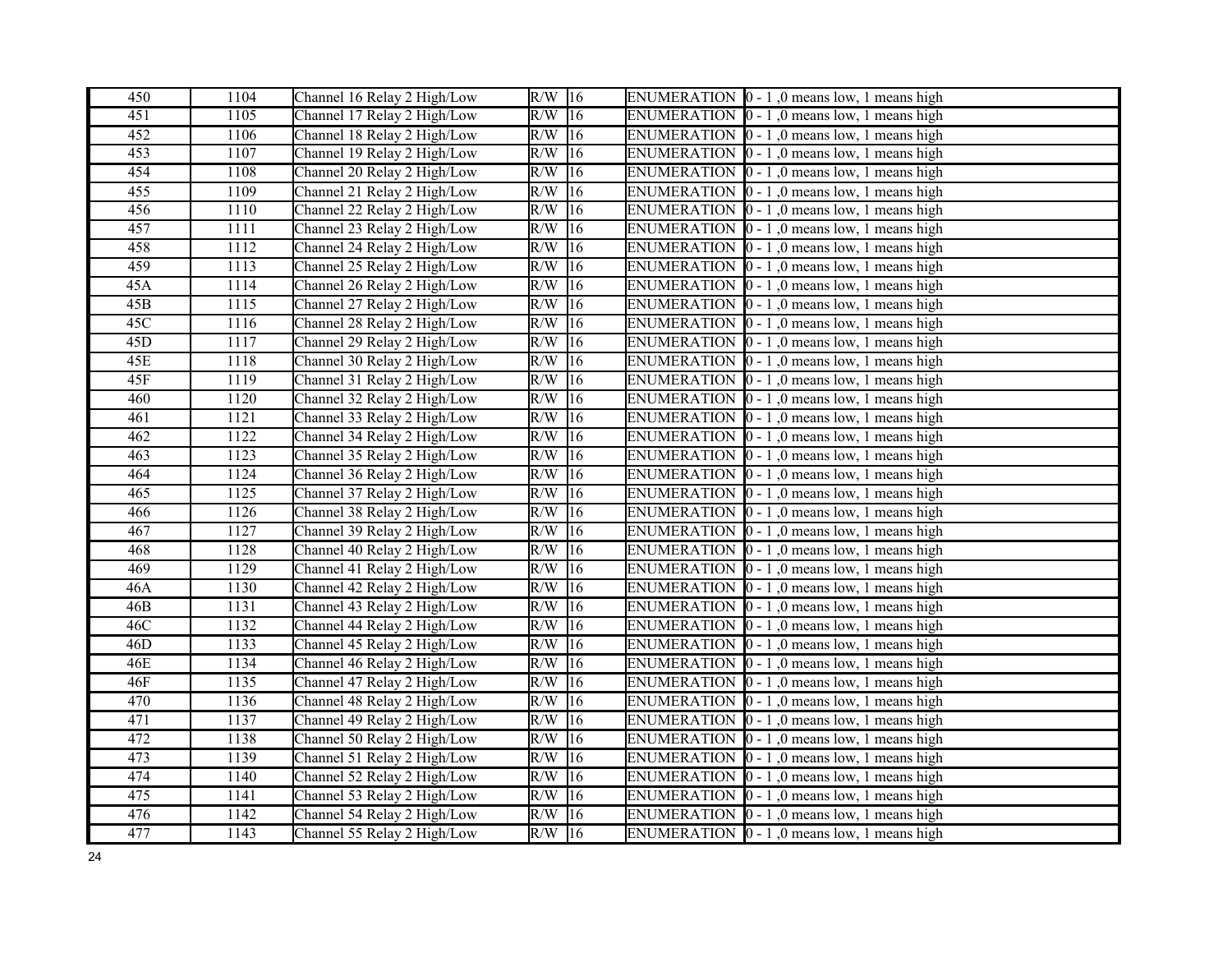| 478              | 1144 | Channel 56 Relay 2 High/Low  | $R/W$ 16         |                 |              | ENUMERATION $\vert 0 - 1 \vert$ , 0 means low, 1 means high |
|------------------|------|------------------------------|------------------|-----------------|--------------|-------------------------------------------------------------|
| 479              | 1145 | Channel 57 Relay 2 High/Low  | R/W              | $ 16\rangle$    |              | ENUMERATION $\vert 0 - 1 \vert$ , 0 means low, 1 means high |
| 47A              | 1146 | Channel 58 Relay 2 High/Low  | R/W              | $ 16\rangle$    |              | ENUMERATION $\vert 0 - 1 \vert$ , 0 means low, 1 means high |
| 47B              | 1147 | Channel 59 Relay 2 High/Low  | R/W              | 16              |              | ENUMERATION $\vert 0 - 1 \vert$ , 0 means low, 1 means high |
| 47C              | 1148 | Channel 60 Relay 2 High/Low  | R/W              | 16              |              | ENUMERATION $\vert 0 - 1 \vert$ , 0 means low, 1 means high |
| 47D              | 1149 | Channel 61 Relay 2 High/Low  | R/W              | 16              |              | ENUMERATION $\vert 0 - 1 \vert$ , 0 means low, 1 means high |
| 47E              | 1150 | Channel 62 Relay 2 High/Low  | R/W              | 16              |              | ENUMERATION $[0 - 1]$ , 0 means low, 1 means high           |
| 47F              | 1151 | Channel 63 Relay 2 High/Low  | R/W              | 16              |              | ENUMERATION $\vert 0 - 1 \vert$ , 0 means low, 1 means high |
| 480              | 1152 | Channel 64 Relay 2 High/Low  | R/W              | 16              |              | ENUMERATION $\vert 0 - 1 \vert$ , 0 means low, 1 means high |
| 481              | 1153 | Channel 1 Relay 2 Set Point  | R/W              | 32              | <b>FLOAT</b> | Any number 65000 or less and higher than 0                  |
| 483              | 1155 | Channel 2 Relay 2 Set Point  | R/W              | $\sqrt{32}$     | <b>FLOAT</b> | Any number 65000 or less and higher than 0                  |
| 485              | 1157 | Channel 3 Relay 2 Set Point  | R/W              | $\overline{32}$ | <b>FLOAT</b> | Any number 65000 or less and higher than 0                  |
| 487              | 1159 | Channel 4 Relay 2 Set Point  | R/W              | 32              | <b>FLOAT</b> | Any number 65000 or less and higher than 0                  |
| 489              | 1161 | Channel 5 Relay 2 Set Point  | R/W              | $\sqrt{32}$     | <b>FLOAT</b> | Any number 65000 or less and higher than 0                  |
| 48B              | 1163 | Channel 6 Relay 2 Set Point  | $R/W$ 32         |                 | <b>FLOAT</b> | Any number 65000 or less and higher than 0                  |
| 48D              | 1165 | Channel 7 Relay 2 Set Point  | R/W              | $\sqrt{32}$     | <b>FLOAT</b> | Any number 65000 or less and higher than 0                  |
| 48F              | 1167 | Channel 8 Relay 2 Set Point  | $R/\overline{W}$ | $\sqrt{32}$     | <b>FLOAT</b> | Any number 65000 or less and higher than 0                  |
| 491              | 1169 | Channel 9 Relay 2 Set Point  | R/W              | 32              | <b>FLOAT</b> | Any number 65000 or less and higher than 0                  |
| 493              | 1171 | Channel 10 Relay 2 Set Point | R/W              | $\overline{32}$ | <b>FLOAT</b> | Any number 65000 or less and higher than 0                  |
| 495              | 1173 | Channel 11 Relay 2 Set Point | R/W              | $\overline{32}$ | <b>FLOAT</b> | Any number 65000 or less and higher than 0                  |
| 497              | 1175 | Channel 12 Relay 2 Set Point | R/W              | 32              | <b>FLOAT</b> | Any number 65000 or less and higher than 0                  |
| 499              | 1177 | Channel 13 Relay 2 Set Point | $R/W$ 32         |                 | <b>FLOAT</b> | Any number 65000 or less and higher than 0                  |
| 49B              | 1179 | Channel 14 Relay 2 Set Point | R/W              | $\sqrt{32}$     | <b>FLOAT</b> | Any number 65000 or less and higher than 0                  |
| 49 <sub>D</sub>  | 1181 | Channel 15 Relay 2 Set Point | R/W              | $\overline{32}$ | <b>FLOAT</b> | Any number 65000 or less and higher than 0                  |
| 49F              | 1183 | Channel 16 Relay 2 Set Point | R/W              | $\overline{32}$ | <b>FLOAT</b> | Any number 65000 or less and higher than 0                  |
| 4A1              | 1185 | Channel 17 Relay 2 Set Point | R/W              | 32              | <b>FLOAT</b> | Any number 65000 or less and higher than 0                  |
| 4A3              | 1187 | Channel 18 Relay 2 Set Point | R/W              | $\overline{32}$ | <b>FLOAT</b> | Any number 65000 or less and higher than 0                  |
| 4A5              | 1189 | Channel 19 Relay 2 Set Point | R/W              | $\overline{32}$ | <b>FLOAT</b> | Any number 65000 or less and higher than 0                  |
| 4A7              | 1191 | Channel 20 Relay 2 Set Point | R/W              | 32              | <b>FLOAT</b> | Any number 65000 or less and higher than 0                  |
| 4A9              | 1193 | Channel 21 Relay 2 Set Point | $R/W$ 32         |                 | <b>FLOAT</b> | Any number 65000 or less and higher than 0                  |
| 4AB              | 1195 | Channel 22 Relay 2 Set Point | R/W              | $\sqrt{32}$     | <b>FLOAT</b> | Any number 65000 or less and higher than 0                  |
| 4AD              | 1197 | Channel 23 Relay 2 Set Point | R/W              | $\sqrt{32}$     | <b>FLOAT</b> | Any number 65000 or less and higher than 0                  |
| 4AF              | 1199 | Channel 24 Relay 2 Set Point | R/W              | $\overline{32}$ | <b>FLOAT</b> | Any number 65000 or less and higher than 0                  |
| 4B1              | 1201 | Channel 25 Relay 2 Set Point | R/W              | $\sqrt{32}$     | <b>FLOAT</b> | Any number 65000 or less and higher than 0                  |
| 4B3              | 1203 | Channel 26 Relay 2 Set Point | R/W              | 32              | <b>FLOAT</b> | Any number 65000 or less and higher than 0                  |
| 4B5              | 1205 | Channel 27 Relay 2 Set Point | R/W              | 32              | <b>FLOAT</b> | Any number 65000 or less and higher than 0                  |
| $\overline{AB7}$ | 1207 | Channel 28 Relay 2 Set Point | R/W              | 32              | <b>FLOAT</b> | Any number 65000 or less and higher than 0                  |
| 4B9              | 1209 | Channel 29 Relay 2 Set Point | $R/W$ 32         |                 | <b>FLOAT</b> | Any number 65000 or less and higher than 0                  |
| 4BB              | 1211 | Channel 30 Relay 2 Set Point | R/W              | 32              | <b>FLOAT</b> | Any number 65000 or less and higher than 0                  |
| 4BD              | 1213 | Channel 31 Relay 2 Set Point | $R/W$ 32         |                 | <b>FLOAT</b> | Any number 65000 or less and higher than 0                  |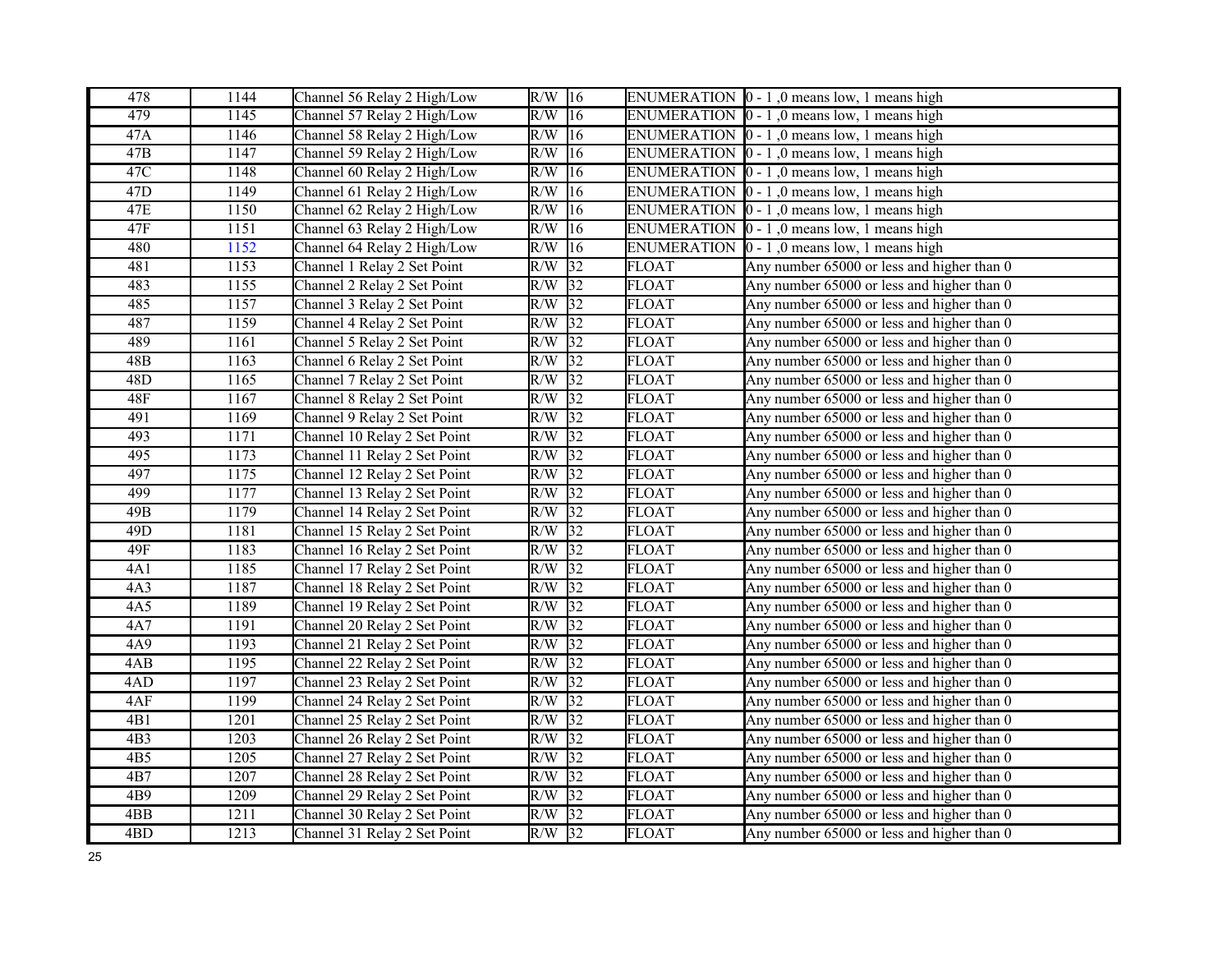| 4BF              | 1215 | Channel 32 Relay 2 Set Point    | $R/W$ 32 |                 | <b>FLOAT</b>       | Any number 65000 or less and higher than 0                       |
|------------------|------|---------------------------------|----------|-----------------|--------------------|------------------------------------------------------------------|
| 4C1              | 1217 | Channel 33 Relay 2 Set Point    | R/W      | $\overline{32}$ | <b>FLOAT</b>       | Any number 65000 or less and higher than 0                       |
| 4C <sub>3</sub>  | 1219 | Channel 34 Relay 2 Set Point    | $R/W$ 32 |                 | <b>FLOAT</b>       | Any number 65000 or less and higher than 0                       |
| 4C <sub>5</sub>  | 1221 | Channel 35 Relay 2 Set Point    | R/W      | $\overline{32}$ | <b>FLOAT</b>       | Any number 65000 or less and higher than 0                       |
| 4C7              | 1223 | Channel 36 Relay 2 Set Point    | R/W      | $\sqrt{32}$     | <b>FLOAT</b>       | Any number 65000 or less and higher than 0                       |
| 4C9              | 1225 | Channel 37 Relay 2 Set Point    | R/W      | 32              | <b>FLOAT</b>       | Any number 65000 or less and higher than 0                       |
| 4CB              | 1227 | Channel 38 Relay 2 Set Point    | R/W      | 32              | <b>FLOAT</b>       | Any number 65000 or less and higher than 0                       |
| 4CD              | 1229 | Channel 39 Relay 2 Set Point    | R/W      | $\sqrt{32}$     | FLOAT              | Any number 65000 or less and higher than 0                       |
| 4CF              | 1231 | Channel 40 Relay 2 Set Point    | R/W      | 32              | <b>FLOAT</b>       | Any number 65000 or less and higher than 0                       |
| 4D1              | 1233 | Channel 41 Relay 2 Set Point    | R/W      | 32              | <b>FLOAT</b>       | Any number 65000 or less and higher than 0                       |
| 4D <sub>3</sub>  | 1235 | Channel 42 Relay 2 Set Point    | R/W      | $\sqrt{32}$     | <b>FLOAT</b>       | Any number 65000 or less and higher than 0                       |
| 4D <sub>5</sub>  | 1237 | Channel 43 Relay 2 Set Point    | R/W      | 32              | <b>FLOAT</b>       | Any number 65000 or less and higher than 0                       |
| 4D7              | 1239 | Channel 44 Relay 2 Set Point    | R/W      | 32              | <b>FLOAT</b>       | Any number 65000 or less and higher than 0                       |
| 4D9              | 1241 | Channel 45 Relay 2 Set Point    | R/W      | 32              | FLOAT              | Any number 65000 or less and higher than 0                       |
| 4DB              | 1243 | Channel 46 Relay 2 Set Point    | R/W      | 32              | FLOAT              | Any number 65000 or less and higher than 0                       |
| 4 <sub>D</sub> D | 1245 | Channel 47 Relay 2 Set Point    | R/W      | $\overline{32}$ | <b>FLOAT</b>       | Any number 65000 or less and higher than 0                       |
| 4DF              | 1247 | Channel 48 Relay 2 Set Point    | R/W      | $\overline{32}$ | <b>FLOAT</b>       | Any number 65000 or less and higher than 0                       |
| <b>4E1</b>       | 1249 | Channel 49 Relay 2 Set Point    | R/W      | 32              | <b>FLOAT</b>       | Any number 65000 or less and higher than 0                       |
| 4E3              | 1251 | Channel 50 Relay 2 Set Point    | R/W      | $\sqrt{32}$     | <b>FLOAT</b>       | Any number 65000 or less and higher than 0                       |
| 4E5              | 1253 | Channel 51 Relay 2 Set Point    | R/W      | $\sqrt{32}$     | <b>FLOAT</b>       | Any number 65000 or less and higher than 0                       |
| 4E7              | 1255 | Channel 52 Relay 2 Set Point    | R/W      | 32              | <b>FLOAT</b>       | Any number 65000 or less and higher than 0                       |
| 4E9              | 1257 | Channel 53 Relay 2 Set Point    | R/W      | 32              | FLOAT              | Any number 65000 or less and higher than 0                       |
| 4EB              | 1259 | Channel 54 Relay 2 Set Point    | R/W      | 32              | <b>FLOAT</b>       | Any number 65000 or less and higher than 0                       |
| 4ED              | 1261 | Channel 55 Relay 2 Set Point    | R/W      | 32              | <b>FLOAT</b>       | Any number 65000 or less and higher than 0                       |
| 4EF              | 1263 | Channel 56 Relay 2 Set Point    | R/W      | $\overline{32}$ | <b>FLOAT</b>       | Any number 65000 or less and higher than 0                       |
| 4F1              | 1265 | Channel 57 Relay 2 Set Point    | R/W      | $\overline{32}$ | <b>FLOAT</b>       | Any number 65000 or less and higher than 0                       |
| 4F <sub>3</sub>  | 1267 | Channel 58 Relay 2 Set Point    | R/W      | $\overline{32}$ | <b>FLOAT</b>       | Any number 65000 or less and higher than 0                       |
| 4F5              | 1269 | Channel 59 Relay 2 Set Point    | R/W      | $\overline{32}$ | <b>FLOAT</b>       | Any number 65000 or less and higher than 0                       |
| 4F7              | 1271 | Channel 60 Relay 2 Set Point    | R/W      | 32              | <b>FLOAT</b>       | Any number 65000 or less and higher than 0                       |
| 4F9              | 1273 | Channel 61 Relay 2 Set Point    | R/W      | 32              | FLOAT              | Any number 65000 or less and higher than 0                       |
| 4FB              | 1275 | Channel 62 Relay 2 Set Point    | R/W      | $\sqrt{32}$     | <b>FLOAT</b>       | Any number 65000 or less and higher than 0                       |
| 4FD              | 1277 | Channel 63 Relay 2 Set Point    | R/W      | 32              | <b>FLOAT</b>       | Any number 65000 or less and higher than 0                       |
| 4FF              | 1279 | Channel 64 Relay 2 Set Point    | R/W      | $\overline{32}$ | <b>FLOAT</b>       | Any number 65000 or less and higher than 0                       |
| 501              | 1281 | Channel 1 Relay 2 Latch/Unlatch | R/W      | $ 16\rangle$    | <b>ENUMERATION</b> | $ 0 - 1 $ , 0 means unlatch, 1 means latch                       |
| 502              | 1282 | Channel 2 Relay 2 Latch/Unlatch | R/W      | 16              | <b>ENUMERATION</b> | $ 0 - 1 $ , 0 means unlatch, 1 means latch                       |
| 503              | 1283 | Channel 3 Relay 2 Latch/Unlatch | R/W      | 16              | <b>ENUMERATION</b> | $ 0 - 1 $ , 0 means unlatch, 1 means latch                       |
| $\overline{504}$ | 1284 | Channel 4 Relay 2 Latch/Unlatch | R/W      | $ 16\rangle$    |                    | ENUMERATION $\vert 0 - 1 \vert$ , 0 means unlatch, 1 means latch |
| 505              | 1285 | Channel 5 Relay 2 Latch/Unlatch | R/W      | $ 16\rangle$    |                    | ENUMERATION $[0 - 1, 0$ means unlatch, 1 means latch             |
| 506              | 1286 | Channel 6 Relay 2 Latch/Unlatch | R/W      | $ 16\rangle$    |                    | ENUMERATION $\vert 0 - 1 \vert$ , 0 means unlatch, 1 means latch |
| $\overline{507}$ | 1287 | Channel 7 Relay 2 Latch/Unlatch | $R/W$ 16 |                 |                    | ENUMERATION $\vert 0 - 1 \vert$ , 0 means unlatch, 1 means latch |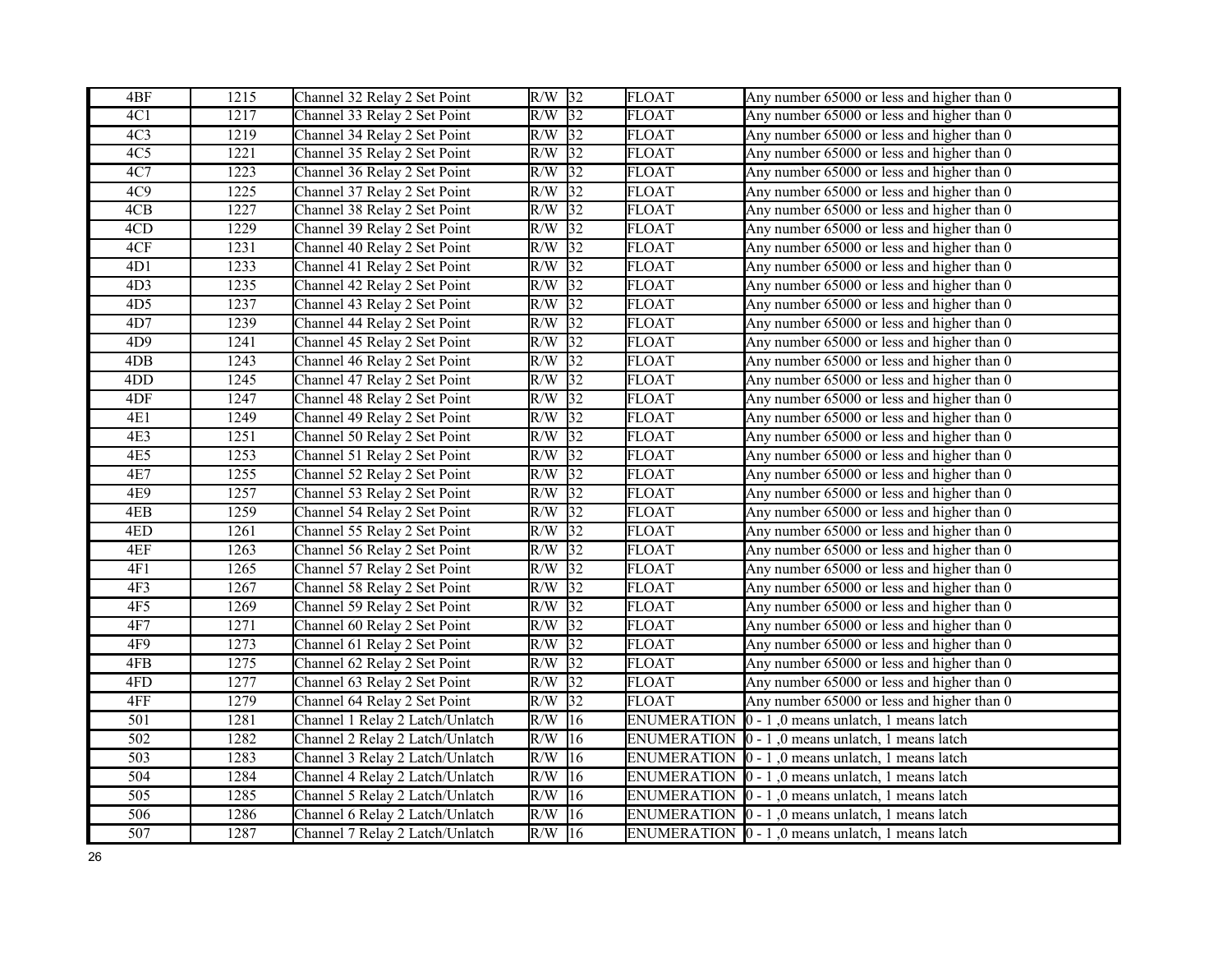| 508              | 1288              | Channel 8 Relay 2 Latch/Unlatch  | $R/W$ 16                   |    | ENUMERATION $\vert 0 - 1 \vert$ , 0 means unlatch, 1 means latch |
|------------------|-------------------|----------------------------------|----------------------------|----|------------------------------------------------------------------|
| 509              | 1289              | Channel 9 Relay 2 Latch/Unlatch  | $R/W$ 16                   |    | ENUMERATION  0 - 1,0 means unlatch, 1 means latch                |
| 50A              | 1290              | Channel 10 Relay 2 Latch/Unlatch | $R/W$ 16                   |    | ENUMERATION $\vert 0 - 1 \vert$ , 0 means unlatch, 1 means latch |
| 50 <sub>B</sub>  | 1291              | Channel 11 Relay 2 Latch/Unlatch | R/W                        | 16 | ENUMERATION  0 - 1,0 means unlatch, 1 means latch                |
| 50C              | 1292              | Channel 12 Relay 2 Latch/Unlatch | $R/W$ <sup>16</sup>        |    | ENUMERATION $[0 - 1]$ , 0 means unlatch, 1 means latch           |
| 50D              | 1293              | Channel 13 Relay 2 Latch/Unlatch | R/W                        | 16 | ENUMERATION $\vert 0 - 1 \vert$ , 0 means unlatch, 1 means latch |
| 50E              | 1294              | Channel 14 Relay 2 Latch/Unlatch | $R/W$ 16                   |    | ENUMERATION 0 - 1,0 means unlatch, 1 means latch                 |
| 50F              | 1295              | Channel 15 Relay 2 Latch/Unlatch | R/W                        | 16 | ENUMERATION $\vert 0 - 1 \vert$ , 0 means unlatch, 1 means latch |
| 510              | $\overline{1}296$ | Channel 16 Relay 2 Latch/Unlatch | R/W                        | 16 | ENUMERATION $[0 - 1]$ , 0 means unlatch, 1 means latch           |
| 511              | 1297              | Channel 17 Relay 2 Latch/Unlatch | $R/W$ 16                   |    | ENUMERATION $\vert 0 - 1 \vert$ , 0 means unlatch, 1 means latch |
| $\overline{512}$ | 1298              | Channel 18 Relay 2 Latch/Unlatch | $\overline{\text{R/W}}$ 16 |    | ENUMERATION $\vert 0 - 1 \vert$ , 0 means unlatch, 1 means latch |
| 513              | 1299              | Channel 19 Relay 2 Latch/Unlatch | $R/W$ 16                   |    | ENUMERATION $\vert 0 - 1 \vert$ , 0 means unlatch, 1 means latch |
| 514              | 1300              | Channel 20 Relay 2 Latch/Unlatch | R/W                        | 16 | ENUMERATION $\vert 0 - 1 \vert$ , 0 means unlatch, 1 means latch |
| 515              | 1301              | Channel 21 Relay 2 Latch/Unlatch | $R/W$ 16                   |    | ENUMERATION $[0 - 1]$ , 0 means unlatch, 1 means latch           |
| 516              | 1302              | Channel 22 Relay 2 Latch/Unlatch | $R/W$ 16                   |    | ENUMERATION 0 - 1,0 means unlatch, 1 means latch                 |
| 517              | 1303              | Channel 23 Relay 2 Latch/Unlatch | $R/W$ 16                   |    | ENUMERATION $\vert 0 - 1 \vert$ , 0 means unlatch, 1 means latch |
| 518              | 1304              | Channel 24 Relay 2 Latch/Unlatch | $R/W$ 16                   |    | ENUMERATION $\vert 0 - 1 \vert$ , 0 means unlatch, 1 means latch |
| 519              | 1305              | Channel 25 Relay 2 Latch/Unlatch | $R/W$ 16                   |    | ENUMERATION $\vert 0 - 1 \vert$ , 0 means unlatch, 1 means latch |
| 51A              | 1306              | Channel 26 Relay 2 Latch/Unlatch | $R/W$ 16                   |    | ENUMERATION 0 - 1,0 means unlatch, 1 means latch                 |
| 51B              | 1307              | Channel 27 Relay 2 Latch/Unlatch | $\overline{\text{R/W}}$ 16 |    | ENUMERATION $\vert 0 - 1 \vert$ , 0 means unlatch, 1 means latch |
| 51C              | 1308              | Channel 28 Relay 2 Latch/Unlatch | R/W                        | 16 | ENUMERATION $\vert 0 - 1 \vert$ , 0 means unlatch, 1 means latch |
| 51D              | 1309              | Channel 29 Relay 2 Latch/Unlatch | $\overline{R/W}$ 16        |    | ENUMERATION $\vert 0 - 1 \vert$ , 0 means unlatch, 1 means latch |
| 51E              | 1310              | Channel 30 Relay 2 Latch/Unlatch | R/W                        | 16 | ENUMERATION $\vert 0 - 1 \vert$ , 0 means unlatch, 1 means latch |
| 51F              | 1311              | Channel 31 Relay 2 Latch/Unlatch | R/W                        | 16 | ENUMERATION $\vert 0 - 1 \vert$ , 0 means unlatch, 1 means latch |
| 520              | 1312              | Channel 32 Relay 2 Latch/Unlatch | $R/W$ 16                   |    | ENUMERATION $\vert 0 - 1 \vert$ , 0 means unlatch, 1 means latch |
| 521              | 1313              | Channel 33 Relay 2 Latch/Unlatch | $R/W$ 16                   |    | ENUMERATION $\vert 0 - 1 \vert$ , 0 means unlatch, 1 means latch |
| $\overline{522}$ | 1314              | Channel 34 Relay 2 Latch/Unlatch | R/W                        | 16 | ENUMERATION $\vert 0 - 1 \vert$ , 0 means unlatch, 1 means latch |
| $\overline{523}$ | 1315              | Channel 35 Relay 2 Latch/Unlatch | $R/W$ 16                   |    | ENUMERATION $\vert 0 - 1 \vert$ , 0 means unlatch, 1 means latch |
| 524              | 1316              | Channel 36 Relay 2 Latch/Unlatch | R/W                        | 16 | ENUMERATION $\vert 0 - 1 \vert$ , 0 means unlatch, 1 means latch |
| 525              | 1317              | Channel 37 Relay 2 Latch/Unlatch | $R/W$ 16                   |    | ENUMERATION $\vert 0 - 1 \vert$ , 0 means unlatch, 1 means latch |
| $\overline{526}$ | 1318              | Channel 38 Relay 2 Latch/Unlatch | $R/W$ 16                   |    | ENUMERATION  0 - 1,0 means unlatch, 1 means latch                |
| 527              | 1319              | Channel 39 Relay 2 Latch/Unlatch | $R/W$ 16                   |    | ENUMERATION $\vert 0 - 1 \vert$ , 0 means unlatch, 1 means latch |
| 528              | 1320              | Channel 40 Relay 2 Latch/Unlatch | $R/W$ 16                   |    | ENUMERATION $\vert 0 - 1 \vert$ , 0 means unlatch, 1 means latch |
| 529              | 1321              | Channel 41 Relay 2 Latch/Unlatch | $\overline{R}/W$ 16        |    | ENUMERATION  0 - 1,0 means unlatch, 1 means latch                |
| 52A              | 1322              | Channel 42 Relay 2 Latch/Unlatch | R/W                        | 16 | ENUMERATION  0 - 1,0 means unlatch, 1 means latch                |
| 52B              | 1323              | Channel 43 Relay 2 Latch/Unlatch | R/W                        | 16 | ENUMERATION $\vert 0 - 1 \vert$ , 0 means unlatch, 1 means latch |
| 52C              | 1324              | Channel 44 Relay 2 Latch/Unlatch | R/W                        | 16 | ENUMERATION $\vert 0 - 1 \vert$ , 0 means unlatch, 1 means latch |
| 52D              | 1325              | Channel 45 Relay 2 Latch/Unlatch | $R/W$ 16                   |    | ENUMERATION $[0 - 1]$ , 0 means unlatch, 1 means latch           |
| 52E              | 1326              | Channel 46 Relay 2 Latch/Unlatch | R/W                        | 16 | ENUMERATION $\vert 0 - 1 \vert$ , 0 means unlatch, 1 means latch |
| 52F              | 1327              | Channel 47 Relay 2 Latch/Unlatch | $R/W$ 16                   |    | ENUMERATION $\vert 0 - 1 \vert$ , 0 means unlatch, 1 means latch |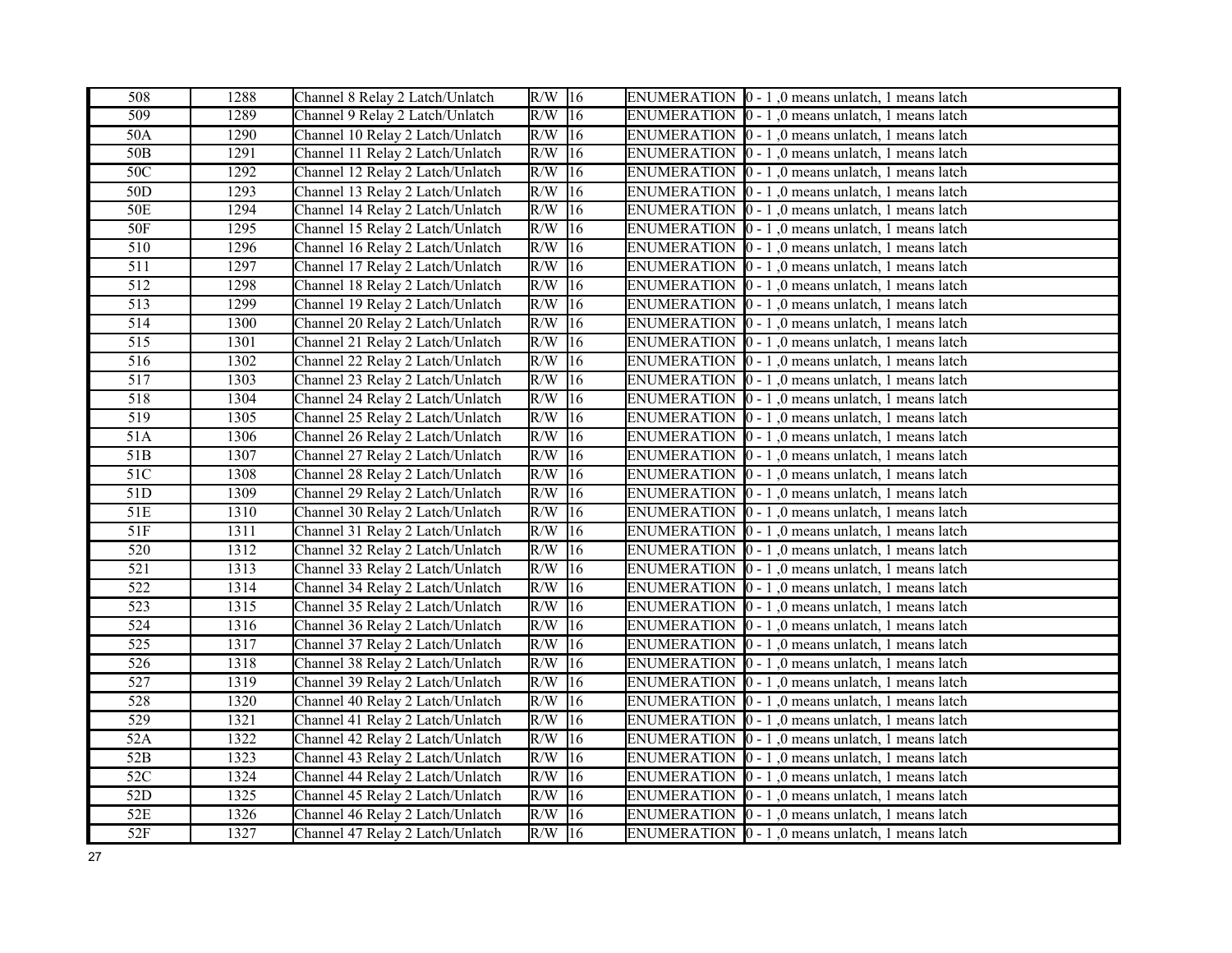| 530              | 1328        | Channel 48 Relay 2 Latch/Unlatch | $R/W$ 16             |    | ENUMERATION $\vert 0 - 1 \vert$ , 0 means unlatch, 1 means latch |
|------------------|-------------|----------------------------------|----------------------|----|------------------------------------------------------------------|
| 531              | 1329        | Channel 49 Relay 2 Latch/Unlatch | $R/W$ 16             |    | ENUMERATION $\vert 0 - 1 \vert$ , 0 means unlatch, 1 means latch |
| $\overline{532}$ | 1330        | Channel 50 Relay 2 Latch/Unlatch | $R/W$ <sup>16</sup>  |    | ENUMERATION $\vert 0 - 1 \vert$ , 0 means unlatch, 1 means latch |
| 533              | 1331        | Channel 51 Relay 2 Latch/Unlatch | $R/W$ 16             |    | ENUMERATION $\vert 0 - 1 \vert$ , 0 means unlatch, 1 means latch |
| $\overline{534}$ | 1332        | Channel 52 Relay 2 Latch/Unlatch | $R/W$ 16             |    | ENUMERATION $\vert 0 - 1 \vert$ , 0 means unlatch, 1 means latch |
| 535              | 1333        | Channel 53 Relay 2 Latch/Unlatch | $\overline{R/W}$ 16  |    | ENUMERATION $\vert 0 - 1 \vert$ , 0 means unlatch, 1 means latch |
| 536              | 1334        | Channel 54 Relay 2 Latch/Unlatch | $R/W$ 16             |    | ENUMERATION $\vert 0 - 1 \vert$ , 0 means unlatch, 1 means latch |
| 537              | 1335        | Channel 55 Relay 2 Latch/Unlatch | $R/W$ 16             |    | ENUMERATION $\vert 0 - 1 \vert$ , 0 means unlatch, 1 means latch |
| 538              | 1336        | Channel 56 Relay 2 Latch/Unlatch | R/W                  | 16 | ENUMERATION $\vert 0 - 1 \vert$ , 0 means unlatch, 1 means latch |
| 539              | 1337        | Channel 57 Relay 2 Latch/Unlatch | $R/W$ 16             |    | ENUMERATION $\vert 0 - 1 \vert$ , 0 means unlatch, 1 means latch |
| 53A              | 1338        | Channel 58 Relay 2 Latch/Unlatch | $R/W$ 16             |    | ENUMERATION $\vert 0 - 1 \vert$ , 0 means unlatch, 1 means latch |
| 53B              | 1339        | Channel 59 Relay 2 Latch/Unlatch | $\overline{R}/W$     | 16 | ENUMERATION $\vert 0 - 1 \vert$ , 0 means unlatch, 1 means latch |
| 53C              | 1340        | Channel 60 Relay 2 Latch/Unlatch | $R/W$ 16             |    | ENUMERATION $\vert 0 - 1 \vert$ , 0 means unlatch, 1 means latch |
| 53D              | 1341        | Channel 61 Relay 2 Latch/Unlatch | $R/W$ 16             |    | ENUMERATION $\vert 0 - 1 \vert$ , 0 means unlatch, 1 means latch |
| 53E              | 1342        | Channel 62 Relay 2 Latch/Unlatch | $R/W$ 16             |    | ENUMERATION $\vert 0 - 1 \vert$ , 0 means unlatch, 1 means latch |
| 53F              | 1343        | Channel 63 Relay 2 Latch/Unlatch | $R/W$ 16             |    | ENUMERATION $\vert 0 - 1 \vert$ , 0 means unlatch, 1 means latch |
| 540              | 1344        | Channel 64 Relay 2 Latch/Unlatch | $R/W$ <sup>16</sup>  |    | ENUMERATION $\vert 0 - 1 \vert$ , 0 means unlatch, 1 means latch |
| 541              | 1345        | Channel 1 Relay 3 On/Off         | $R/W$ 16             |    | ENUMERATION $\vert 0-1, 0 \vert$ means off, 1 means on           |
| 542              | 1346        | Channel 2 Relay 3 On/Off         | $R/W$ 16             |    | ENUMERATION $[0 - 1, 0$ means off, 1 means on                    |
| $\overline{543}$ | 1347        | Channel 3 Relay 3 On/Off         | $\overline{R/W}$  16 |    | ENUMERATION $[0 - 1, 0$ means off, 1 means on                    |
| 544              | 1348        | Channel 4 Relay 3 On/Off         | $R/W$ 16             |    | ENUMERATION $\vert 0-1, 0 \vert$ means off, 1 means on           |
| $\overline{545}$ | 1349        | Channel 5 Relay 3 On/Off         | $R/W$ 16             |    | ENUMERATION $\vert 0-1, 0 \vert$ means off, 1 means on           |
| 546              | 1350        | Channel 6 Relay 3 On/Off         | $R/W$ 16             |    | ENUMERATION $\vert 0-1, 0 \vert$ means off, 1 means on           |
| 547              | 1351        | Channel 7 Relay 3 On/Off         | $R/W$ 16             |    | ENUMERATION $\vert 0-1, 0 \vert$ means off, 1 means on           |
| 548              | 1352        | Channel 8 Relay 3 On/Off         | $R/W$ 16             |    | ENUMERATION $[0 - 1, 0$ means off, 1 means on                    |
| 549              | 1353        | Channel 9 Relay 3 On/Off         | $R/W$ 16             |    | ENUMERATION $[0 - 1, 0$ means off, 1 means on                    |
| 54A              | 1354        | Channel 10 Relay 3 On/Off        | $R/W$ 16             |    | ENUMERATION $[0 - 1, 0$ means off, 1 means on                    |
| 54B              | 1355        | Channel 11 Relay 3 On/Off        | $\overline{R/W}$  16 |    | ENUMERATION $[0 - 1, 0$ means off, 1 means on                    |
| 54C              | 1356        | Channel 12 Relay 3 On/Off        | $R/W$ 16             |    | ENUMERATION $\vert 0-1, 0 \vert$ means off, 1 means on           |
| 54D              | 1357        | Channel 13 Relay 3 On/Off        | $R/W$ 16             |    | ENUMERATION $[0 - 1, 0$ means off, 1 means on                    |
| 54E              | 1358        | Channel 14 Relay 3 On/Off        | $R/W$ 16             |    | ENUMERATION $\vert 0-1, 0 \vert$ means off, 1 means on           |
| 54F              | 1359        | Channel 15 Relay 3 On/Off        | $R/W$ 16             |    | ENUMERATION $[0 - 1, 0$ means off, 1 means on                    |
| 550              | 1360        | Channel 16 Relay 3 On/Off        | $R/W$ 16             |    | ENUMERATION $\vert 0-1, 0 \vert$ means off, 1 means on           |
| $\overline{551}$ | 1361        | Channel 17 Relay 3 On/Off        | $R/W$ 16             |    | ENUMERATION $[0 - 1, 0$ means off, 1 means on                    |
| 552              | 1362        | Channel 18 Relay 3 On/Off        | R/W                  | 16 | ENUMERATION $\vert 0-1, 0 \vert$ means off, 1 means on           |
| 553              | 1363        | Channel 19 Relay 3 On/Off        | $\overline{R/W}$ 16  |    | ENUMERATION $\vert 0-1, 0 \vert$ means off, 1 means on           |
| 554              | 1364        | Channel 20 Relay 3 On/Off        | $R/W$ 16             |    | ENUMERATION $\vert 0-1, 0 \vert$ means off, 1 means on           |
| 555              | 1365        | Channel 21 Relay 3 On/Off        | $R/W$ 16             |    | ENUMERATION $\vert 0-1, 0 \vert$ means off, 1 means on           |
| 556              | <b>1366</b> | Channel 22 Relay 3 On/Off        | $R/W$ 16             |    | ENUMERATION $\vert 0-1, 0 \vert$ means off, 1 means on           |
| 557              | 1367        | Channel 23 Relay 3 On/Off        | $R/W$ 16             |    | ENUMERATION $\vert 0 - 1$ , 0 means off, 1 means on              |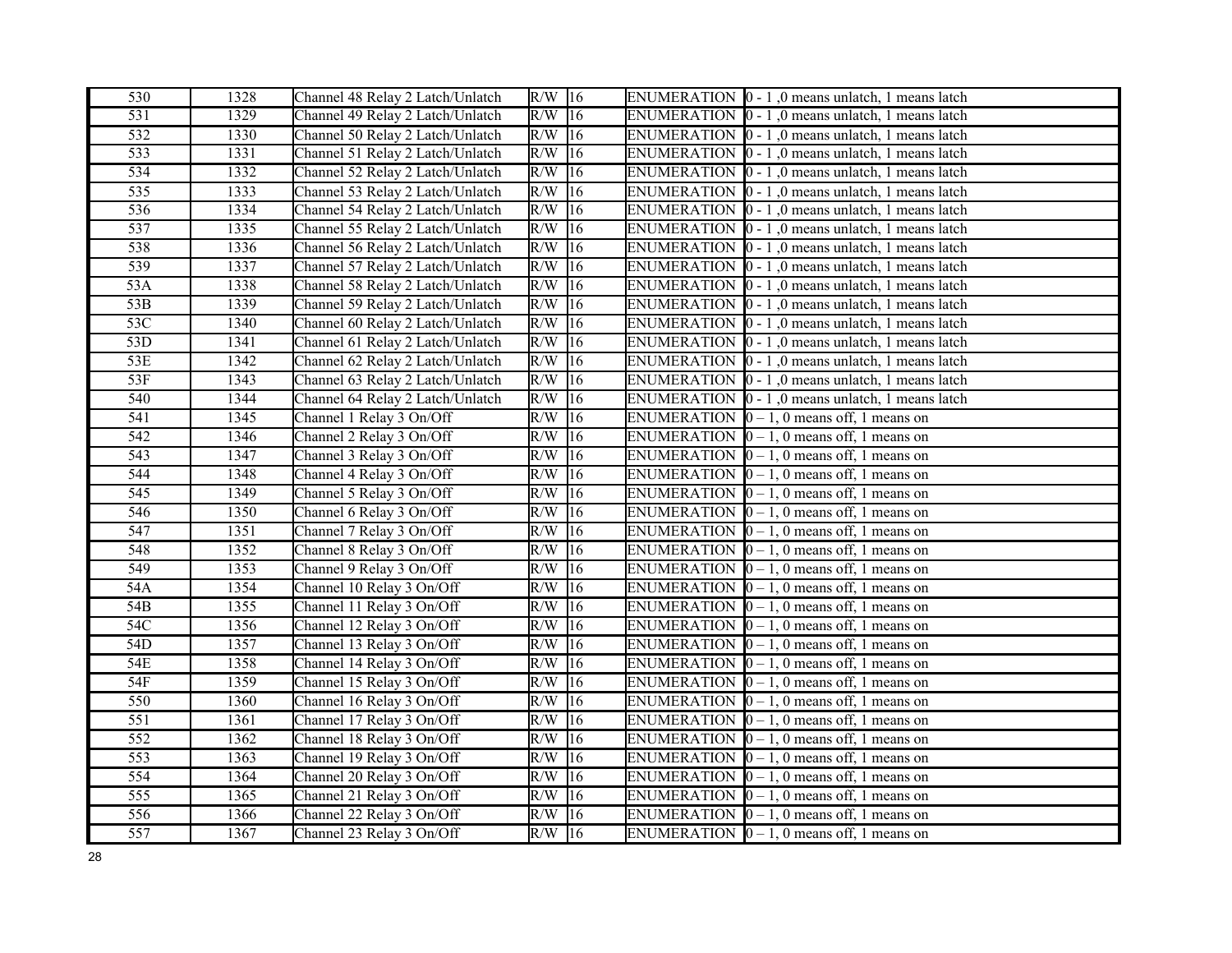| 558              | 1368 | Channel 24 Relay 3 On/Off | $R/W$ 16            | ENUMERATION $[0 - 1, 0$ means off, 1 means on          |
|------------------|------|---------------------------|---------------------|--------------------------------------------------------|
| 559              | 1369 | Channel 25 Relay 3 On/Off | $R/W$ 16            | ENUMERATION $[0 - 1, 0$ means off, 1 means on          |
| 55A              | 1370 | Channel 26 Relay 3 On/Off | $R/W$ 16            | ENUMERATION $[0 - 1, 0$ means off, 1 means on          |
| 55B              | 1371 | Channel 27 Relay 3 On/Off | $R/W$ 16            | ENUMERATION $[0 - 1, 0$ means off, 1 means on          |
| $\overline{55C}$ | 1372 | Channel 28 Relay 3 On/Off | $R/W$ <sup>16</sup> | ENUMERATION $[0 - 1, 0$ means off, 1 means on          |
| 55D              | 1373 | Channel 29 Relay 3 On/Off | $R/W$ 16            | ENUMERATION $[0 - 1, 0$ means off, 1 means on          |
| 55E              | 1374 | Channel 30 Relay 3 On/Off | $R/W$ 16            | ENUMERATION $\vert 0-1, 0 \vert$ means off, 1 means on |
| 55F              | 1375 | Channel 31 Relay 3 On/Off | $\sqrt{16}$<br>R/W  | ENUMERATION $[0 - 1, 0$ means off, 1 means on          |
| 560              | 1376 | Channel 32 Relay 3 On/Off | $R/W$ 16            | ENUMERATION $[0 - 1, 0$ means off, 1 means on          |
| 561              | 1377 | Channel 33 Relay 3 On/Off | $R/W$ 16            | ENUMERATION $\vert 0-1, 0 \vert$ means off, 1 means on |
| 562              | 1378 | Channel 34 Relay 3 On/Off | $R/W$ 16            | ENUMERATION $[0 - 1, 0$ means off, 1 means on          |
| 563              | 1379 | Channel 35 Relay 3 On/Off | R/W<br>16           | ENUMERATION $\vert 0-1, 0 \vert$ means off, 1 means on |
| 564              | 1380 | Channel 36 Relay 3 On/Off | $R/W$ 16            | ENUMERATION $[0 - 1, 0$ means off, 1 means on          |
| $\overline{565}$ | 1381 | Channel 37 Relay 3 On/Off | $R/W$ 16            | ENUMERATION $[0 - 1, 0$ means off, 1 means on          |
| 566              | 1382 | Channel 38 Relay 3 On/Off | $R/W$ 16            | ENUMERATION $\vert 0 - 1$ , 0 means off, 1 means on    |
| 567              | 1383 | Channel 39 Relay 3 On/Off | $R/W$ 16            | ENUMERATION $[0 - 1, 0$ means off, 1 means on          |
| 568              | 1384 | Channel 40 Relay 3 On/Off | $R/W$ 16            | ENUMERATION $[0 - 1, 0$ means off, 1 means on          |
| 569              | 1385 | Channel 41 Relay 3 On/Off | $R/W$ 16            | ENUMERATION $[0 - 1, 0$ means off, 1 means on          |
| 56A              | 1386 | Channel 42 Relay 3 On/Off | R/W<br>$ 16\rangle$ | ENUMERATION $[0 - 1, 0$ means off, 1 means on          |
| 56B              | 1387 | Channel 43 Relay 3 On/Off | $R/W$ <sup>16</sup> | ENUMERATION $[0 - 1, 0$ means off, 1 means on          |
| 56C              | 1388 | Channel 44 Relay 3 On/Off | $R/W$ 16            | ENUMERATION $\vert 0-1, 0 \vert$ means off, 1 means on |
| 56D              | 1389 | Channel 45 Relay 3 On/Off | $R/W$ 16            | ENUMERATION $\vert 0-1, 0 \vert$ means off, 1 means on |
| 56E              | 1390 | Channel 46 Relay 3 On/Off | $ 16\rangle$<br>R/W | ENUMERATION $\vert 0-1, 0 \vert$ means off, 1 means on |
| 56F              | 1391 | Channel 47 Relay 3 On/Off | $R/W$ 16            | ENUMERATION $[0 - 1, 0$ means off, 1 means on          |
| 570              | 1392 | Channel 48 Relay 3 On/Off | $R/W$ 16            | ENUMERATION $\vert 0-1, 0 \vert$ means off, 1 means on |
| $\overline{571}$ | 1393 | Channel 49 Relay 3 On/Off | $R/W$ 16            | ENUMERATION $[0 - 1, 0$ means off, 1 means on          |
| 572              | 1394 | Channel 50 Relay 3 On/Off | $R/W$ 16            | ENUMERATION $[0 - 1, 0$ means off, 1 means on          |
| 573              | 1395 | Channel 51 Relay 3 On/Off | $R/W$ 16            | ENUMERATION $[0 - 1, 0$ means off, 1 means on          |
| 574              | 1396 | Channel 52 Relay 3 On/Off | $R/W$ 16            | ENUMERATION $[0 - 1, 0$ means off, 1 means on          |
| $\overline{575}$ | 1397 | Channel 53 Relay 3 On/Off | $R/W$ 16            | ENUMERATION $[0 - 1, 0$ means off, 1 means on          |
| 576              | 1398 | Channel 54 Relay 3 On/Off | $R/W$ 16            | ENUMERATION $[0 - 1, 0$ means off, 1 means on          |
| 577              | 1399 | Channel 55 Relay 3 On/Off | $R/W$ 16            | ENUMERATION $[0 - 1, 0$ means off, 1 means on          |
| 578              | 1400 | Channel 56 Relay 3 On/Off | $R/W$ 16            | ENUMERATION $[0 - 1, 0$ means off, 1 means on          |
| 579              | 1401 | Channel 57 Relay 3 On/Off | $R/W$ 16            | ENUMERATION $[0 - 1, 0$ means off, 1 means on          |
| 57A              | 1402 | Channel 58 Relay 3 On/Off | R/W<br> 16          | ENUMERATION $[0 - 1, 0$ means off, 1 means on          |
| 57B              | 1403 | Channel 59 Relay 3 On/Off | $R/W$ 16            | ENUMERATION $\vert 0-1, 0 \vert$ means off, 1 means on |
| 57C              | 1404 | Channel 60 Relay 3 On/Off | $R/W$ 16            | ENUMERATION $[0 - 1, 0$ means off, 1 means on          |
| 57D              | 1405 | Channel 61 Relay 3 On/Off | $R/W$ 16            | ENUMERATION $[0 - 1, 0$ means off, 1 means on          |
| 57E              | 1406 | Channel 62 Relay 3 On/Off | R/W<br>16           | ENUMERATION $\vert 0-1, 0 \vert$ means off, 1 means on |
| 57F              | 1407 | Channel 63 Relay 3 On/Off | $R/W$ 16            | ENUMERATION $\vert 0-1, 0 \vert$ means off, 1 means on |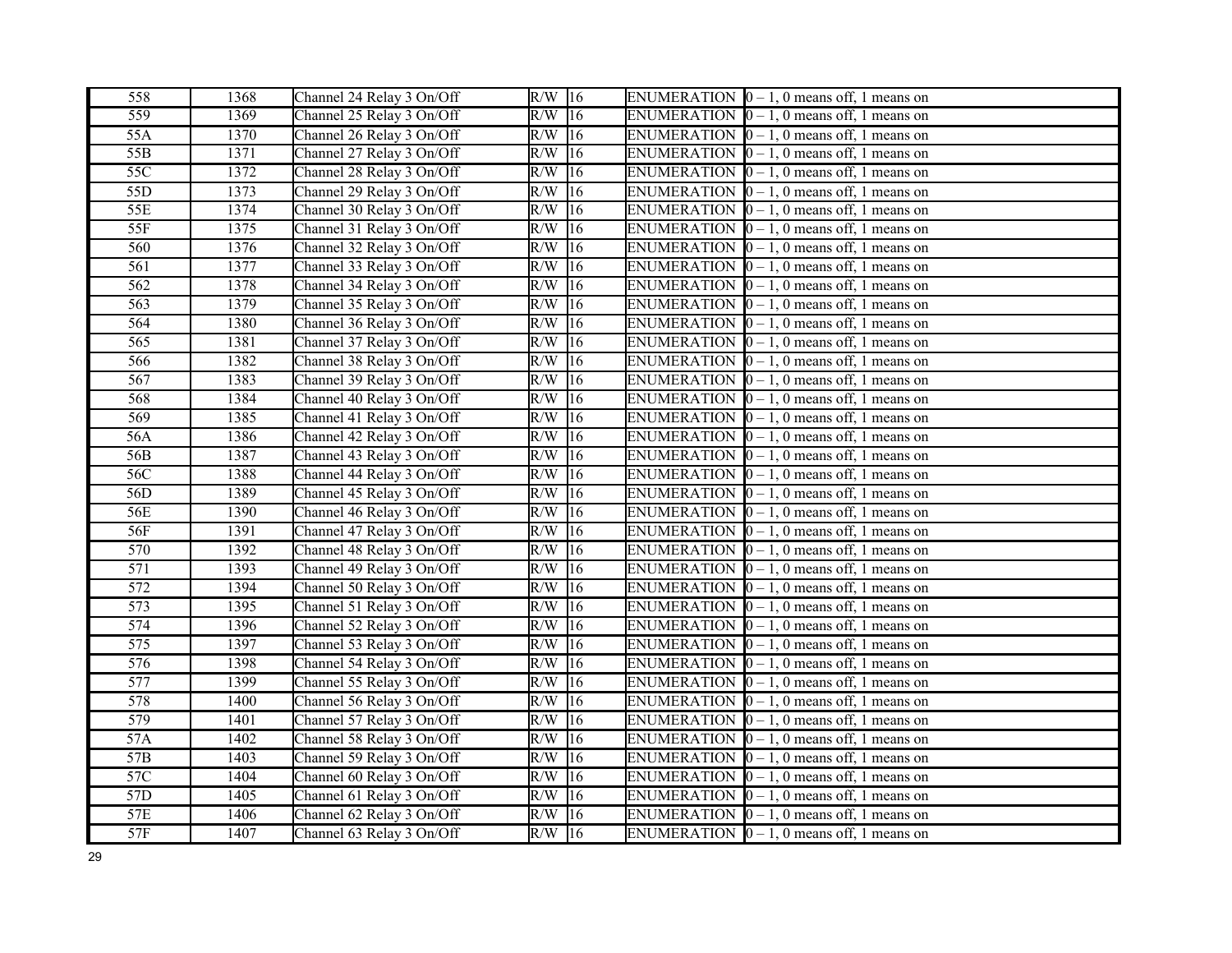| 580              | 1408 | Channel 64 Relay 3 On/Off   | $R/W$ 16            | ENUMERATION $[0 - 1, 0$ means off, 1 means on                           |
|------------------|------|-----------------------------|---------------------|-------------------------------------------------------------------------|
| $\overline{581}$ | 1409 | Channel 1 Relay 3 High/Low  | $R/W$ 16            | ENUMERATION $\vert 0 - 1 \vert$ , 0 means low, 1 means high             |
| 582              | 1410 | Channel 2 Relay 3 High/Low  | $R/W$ 16            | ENUMERATION $\vert 0 - 1 \vert$ , 0 means low, 1 means high             |
| 583              | 1411 | Channel 3 Relay 3 High/Low  | R/W<br>16           | ENUMERATION $\vert 0 - 1 \vert$ , 0 means low, 1 means high             |
| 584              | 1412 | Channel 4 Relay 3 High/Low  | R/W<br>16           | ENUMERATION $\vert 0 - 1 \vert$ , 0 means low, 1 means high             |
| 585              | 1413 | Channel 5 Relay 3 High/Low  | $R/W$ 16            | ENUMERATION $\vert 0 - 1 \vert$ , 0 means low, 1 means high             |
| 586              | 1414 | Channel 6 Relay 3 High/Low  | R/W<br> 16          | ENUMERATION $[0 - 1]$ , 0 means low, 1 means high                       |
| 587              | 1415 | Channel 7 Relay 3 High/Low  | 16<br>R/W           | ENUMERATION $[0 - 1, 0$ means low, 1 means high                         |
| 588              | 1416 | Channel 8 Relay 3 High/Low  | R/W<br>16           | ENUMERATION $[0 - 1]$ , 0 means low, 1 means high                       |
| 589              | 1417 | Channel 9 Relay 3 High/Low  | $R/W$ 16            | ENUMERATION $\vert 0 - 1 \vert$ , 0 means low, 1 means high             |
| 58A              | 1418 | Channel 10 Relay 3 High/Low | $R/W$ 16            | ENUMERATION $\vert 0 - 1 \vert$ , 0 means low, 1 means high             |
| 58B              | 1419 | Channel 11 Relay 3 High/Low | R/W<br> 16          | ENUMERATION $\vert 0 - 1 \vert$ , 0 means low, 1 means high             |
| 58C              | 1420 | Channel 12 Relay 3 High/Low | R/W<br> 16          | ENUMERATION $\vert 0 - 1 \vert$ , 0 means low, 1 means high             |
| 58D              | 1421 | Channel 13 Relay 3 High/Low | $R/W$ 16            | ENUMERATION $[0 - 1]$ , 0 means low, 1 means high                       |
| <b>58E</b>       | 1422 | Channel 14 Relay 3 High/Low | $R/W$ 16            | ENUMERATION $\vert 0 - 1 \vert$ , 0 means low, 1 means high             |
| <b>58F</b>       | 1423 | Channel 15 Relay 3 High/Low | R/W<br>16           | ENUMERATION $[0 - 1, 0$ means low, 1 means high                         |
| 590              | 1424 | Channel 16 Relay 3 High/Low | R/W<br> 16          | ENUMERATION $[0 - 1, 0$ means low, 1 means high                         |
| 591              | 1425 | Channel 17 Relay 3 High/Low | $R/W$ 16            | ENUMERATION $\vert 0 - 1 \vert$ , 0 means low, 1 means high             |
| 592              | 1426 | Channel 18 Relay 3 High/Low | R/W<br>16           | ENUMERATION $[0 - 1]$ , 0 means low, 1 means high                       |
| 593              | 1427 | Channel 19 Relay 3 High/Low | R/W<br> 16          | ENUMERATION $\vert 0 - 1 \vert$ , 0 means low, 1 means high             |
| 594              | 1428 | Channel 20 Relay 3 High/Low | R/W<br> 16          | ENUMERATION $\vert 0 - 1 \vert$ , 0 means low, 1 means high             |
| 595              | 1429 | Channel 21 Relay 3 High/Low | R/W<br>16           | ENUMERATION $\vert 0 - 1 \vert$ , 0 means low, 1 means high             |
| 596              | 1430 | Channel 22 Relay 3 High/Low | R/W<br>16           | ENUMERATION $\vert 0 - 1 \vert$ , 0 means low, 1 means high             |
| 597              | 1431 | Channel 23 Relay 3 High/Low | R/W<br>$ 16\rangle$ | ENUMERATION $\vert 0 - 1 \vert$ , 0 means low, 1 means high             |
| 598              | 1432 | Channel 24 Relay 3 High/Low | R/W<br>16           | ENUMERATION $\vert 0 - 1 \vert$ , 0 means low, 1 means high             |
| 599              | 1433 | Channel 25 Relay 3 High/Low | R/W<br>16           | ENUMERATION $\vert 0 - 1 \vert$ , 0 means low, 1 means high             |
| 59A              | 1434 | Channel 26 Relay 3 High/Low | R/W<br> 16          | ENUMERATION $\vert 0 - 1 \vert$ , 0 means low, 1 means high             |
| 59B              | 1435 | Channel 27 Relay 3 High/Low | R/W<br> 16          | ENUMERATION $[0 - 1, 0$ means low, 1 means high                         |
| 59C              | 1436 | Channel 28 Relay 3 High/Low | R/W<br> 16          | ENUMERATION $\vert 0 - 1 \vert$ , 0 means low, 1 means high             |
| 59D              | 1437 | Channel 29 Relay 3 High/Low | $R/W$ 16            | ENUMERATION $\vert 0 - 1 \vert$ , 0 means low, 1 means high             |
| 59E              | 1438 | Channel 30 Relay 3 High/Low | $R/W$ 16            | ENUMERATION $[0 - 1, 0$ means low, 1 means high                         |
| 59F              | 1439 | Channel 31 Relay 3 High/Low | R/W<br> 16          | ENUMERATION $\vert 0 - 1 \vert$ , 0 means low, 1 means high             |
| 5A0              | 1440 | Channel 32 Relay 3 High/Low | R/W<br> 16          | ENUMERATION $\vert 0 - 1 \vert$ , 0 means low, 1 means high             |
| 5A1              | 1441 | Channel 33 Relay 3 High/Low | $R/W$ 16            | ENUMERATION $\vert 0 - 1 \vert$ , 0 means low, 1 means high             |
| 5A2              | 1442 | Channel 34 Relay 3 High/Low | R/W<br>16           | ENUMERATION $\vert 0 - 1 \vert$ , 0 means low, 1 means high             |
| 5A3              | 1443 | Channel 35 Relay 3 High/Low | R/W<br> 16          | <b>ENUMERATION</b><br>$\vert 0 - 1 \rangle$ , 0 means low, 1 means high |
| 5A4              | 1444 | Channel 36 Relay 3 High/Low | R/W<br> 16          | ENUMERATION $\vert 0 - 1 \vert$ , 0 means low, 1 means high             |
| 5A5              | 1445 | Channel 37 Relay 3 High/Low | R/W<br> 16          | ENUMERATION $[0 - 1]$ , 0 means low, 1 means high                       |
| 5A6              | 1446 | Channel 38 Relay 3 High/Low | 16<br>R/W           | ENUMERATION $\vert 0 - 1 \vert$ , 0 means low, 1 means high             |
| 5A7              | 1447 | Channel 39 Relay 3 High/Low | $R/W$ 16            | ENUMERATION $\vert 0 - 1 \vert$ , 0 means low, 1 means high             |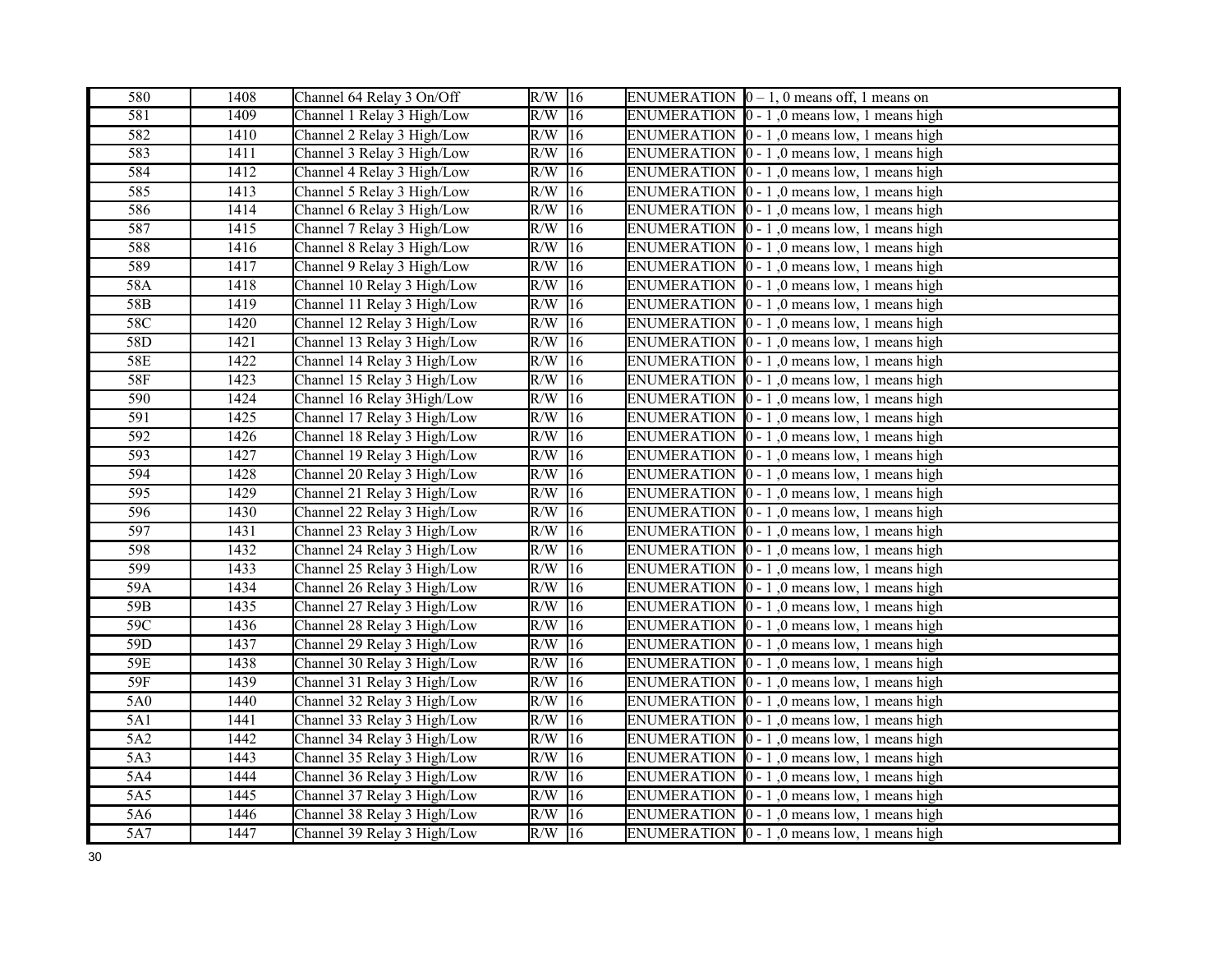| 5A8              | 1448 | Channel 40 Relay 3 High/Low  | $R/W$ 16 |                 |              | ENUMERATION $\vert 0 - 1 \vert$ , 0 means low, 1 means high |
|------------------|------|------------------------------|----------|-----------------|--------------|-------------------------------------------------------------|
| 5A9              | 1449 | Channel 41 Relay 3 High/Low  | R/W      | $\sqrt{16}$     |              | ENUMERATION $\vert 0 - 1 \vert$ , 0 means low, 1 means high |
| 5AA              | 1450 | Channel 42 Relay 3 High/Low  | $R/W$ 16 |                 |              | ENUMERATION $\vert 0 - 1 \vert$ , 0 means low, 1 means high |
| 5AB              | 1451 | Channel 43 Relay 3 High/Low  | R/W      | 16              |              | ENUMERATION $\vert 0 - 1 \vert$ , 0 means low, 1 means high |
| 5AC              | 1452 | Channel 44 Relay 3 High/Low  | R/W      | 16              |              | ENUMERATION $\vert 0 - 1 \vert$ , 0 means low, 1 means high |
| 5AD              | 1453 | Channel 45 Relay 3 High/Low  | R/W      | 16              |              | ENUMERATION $\vert 0 - 1 \vert$ , 0 means low, 1 means high |
| 5AE              | 1454 | Channel 46 Relay 3 High/Low  | R/W      | 16              |              | ENUMERATION $[0 - 1]$ , 0 means low, 1 means high           |
| 5AF              | 1455 | Channel 47 Relay 3 High/Low  | R/W      | $ 16\rangle$    |              | ENUMERATION $\vert 0 - 1 \vert$ , 0 means low, 1 means high |
| 5B0              | 1456 | Channel 48 Relay 3High/Low   | R/W      | 16              |              | ENUMERATION $[0 - 1]$ , 0 means low, 1 means high           |
| 5B1              | 1457 | Channel 49 Relay 3 High/Low  | R/W      | 16              |              | ENUMERATION $\vert 0 - 1 \vert$ , 0 means low, 1 means high |
| $\overline{5B2}$ | 1458 | Channel 50 Relay 3 High/Low  | R/W      | 16              |              | ENUMERATION $\vert 0 - 1 \vert$ , 0 means low, 1 means high |
| 5B3              | 1459 | Channel 51 Relay 3 High/Low  | R/W      | 16              |              | ENUMERATION $\vert 0 - 1 \vert$ , 0 means low, 1 means high |
| 5B4              | 1460 | Channel 52 Relay 3 High/Low  | R/W      | 16              |              | ENUMERATION $\vert 0 - 1 \vert$ , 0 means low, 1 means high |
| 5B5              | 1461 | Channel 53 Relay 3 High/Low  | R/W      | 16              |              | ENUMERATION $[0 - 1, 0$ means low, 1 means high             |
| 5B6              | 1462 | Channel 54 Relay 3 High/Low  | R/W      | 16              |              | ENUMERATION $\vert 0 - 1 \vert$ , 0 means low, 1 means high |
| 5B7              | 1463 | Channel 55 Relay 3 High/Low  | R/W      | 16              |              | ENUMERATION $\vert 0 - 1 \vert$ , 0 means low, 1 means high |
| 5B8              | 1464 | Channel 56 Relay 3 High/Low  | R/W      | 16              |              | ENUMERATION $[0 - 1]$ , 0 means low, 1 means high           |
| 5B9              | 1465 | Channel 57 Relay 3 High/Low  | R/W      | 16              |              | ENUMERATION $\vert 0 - 1 \vert$ , 0 means low, 1 means high |
| 5BA              | 1466 | Channel 58 Relay 3 High/Low  | R/W      | 16              |              | ENUMERATION $\vert 0 - 1 \vert$ , 0 means low, 1 means high |
| 5BB              | 1467 | Channel 59 Relay 3 High/Low  | R/W      | 16              |              | ENUMERATION $\vert 0 - 1 \vert$ , 0 means low, 1 means high |
| 5BC              | 1468 | Channel 60 Relay 3 High/Low  | R/W      | 16              |              | ENUMERATION $\vert 0 - 1 \vert$ , 0 means low, 1 means high |
| 5BD              | 1469 | Channel 61 Relay 3 High/Low  | R/W      | 16              |              | ENUMERATION $\vert 0 - 1 \vert$ , 0 means low, 1 means high |
| 5BE              | 1470 | Channel 62 Relay 3 High/Low  | R/W      | 16              |              | ENUMERATION $[0 - 1, 0$ means low, 1 means high             |
| 5BF              | 1471 | Channel 63 Relay 3 High/Low  | R/W      | 16              |              | ENUMERATION $\vert 0 - 1 \vert$ , 0 means low, 1 means high |
| 5C <sub>0</sub>  | 1472 | Channel 64 Relay 3 High/Low  | R/W      | $ 16\rangle$    |              | ENUMERATION $\vert 0 - 1 \vert$ , 0 means low, 1 means high |
| 5C1              | 1473 | Channel 1 Relay 3 Set Point  | R/W      | $\overline{32}$ | <b>FLOAT</b> | Any number 65000 or less and higher than 0                  |
| 5C <sub>3</sub>  | 1475 | Channel 2 Relay 3 Set Point  | R/W      | $\overline{32}$ | <b>FLOAT</b> | Any number 65000 or less and higher than 0                  |
| $\overline{5C5}$ | 1477 | Channel 3 Relay 3 Set Point  | R/W      | $\sqrt{32}$     | <b>FLOAT</b> | Any number 65000 or less and higher than 0                  |
| 5C7              | 1479 | Channel 4 Relay 3 Set Point  | R/W      | 32              | <b>FLOAT</b> | Any number 65000 or less and higher than 0                  |
| 5C9              | 1481 | Channel 5 Relay 3 Set Point  | $R/W$ 32 |                 | <b>FLOAT</b> | Any number 65000 or less and higher than 0                  |
| 5CB              | 1483 | Channel 6 Relay 3 Set Point  | R/W      | $\sqrt{32}$     | <b>FLOAT</b> | Any number 65000 or less and higher than 0                  |
| 5CD              | 1485 | Channel 7 Relay 3 Set Point  | $R/W$ 32 |                 | <b>FLOAT</b> | Any number 65000 or less and higher than 0                  |
| 5CF              | 1487 | Channel 8 Relay 3 Set Point  | R/W      | $\overline{32}$ | FLOAT        | Any number 65000 or less and higher than 0                  |
| 5D1              | 1489 | Channel 9 Relay 3 Set Point  | R/W      | $\sqrt{32}$     | <b>FLOAT</b> | Any number 65000 or less and higher than 0                  |
| 5D3              | 1491 | Channel 10 Relay 3 Set Point | R/W      | $\overline{32}$ | <b>FLOAT</b> | Any number 65000 or less and higher than 0                  |
| 5D <sub>5</sub>  | 1493 | Channel 11 Relay 3 Set Point | R/W      | $\sqrt{32}$     | <b>FLOAT</b> | Any number 65000 or less and higher than 0                  |
| 5D7              | 1495 | Channel 12 Relay 3 Set Point | $R/W$ 32 |                 | <b>FLOAT</b> | Any number 65000 or less and higher than 0                  |
| 5D9              | 1497 | Channel 13 Relay 3 Set Point | $R/W$ 32 |                 | <b>FLOAT</b> | Any number 65000 or less and higher than 0                  |
| 5 <sub>DB</sub>  | 1499 | Channel 14 Relay 3 Set Point | R/W      | $\sqrt{32}$     | <b>FLOAT</b> | Any number 65000 or less and higher than 0                  |
| 5DD              | 1501 | Channel 15 Relay 3 Set Point | $R/W$ 32 |                 | <b>FLOAT</b> | Any number 65000 or less and higher than 0                  |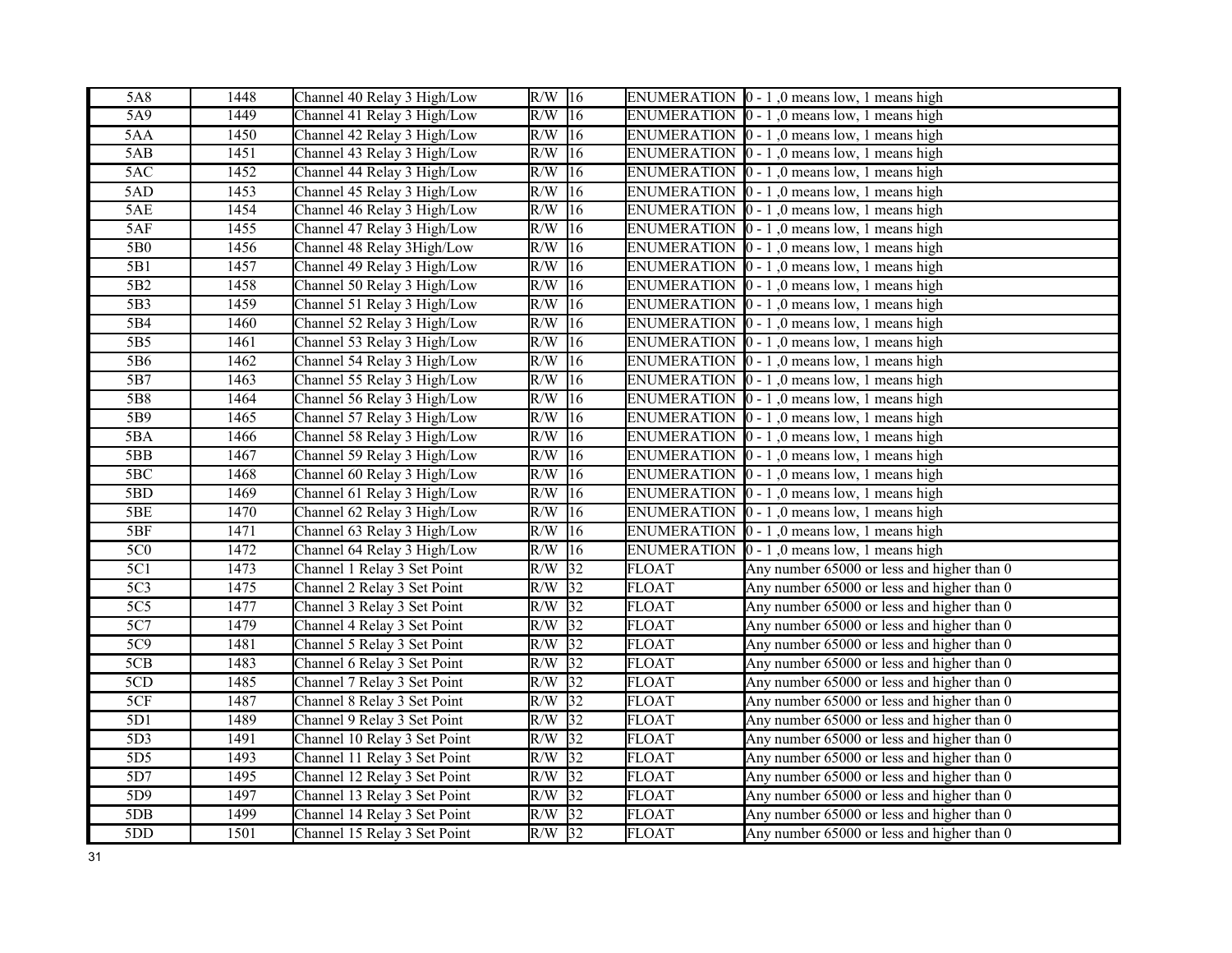| 5DF             | 1503 | Channel 16 Relay 3 Set Point | $R/W$ 32               | <b>FLOAT</b> | Any number 65000 or less and higher than 0 |
|-----------------|------|------------------------------|------------------------|--------------|--------------------------------------------|
| 5E1             | 1505 | Channel 17 Relay 3 Set Point | $\overline{32}$<br>R/W | <b>FLOAT</b> | Any number 65000 or less and higher than 0 |
| 5E3             | 1507 | Channel 18 Relay 3 Set Point | R/W<br> 32             | <b>FLOAT</b> | Any number 65000 or less and higher than 0 |
| 5E5             | 1509 | Channel 19 Relay 3 Set Point | 32 <br>R/W             | <b>FLOAT</b> | Any number 65000 or less and higher than 0 |
| 5E7             | 1511 | Channel 20 Relay 3 Set Point | $\overline{32}$<br>R/W | <b>FLOAT</b> | Any number 65000 or less and higher than 0 |
| 5E9             | 1513 | Channel 21 Relay 3 Set Point | R/W<br>32              | <b>FLOAT</b> | Any number 65000 or less and higher than 0 |
| 5EB             | 1515 | Channel 22 Relay 3 Set Point | 32<br>R/W              | <b>FLOAT</b> | Any number 65000 or less and higher than 0 |
| 5ED             | 1517 | Channel 23 Relay 3 Set Point | $\overline{32}$<br>R/W | <b>FLOAT</b> | Any number 65000 or less and higher than 0 |
| 5EF             | 1519 | Channel 24 Relay 3 Set Point | 32 <br>R/W             | <b>FLOAT</b> | Any number 65000 or less and higher than 0 |
| 5F1             | 1521 | Channel 25 Relay 3 Set Point | 32<br>R/W              | <b>FLOAT</b> | Any number 65000 or less and higher than 0 |
| 5F3             | 1523 | Channel 26 Relay 3 Set Point | R/W<br>$\sqrt{32}$     | <b>FLOAT</b> | Any number 65000 or less and higher than 0 |
| 5F <sub>5</sub> | 1525 | Channel 27 Relay 3 Set Point | 32 <br>R/W             | <b>FLOAT</b> | Any number 65000 or less and higher than 0 |
| 5F7             | 1527 | Channel 28 Relay 3 Set Point | 32<br>R/W              | <b>FLOAT</b> | Any number 65000 or less and higher than 0 |
| 5F9             | 1529 | Channel 29 Relay 3 Set Point | 32<br>R/W              | <b>FLOAT</b> | Any number 65000 or less and higher than 0 |
| 5FB             | 1531 | Channel 30 Relay 3 Set Point | 32 <br>R/W             | <b>FLOAT</b> | Any number 65000 or less and higher than 0 |
| 5FD             | 1533 | Channel 31 Relay 3 Set Point | $\overline{32}$<br>R/W | <b>FLOAT</b> | Any number 65000 or less and higher than 0 |
| 5FF             | 1535 | Channel 32 Relay 3 Set Point | R/W<br>32              | <b>FLOAT</b> | Any number 65000 or less and higher than 0 |
| 601             | 1537 | Channel 33 Relay 3 Set Point | 32 <br>R/W             | <b>FLOAT</b> | Any number 65000 or less and higher than 0 |
| 603             | 1539 | Channel 34 Relay 3 Set Point | 32 <br>R/W             | <b>FLOAT</b> | Any number 65000 or less and higher than 0 |
| 605             | 1541 | Channel 35 Relay 3 Set Point | $\overline{32}$<br>R/W | <b>FLOAT</b> | Any number 65000 or less and higher than 0 |
| 607             | 1543 | Channel 36 Relay 3 Set Point | R/W<br>32              | <b>FLOAT</b> | Any number 65000 or less and higher than 0 |
| 609             | 1545 | Channel 37 Relay 3 Set Point | R/W<br>32              | <b>FLOAT</b> | Any number 65000 or less and higher than 0 |
| 60B             | 1547 | Channel 38 Relay 3 Set Point | 32 <br>R/W             | <b>FLOAT</b> | Any number 65000 or less and higher than 0 |
| 60D             | 1549 | Channel 39 Relay 3 Set Point | 32<br>R/W              | <b>FLOAT</b> | Any number 65000 or less and higher than 0 |
| 60F             | 1551 | Channel 40 Relay 3 Set Point | $\overline{32}$<br>R/W | <b>FLOAT</b> | Any number 65000 or less and higher than 0 |
| 611             | 1553 | Channel 41 Relay 3 Set Point | $\overline{32}$<br>R/W | <b>FLOAT</b> | Any number 65000 or less and higher than 0 |
| 613             | 1555 | Channel 42 Relay 3 Set Point | R/W<br> 32             | <b>FLOAT</b> | Any number 65000 or less and higher than 0 |
| 615             | 1557 | Channel 43 Relay 3 Set Point | $\overline{32}$<br>R/W | <b>FLOAT</b> | Any number 65000 or less and higher than 0 |
| 617             | 1559 | Channel 44 Relay 3 Set Point | 32<br>R/W              | <b>FLOAT</b> | Any number 65000 or less and higher than 0 |
| 619             | 1561 | Channel 45 Relay 3 Set Point | 32<br>R/W              | <b>FLOAT</b> | Any number 65000 or less and higher than 0 |
| 61 <sub>B</sub> | 1563 | Channel 46 Relay 3 Set Point | 32 <br>R/W             | <b>FLOAT</b> | Any number 65000 or less and higher than 0 |
| 61D             | 1565 | Channel 47 Relay 3 Set Point | 32<br>R/W              | <b>FLOAT</b> | Any number 65000 or less and higher than 0 |
| 61F             | 1567 | Channel 48 Relay 3 Set Point | 32<br>R/W              | <b>FLOAT</b> | Any number 65000 or less and higher than 0 |
| 621             | 1569 | Channel 49 Relay 3 Set Point | $\sqrt{32}$<br>R/W     | <b>FLOAT</b> | Any number 65000 or less and higher than 0 |
| 623             | 1571 | Channel 50 Relay 3 Set Point | 32 <br>R/W             | <b>FLOAT</b> | Any number 65000 or less and higher than 0 |
| 625             | 1573 | Channel 51 Relay 3 Set Point | $\overline{32}$<br>R/W | <b>FLOAT</b> | Any number 65000 or less and higher than 0 |
| 627             | 1575 | Channel 52 Relay 3 Set Point | R/W<br>32              | <b>FLOAT</b> | Any number 65000 or less and higher than 0 |
| 629             | 1577 | Channel 53 Relay 3 Set Point | R/W<br>32              | <b>FLOAT</b> | Any number 65000 or less and higher than 0 |
| 62B             | 1579 | Channel 54 Relay 3 Set Point | $\sqrt{32}$<br>R/W     | <b>FLOAT</b> | Any number 65000 or less and higher than 0 |
| 62D             | 1581 | Channel 55 Relay 3 Set Point | $R/W$ 32               | <b>FLOAT</b> | Any number 65000 or less and higher than 0 |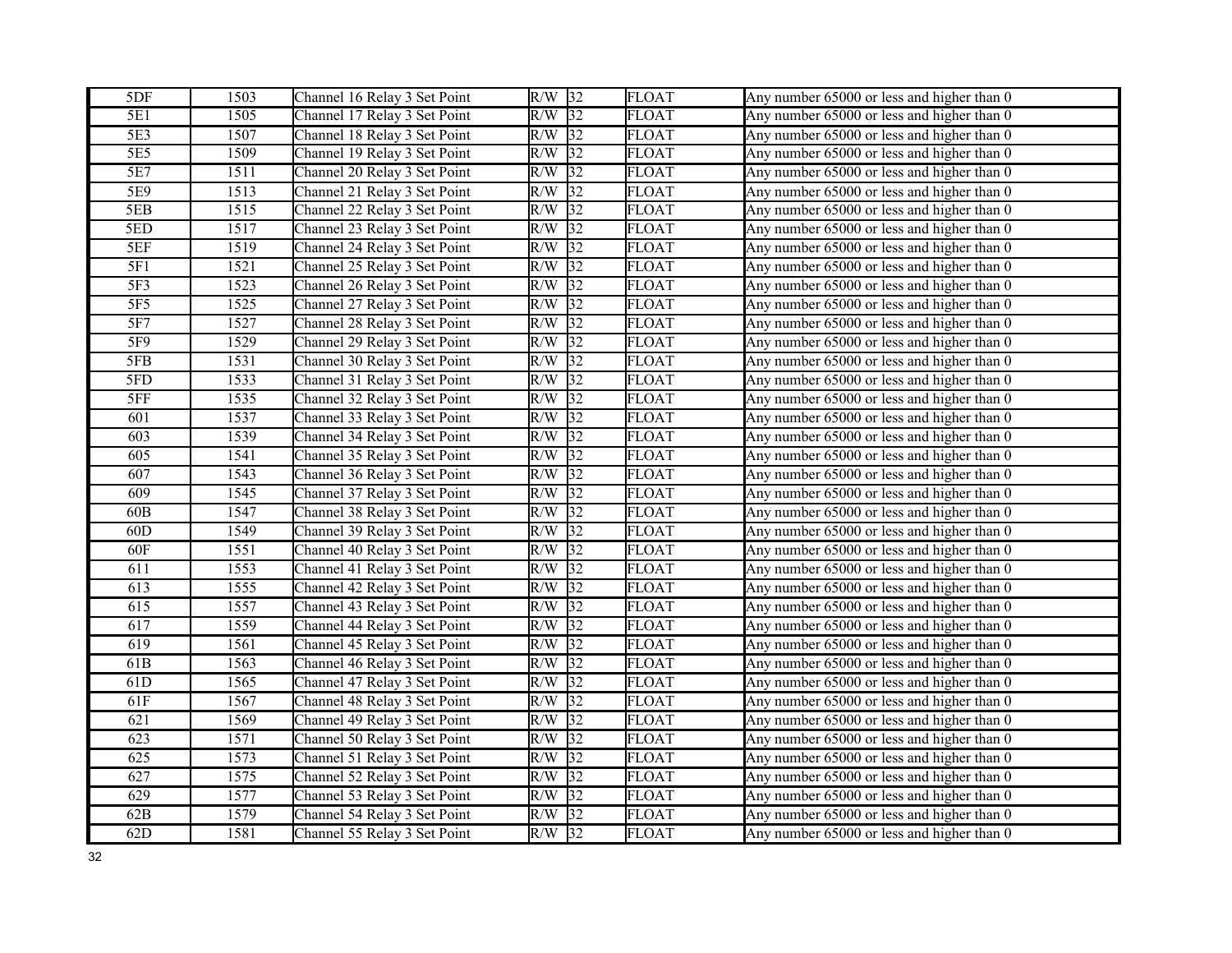| 62F | 1583 | Channel 56 Relay 3 Set Point     | $R/W$ 32         |              | <b>FLOAT</b>       | Any number 65000 or less and higher than 0                       |
|-----|------|----------------------------------|------------------|--------------|--------------------|------------------------------------------------------------------|
| 631 | 1585 | Channel 57 Relay 3 Set Point     | $R/W$ 32         |              | <b>FLOAT</b>       | Any number 65000 or less and higher than 0                       |
| 633 | 1587 | Channel 58 Relay 3 Set Point     | $R/W$ 32         |              | <b>FLOAT</b>       | Any number 65000 or less and higher than 0                       |
| 635 | 1589 | Channel 59 Relay 3 Set Point     | $R/W$ 32         |              | <b>FLOAT</b>       | Any number 65000 or less and higher than 0                       |
| 637 | 1591 | Channel 60 Relay 3 Set Point     | $R/W$ 32         |              | <b>FLOAT</b>       | Any number 65000 or less and higher than 0                       |
| 639 | 1593 | Channel 61 Relay 3 Set Point     | $R/W$ 32         |              | <b>FLOAT</b>       | Any number 65000 or less and higher than 0                       |
| 63B | 1595 | Channel 62 Relay 3 Set Point     | $R/W$ 32         |              | FLOAT              | Any number 65000 or less and higher than 0                       |
| 63D | 1597 | Channel 63 Relay 3 Set Point     | $R/W$ 32         |              | <b>FLOAT</b>       | Any number 65000 or less and higher than 0                       |
| 63F | 1599 | Channel 64 Relay 3 Set Point     | R/W              | 32           | <b>FLOAT</b>       | Any number 65000 or less and higher than 0                       |
| 641 | 1601 | Channel 1 Relay 3 Latch/Unlatch  | $R/W$ 16         |              | <b>ENUMERATION</b> | $0 - 1$ , 0 means unlatch, 1 means latch                         |
| 642 | 1602 | Channel 2 Relay 3 Latch/Unlatch  | R/W              | 16           |                    | ENUMERATION  0 - 1,0 means unlatch, 1 means latch                |
| 643 | 1603 | Channel 3 Relay 3 Latch/Unlatch  | R/W              | 16           |                    | ENUMERATION $\vert 0 - 1 \vert$ , 0 means unlatch, 1 means latch |
| 644 | 1604 | Channel 4 Relay 3 Latch/Unlatch  | R/W              | 16           |                    | ENUMERATION $\vert 0 - 1 \vert$ , 0 means unlatch, 1 means latch |
| 645 | 1605 | Channel 5 Relay 3 Latch/Unlatch  | $R/W$ 16         |              |                    | ENUMERATION $[0 - 1]$ , 0 means unlatch, 1 means latch           |
| 646 | 1606 | Channel 6 Relay 3 Latch/Unlatch  | $R/W$ 16         |              |                    | ENUMERATION 0 - 1,0 means unlatch, 1 means latch                 |
| 647 | 1607 | Channel 7 Relay 3 Latch/Unlatch  | R/W              | $ 16\rangle$ |                    | ENUMERATION $\vert 0 - 1 \vert$ , 0 means unlatch, 1 means latch |
| 648 | 1608 | Channel 8 Relay 3 Latch/Unlatch  | R/W              | 16           |                    | ENUMERATION $[0 - 1]$ , 0 means unlatch, 1 means latch           |
| 649 | 1609 | Channel 9 Relay 3 Latch/Unlatch  | $R/W$ 16         |              |                    | ENUMERATION $\vert 0 - 1 \vert$ , 0 means unlatch, 1 means latch |
| 64A | 1610 | Channel 10 Relay 3 Latch/Unlatch | R/W              | 16           |                    | ENUMERATION $[0 - 1, 0$ means unlatch, 1 means latch             |
| 64B | 1611 | Channel 11 Relay 3 Latch/Unlatch | R/W              | 16           |                    | ENUMERATION $\vert 0 - 1 \vert$ , 0 means unlatch, 1 means latch |
| 64C | 1612 | Channel 12 Relay 3 Latch/Unlatch | R/W              | 16           |                    | ENUMERATION $\vert 0 - 1 \vert$ , 0 means unlatch, 1 means latch |
| 64D | 1613 | Channel 13 Relay 3 Latch/Unlatch | R/W              | 16           |                    | ENUMERATION $\vert 0 - 1 \vert$ , 0 means unlatch, 1 means latch |
| 64E | 1614 | Channel 14 Relay 3 Latch/Unlatch | R/W              | 16           |                    | ENUMERATION $\vert 0 - 1 \vert$ , 0 means unlatch, 1 means latch |
| 64F | 1615 | Channel 15 Relay 3 Latch/Unlatch | R/W              | 16           |                    | ENUMERATION $\vert 0 - 1 \vert$ , 0 means unlatch, 1 means latch |
| 650 | 1616 | Channel 16 Relay 3 Latch/Unlatch | R/W              | $ 16\rangle$ |                    | ENUMERATION $\vert 0 - 1 \vert$ , 0 means unlatch, 1 means latch |
| 651 | 1617 | Channel 17 Relay 3 Latch/Unlatch | R/W              | 16           |                    | ENUMERATION $\vert 0 - 1 \vert$ , 0 means unlatch, 1 means latch |
| 652 | 1618 | Channel 18 Relay 3 Latch/Unlatch | R/W              | 16           |                    | ENUMERATION $\vert 0 - 1 \vert$ , 0 means unlatch, 1 means latch |
| 653 | 1619 | Channel 19 Relay 3 Latch/Unlatch | R/W              | 16           |                    | ENUMERATION $\vert 0 - 1 \vert$ , 0 means unlatch, 1 means latch |
| 654 | 1620 | Channel 20 Relay 3 Latch/Unlatch | R/W              | 16           |                    | ENUMERATION $\vert 0 - 1 \vert$ , 0 means unlatch, 1 means latch |
| 655 | 1621 | Channel 21 Relay 3 Latch/Unlatch | R/W              | 16           |                    | ENUMERATION $\vert 0 - 1 \vert$ , 0 means unlatch, 1 means latch |
| 656 | 1622 | Channel 22 Relay 3 Latch/Unlatch | R/W              | 16           |                    | ENUMERATION  0 - 1,0 means unlatch, 1 means latch                |
| 657 | 1623 | Channel 23 Relay 3 Latch/Unlatch | R/W              | 16           |                    | ENUMERATION $\vert 0 - 1 \vert$ , 0 means unlatch, 1 means latch |
| 658 | 1624 | Channel 24 Relay 3 Latch/Unlatch | $\overline{R/W}$ | 16           |                    | ENUMERATION $\vert 0 - 1 \vert$ , 0 means unlatch, 1 means latch |
| 659 | 1625 | Channel 25 Relay 3 Latch/Unlatch | R/W              | 16           |                    | ENUMERATION $\vert 0 - 1 \vert$ , 0 means unlatch, 1 means latch |
| 65A | 1626 | Channel 26 Relay 3 Latch/Unlatch | R/W              | 16           |                    | ENUMERATION $\vert 0 - 1 \vert$ , 0 means unlatch, 1 means latch |
| 65B | 1627 | Channel 27 Relay 3 Latch/Unlatch | R/W              | 16           |                    | ENUMERATION $\vert 0 - 1 \vert$ , 0 means unlatch, 1 means latch |
| 65C | 1628 | Channel 28 Relay 3 Latch/Unlatch | R/W              | 16           |                    | ENUMERATION $\vert 0 - 1 \vert$ , 0 means unlatch, 1 means latch |
| 65D | 1629 | Channel 29 Relay 3 Latch/Unlatch | R/W              | 16           |                    | ENUMERATION $\vert 0 - 1 \vert$ , 0 means unlatch, 1 means latch |
| 65E | 1630 | Channel 30 Relay 3 Latch/Unlatch | R/W              | 16           |                    | ENUMERATION $\vert 0 - 1 \vert$ , 0 means unlatch, 1 means latch |
| 65F | 1631 | Channel 31 Relay 3 Latch/Unlatch | $R/W$ 16         |              |                    | ENUMERATION $\vert 0 - 1 \vert$ , 0 means unlatch, 1 means latch |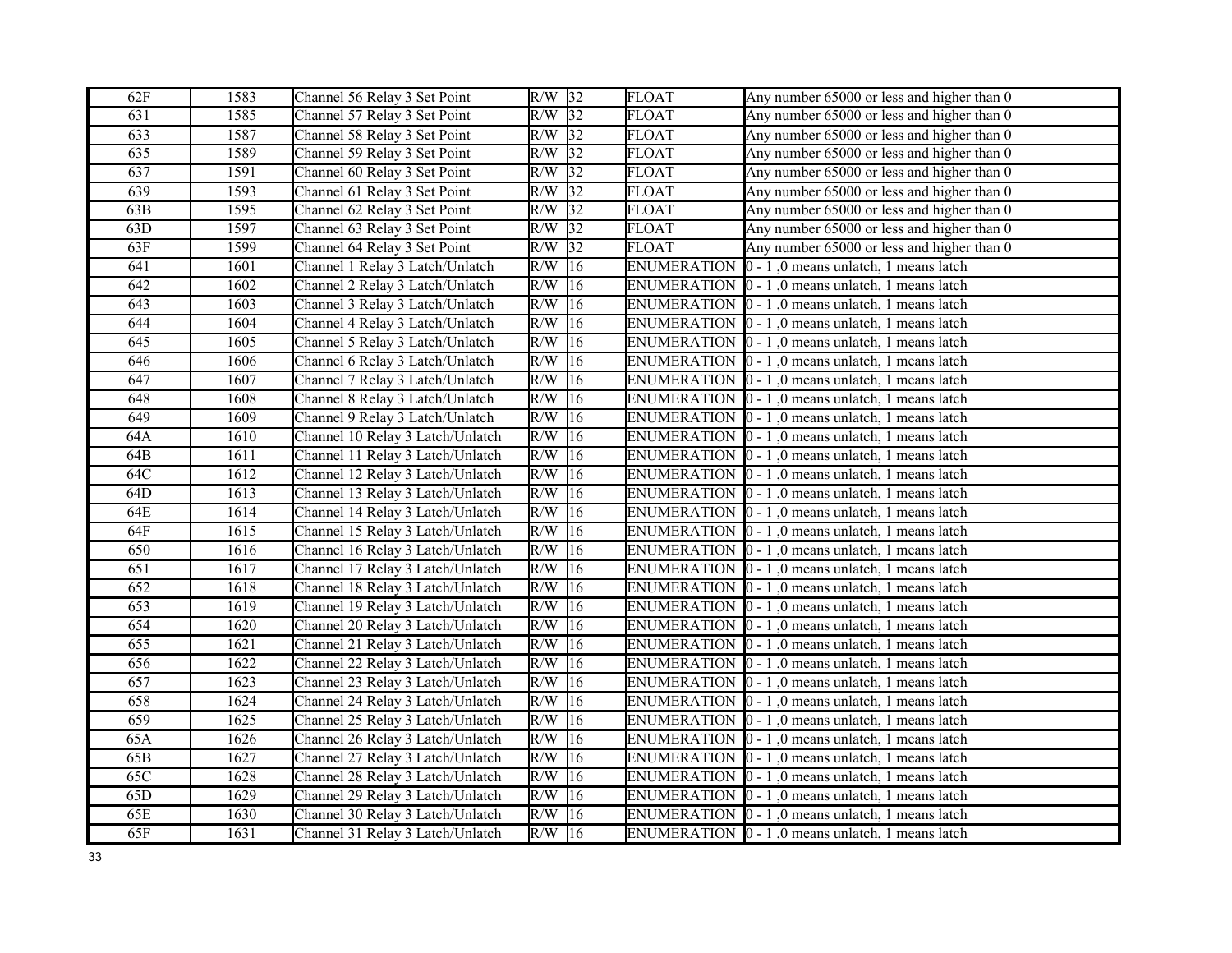| 660 | 1632 | Channel 32 Relay 3 Latch/Unlatch | $R/W$ 16            |              | ENUMERATION  0 - 1,0 means unlatch, 1 means latch                |
|-----|------|----------------------------------|---------------------|--------------|------------------------------------------------------------------|
| 661 | 1633 | Channel 33 Relay 3 Latch/Unlatch | $R/W$ 16            |              | ENUMERATION  0 - 1,0 means unlatch, 1 means latch                |
| 662 | 1634 | Channel 34 Relay 3 Latch/Unlatch | $R/W$ <sup>16</sup> |              | ENUMERATION $\vert 0 - 1 \vert$ , 0 means unlatch, 1 means latch |
| 663 | 1635 | Channel 35 Relay 3 Latch/Unlatch | R/W                 | 16           | ENUMERATION $\vert 0 - 1 \vert$ , 0 means unlatch, 1 means latch |
| 664 | 1636 | Channel 36 Relay 3 Latch/Unlatch | R/W                 | 16           | ENUMERATION $\vert 0 - 1 \vert$ , 0 means unlatch, 1 means latch |
| 665 | 1637 | Channel 37 Relay 3 Latch/Unlatch | R/W                 | 16           | ENUMERATION $\vert 0 - 1 \vert$ , 0 means unlatch, 1 means latch |
| 666 | 1638 | Channel 38 Relay 3 Latch/Unlatch | R/W                 | 16           | ENUMERATION 0 - 1,0 means unlatch, 1 means latch                 |
| 667 | 1639 | Channel 39 Relay 3 Latch/Unlatch | R/W                 | $\sqrt{16}$  | ENUMERATION $\vert 0 - 1 \vert$ , 0 means unlatch, 1 means latch |
| 668 | 1640 | Channel 40 Relay 3 Latch/Unlatch | R/W                 | 16           | ENUMERATION $\vert 0 - 1 \vert$ , 0 means unlatch, 1 means latch |
| 669 | 1641 | Channel 41 Relay 3 Latch/Unlatch | $R/W$ 16            |              | ENUMERATION $\vert 0 - 1 \vert$ , 0 means unlatch, 1 means latch |
| 66A | 1642 | Channel 42 Relay 3 Latch/Unlatch | R/W                 | 16           | ENUMERATION $\vert 0 - 1 \vert$ , 0 means unlatch, 1 means latch |
| 66B | 1643 | Channel 43 Relay 3 Latch/Unlatch | R/W                 | 16           | ENUMERATION $\vert 0 - 1 \vert$ , 0 means unlatch, 1 means latch |
| 66C | 1644 | Channel 44 Relay 3 Latch/Unlatch | R/W                 | 16           | ENUMERATION $\vert 0 - 1 \vert$ , 0 means unlatch, 1 means latch |
| 66D | 1645 | Channel 45 Relay 3 Latch/Unlatch | $\overline{R/W}$ 16 |              | ENUMERATION $\vert 0 - 1 \vert$ , 0 means unlatch, 1 means latch |
| 66E | 1646 | Channel 46 Relay 3 Latch/Unlatch | $R/W$ 16            |              | ENUMERATION $[0 - 1]$ , 0 means unlatch, 1 means latch           |
| 66F | 1647 | Channel 47 Relay 3 Latch/Unlatch | $R/W$ 16            |              | ENUMERATION $\vert 0 - 1 \vert$ , 0 means unlatch, 1 means latch |
| 670 | 1648 | Channel 48 Relay 3 Latch/Unlatch | R/W                 | 16           | ENUMERATION $\vert 0 - 1 \vert$ , 0 means unlatch, 1 means latch |
| 671 | 1649 | Channel 49 Relay 3 Latch/Unlatch | $R/W$ 16            |              | ENUMERATION $\vert 0 - 1 \vert$ , 0 means unlatch, 1 means latch |
| 672 | 1650 | Channel 50 Relay 3 Latch/Unlatch | $\overline{R/W}$    | $ 16\rangle$ | ENUMERATION $\vert 0 - 1 \vert$ , 0 means unlatch, 1 means latch |
| 673 | 1651 | Channel 51 Relay 3 Latch/Unlatch | R/W                 | 16           | ENUMERATION $\vert 0 - 1 \vert$ , 0 means unlatch, 1 means latch |
| 674 | 1652 | Channel 52 Relay 3 Latch/Unlatch | R/W                 | 16           | ENUMERATION $\vert 0 - 1 \vert$ , 0 means unlatch, 1 means latch |
| 675 | 1653 | Channel 53 Relay 3 Latch/Unlatch | R/W                 | 16           | ENUMERATION $\vert 0 - 1 \vert$ , 0 means unlatch, 1 means latch |
| 676 | 1654 | Channel 54 Relay 3 Latch/Unlatch | R/W                 | 16           | ENUMERATION $\vert 0 - 1 \vert$ , 0 means unlatch, 1 means latch |
| 677 | 1655 | Channel 55 Relay 3 Latch/Unlatch | R/W                 | 16           | ENUMERATION $\vert 0 - 1 \vert$ , 0 means unlatch, 1 means latch |
| 678 | 1656 | Channel 56 Relay 3 Latch/Unlatch | $R/W$ 16            |              | ENUMERATION $\vert 0 - 1 \vert$ , 0 means unlatch, 1 means latch |
| 679 | 1657 | Channel 57 Relay 3 Latch/Unlatch | R/W                 | 16           | ENUMERATION $\vert 0 - 1 \vert$ , 0 means unlatch, 1 means latch |
| 67A | 1658 | Channel 58 Relay 3 Latch/Unlatch | R/W                 | 16           | ENUMERATION $\vert 0 - 1 \vert$ , 0 means unlatch, 1 means latch |
| 67B | 1659 | Channel 59 Relay 3 Latch/Unlatch | R/W                 | 16           | ENUMERATION $\vert 0 - 1 \vert$ , 0 means unlatch, 1 means latch |
| 67C | 1660 | Channel 60 Relay 3 Latch/Unlatch | $R/W$ 16            |              | ENUMERATION $\vert 0 - 1 \vert$ , 0 means unlatch, 1 means latch |
| 67D | 1661 | Channel 61 Relay 3 Latch/Unlatch | $R/W$ 16            |              | ENUMERATION $[0 - 1]$ , 0 means unlatch, 1 means latch           |
| 67E | 1662 | Channel 62 Relay 3 Latch/Unlatch | $R/W$ 16            |              | ENUMERATION $\vert 0 - 1 \vert$ , 0 means unlatch, 1 means latch |
| 67F | 1663 | Channel 63 Relay 3 Latch/Unlatch | R/W                 | 16           | ENUMERATION $\vert 0 - 1 \vert$ , 0 means unlatch, 1 means latch |
| 680 | 1664 | Channel 64 Relay 3 Latch/Unlatch | $R/W$ 16            |              | ENUMERATION $\vert 0 - 1 \vert$ , 0 means unlatch, 1 means latch |
| 681 | 1665 | Channel 1 Relay 4 On/Off         | R/W                 | 16           | ENUMERATION $[0 - 1, 0$ means off, 1 means on                    |
| 682 | 1666 | Channel 2 Relay 4 On/Off         | R/W                 | 16           | ENUMERATION $[0 - 1, 0$ means off, 1 means on                    |
| 683 | 1667 | Channel 3 Relay 4 On/Off         | $R/W$ 16            |              | ENUMERATION $[0 - 1, 0$ means off, 1 means on                    |
| 684 | 1668 | Channel 4 Relay 4 On/Off         | $R/W$ 16            |              | ENUMERATION $[0 - 1, 0$ means off, 1 means on                    |
| 685 | 1669 | Channel 5 Relay 4 On/4ff         | $R/W$ 16            |              | ENUMERATION $[0 - 1, 0$ means off, 1 means on                    |
| 686 | 1670 | Channel 6 Relay 4 On/Off         | R/W                 | 16           | ENUMERATION $\vert 0-1, 0 \vert$ means off, 1 means on           |
| 687 | 1671 | Channel 7 Relay 4 On/Off         | $R/W$ 16            |              | ENUMERATION $\vert 0-1, 0 \vert$ means off, 1 means on           |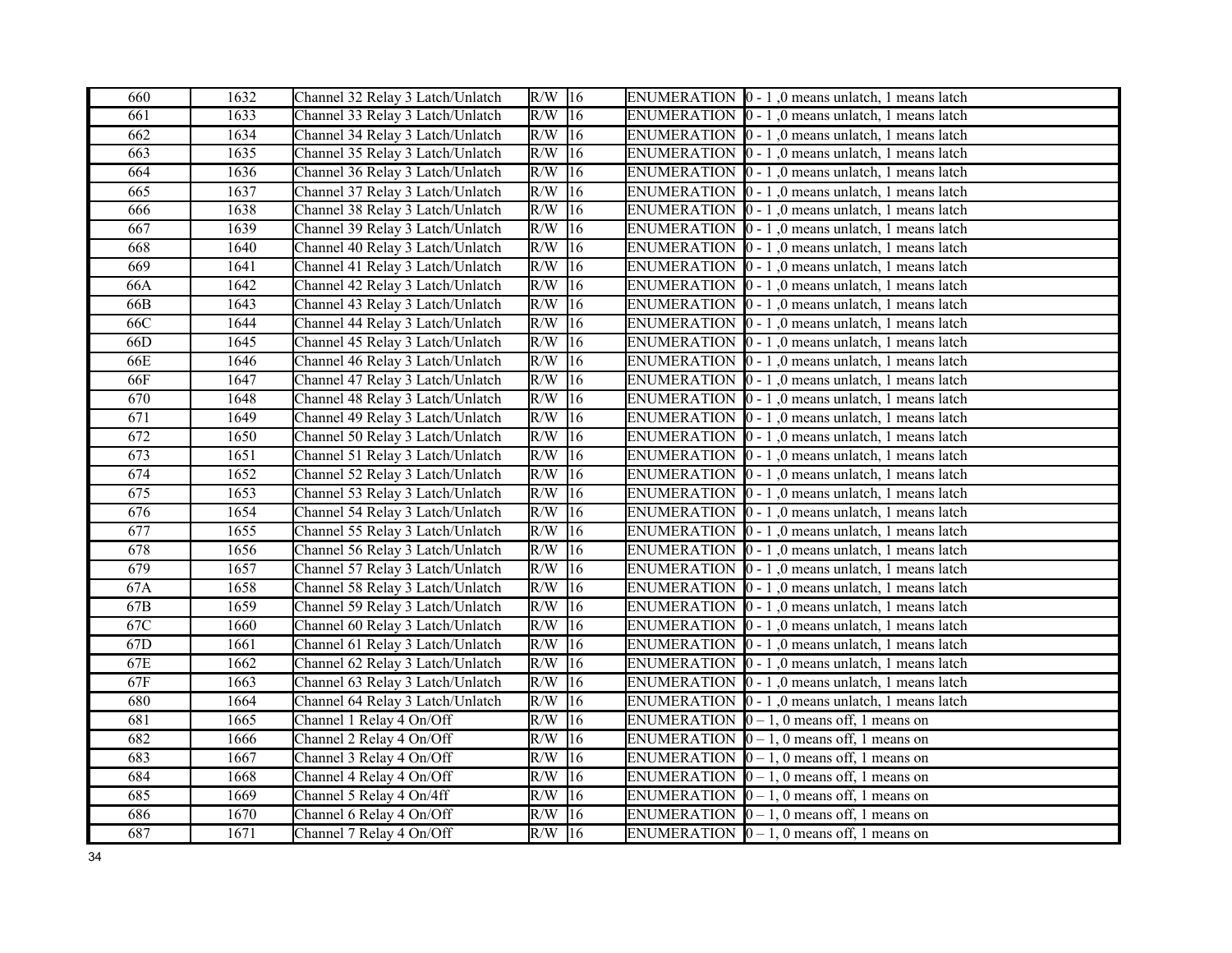| 688 | 1672              | Channel 8 Relay 4 On/Off  | $R/W$ 16 |              | ENUMERATION $[0 - 1, 0$ means off, 1 means on            |
|-----|-------------------|---------------------------|----------|--------------|----------------------------------------------------------|
| 689 | 1673              | Channel 9 Relay 4 On/Off  | $R/W$ 16 |              | ENUMERATION $\vert 0-1, 0 \rangle$ means off, 1 means on |
| 68A | 1674              | Channel 10 Relay 4 On/Off | $R/W$ 16 |              | ENUMERATION $[0 - 1, 0$ means off, 1 means on            |
| 68B | 1675              | Channel 11 Relay 4 On/Off | $R/W$ 16 |              | ENUMERATION $[0 - 1, 0$ means off, 1 means on            |
| 68C | 1676              | Channel 12 Relay 4 On/Off | $R/W$ 16 |              | ENUMERATION $[0 - 1, 0$ means off, 1 means on            |
| 68D | 1677              | Channel 13 Relay 4 On/Off | $R/W$ 16 |              | ENUMERATION $[0 - 1, 0$ means off, 1 means on            |
| 68E | 1678              | Channel 14 Relay 4 On/Off | R/W      | 16           | ENUMERATION $\vert 0-1, 0 \vert$ means off, 1 means on   |
| 68F | $\overline{1679}$ | Channel 15 Relay 4 On/Off | R/W      | $ 16\rangle$ | ENUMERATION $[0 - 1, 0$ means off, 1 means on            |
| 690 | 1680              | Channel 16 Relay 4 On/Off | R/W      | 16           | ENUMERATION $[0 - 1, 0$ means off, 1 means on            |
| 691 | 1681              | Channel 17 Relay 4 On/Off | $R/W$ 16 |              | ENUMERATION $\vert 0-1, 0 \vert$ means off, 1 means on   |
| 692 | 1682              | Channel 18 Relay 4 On/Off | $R/W$ 16 |              | ENUMERATION $[0 - 1, 0$ means off, 1 means on            |
| 693 | 1683              | Channel 19 Relay 4 On/Off | R/W      | 16           | ENUMERATION $\vert 0-1, 0 \vert$ means off, 1 means on   |
| 694 | 1684              | Channel 20 Relay 4 On/Off | $R/W$ 16 |              | ENUMERATION $[0 - 1, 0$ means off, 1 means on            |
| 695 | 1685              | Channel 21 Relay 4 On/Off | $R/W$ 16 |              | ENUMERATION $[0 - 1, 0$ means off, 1 means on            |
| 696 | 1686              | Channel 22 Relay 4 On/Off | $R/W$ 16 |              | ENUMERATION $\vert 0 - 1$ , 0 means off, 1 means on      |
| 697 | 1687              | Channel 23 Relay 4 On/Off | $R/W$ 16 |              | ENUMERATION $[0 - 1, 0$ means off, 1 means on            |
| 698 | 1688              | Channel 24 Relay 4 On/Off | $R/W$ 16 |              | ENUMERATION $[0 - 1, 0$ means off, 1 means on            |
| 699 | 1689              | Channel 25 Relay 4 On/Off | $R/W$ 16 |              | ENUMERATION $\vert 0 - 1$ , 0 means off, 1 means on      |
| 69A | 1690              | Channel 26 Relay 4 On/Off | R/W      | $\sqrt{16}$  | ENUMERATION $[0 - 1, 0$ means off, 1 means on            |
| 69B | 1691              | Channel 27 Relay 4 On/Off | $R/W$ 16 |              | ENUMERATION $[0 - 1, 0$ means off, 1 means on            |
| 69C | 1692              | Channel 28 Relay 4 On/Off | R/W      | 16           | ENUMERATION $\vert 0-1, 0 \vert$ means off, 1 means on   |
| 69D | 1693              | Channel 29 Relay 4 On/Off | R/W      | 16           | ENUMERATION $\vert 0-1, 0 \vert$ means off, 1 means on   |
| 69E | 1694              | Channel 30 Relay 4 On/Off | R/W      | 16           | ENUMERATION $\vert 0-1, 0 \vert$ means off, 1 means on   |
| 69F | 1695              | Channel 31 Relay 4 On/Off | R/W      | 16           | ENUMERATION $[0 - 1, 0$ means off, 1 means on            |
| 6A0 | 1696              | Channel 32 Relay 4 On/Off | $R/W$ 16 |              | ENUMERATION $\vert 0-1, 0 \vert$ means off, 1 means on   |
| 6A1 | 1697              | Channel 33 Relay 4 On/Off | $R/W$ 16 |              | ENUMERATION $[0 - 1, 0$ means off, 1 means on            |
| 6A2 | 1698              | Channel 34 Relay 4 On/Off | $R/W$ 16 |              | ENUMERATION $\vert 0 - 1, 0 \vert$ means off, 1 means on |
| 6A3 | 1699              | Channel 35 Relay 4 On/Off | $R/W$ 16 |              | ENUMERATION $[0 - 1, 0$ means off, 1 means on            |
| 6A4 | 1700              | Channel 36 Relay 4 On/Off | $R/W$ 16 |              | ENUMERATION $\vert 0-1, 0 \vert$ means off, 1 means on   |
| 6A5 | 1701              | Channel 37 Relay 4 On/4ff | $R/W$ 16 |              | ENUMERATION $[0 - 1, 0$ means off, 1 means on            |
| 6A6 | 1702              | Channel 38 Relay 4 On/Off | $R/W$ 16 |              | ENUMERATION $[0 - 1, 0$ means off, 1 means on            |
| 6A7 | 1703              | Channel 39 Relay 4 On/Off | R/W      | 16           | ENUMERATION $[0 - 1, 0$ means off, 1 means on            |
| 6A8 | 1704              | Channel 40 Relay 4 On/Off | $R/W$ 16 |              | ENUMERATION $[0 - 1, 0$ means off, 1 means on            |
| 6A9 | 1705              | Channel 41 Relay 4 On/Off | R/W      | 16           | ENUMERATION $[0 - 1, 0$ means off, 1 means on            |
| 6AA | 1706              | Channel 42 Relay 4 On/Off | R/W      | 16           | ENUMERATION $[0 - 1, 0$ means off, 1 means on            |
| 6AB | 1707              | Channel 43 Relay 4 On/Off | R/W      | 16           | ENUMERATION $\vert 0-1, 0 \vert$ means off, 1 means on   |
| 6AC | 1708              | Channel 44 Relay 4 On/Off | $R/W$ 16 |              | ENUMERATION $\vert 0-1, 0 \vert$ means off, 1 means on   |
| 6AD | 1709              | Channel 45 Relay 4 On/Off | $R/W$ 16 |              | ENUMERATION $[0 - 1, 0$ means off, 1 means on            |
| 6AE | 1710              | Channel 46 Relay 4 On/Off | R/W      | 16           | ENUMERATION $\vert 0-1, 0 \vert$ means off, 1 means on   |
| 6AF | 1711              | Channel 47 Relay 4 On/Off | $R/W$ 16 |              | ENUMERATION $\vert 0-1, 0 \vert$ means off, 1 means on   |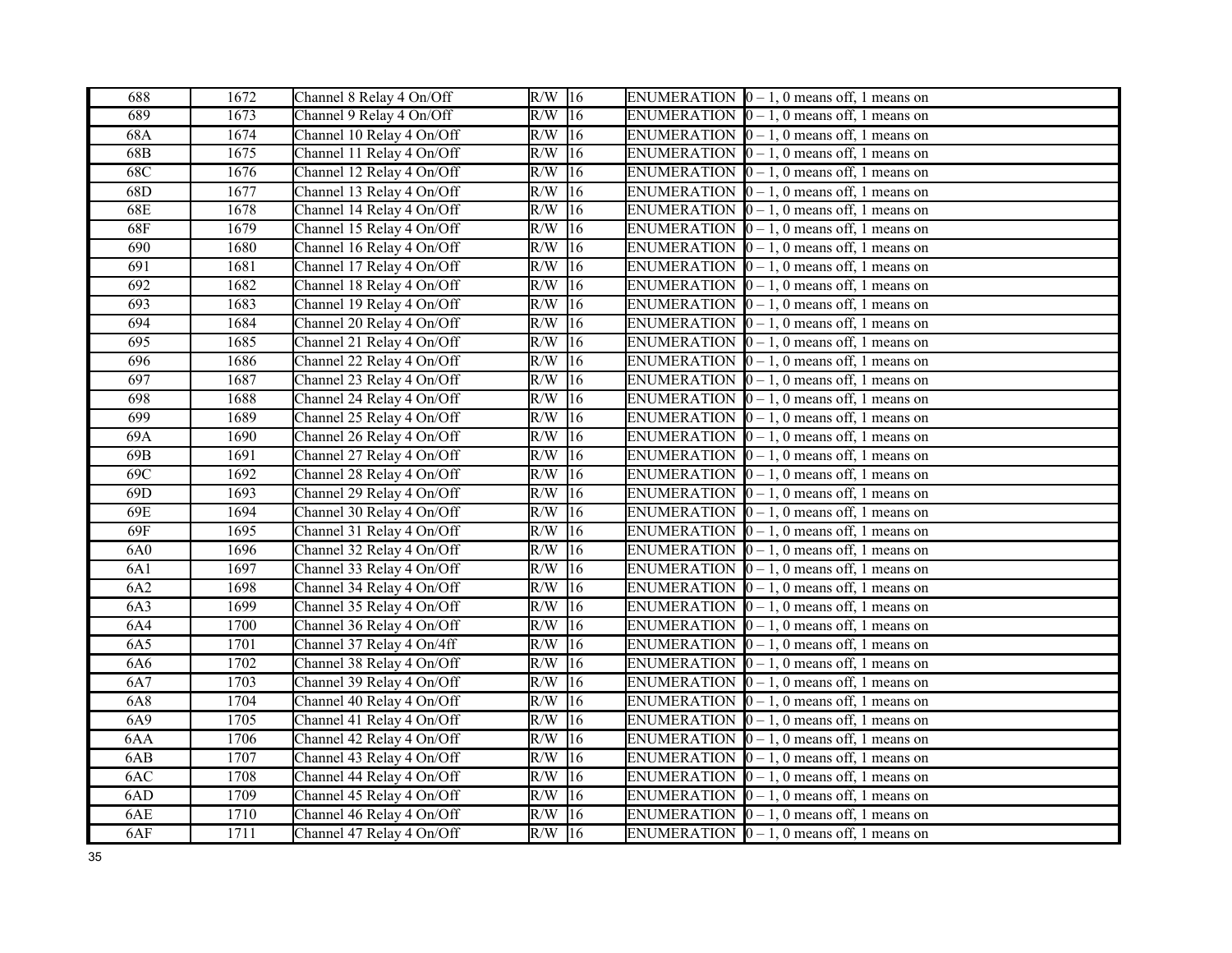| 6B0             | 1712              | Channel 48 Relay 4 On/Off   | $\overline{R/W}$ 16    | ENUMERATION $[0 - 1, 0$ means off, 1 means on               |
|-----------------|-------------------|-----------------------------|------------------------|-------------------------------------------------------------|
| 6B1             | 1713              | Channel 49 Relay 4 On/Off   | $R/W$ 16               | ENUMERATION $[0 - 1, 0$ means off, 1 means on               |
| 6B <sub>2</sub> | 1714              | Channel 50 Relay 4 On/Off   | $R/W$ 16               | ENUMERATION $\vert 0-1, 0 \vert$ means off, 1 means on      |
| 6B3             | 1715              | Channel 51 Relay 4 On/Off   | $R/W$ 16               | ENUMERATION $\vert 0-1, 0 \vert$ means off, 1 means on      |
| 6B4             | 1716              | Channel 52 Relay 4 On/Off   | R/W<br>16              | ENUMERATION $[0 - 1, 0$ means off, 1 means on               |
| 6B5             | 1717              | Channel 53 Relay 4 On/Off   | $R/W$ 16               | ENUMERATION $\vert 0-1, 0 \vert$ means off, 1 means on      |
| 6B6             | 1718              | Channel 54 Relay 4 On/Off   | 16<br>R/W              | ENUMERATION $[0 - 1, 0$ means off, 1 means on               |
| 6B7             | 1719              | Channel 55 Relay 4 On/Off   | R/W<br>16              | ENUMERATION $\vert 0-1, 0 \vert$ means off, 1 means on      |
| 6B8             | 1720              | Channel 56 Relay 4 On/Off   | R/W<br>16              | ENUMERATION $\vert 0 - 1$ , 0 means off, 1 means on         |
| 6B9             | 1721              | Channel 57 Relay 4 On/Off   | $R/W$ 16               | ENUMERATION $\vert 0-1, 0 \vert$ means off, 1 means on      |
| 6BA             | 1722              | Channel 58 Relay 4 On/Off   | $R/W$ 16               | ENUMERATION $\vert 0-1, 0 \vert$ means off, 1 means on      |
| 6BB             | 1723              | Channel 59 Relay 4 On/Off   | R/W<br>16              | ENUMERATION $[0 - 1, 0$ means off, 1 means on               |
| 6BC             | 1724              | Channel 60 Relay 4 On/Off   | R/W<br>16              | ENUMERATION $[0 - 1, 0$ means off, 1 means on               |
| 6BD             | 1725              | Channel 61 Relay 4 On/Off   | $R/W$ 16               | ENUMERATION $[0 - 1, 0$ means off, 1 means on               |
| 6BE             | 1726              | Channel 62 Relay 4 On/Off   | $R/W$ 16               | ENUMERATION $\vert 0-1, 0 \vert$ means off, 1 means on      |
| 6BF             | 1727              | Channel 63 Relay 4 On/Off   | $R/W$ 16               | ENUMERATION $[0 - 1, 0$ means off, 1 means on               |
| 6C <sub>0</sub> | 1728              | Channel 64 Relay 4 On/Off   | $R/W$ 16               | ENUMERATION $[0 - 1, 0$ means off, 1 means on               |
| 6C1             | 1729              | Channel 1 Relay 4 High/Low  | $R/W$ 16               | ENUMERATION $\vert 0 - 1 \vert$ , 0 means low, 1 means high |
| 6C2             | 1730              | Channel 2 Relay 4 High/Low  | $R/W$ 16               | ENUMERATION $\vert 0 - 1 \vert$ , 0 means low, 1 means high |
| 6C <sub>3</sub> | 1731              | Channel 3 Relay 4 High/Low  | R/W<br>16              | ENUMERATION $\vert 0 - 1 \vert$ , 0 means low, 1 means high |
| 6C4             | 1732              | Channel 4 Relay 4 High/Low  | R/W<br> 16             | ENUMERATION $\vert 0 - 1 \vert$ , 0 means low, 1 means high |
| 6C <sub>5</sub> | 1733              | Channel 5 Relay 4 High/Low  | $R/W$ 16               | ENUMERATION $\vert 0 - 1 \vert$ , 0 means low, 1 means high |
| 6C6             | 1734              | Channel 6 Relay 4 High/Low  | $R/W$ 16               | ENUMERATION $\vert 0 - 1 \vert$ , 0 means low, 1 means high |
| 6C7             | 1735              | Channel 7 Relay 4 High/Low  | R/W<br>16              | ENUMERATION $\vert 0 - 1 \vert$ , 0 means low, 1 means high |
| 6C8             | 1736              | Channel 8 Relay 4 High/Low  | $R/W$ 16               | ENUMERATION $\vert 0 - 1 \vert$ , 0 means low, 1 means high |
| 6C9             | 1737              | Channel 9 Relay 4 High/Low  | $R/W$ 16               | ENUMERATION $\vert 0 - 1 \vert$ , 0 means low, 1 means high |
| 6CA             | 1738              | Channel 10 Relay 4 High/Low | R/W<br>16              | ENUMERATION $\vert 0 - 1 \vert$ , 0 means low, 1 means high |
| 6CB             | 1739              | Channel 11 Relay 4 High/Low | R/W<br>16              | ENUMERATION $[0 - 1, 0$ means low, 1 means high             |
| 6CC             | 1740              | Channel 12 Relay 4 High/Low | $R/W$ 16               | ENUMERATION $\vert 0 - 1 \vert$ , 0 means low, 1 means high |
| 6CD             | $\overline{174}1$ | Channel 13 Relay 4 High/Low | $R/W$ 16               | ENUMERATION $\vert 0 - 1 \vert$ , 0 means low, 1 means high |
| 6CE             | 1742              | Channel 14 Relay 4 High/Low | $R/W$ 16               | ENUMERATION $[0 - 1, 0$ means low, 1 means high             |
| 6CF             | 1743              | Channel 15 Relay 4 High/Low | $R/W$ 16               | ENUMERATION $\vert 0 - 1 \vert$ , 0 means low, 1 means high |
| 6D <sub>0</sub> | 1744              | Channel 16 Relay 4 High/Low | $R/W$ 16               | ENUMERATION $\vert 0 - 1 \vert$ , 0 means low, 1 means high |
| 6D1             | 1745              | Channel 17 Relay 4 High/Low | $R/W$ 16               | ENUMERATION $\vert 0 - 1 \vert$ , 0 means low, 1 means high |
| 6D2             | 1746              | Channel 18 Relay 4 High/Low | R/W<br>16              | ENUMERATION $\vert 0 - 1 \vert$ , 0 means low, 1 means high |
| 6D <sub>3</sub> | 1747              | Channel 19 Relay 4 High/Low | R/W<br>16              | ENUMERATION $\vert 0 - 1 \vert$ , 0 means low, 1 means high |
| 6D4             | 1748              | Channel 20 Relay 4 High/Low | $\overline{R/W}$<br>16 | ENUMERATION $\vert 0 - 1 \vert$ , 0 means low, 1 means high |
| 6D5             | 1749              | Channel 21 Relay 4 High/Low | $R/W$ 16               | ENUMERATION $\vert 0 - 1 \vert$ , 0 means low, 1 means high |
| 6D6             | 1750              | Channel 22 Relay 4 High/Low | $R/W$ 16               | ENUMERATION $\vert 0 - 1 \vert$ , 0 means low, 1 means high |
| 6D7             | 1751              | Channel 23 Relay 4 High/Low | $R/W$ 16               | ENUMERATION $\vert 0 - 1 \vert$ , 0 means low, 1 means high |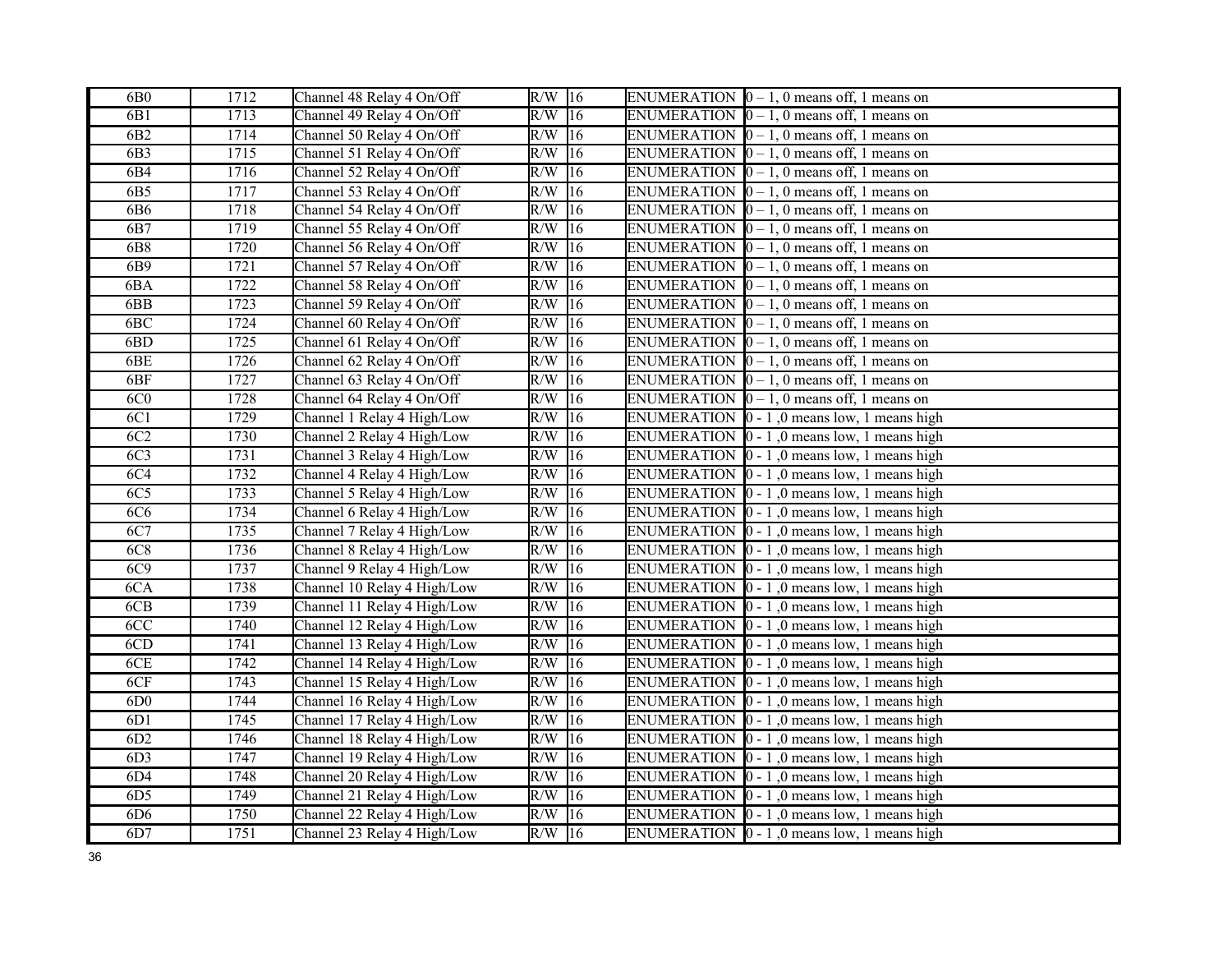| 6D <sub>8</sub> | 1752 | Channel 24 Relay 4 High/Low | $R/W$ 16            | ENUMERATION $\vert 0 - 1 \vert$ , 0 means low, 1 means high |
|-----------------|------|-----------------------------|---------------------|-------------------------------------------------------------|
| 6D9             | 1753 | Channel 25 Relay 4 High/Low | $R/W$ 16            | ENUMERATION $\vert 0 - 1 \vert$ , 0 means low, 1 means high |
| 6DA             | 1754 | Channel 26 Relay 4 High/Low | $R/W$ 16            | ENUMERATION $\vert 0 - 1 \vert$ , 0 means low, 1 means high |
| 6DB             | 1755 | Channel 27 Relay 4 High/Low | R/W<br>16           | ENUMERATION $\vert 0 - 1 \vert$ , 0 means low, 1 means high |
| 6DC             | 1756 | Channel 28 Relay 4 High/Low | R/W<br>16           | ENUMERATION $\vert 0 - 1 \vert$ , 0 means low, 1 means high |
| 6DD             | 1757 | Channel 29 Relay 4 High/Low | R/W<br>16           | ENUMERATION $\vert 0 - 1 \vert$ , 0 means low, 1 means high |
| 6DE             | 1758 | Channel 30 Relay 4 High/Low | R/W<br> 16          | ENUMERATION $[0 - 1]$ , 0 means low, 1 means high           |
| 6DF             | 1759 | Channel 31 Relay 4 High/Low | R/W<br>16           | ENUMERATION $[0 - 1, 0$ means low, 1 means high             |
| 6E0             | 1760 | Channel 32 Relay 4 High/Low | R/W<br> 16          | ENUMERATION $[0 - 1]$ , 0 means low, 1 means high           |
| 6E1             | 1761 | Channel 33 Relay 4 High/Low | R/W<br>16           | ENUMERATION $\vert 0 - 1 \vert$ , 0 means low, 1 means high |
| 6E2             | 1762 | Channel 34 Relay 4 High/Low | $R/W$ 16            | ENUMERATION $\vert 0 - 1 \vert$ , 0 means low, 1 means high |
| 6E3             | 1763 | Channel 35 Relay 4 High/Low | R/W<br> 16          | ENUMERATION $\vert 0 - 1 \vert$ , 0 means low, 1 means high |
| 6E4             | 1764 | Channel 36 Relay 4 High/Low | R/W<br> 16          | ENUMERATION $\vert 0 - 1 \vert$ , 0 means low, 1 means high |
| 6E5             | 1765 | Channel 37 Relay 4 High/Low | $R/W$ 16            | ENUMERATION $[0 - 1]$ , 0 means low, 1 means high           |
| 6E6             | 1766 | Channel 38 Relay 4 High/Low | $R/W$ 16            | ENUMERATION $\vert 0 - 1 \vert$ , 0 means low, 1 means high |
| 6E7             | 1767 | Channel 39 Relay 4 High/Low | $R/W$ 16            | ENUMERATION $[0 - 1, 0$ means low, 1 means high             |
| <b>6E8</b>      | 1768 | Channel 40 Relay 4 High/Low | R/W<br> 16          | ENUMERATION $[0 - 1]$ , 0 means low, 1 means high           |
| 6E9             | 1769 | Channel 41 Relay 4 High/Low | $R/W$ 16            | ENUMERATION $\vert 0 - 1 \vert$ , 0 means low, 1 means high |
| 6EA             | 1770 | Channel 42 Relay 4 High/Low | R/W<br>16           | ENUMERATION $[0 - 1]$ , 0 means low, 1 means high           |
| 6EB             | 1771 | Channel 43 Relay 4 High/Low | R/W<br> 16          | ENUMERATION $\vert 0 - 1 \vert$ , 0 means low, 1 means high |
| 6EC             | 1772 | Channel 44 Relay 4 High/Low | R/W<br> 16          | ENUMERATION $\vert 0 - 1 \vert$ , 0 means low, 1 means high |
| 6ED             | 1773 | Channel 45 Relay 4 High/Low | R/W<br>16           | ENUMERATION $\vert 0 - 1 \vert$ , 0 means low, 1 means high |
| 6EE             | 1774 | Channel 46 Relay 4 High/Low | R/W<br>$ 16\rangle$ | ENUMERATION $\vert 0 - 1 \vert$ , 0 means low, 1 means high |
| 6EF             | 1775 | Channel 47 Relay 4 High/Low | R/W<br> 16          | ENUMERATION $\vert 0 - 1 \vert$ , 0 means low, 1 means high |
| 6F <sub>0</sub> | 1776 | Channel 48 Relay 4 High/Low | R/W<br> 16          | ENUMERATION $\vert 0 - 1 \vert$ , 0 means low, 1 means high |
| 6F1             | 1777 | Channel 49 Relay 4 High/Low | R/W<br>16           | ENUMERATION $\vert 0 - 1 \vert$ , 0 means low, 1 means high |
| 6F <sub>2</sub> | 1778 | Channel 50 Relay 4 High/Low | R/W<br> 16          | ENUMERATION $\vert 0 - 1 \vert$ , 0 means low, 1 means high |
| 6F3             | 1779 | Channel 51 Relay 4 High/Low | R/W<br> 16          | ENUMERATION $[0 - 1, 0$ means low, 1 means high             |
| <b>6F4</b>      | 1780 | Channel 52 Relay 4 High/Low | R/W<br> 16          | ENUMERATION $\vert 0 - 1 \vert$ , 0 means low, 1 means high |
| 6F5             | 1781 | Channel 53 Relay 4 High/Low | $R/W$ 16            | ENUMERATION $\vert 0 - 1 \vert$ , 0 means low, 1 means high |
| 6F6             | 1782 | Channel 54 Relay 4 High/Low | $R/W$ 16            | ENUMERATION $[0 - 1, 0$ means low, 1 means high             |
| 6F7             | 1783 | Channel 55 Relay 4 High/Low | R/W<br>16           | ENUMERATION $\vert 0 - 1 \vert$ , 0 means low, 1 means high |
| <b>6F8</b>      | 1784 | Channel 56 Relay 4 High/Low | R/W<br> 16          | ENUMERATION $\vert 0 - 1 \vert$ , 0 means low, 1 means high |
| 6F9             | 1785 | Channel 57 Relay 4 High/Low | $R/W$ 16            | ENUMERATION $\vert 0 - 1 \vert$ , 0 means low, 1 means high |
| 6FA             | 1786 | Channel 58 Relay 4 High/Low | R/W<br>16           | ENUMERATION $\vert 0 - 1 \vert$ , 0 means low, 1 means high |
| 6FB             | 1787 | Channel 59 Relay 4 High/Low | R/W<br> 16          | <b>ENUMERATION</b><br>$[0 - 1]$ , 0 means low, 1 means high |
| 6FC             | 1788 | Channel 60 Relay 4 High/Low | R/W<br> 16          | ENUMERATION $\vert 0 - 1 \vert$ , 0 means low, 1 means high |
| 6FD             | 1789 | Channel 61 Relay 4 High/Low | R/W<br> 16          | ENUMERATION $[0 - 1]$ , 0 means low, 1 means high           |
| 6FE             | 1790 | Channel 62 Relay 4 High/Low | 16<br>R/W           | ENUMERATION $\vert 0 - 1 \vert$ , 0 means low, 1 means high |
| 6FF             | 1791 | Channel 63 Relay 4 High/Low | $R/W$ 16            | ENUMERATION $\vert 0 - 1 \vert$ , 0 means low, 1 means high |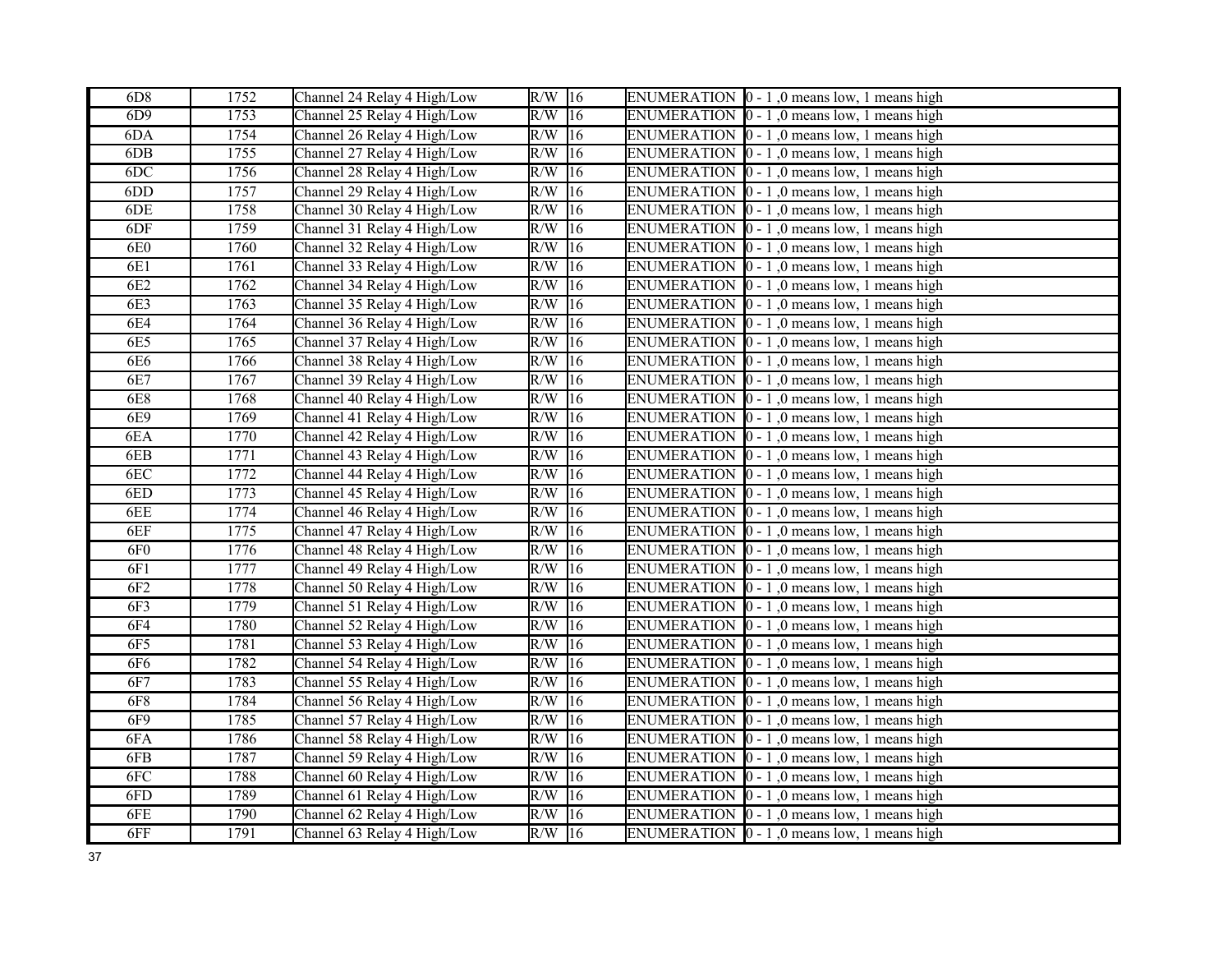| 700              | 1792 | Channel 64 Relay 4 High/Low  | $R/W$ 16 |                 |              | ENUMERATION $\vert 0 - 1 \vert$ , 0 means low, 1 means high |
|------------------|------|------------------------------|----------|-----------------|--------------|-------------------------------------------------------------|
| 701              | 1793 | Channel 1 Relay 4 Set Point  | R/W      | $\overline{32}$ | <b>FLOAT</b> | Any number 65000 or less and higher than 0                  |
| $\overline{703}$ | 1795 | Channel 2 Relay 4 Set Point  | R/W      | $\sqrt{32}$     | <b>FLOAT</b> | Any number 65000 or less and higher than 0                  |
| 705              | 1797 | Channel 3 Relay 4 Set Point  | R/W      | 32              | <b>FLOAT</b> | Any number 65000 or less and higher than 0                  |
| 707              | 1799 | Channel 4 Relay 4 Set Point  | R/W      | 32              | <b>FLOAT</b> | Any number 65000 or less and higher than 0                  |
| 709              | 1801 | Channel 5 Relay 4 Set Point  | R/W      | 32              | <b>FLOAT</b> | Any number 65000 or less and higher than 0                  |
| 70 <sub>B</sub>  | 1803 | Channel 6 Relay 4 Set Point  | R/W      | 32              | <b>FLOAT</b> | Any number 65000 or less and higher than 0                  |
| 70 <sub>D</sub>  | 1805 | Channel 7 Relay 4 Set Point  | R/W      | $\sqrt{32}$     | <b>FLOAT</b> | Any number 65000 or less and higher than 0                  |
| <b>70F</b>       | 1807 | Channel 8 Relay 4 Set Point  | R/W      | 32              | <b>FLOAT</b> | Any number 65000 or less and higher than 0                  |
| 711              | 1809 | Channel 9 Relay 4 Set Point  | R/W      | 32              | <b>FLOAT</b> | Any number 65000 or less and higher than 0                  |
| 713              | 1811 | Channel 10 Relay 4 Set Point | R/W      | $\sqrt{32}$     | <b>FLOAT</b> | Any number 65000 or less and higher than 0                  |
| 715              | 1813 | Channel 11 Relay 4 Set Point | R/W      | 32              | <b>FLOAT</b> | Any number 65000 or less and higher than 0                  |
| 717              | 1815 | Channel 12 Relay 4 Set Point | R/W      | 32              | <b>FLOAT</b> | Any number 65000 or less and higher than 0                  |
| 719              | 1817 | Channel 13 Relay 4 Set Point | R/W      | 32              | <b>FLOAT</b> | Any number 65000 or less and higher than 0                  |
| 71B              | 1819 | Channel 14 Relay 4 Set Point | R/W      | 32              | <b>FLOAT</b> | Any number 65000 or less and higher than 0                  |
| $71D$            | 1821 | Channel 15 Relay 4 Set Point | R/W      | 32              | <b>FLOAT</b> | Any number 65000 or less and higher than 0                  |
| 71F              | 1823 | Channel 16 Relay 4 Set Point | R/W      | $\sqrt{32}$     | <b>FLOAT</b> | Any number 65000 or less and higher than 0                  |
| 721              | 1825 | Channel 17 Relay 4 Set Point | R/W      | 32              | <b>FLOAT</b> | Any number 65000 or less and higher than 0                  |
| 723              | 1827 | Channel 18 Relay 4 Set Point | R/W      | $\overline{32}$ | <b>FLOAT</b> | Any number 65000 or less and higher than 0                  |
| 725              | 1829 | Channel 19 Relay 4 Set Point | R/W      | 32              | <b>FLOAT</b> | Any number 65000 or less and higher than 0                  |
| 727              | 1831 | Channel 20 Relay 4 Set Point | R/W      | 32              | <b>FLOAT</b> | Any number 65000 or less and higher than 0                  |
| 729              | 1833 | Channel 21 Relay 4 Set Point | R/W      | 32              | <b>FLOAT</b> | Any number 65000 or less and higher than 0                  |
| 72B              | 1835 | Channel 22 Relay 4 Set Point | R/W      | $\sqrt{32}$     | <b>FLOAT</b> | Any number 65000 or less and higher than 0                  |
| 72D              | 1837 | Channel 23 Relay 4 Set Point | R/W      | 32              | <b>FLOAT</b> | Any number 65000 or less and higher than 0                  |
| 72F              | 1839 | Channel 24 Relay 4 Set Point | R/W      | 32              | <b>FLOAT</b> | Any number 65000 or less and higher than 0                  |
| $\overline{731}$ | 1841 | Channel 25 Relay 4 Set Point | R/W      | $\sqrt{32}$     | <b>FLOAT</b> | Any number 65000 or less and higher than 0                  |
| 733              | 1843 | Channel 26 Relay 4 Set Point | R/W      | $\overline{32}$ | <b>FLOAT</b> | Any number 65000 or less and higher than 0                  |
| 735              | 1845 | Channel 27 Relay 4 Set Point | R/W      | $\sqrt{32}$     | <b>FLOAT</b> | Any number 65000 or less and higher than 0                  |
| 737              | 1847 | Channel 28 Relay 4 Set Point | R/W      | 32              | <b>FLOAT</b> | Any number 65000 or less and higher than 0                  |
| 739              | 1849 | Channel 29 Relay 4 Set Point | R/W      | 32              | FLOAT        | Any number 65000 or less and higher than 0                  |
| 73B              | 1851 | Channel 30 Relay 4 Set Point | R/W      | $\sqrt{32}$     | <b>FLOAT</b> | Any number 65000 or less and higher than 0                  |
| 73D              | 1853 | Channel 31 Relay 4 Set Point | R/W      | 32              | <b>FLOAT</b> | Any number 65000 or less and higher than 0                  |
| 73F              | 1855 | Channel 32 Relay 4 Set Point | R/W      | $\overline{32}$ | <b>FLOAT</b> | Any number 65000 or less and higher than 0                  |
| 741              | 1857 | Channel 33 Relay 4 Set Point | R/W      | $\sqrt{32}$     | <b>FLOAT</b> | Any number 65000 or less and higher than 0                  |
| 743              | 1859 | Channel 34 Relay 4 Set Point | R/W      | $\overline{32}$ | <b>FLOAT</b> | Any number 65000 or less and higher than 0                  |
| 745              | 1861 | Channel 35 Relay 4 Set Point | R/W      | $\sqrt{32}$     | <b>FLOAT</b> | Any number 65000 or less and higher than 0                  |
| 747              | 1863 | Channel 36 Relay 4 Set Point | R/W      | $\sqrt{32}$     | <b>FLOAT</b> | Any number 65000 or less and higher than 0                  |
| 749              | 1865 | Channel 37 Relay 4 Set Point | R/W      | 32              | <b>FLOAT</b> | Any number 65000 or less and higher than 0                  |
| 74B              | 1867 | Channel 38 Relay 4 Set Point | R/W      | $\overline{32}$ | <b>FLOAT</b> | Any number 65000 or less and higher than 0                  |
| 74D              | 1869 | Channel 39 Relay 4 Set Point | $R/W$ 32 |                 | <b>FLOAT</b> | Any number 65000 or less and higher than 0                  |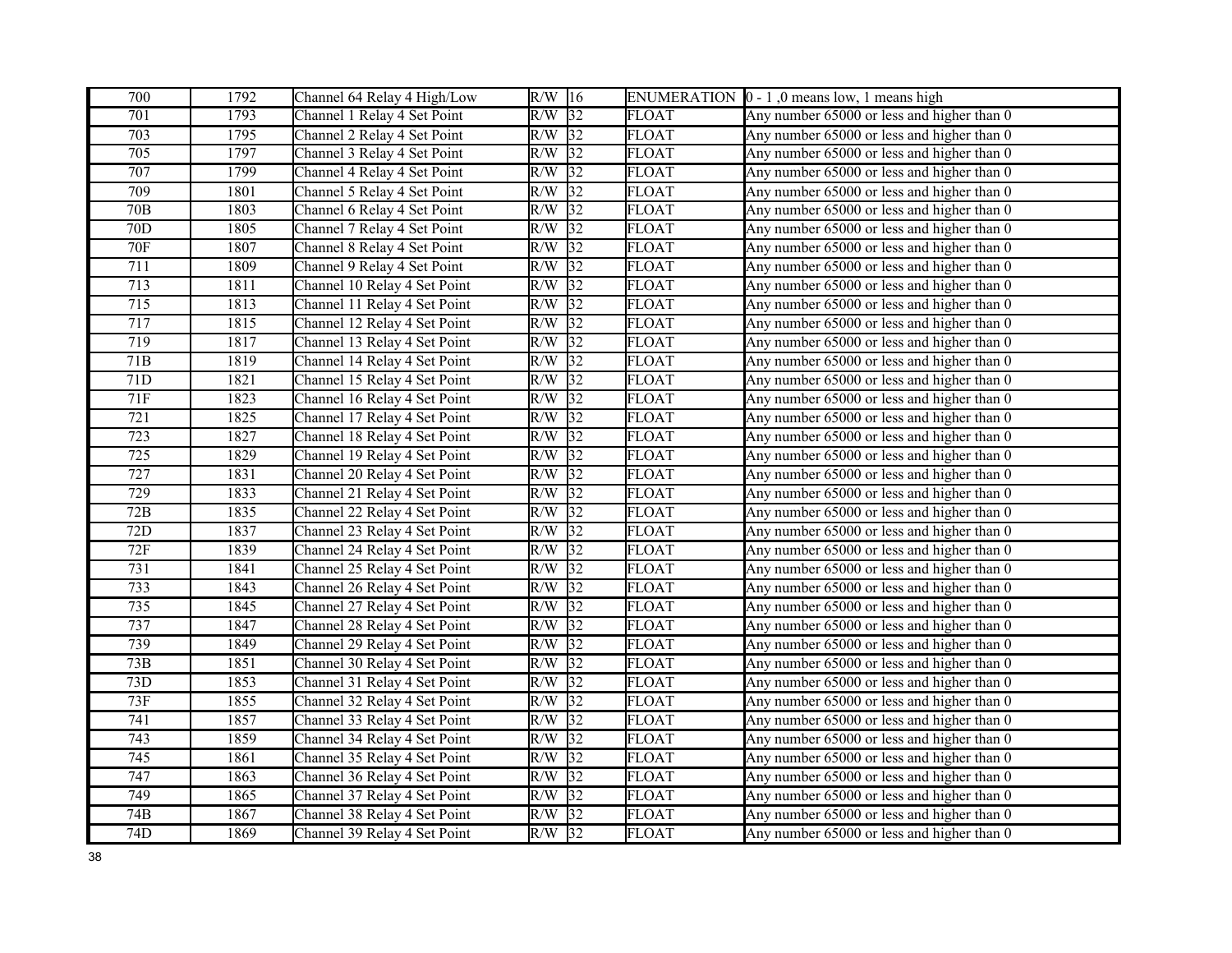| 74F              | 1871 | Channel 40 Relay 4 Set Point     | $R/W$ 32 |                 | <b>FLOAT</b>       | Any number 65000 or less and higher than 0                       |
|------------------|------|----------------------------------|----------|-----------------|--------------------|------------------------------------------------------------------|
| 751              | 1873 | Channel 41 Relay 4 Set Point     | $R/W$ 32 |                 | <b>FLOAT</b>       | Any number 65000 or less and higher than 0                       |
| $\overline{753}$ | 1875 | Channel 42 Relay 4 Set Point     | $R/W$ 32 |                 | <b>FLOAT</b>       | Any number 65000 or less and higher than 0                       |
| 755              | 1877 | Channel 43 Relay 4 Set Point     | R/W      | $\overline{32}$ | <b>FLOAT</b>       | Any number 65000 or less and higher than 0                       |
| 757              | 1879 | Channel 44 Relay 4 Set Point     | $R/W$ 32 |                 | <b>FLOAT</b>       | Any number 65000 or less and higher than 0                       |
| 759              | 1881 | Channel 45 Relay 4 Set Point     | $R/W$ 32 |                 | <b>FLOAT</b>       | Any number 65000 or less and higher than 0                       |
| 75B              | 1883 | Channel 46 Relay 4 Set Point     | $R/W$ 32 |                 | <b>FLOAT</b>       | Any number 65000 or less and higher than 0                       |
| 75D              | 1885 | Channel 47 Relay 4 Set Point     | R/W      | $\overline{32}$ | <b>FLOAT</b>       | Any number 65000 or less and higher than 0                       |
| <b>75F</b>       | 1887 | Channel 48 Relay 4 Set Point     | R/W      | 32              | <b>FLOAT</b>       | Any number 65000 or less and higher than 0                       |
| 761              | 1889 | Channel 49 Relay 4 Set Point     | R/W      | 32              | <b>FLOAT</b>       | Any number 65000 or less and higher than 0                       |
| 763              | 1891 | Channel 50 Relay 4 Set Point     | R/W      | $\sqrt{32}$     | <b>FLOAT</b>       | Any number 65000 or less and higher than 0                       |
| 765              | 1893 | Channel 51 Relay 4 Set Point     | R/W      | 32              | <b>FLOAT</b>       | Any number 65000 or less and higher than 0                       |
| 767              | 1895 | Channel 52 Relay 4 Set Point     | $R/W$ 32 |                 | <b>FLOAT</b>       | Any number 65000 or less and higher than 0                       |
| 769              | 1897 | Channel 53 Relay 4 Set Point     | $R/W$ 32 |                 | <b>FLOAT</b>       | Any number 65000 or less and higher than 0                       |
| 76B              | 1899 | Channel 54 Relay 4 Set Point     | $R/W$ 32 |                 | <b>FLOAT</b>       | Any number 65000 or less and higher than 0                       |
| 76D              | 1901 | Channel 55 Relay 4 Set Point     | R/W      | $\overline{32}$ | <b>FLOAT</b>       | Any number 65000 or less and higher than 0                       |
| 76F              | 1903 | Channel 56 Relay 4 Set Point     | R/W      | $\sqrt{32}$     | <b>FLOAT</b>       | Any number 65000 or less and higher than 0                       |
| 771              | 1905 | Channel 57 Relay 4 Set Point     | R/W      | $\sqrt{32}$     | <b>FLOAT</b>       | Any number 65000 or less and higher than 0                       |
| 773              | 1907 | Channel 58 Relay 4 Set Point     | R/W      | $\sqrt{32}$     | <b>FLOAT</b>       | Any number 65000 or less and higher than 0                       |
| 775              | 1909 | Channel 59 Relay 4 Set Point     | R/W      | $\sqrt{32}$     | <b>FLOAT</b>       | Any number 65000 or less and higher than 0                       |
| 777              | 1911 | Channel 60 Relay 4 Set Point     | R/W      | 32              | <b>FLOAT</b>       | Any number 65000 or less and higher than 0                       |
| 779              | 1913 | Channel 61 Relay 4 Set Point     | $R/W$ 32 |                 | <b>FLOAT</b>       | Any number 65000 or less and higher than 0                       |
| 77B              | 1915 | Channel 62 Relay 4 Set Point     | R/W      | $\overline{32}$ | <b>FLOAT</b>       | Any number 65000 or less and higher than 0                       |
| 77D              | 1917 | Channel 63 Relay 4 Set Point     | R/W      | 32              | <b>FLOAT</b>       | Any number 65000 or less and higher than 0                       |
| 77F              | 1919 | Channel 64 Relay 4 Set Point     | R/W      | $\overline{32}$ | <b>FLOAT</b>       | Any number 65000 or less and higher than 0                       |
| 781              | 1921 | Channel 1 Relay 4 Latch/Unlatch  | R/W      | 16              | <b>ENUMERATION</b> | $[0 - 1]$ , 0 means unlatch, 1 means latch                       |
| 782              | 1922 | Channel 2 Relay 4 Latch/Unlatch  | R/W      | 16              | <b>ENUMERATION</b> | $ 0 - 1 $ , 0 means unlatch, 1 means latch                       |
| 783              | 1923 | Channel 3 Relay 4 Latch/Unlatch  | R/W      | 16              |                    | ENUMERATION $\vert 0 - 1 \vert$ , 0 means unlatch, 1 means latch |
| 784              | 1924 | Channel 4 Relay 4 Latch/Unlatch  | R/W      | 16              |                    | ENUMERATION $\vert 0 - 1 \vert$ , 0 means unlatch, 1 means latch |
| 785              | 1925 | Channel 5 Relay 4 Latch/Unlatch  | R/W      | 16              |                    | ENUMERATION $\vert 0 - 1 \vert$ , 0 means unlatch, 1 means latch |
| 786              | 1926 | Channel 6 Relay 4 Latch/Unlatch  | R/W      | 16              |                    | ENUMERATION $\vert 0 - 1 \vert$ , 0 means unlatch, 1 means latch |
| 787              | 1927 | Channel 7 Relay 4 Latch/Unlatch  | R/W      | 16              |                    | ENUMERATION $\vert 0 - 1 \vert$ , 0 means unlatch, 1 means latch |
| 788              | 1928 | Channel 8 Relay 4 Latch/Unlatch  | R/W      | 16              |                    | ENUMERATION $\vert 0 - 1 \vert$ , 0 means unlatch, 1 means latch |
| 789              | 1929 | Channel 9 Relay 4 Latch/Unlatch  | R/W      | 16              |                    | ENUMERATION  0 - 1,0 means unlatch, 1 means latch                |
| 78A              | 1930 | Channel 10 Relay 4 Latch/Unlatch | R/W      | 16              |                    | ENUMERATION $\vert 0 - 1 \vert$ , 0 means unlatch, 1 means latch |
| 78B              | 1931 | Channel 11 Relay 4 Latch/Unlatch | R/W      | 16              |                    | ENUMERATION $\vert 0 - 1 \vert$ , 0 means unlatch, 1 means latch |
| 78C              | 1932 | Channel 12 Relay 4 Latch/Unlatch | R/W      | 16              |                    | ENUMERATION $\vert 0 - 1 \vert$ , 0 means unlatch, 1 means latch |
| 78D              | 1933 | Channel 13 Relay 4 Latch/Unlatch | R/W      | $ 16\rangle$    |                    | ENUMERATION $\vert 0 - 1 \vert$ , 0 means unlatch, 1 means latch |
| <b>78E</b>       | 1934 | Channel 14 Relay 4 Latch/Unlatch | R/W      | 16              |                    | ENUMERATION  0 - 1,0 means unlatch, 1 means latch                |
| 78F              | 1935 | Channel 15 Relay 4 Latch/Unlatch | $R/W$ 16 |                 |                    | ENUMERATION $\vert 0 - 1 \vert$ , 0 means unlatch, 1 means latch |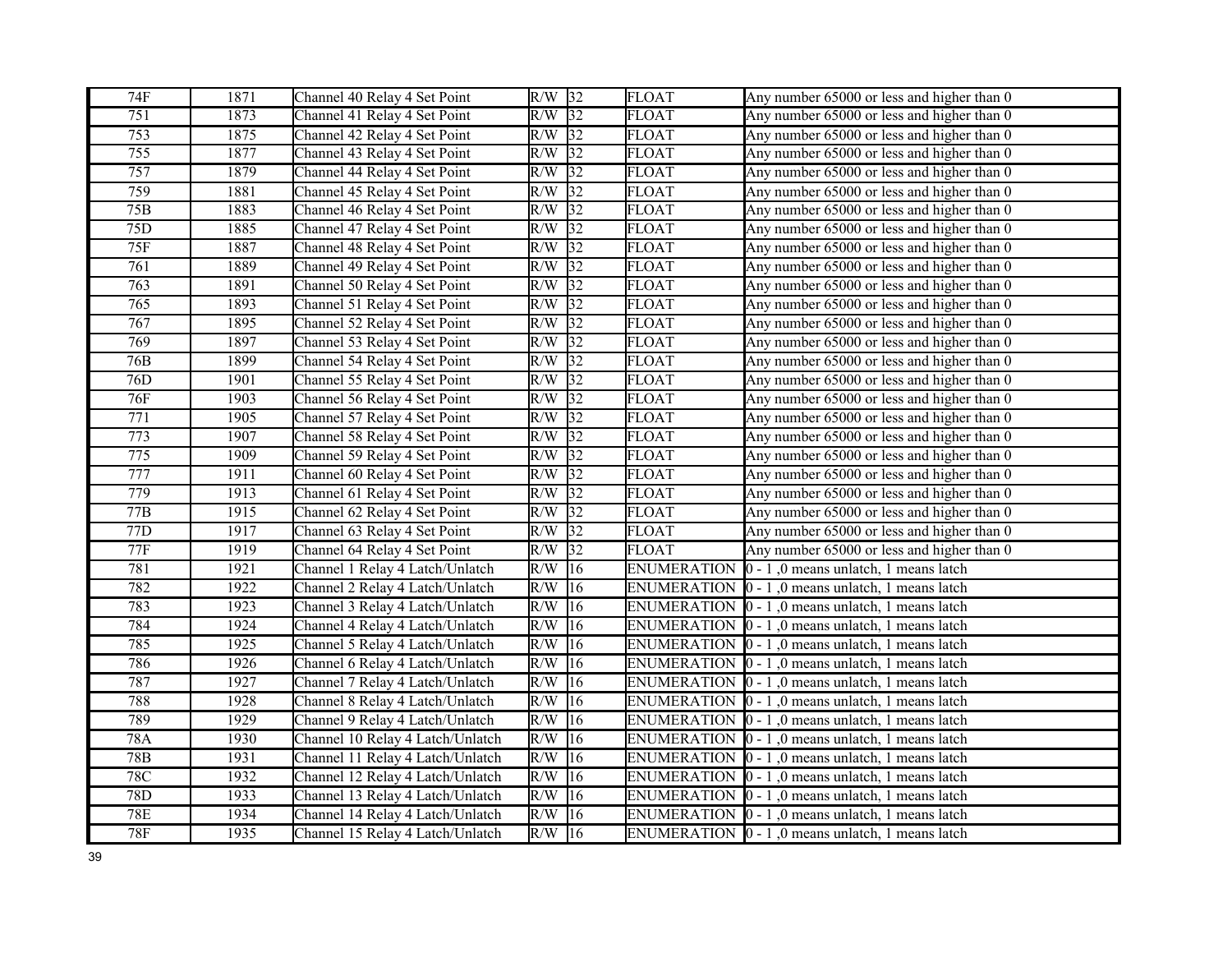| 790              | 1936        | Channel 16 Relay 4 Latch/Unlatch | $R/W$ 16            |              | ENUMERATION $\vert 0 - 1 \vert$ , 0 means unlatch, 1 means latch |
|------------------|-------------|----------------------------------|---------------------|--------------|------------------------------------------------------------------|
| $\overline{791}$ | 1937        | Channel 17 Relay 4 Latch/Unlatch | $R/W$ 16            |              | ENUMERATION $\vert 0 - 1 \vert$ , 0 means unlatch, 1 means latch |
| 792              | 1938        | Channel 18 Relay 4 Latch/Unlatch | $R/W$ 16            |              | ENUMERATION $\vert 0 - 1 \vert$ , 0 means unlatch, 1 means latch |
| 793              | 1939        | Channel 19 Relay 4 Latch/Unlatch | $R/W$ 16            |              | ENUMERATION  0 - 1,0 means unlatch, 1 means latch                |
| 794              | 1940        | Channel 20 Relay 4 Latch/Unlatch | R/W                 | 16           | ENUMERATION $\vert 0 - 1 \vert$ , 0 means unlatch, 1 means latch |
| 795              | 1941        | Channel 21 Relay 4 Latch/Unlatch | R/W                 | 16           | ENUMERATION $\vert 0 - 1 \vert$ , 0 means unlatch, 1 means latch |
| 796              | 1942        | Channel 22 Relay 4 Latch/Unlatch | R/W                 | 16           | ENUMERATION $\vert 0 - 1 \vert$ , 0 means unlatch, 1 means latch |
| 797              | 1943        | Channel 23 Relay 4 Latch/Unlatch | $R/W$ 16            |              | ENUMERATION $\vert 0 - 1 \vert$ , 0 means unlatch, 1 means latch |
| 798              | 1944        | Channel 24 Relay 4 Latch/Unlatch | R/W                 | 16           | ENUMERATION $\vert 0 - 1 \vert$ , 0 means unlatch, 1 means latch |
| 799              | 1945        | Channel 25 Relay 4 Latch/Unlatch | $R/W$ 16            |              | ENUMERATION $\vert 0 - 1 \vert$ , 0 means unlatch, 1 means latch |
| 79A              | 1946        | Channel 26 Relay 4 Latch/Unlatch | $R/W$ 16            |              | ENUMERATION $\vert 0 - 1 \vert$ , 0 means unlatch, 1 means latch |
| 79B              | 1947        | Channel 27 Relay 4 Latch/Unlatch | R/W                 | 16           | ENUMERATION $\vert 0 - 1 \vert$ , 0 means unlatch, 1 means latch |
| 79C              | 1948        | Channel 28 Relay 4 Latch/Unlatch | R/W                 | 16           | ENUMERATION $\vert 0 - 1 \vert$ , 0 means unlatch, 1 means latch |
| 79D              | 1949        | Channel 29 Relay 4 Latch/Unlatch | $R/W$ 16            |              | ENUMERATION $\vert 0 - 1 \vert$ , 0 means unlatch, 1 means latch |
| <b>79E</b>       | 1950        | Channel 30 Relay 4 Latch/Unlatch | $R/W$  16           |              | ENUMERATION $\vert 0 - 1 \vert$ , 0 means unlatch, 1 means latch |
| 79F              | 1951        | Channel 31 Relay 4 Latch/Unlatch | $\overline{R/W}$ 16 |              | ENUMERATION $\vert 0 - 1 \vert$ , 0 means unlatch, 1 means latch |
| 7A0              | 1952        | Channel 32 Relay 4 Latch/Unlatch | $\overline{R/W}$ 16 |              | ENUMERATION  0 - 1,0 means unlatch, 1 means latch                |
| 7A1              | 1953        | Channel 33 Relay 4 Latch/Unlatch | $R/W$ 16            |              | ENUMERATION $\vert 0 - 1 \vert$ , 0 means unlatch, 1 means latch |
| 7A2              | 1954        | Channel 34 Relay 4 Latch/Unlatch | $R/W$ 16            |              | ENUMERATION $[0 - 1]$ , 0 means unlatch, 1 means latch           |
| 7A3              | 1955        | Channel 35 Relay 4 Latch/Unlatch | R/W                 | 16           | ENUMERATION $\vert 0 - 1 \vert$ , 0 means unlatch, 1 means latch |
| 7A4              | 1956        | Channel 36 Relay 4 Latch/Unlatch | R/W                 | $ 16\rangle$ | ENUMERATION $\vert 0 - 1 \vert$ , 0 means unlatch, 1 means latch |
| 7A5              | 1957        | Channel 37 Relay 4 Latch/Unlatch | R/W                 | 16           | ENUMERATION $\vert 0 - 1 \vert$ , 0 means unlatch, 1 means latch |
| 7A6              | 1958        | Channel 38 Relay 4 Latch/Unlatch | R/W                 | 16           | ENUMERATION $\vert 0 - 1 \vert$ , 0 means unlatch, 1 means latch |
| <b>7A7</b>       | 1959        | Channel 39 Relay 4 Latch/Unlatch | R/W                 | 16           | ENUMERATION $\vert 0 - 1 \vert$ , 0 means unlatch, 1 means latch |
| <b>7A8</b>       | 1960        | Channel 40 Relay 4 Latch/Unlatch | R/W                 | 16           | ENUMERATION $\vert 0 - 1 \vert$ , 0 means unlatch, 1 means latch |
| 7A9              | 1961        | Channel 41 Relay 4 Latch/Unlatch | $R/W$ 16            |              | ENUMERATION $\vert 0 - 1 \vert$ , 0 means unlatch, 1 means latch |
| 7AA              | 1962        | Channel 42 Relay 4 Latch/Unlatch | R/W                 | 16           | ENUMERATION $\vert 0 - 1 \vert$ , 0 means unlatch, 1 means latch |
| 7AB              | 1963        | Channel 43 Relay 4 Latch/Unlatch | $\overline{R}/W$    | 16           | ENUMERATION $\vert 0 - 1 \vert$ , 0 means unlatch, 1 means latch |
| $7AC$            | 1964        | Channel 44 Relay 4 Latch/Unlatch | R/W                 | 16           | ENUMERATION $\vert 0 - 1 \vert$ , 0 means unlatch, 1 means latch |
| 7AD              | 1965        | Channel 45 Relay 4 Latch/Unlatch | $R/W$ 16            |              | ENUMERATION $\vert 0 - 1 \vert$ , 0 means unlatch, 1 means latch |
| 7AE              | <b>1966</b> | Channel 46 Relay 4 Latch/Unlatch | $R/W$ 16            |              | ENUMERATION $\vert 0 - 1 \vert$ , 0 means unlatch, 1 means latch |
| 7AF              | 1967        | Channel 47 Relay 4 Latch/Unlatch | $R/W$ 16            |              | ENUMERATION $\vert 0 - 1 \vert$ , 0 means unlatch, 1 means latch |
| <b>7B0</b>       | 1968        | Channel 48 Relay 4 Latch/Unlatch | $R/W$ 16            |              | ENUMERATION $\vert 0 - 1 \vert$ , 0 means unlatch, 1 means latch |
| 7B1              | 1969        | Channel 49 Relay 4 Latch/Unlatch | $R/W$ 16            |              | ENUMERATION $\vert 0 - 1 \vert$ , 0 means unlatch, 1 means latch |
| 7B <sub>2</sub>  | 1970        | Channel 50 Relay 4 Latch/Unlatch | $\overline{R}/W$    | 16           | ENUMERATION $\vert 0 - 1 \vert$ , 0 means unlatch, 1 means latch |
| 7B3              | 1971        | Channel 51 Relay 4 Latch/Unlatch | R/W                 | 16           | ENUMERATION $\vert 0 - 1 \vert$ , 0 means unlatch, 1 means latch |
| 7B4              | 1972        | Channel 52 Relay 4 Latch/Unlatch | R/W                 | 16           | ENUMERATION $\vert 0 - 1 \vert$ , 0 means unlatch, 1 means latch |
| 7B <sub>5</sub>  | 1973        | Channel 53 Relay 4 Latch/Unlatch | $R/W$ 16            |              | ENUMERATION $\vert 0 - 1 \vert$ , 0 means unlatch, 1 means latch |
| 7B6              | 1974        | Channel 54 Relay 4 Latch/Unlatch | $R/W$ 16            |              | ENUMERATION $\vert 0 - 1 \vert$ , 0 means unlatch, 1 means latch |
| 7B7              | 1975        | Channel 55 Relay 4 Latch/Unlatch | $R/W$ 16            |              | ENUMERATION $\vert 0 - 1 \vert$ , 0 means unlatch, 1 means latch |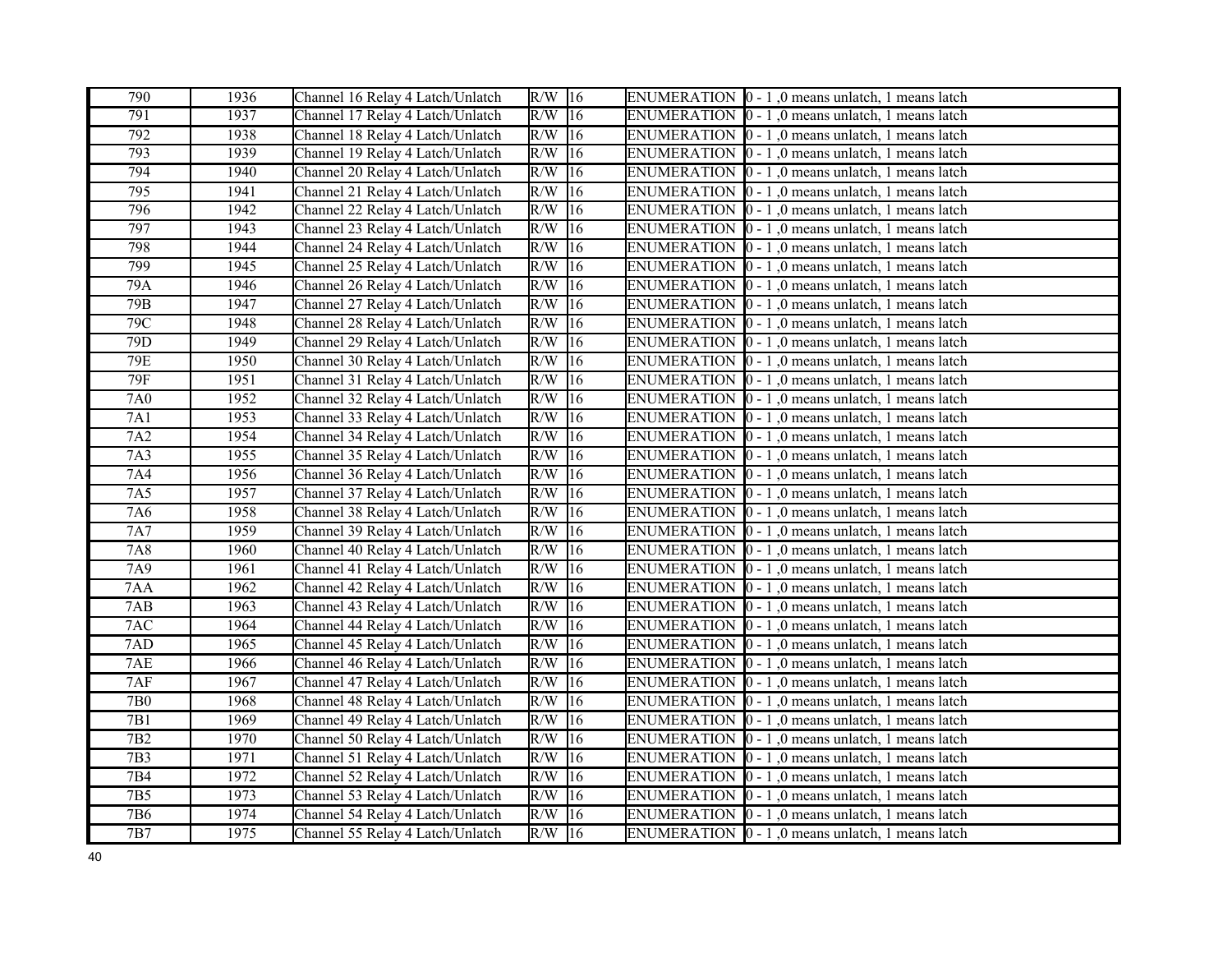| <b>7B8</b>     | 1976         | Channel 56 Relay 4 Latch/Unlatch | $R/W$ 16                |                              |                                  | ENUMERATION $\vert 0 - 1 \vert$ , 0 means unlatch, 1 means latch         |
|----------------|--------------|----------------------------------|-------------------------|------------------------------|----------------------------------|--------------------------------------------------------------------------|
| 7B9            | 1977         | Channel 57 Relay 4 Latch/Unlatch | $R/W$ 16                |                              |                                  | ENUMERATION $\vert 0 - 1 \vert$ , 0 means unlatch, 1 means latch         |
| 7BA            | 1978         | Channel 58 Relay 4 Latch/Unlatch | R/W                     | $ 16\rangle$                 |                                  | ENUMERATION  0 - 1,0 means unlatch, 1 means latch                        |
| 7BB            | 1979         | Channel 59 Relay 4 Latch/Unlatch | R/W                     | $\overline{16}$              |                                  | ENUMERATION $\vert 0 - 1 \vert$ , 0 means unlatch, 1 means latch         |
| 7BC            | 1980         | Channel 60 Relay 4 Latch/Unlatch | R/W                     | 16                           |                                  | ENUMERATION $\vert 0 - 1 \vert$ , 0 means unlatch, 1 means latch         |
| 7BD            | 1981         | Channel 61 Relay 4 Latch/Unlatch | R/W                     | 16                           |                                  | ENUMERATION $\vert 0 - 1 \vert$ , 0 means unlatch, 1 means latch         |
| 7BE            | 1982         | Channel 62 Relay 4 Latch/Unlatch | R/W                     | 16                           |                                  | ENUMERATION $\vert 0 - 1 \vert$ , 0 means unlatch, 1 means latch         |
| 7BF            | 1983         | Channel 63 Relay 4 Latch/Unlatch | R/W                     | $\overline{16}$              |                                  | ENUMERATION $\vert 0 - 1 \vert$ , 0 means unlatch, 1 means latch         |
| $7\mathrm{C}0$ | 1984         | Channel 64 Relay 4 Latch/Unlatch | R/W                     | 16                           |                                  | ENUMERATION $\vert 0 - 1 \vert$ , 0 means unlatch, 1 means latch         |
| 7C1            | 1985         | Channel 61 Select Wired or Radio | R/W                     | 16                           |                                  | ENUMERATION $\vert 0 - 1 \vert$ , 0 means wired, 1 means radio           |
| 7C2            | 1986         | Channel 62 Select Wired or Radio | R/W                     | 16                           |                                  | ENUMERATION $\vert 0 - 1 \vert$ , 0 means wired, 1 means radio           |
| 7C3            | 1987         | Channel 63 Select Wired or Radio | R/W                     | 16                           |                                  | ENUMERATION $\vert 0 - 1 \vert$ , 0 means wired, 1 means radio           |
| 7C4            | 1988         | Channel 64 Select Wired or Radio | R/W                     | 16                           |                                  | ENUMERATION $\vert 0 - 1 \vert$ , 0 means wired, 1 means radio           |
| 7C5            | 1989         | Channel 61 Scale                 | R/W                     | 16                           | <b>INTEGER</b>                   | $-65000$                                                                 |
| 7C6            | <b>1990</b>  | Channel 62 Scale                 | R/W                     | 16                           | <b>INTEGER</b>                   | $-65000$                                                                 |
| 7C7            | 1991         | Channel 63 Scale                 | R/W                     | $\overline{16}$              | <b>INTEGER</b>                   | $-65000$                                                                 |
| 7C8            | 1992         | Channel 64 Scale                 | R/W                     | $\overline{16}$              | <b>INTEGER</b>                   | $-65000$                                                                 |
| 7C9            | 1993         | Channel 61 Min Scale             | R/W                     | $\overline{16}$              | <b>INTEGER</b>                   | $-70-0$                                                                  |
| 7CA            | 1994         | Channel 62 Min Scale             | R/W                     | $ 16\rangle$                 | <b>INTEGER</b>                   | $-70-0$                                                                  |
| 7CB            | 1995         | Channel 63 Min Scale             | R/W                     | $ 16\rangle$                 | <b>INTEGER</b>                   | $-70-0$                                                                  |
|                |              |                                  |                         |                              |                                  |                                                                          |
| 7CC            | 1996         | Channel 64 Min Scale             | $R/W$ 16                |                              | <b>INTEGER</b>                   | $-70-0$                                                                  |
|                |              |                                  |                         | <b>Modbus and Build Data</b> |                                  |                                                                          |
| 1771           | 6001         | <b>Modbus Address</b>            | R/W                     | $\sqrt{16}$                  | <b>INTEGER</b>                   | $1 - 247$                                                                |
| 1772           | 6002         | Modbus Baud Rate                 | R/W                     | 16                           | <b>INTEGER</b>                   | Any Valid Baud Rate. See Below.                                          |
| 1773           | 6003         | Month                            | R                       | $\overline{16}$              | <b>INTEGER</b>                   | $1 - 12$                                                                 |
| 1774           | 6004         | Day                              | $\overline{\mathsf{R}}$ | $\overline{16}$              | <b>INTEGER</b>                   | $1 - 31$                                                                 |
| 1775           | 6005         | Year                             | $\overline{\mathrm{R}}$ | $\overline{16}$              | <b>INTEGER</b>                   | $\sqrt{2009}$ –                                                          |
| 1776           | 6006         | Serial Number Character          | $\overline{\mathrm{R}}$ | $\overline{16}$              | <b>ENUMERATION</b>               | $0 - 52$ See Serial Number below                                         |
| 1777           | 6007         | Serial Number                    | $\overline{\mathsf{R}}$ | $\overline{32}$              | <b>LONG INT</b>                  | 1 – 99999                                                                |
|                |              |                                  |                         |                              | <b>Settings in Startup Menu</b>  |                                                                          |
| 177A           | 6010         | Can Change Startup Menu Options  | $\overline{\mathbb{R}}$ | $\overline{16}$              |                                  | ENUMERATION $[0 - 1, 1]$ can change startup menu items. 0 cannot change. |
| 177B           | 6011         | Restore to Factory Default       | $R/W$ 16                |                              |                                  | ENUMERATION When read will be 0. When you want to restore write a 1.     |
| 177C           | 6012         | Relay 4 as Fault Relay           | $R/W$ 16                |                              |                                  | ENUMERATION $[0 - 1, 0$ means normal relay, 1 means Fault Relay          |
| 177D           | 6013         | Relay 1 Fail Safe                | R/W                     | 16                           |                                  | ENUMERATION $\vert 0 - 1$ , 0 means not Fail Safe, 1 means Fail Safe     |
| 177E           | 6014         | Relay 2 Fail Safe                | R/W                     | 16                           |                                  | ENUMERATION $\vert 0 - 1$ , 0 means not Fail Safe, 1 means Fail Safe     |
| 177F           | 6015         | Relay 3 Fail Safe                | R/W                     | 16                           |                                  | ENUMERATION $\vert 0 - 1$ , 0 means not Fail Safe, 1 means Fail Safe     |
| 1780           | 6016         | Relay 4 Fail Safe                | R/W                     | 16                           |                                  | ENUMERATION $\vert 0 - 1$ , 0 means not Fail Safe, 1 means Fail Safe     |
| 1781           | 6017         | Fault Terminal Fail Safe         | R/W                     | $\overline{16}$              |                                  | ENUMERATION $\vert 0 - 1$ , 0 means not Fail Safe, 1 means Fail Safe     |
| 1782<br>1783   | 6018<br>6019 | Radio Timeout<br>Network Channel | R/W<br>$R/W$ 16         | 16                           | <b>INTEGER</b><br><b>INTEGER</b> | 6-255. This is the timeout in minutes.<br>$-78$                          |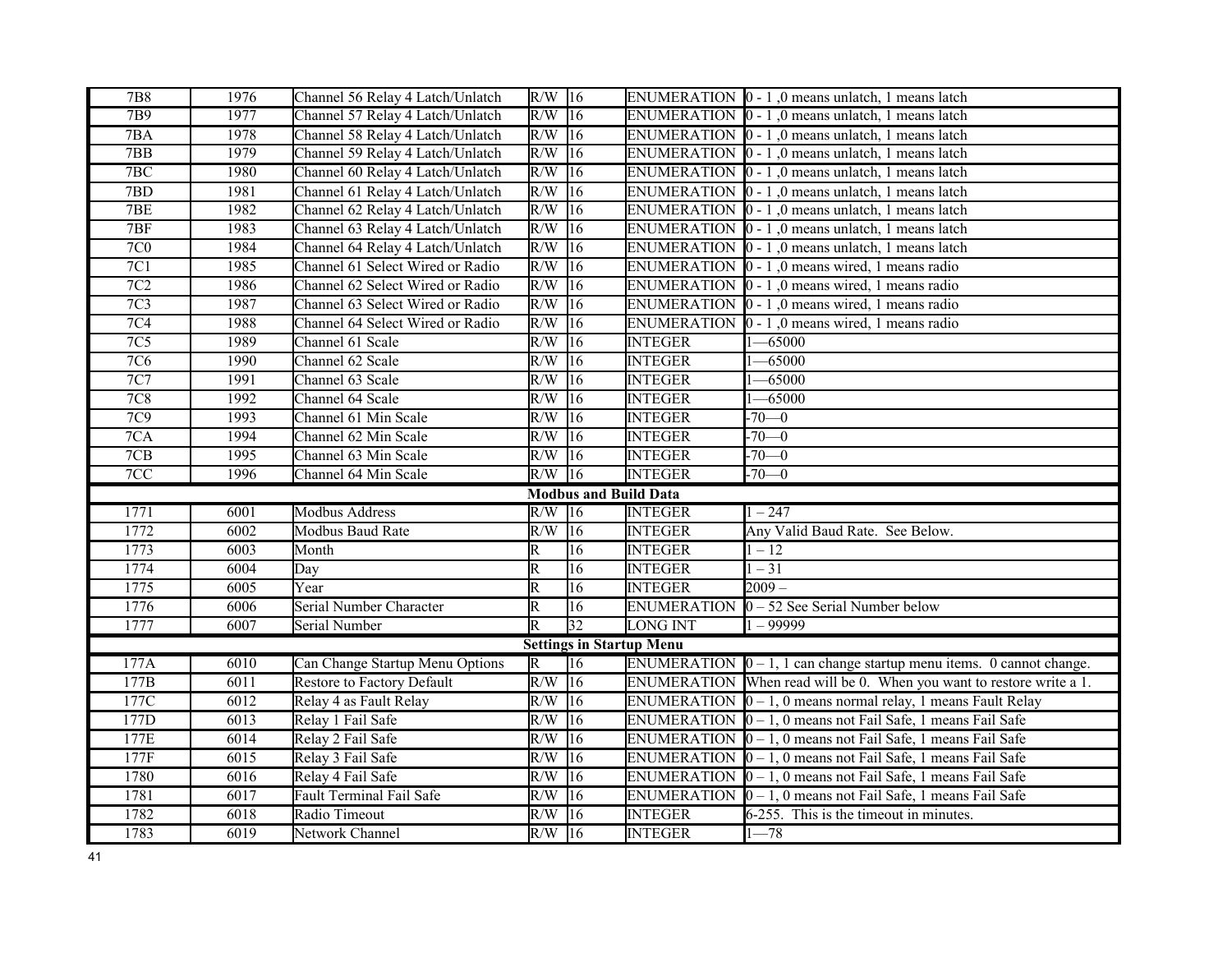| 1784             | 6020 | Primary Secondary               | $R/W$ 16                |                              |                | ENUMERATION $[0 - 1, 0$ means Primary, 1 means Secondary.                                 |
|------------------|------|---------------------------------|-------------------------|------------------------------|----------------|-------------------------------------------------------------------------------------------|
|                  |      |                                 |                         | <b>Relays in Alarm State</b> |                |                                                                                           |
| 1785             | 6021 | Relay 1 is in Alarm             | R                       | 16                           |                | ENUMERATION $[0 - 1, 0$ means not in Alarm, 1 means in Alarm                              |
| 1786             | 6022 | Relay 2 is in Alarm             | R                       | 16                           |                | ENUMERATION $\vert 0 - 1$ , 0 means not in Alarm, 1 means in Alarm                        |
| 1787             | 6023 | Relay 3 is in Alarm             | $\overline{\mathsf{R}}$ | $\overline{16}$              |                | ENUMERATION $[0 - 1, 0$ means not in Alarm, 1 means in Alarm                              |
| 1788             | 6024 | Relay 4 is in Alarm             | R                       | 16                           |                | ENUMERATION $\vert 0 - 1$ , 0 means not in Alarm, 1 means in Alarm                        |
| 1789             | 6025 | Fault Relay is in Alarm         | R                       | 16                           |                | ENUMERATION $\vert 0-1, 0 \vert$ means not in Alarm, 1 means in Alarm                     |
| 178A             | 6026 | Channels 1-32 in Alarm          | $\overline{\mathsf{R}}$ | $\overline{32}$              |                | ENUMERATION Each bit corresponds to a Channel. 1 means in Alarm                           |
| 178C             | 6028 | Not used on 32 Channel 7010     |                         | $\overline{32}$              |                |                                                                                           |
| 178E             | 6030 | <b>Reset Relays</b>             | R/W                     | 16                           |                | ENUMERATION Reads always a 0. Write 1 to reset the relays.                                |
| 178F             | 6031 | Channels in Fault               | R                       | 16                           |                | ENUMERATION $\vert 0-3, 0 \rangle$ no fault, 1 fault 1-16, 2 fault 17-32, 3 fault on both |
| 1790             | 6032 | Not used on 32 Channel 7010     |                         |                              |                |                                                                                           |
|                  |      | Fault: There is another Primary |                         |                              |                |                                                                                           |
| 1791             | 6033 | Monitor                         | R                       | 16                           |                | ENUMERATION $[0-1, 0$ means no fault, 1 means there is another Primary                    |
|                  |      |                                 |                         | <b>Diagnostics Data</b>      |                |                                                                                           |
| 2704             | 9988 | Reset                           | $R/W$ 16                |                              | <b>INTEGER</b> | Read 0. If user sets to 1, resets the unit.                                               |
| 2705             | 9989 | Serial Receive Good Count       | R                       | 16                           | <b>UINT</b>    | $0 - 65535$                                                                               |
| 2706             | 9990 | Serial Receive Error Count      | R                       | 16                           | <b>UINT</b>    | $10 - 65535$                                                                              |
| 2707             | 9991 | Serial Transmit Good Count      | $\overline{\text{R}}$   | 16                           | <b>UINT</b>    | $0 - 65535$                                                                               |
| 2708             | 9992 | Serial Transmit Error Count     | R                       | 16                           | <b>UINT</b>    | $0 - 65535$                                                                               |
| 2709             | 9993 | Radio Receive Good Count        | $\overline{\mathrm{R}}$ | 16                           | <b>UINT</b>    | $0 - 65535$                                                                               |
| 270A             | 9994 | Radio Receive Error Count       | $\overline{\mathrm{R}}$ | 16                           | <b>UINT</b>    | $0 - 65535$                                                                               |
| 270 <sub>B</sub> | 9995 | Radio Transmit Good Count       | Ir                      | 16                           | <b>UINT</b>    | $0 - 65535$                                                                               |
| 270C             | 9996 | Radio Transmit Error Count      | $\overline{\mathrm{R}}$ | 16                           | <b>UINT</b>    | $0 - 65535$                                                                               |
| 270D             | 9997 | <b>Uptime Days</b>              | $\overline{\mathbb{R}}$ | 16                           | <b>UINT</b>    | $0 - 65535$                                                                               |
| 270E             | 9998 | <b>Uptime Hours</b>             | R                       | 16                           | <b>UINT</b>    | $0 - 65535$                                                                               |
| 270F             | 9999 | <b>Uptime Minutes</b>           | R                       | 16                           | <b>UINT</b>    | $0 - 65535$                                                                               |

| MODE SENSOR MODE |                  |                     | Valid Baud Rates |
|------------------|------------------|---------------------|------------------|
|                  | <b>ONORMAL</b>   |                     | 4800             |
|                  | 1 NULL           |                     | 9600             |
|                  | 2 CALIBRATION    |                     | 19200            |
|                  | 3RELAY           |                     |                  |
|                  | 4 Radio ADD      | <b>GAS TYPE NUM</b> | <b>GAS</b>       |
|                  | 5Diagnostic/Batt |                     | 0H2S             |
|                  | 6 Advanced Menu  |                     | 1 SO2            |
|                  | 7 Admin Menu     |                     | 2 02             |
|                  |                  |                     | $-1 - -$         |

| Serial Number |       |
|---------------|-------|
| Char          | .`har |

| Valid Baud Rates |  |
|------------------|--|
| 4800             |  |
| 9600             |  |
| 19200            |  |

| 4 Radio ADD        |
|--------------------|
| 5 Diagnostic/ Batt |
| 6 Advanced Menu    |
| 7 Admin Menu       |
|                    |
|                    |
| Char               |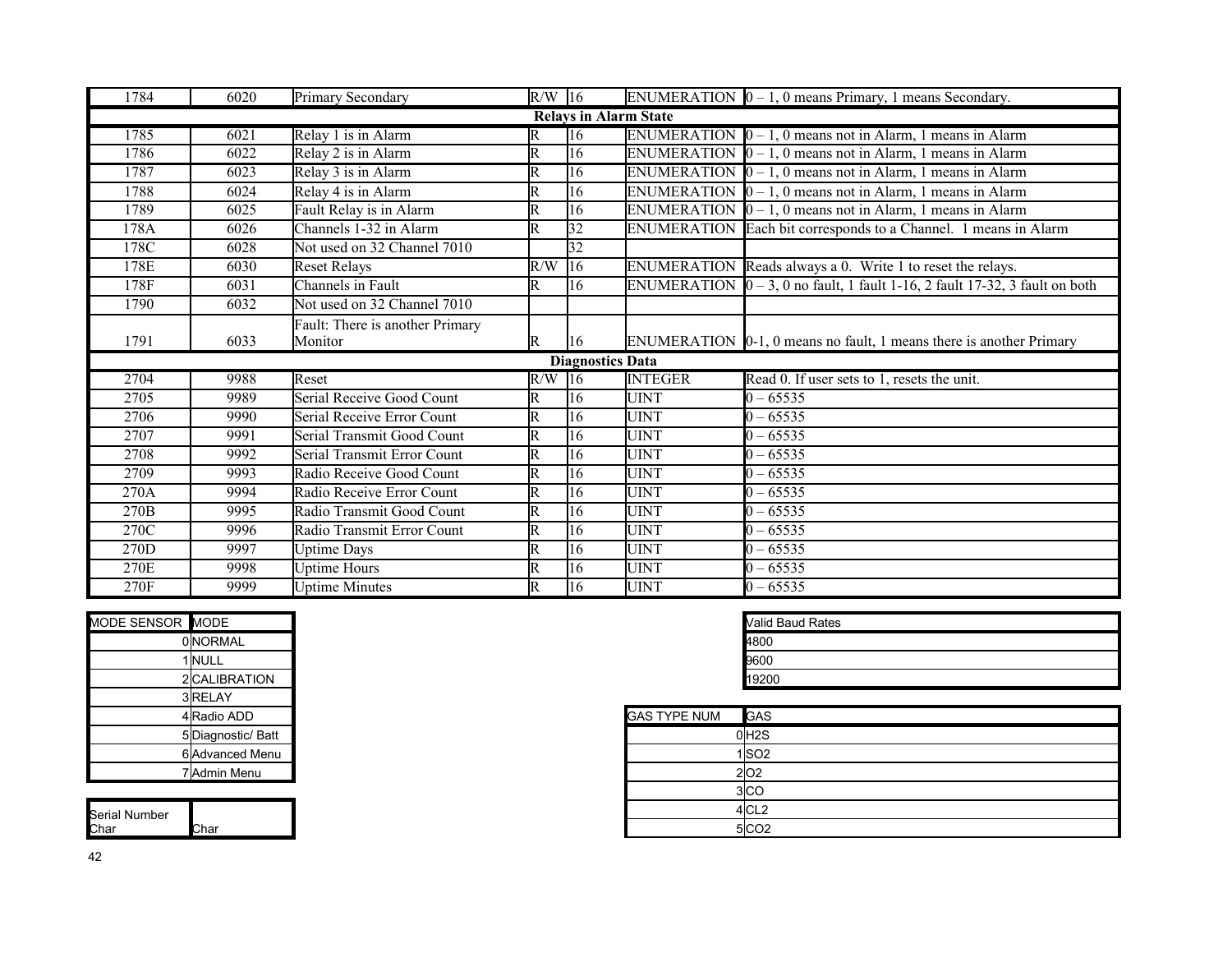| 1               | $\overline{A}$           |
|-----------------|--------------------------|
| $\overline{c}$  | $\overline{B}$           |
| $\overline{3}$  | $\mathbf{C}$             |
| 4               | D                        |
| 5               | E                        |
| 6               | F                        |
| 7               | G                        |
| 8               | H                        |
| 9               | $\overline{\phantom{a}}$ |
| 10              | J                        |
| 11              | K                        |
| 12              | L                        |
| 13              | M                        |
| 14              | N                        |
| 15              | $\circ$                  |
| 16              | P                        |
| 17              | $\overline{Q}$           |
| 18              | $\overline{\mathsf{R}}$  |
| 19              |                          |
| 20              | $rac{S}{T}$              |
| 21              | Ű                        |
| $\overline{22}$ | V                        |
| 23              | $\overline{\mathsf{w}}$  |
| 24              |                          |
| 25              | $\frac{x}{Y}$            |
| 26              | Z                        |
| $\overline{27}$ | AA                       |
| 28              | AB                       |
| 29              | AC                       |
| 30              | AD                       |
| 31              | AE                       |
| 32              | AF                       |
| 33              | AG                       |
| 34              | AH                       |
| 35              | Al                       |
| 36              | AJ                       |
| 37              | AK                       |
| 38              | AL                       |
| 39              | AM                       |
| 40              | AN                       |
|                 |                          |

| Α                 |  | $6$ LEL               |
|-------------------|--|-----------------------|
| $\, {\sf B}$      |  | 7VOC                  |
| 3<br>$\mathbf C$  |  | 8FEET                 |
| D                 |  | 9 <sub>HCI</sub>      |
| $\mathsf E$       |  | 10NH3                 |
| F                 |  | 11 H2                 |
| G                 |  | $12$ CIO <sub>2</sub> |
| 81<br>$\mathsf H$ |  | 13 HCN                |
|                   |  | $14$ F <sub>2</sub>   |
| J                 |  | $15$ HF               |
| K                 |  | 16 CH <sub>2</sub> O  |
| L                 |  | 17 NO <sub>2</sub>    |
| 3 <br>M           |  | $18$ O3               |
| ${\sf N}$<br>41   |  | 19 INCHES             |
| $\circ$           |  | $20 4-20$             |
| P<br>6            |  | 21 Not Specified      |
| $\mathsf Q$       |  | $22C^{\circ}$         |
| ${\sf R}$<br>81   |  | $23$ $F^{\circ}$      |
| S                 |  | 24.N Future Gases     |
|                   |  |                       |

| $\overline{17}$                              | Q              |
|----------------------------------------------|----------------|
| $\overline{18}$                              | $\mathsf{R}$   |
| $\frac{1}{19}$                               | S              |
|                                              | $\mathsf{T}$   |
|                                              | U              |
|                                              | $\vee$         |
| 20<br>21 22 23 24 25<br>26 27 28 29 30 31 32 | W              |
|                                              | $\pmb{\times}$ |
|                                              | Y              |
|                                              | Z              |
|                                              | AA             |
|                                              | AB             |
|                                              | $\mathsf{AC}$  |
|                                              | AD             |
|                                              | AE             |
|                                              | AF             |
|                                              | AG             |
| 33<br>34<br>35<br>36<br>37                   | AH             |
|                                              | Al             |
|                                              | AJ             |
|                                              | AK             |
| $\frac{38}{2}$                               | <b>AL</b>      |
| $\frac{39}{40}$                              | AM             |
|                                              | AN             |

| 35 | ΑI | FAULT | FAULT                |
|----|----|-------|----------------------|
| 36 | AJ |       | <b>ONONE</b>         |
| 37 | AK |       | 1 Sensor Timeout     |
| 38 | AL |       | 2 Future Error       |
| 39 | AM |       | 3 Future Error       |
| 40 | AN |       | 4 ADC not responding |